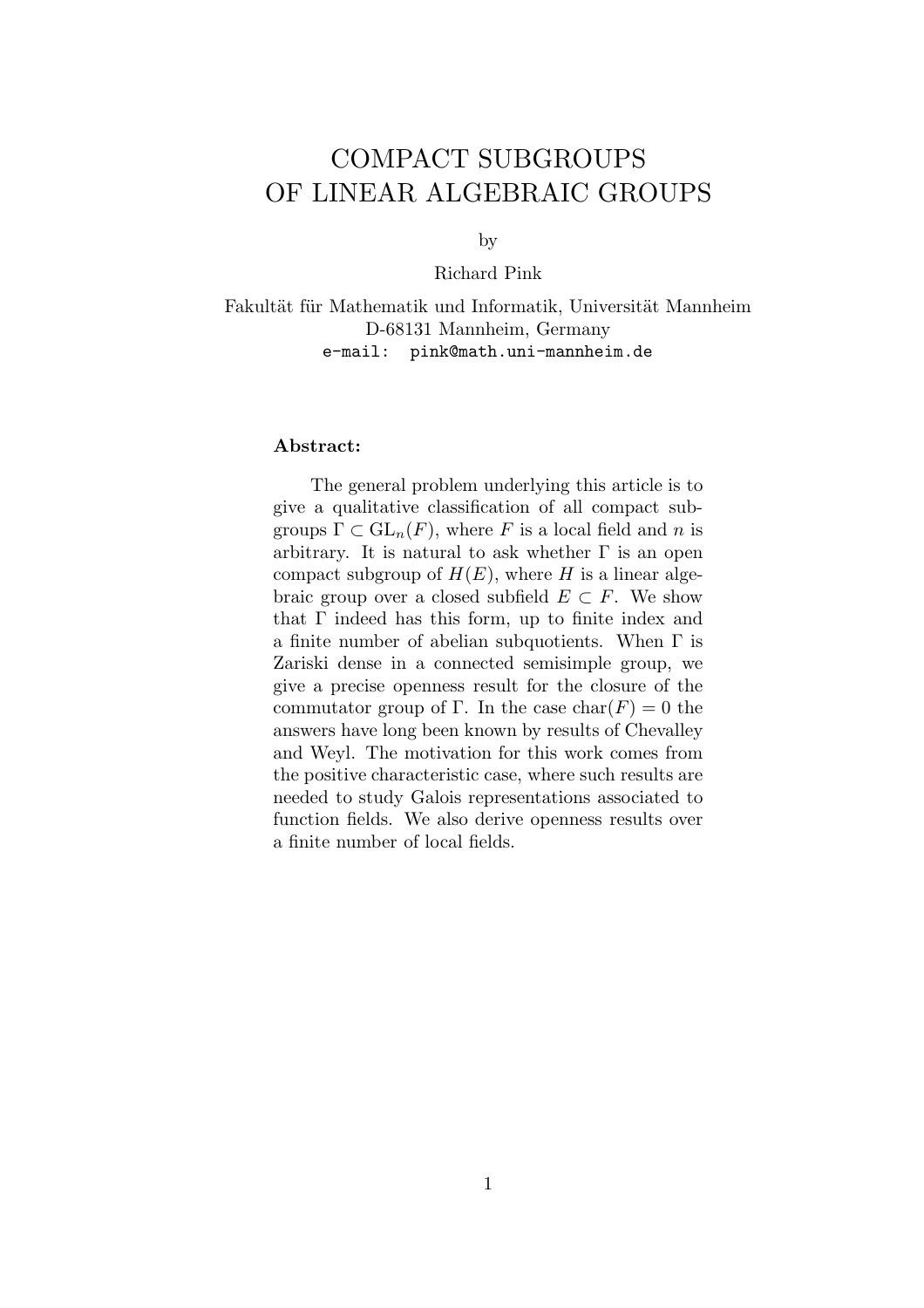# 0. Introduction

Consider a local field  $F$ , i.e. a topological field that is either complete with respect to a non-trivial discrete valuation with finite residue field, or that is isomorphic to  $\mathbb R$  or  $\mathbb C$ . Let  $n$  be a positive integer. The general problem underlying this article is to understand the structure of a compact subgroup  $\Gamma \subset GL_n(F)$  in view of properties that are shared by all open subgroups of Γ.

When char(F) = 0, it has long been known that  $\Gamma$  is a real or p-adic Lie group. The main reason for this is that the logarithm and the exponential series allow us to go back and forth between  $GL_n(F)$  and its Lie algebra. By results of Chevalley in the p-adic case (cf. [1] ch.II  $\S7$ ) and Weyl in the real case (cf. [9] Ch. 4, Th. 2.1), one finds that  $\Gamma$  is in some sense essentially algebraic, to wit: the commutator subgroup of a suitable open subgroup of  $\Gamma$  is open in an algebraic group over  $\mathbb R$  resp.  $\mathbb Z_p$ .

In positive characteristic it is not possible to translate the problem into one of Lie algebras, as in the p-adic case. What is worse, there is no subfield  $E \subset F$  such that  $\Gamma$  is a priori an "E-adic" Lie group. Thus even the definition of an algebraic envelope, in which Γ has a chance to be open, poses substantial difficulties.

As a first step, let G be the Zariski closure of  $\Gamma$  in the algebraic group  $GL_{n,F}$ . This is a linear algebraic group, which may be assumed connected after  $\Gamma$  is replaced by a suitable open normal subgroup. The intersection of  $\Gamma$  with the maximal solvable normal subgroup of G is a successive extension of at most n abelian groups and can be studied directly without much difficulty. Thus, after dividing  $G$  by its maximal solvable normal subgroup, it remains to study the hard case that  $G$  is connected adjoint. Write  $G$  as a direct product of Weil restrictions  $\prod_{i=1}^m \mathcal{R}_{F_i/F} G_i$ , where each  $G_i$  is an absolutely simple adjoint group over a finite extension  $F_i$  of F. Then we can view  $\Gamma$  as a subgroup of  $\prod_{i=1}^m G_i(F_i)$ . Thus we are led to the following, slightly more general question.

**The Setup:** For each  $1 \leq i \leq m$  let  $G_i$  be an absolutely simple connected adjoint group over a local field  $F_i$ . Let  $\Gamma \subset \prod_{i=1}^m G_i(F_i)$  be a compact subgroup whose image in each factor  $G_i(F_i)$  is Zariski dense. The problem is to give a qualitative classification of such Γ. Note that in this formulation the  $F_i$  need not be given as extensions of one and the same local field, and the Zariski density is required only in each individual factor. We need not even assume that the  $F_i$  have the same residue characteristic. In this situation the following phenomena can force  $\Gamma$  to be small. First, some  $G_i$  might be defined already over a closed subfield  $E_i \subset F_i$ , such that the image of  $\Gamma$  in  $G_i(F_i)$  consists of  $E_i$ -valued points. Second, there might be an isomorphism of algebraic groups  $G_i \cong G_j$  over a field isomorphism  $F_i \cong F_j$ , for  $i \neq j$ , such that the image of  $\Gamma$  is contained in the graph of the resulting isomorphism  $G_i(F_i) \cong G_i(F_i)$ . Third, there are some additional pathologies involving non-standard inseparable isogenies for certain root systems in characteristics 2 and 3. Any promising concept of algebraic envelope of  $\Gamma$  has to take all these phenomena into account.

The use of (quite elementary) group schemes provides an elegant language for this discussion. Changing notation with regard to the beginning of this introduction, let us now consider the commutative semisimple ring  $F := \bigoplus_{i=1}^{m} F_i$ . Then the individual  $G_i$  fit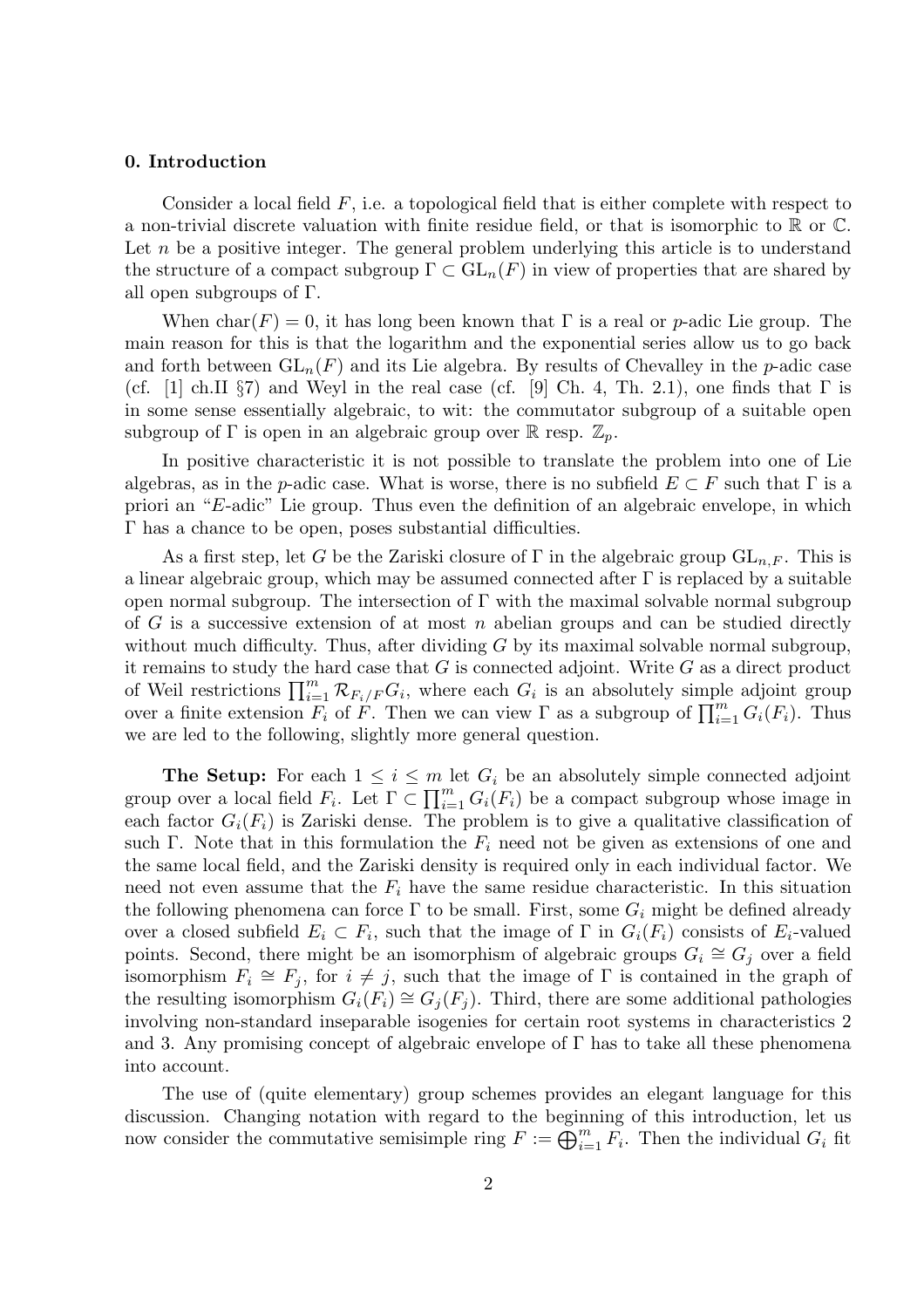together to a group scheme G over F, such that  $G(F) = \prod_{i=1}^{m} G_i(F_i)$ . It may happen that there exists a semisimple closed subring  $E \subset F$  such that F is of finite type as module over  $E$ , another fiberwise absolutely simple adjoint group scheme  $H$  over  $E$ , and an isogeny  $\varphi: H \times_E F \longrightarrow G$  such that  $\Gamma \subset \varphi(H(E))$ . In fact, each of the above phenomena corresponds to such a situation.

**Definition 0.1:** We say that  $(F, G, \Gamma)$  is minimal if and only if, for any such  $(E, H, \varphi)$ , we have  $E = F$  and  $\varphi$  is an isomorphism.

As long as  $(F, G, \Gamma)$  is not minimal, we may replace it by any triple  $(E, H, \varphi^{-1}(\Delta))$ violating Definition 0.1. In Section 3 we prove that this process stops and that the resulting triple can be chosen canonically. This can then be viewed as the desired algebraic envelope of Γ.

Going on, let  $\tilde{G}$  denote the universal covering of G, i.e. consisting of the universal coverings of the individual  $G_i$ . Then the commutator morphism of  $\tilde{G}$  factors through a unique morphism [, ]  $\sim$  :  $G \times G \longrightarrow \tilde{G}$ . Let  $\Gamma' \subset \tilde{G}(F)$  be the closure of the subgroup generated by  $[\Gamma,\Gamma]^\sim$ . For  $(E,H,\varphi)$  as above, let  $\tilde{\varphi}:\tilde{H}\times_E F\longrightarrow \tilde{G}$  be the associated isogeny of universal coverings. The following is the main result of this article.

### Main Theorem 0.2:

- (a) There exist  $(E, H, \varphi)$  as above such that  $\varphi$  has nowhere vanishing derivative and Γ' is the image under  $\tilde{\varphi}$  of an open subgroup of  $\tilde{H}(E)$ .
- (b) The ring E in (a) is uniquely determined, and H and  $\varphi$  are unique up to unique isomorphism.
- (c) In particular, if  $(F, G, \Gamma)$  is minimal, then  $\Gamma'$  is open in  $\tilde{G}(F)$ .

The reader should be aware that we do not assert that  $\Gamma$  is the image of an open subgroup of  $H(E)$ . Indeed, this can be proved only when the isogeny  $G \to G$  is separable.

When  $\varphi$  is an isomorphism, one can view H as a model of G over E. By the classification of semisimple groups,  $\varphi$  must be an isomorphism over  $F_i$  unless the root system of  $G_i$  possesses roots of different lengths for which the square of the length ratio is equal to the characteristic of  $F_i$ . This can happen only in characteristics 2 and 3.

While the formulation of Main Theorem 0.2 was motivated by the peculiarities of the positive characteristic case, it is a pleasant surprise that a single statement covers all kinds of local fields, archimedean and non-archimedean of all characteristics alike. One can view the content of Main Theorem 0.2 as a combination of the field case together with a statement about the interaction between different simple factors. The following consequence means that the algebraic structure of  $G$  and  $F$  is inherent in the structure of any open compact subgroup as topological group! This can be viewed as a generalization of Weyl's theorem on the algebraicity of compact real Lie groups.

**Corollary 0.3:** For each  $i = 1, 2$  consider a local field  $F_i$ , an absolutely simple simply connected group  $\tilde{G}_i$  over  $F_i$ , and an open compact subgroup  $\tilde{\Gamma}_i \subset \tilde{G}_i(F_i)$ . Let  $f : \tilde{\Gamma}_1 \longrightarrow$  $\tilde{\Gamma}_2$  be an isomorphism of topological groups. Then there exists a unique isomorphism of algebraic groups  $\tilde{G}_1 \stackrel{\sim}{\longrightarrow} \tilde{G}_2$  over a unique isomorphism of local fields  $F_1 \stackrel{\sim}{\longrightarrow} F_2$ , such that the induced isomorphism  $\tilde{G}_1(F_1) \longrightarrow \tilde{G}_2(F_2)$  extends f.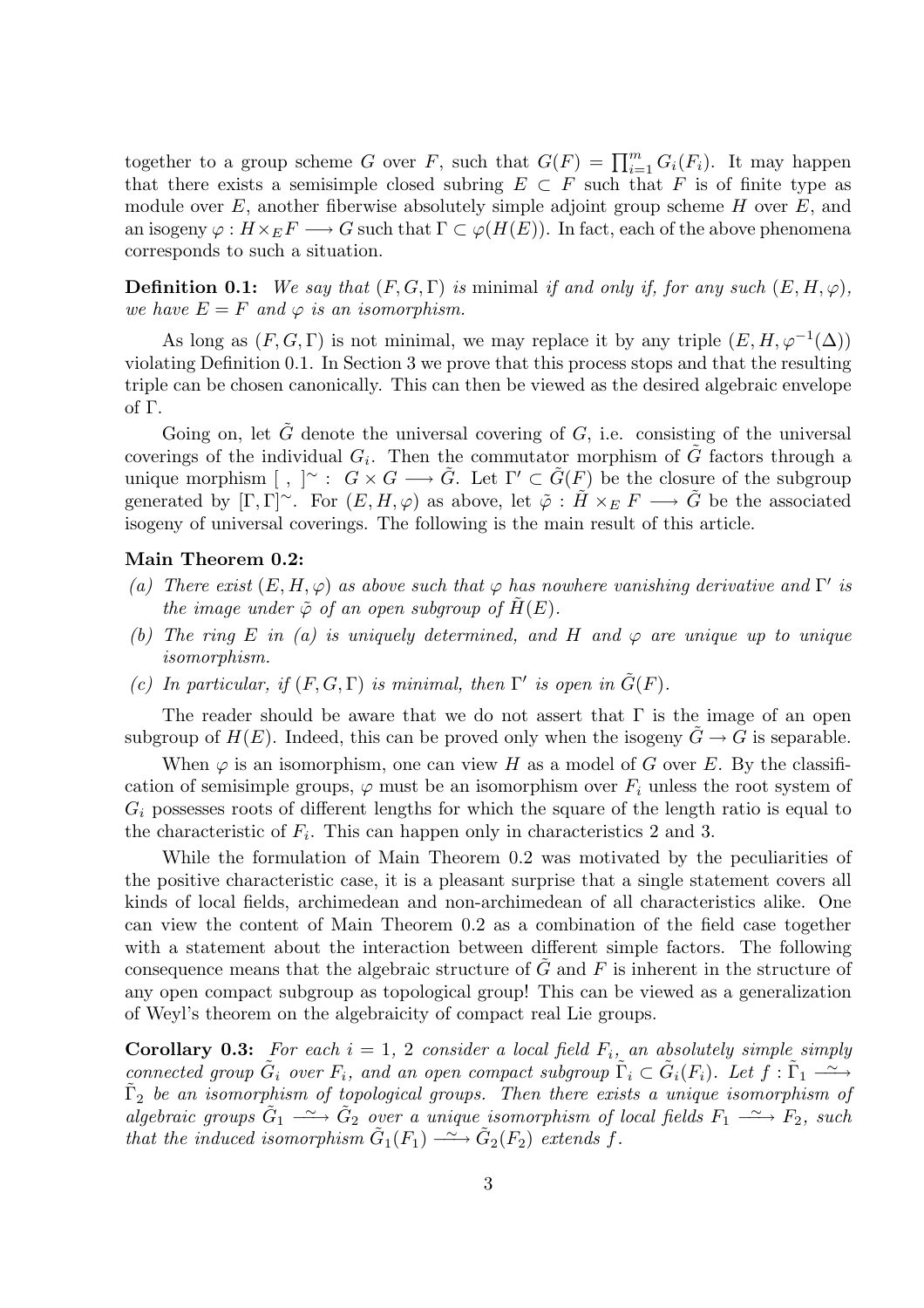Another special consequence of Main Theorem 0.2, stated in the framework of abstract topological groups and thus with less conceptual ballast, is the following:

Corollary 0.4: Consider a connected adjoint group G over a local field F and a compact Zariski-dense subgroup  $\Gamma \subset G(F)$ . Let  $\Gamma'$  denote the closure of the commutator subgroup of  $\Gamma$ . Then there exists a local field E of the same characteristic and the same residue characteristic as F, a connected adjoint group H over E, with universal covering  $\pi$ : H  $\rightarrow$ H, and an open compact subgroup  $\Delta \subset \tilde{H}(E)$ , such that  $\Gamma' \cong \pi(\Delta)$  as topological groups.

Finally, the reduction steps at the beginning of this introduction imply:

**Corollary 0.5:** Consider a local field  $F$ , a positive integer n, and a compact subgroup  $\Gamma \subset GL_n(F)$ . Then there exist closed normal subgroups  $\Gamma_3 \subset \Gamma_2 \subset \Gamma_1$  of  $\Gamma$  such that

- (a)  $\Gamma/\Gamma_1$  is finite.
- (b)  $\Gamma_1/\Gamma_2$  is abelian of finite exponent.
- $(c)$  There exists a local field E of the same characteristic and the same residue characteristic as F, a connected adjoint group H over E, with universal covering  $\pi$ :  $H \rightarrow H$ , and an open compact subgroup  $\Delta \subset \tilde{H}(E)$ , such that  $\Gamma_2/\Gamma_3 \cong \pi(\Delta)$  as topological group.
- (d)  $\Gamma_3$  is a successive extension of  $\leq n$  abelian groups.

Trace Characterization: In applying Main Theorem 0.2 it will be desirable to determine the subring E in advance and to have a criterion for  $\varphi$  to be an isomorphism. This can be achieved in most cases using traces of  $\Gamma$  in suitable representations of G. We restrict ourselves here to a few general results; more detailed information can be deduced from the results of Section 3. For any representation  $\rho$  of G on an F-module of finite type we let  $\mathcal{O}_{tr(\rho)} \subset F$  be the closure of the subring generated by 1 and by  $tr(\rho(\Gamma))$ , and put

$$
E_{\rho} := \left\{ \begin{array}{c} \frac{x}{y} \mid x, y \in \mathcal{O}_{\text{tr}(\rho)}, y \in F^* \right\} \subset F. \end{array} \right.
$$

**Proposition 0.6:** Let  $(E, H, \varphi)$  be as in Main Theorem 0.2.

- (a) Suppose that F is a field and that  $\rho$  is a non-constant irreducible representation occurring as subquotient of the adjoint representation of G. Then we have either  $E_{\rho} = E$ , or the characteristic p of F is 2 or 3 and  $E_{\rho} = \{x^p \mid x \in E\}.$
- (b) Suppose that F is a field, and that  $\rho$  is a subquotient of the adjoint representation of G. Then  $E_{\rho} \subset E$ . In particular, if  $E_{\rho} = F$ , then  $E = F$ .
- (c) Suppose that  $E_{\rho} = F$  for all nowhere constant fiberwise irreducible representations  $\rho$ which occur as subquotients of the adjoint representation of G. Then  $E = F$  and  $\varphi$  is an isomorphism.

Related Work: The results of this article are similar, but in some sense complementary, to those of Weisfeiler [13] concerning strong approximation. His main result, in a special case (see [13] Th. 9.1 and Th. 10.2), concerns a finitely generated Zariski dense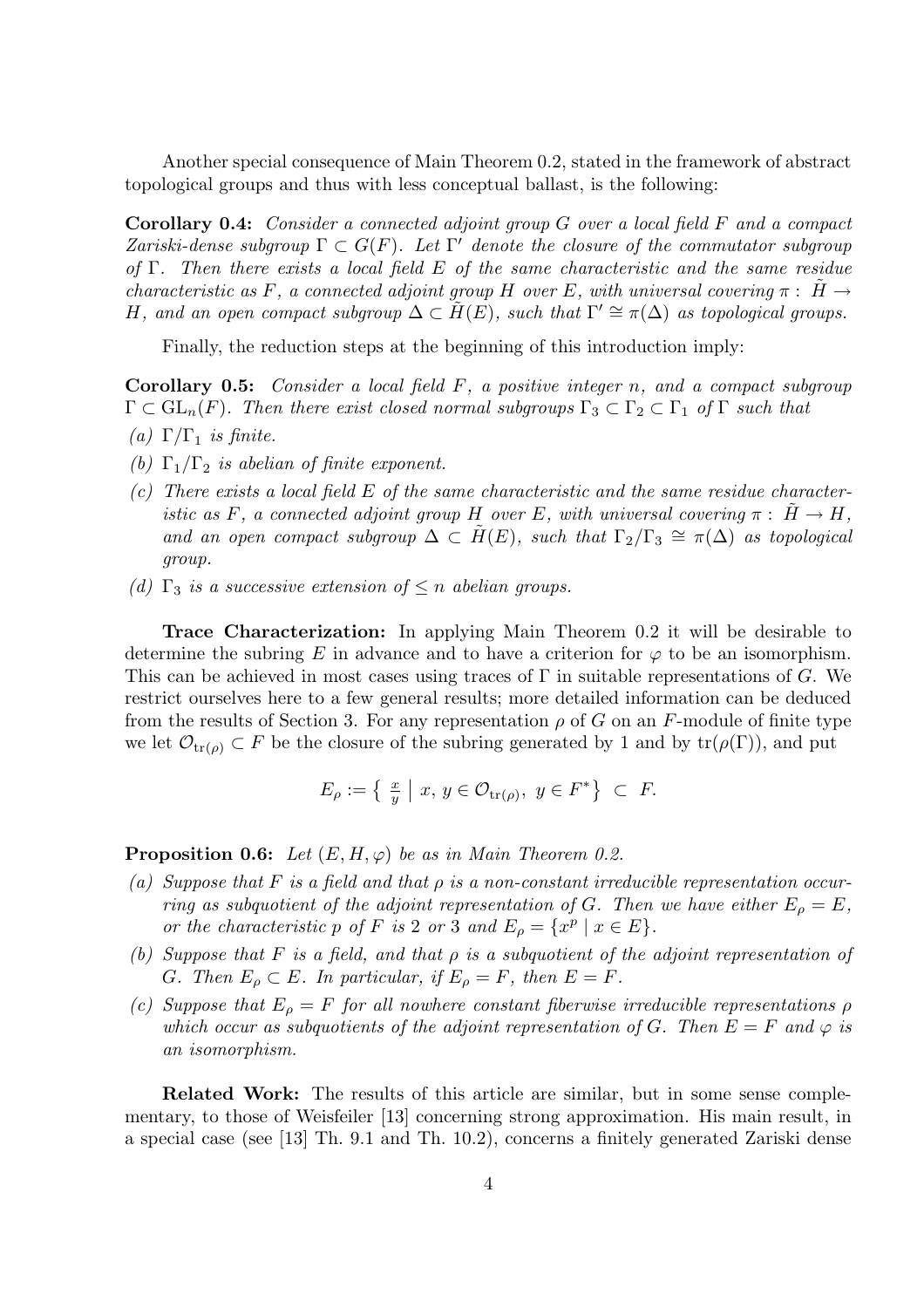subgroup  $\Gamma$  of an absolutely simple group over a global field F, and under some additional assumptions he obtains a theorem on simultaneous approximation by  $\Gamma$  at all but a finite, sufficiently large, set S of places of  $F$ . The Main Theorem 0.2 above is complementary to that result in that it can be applied to the remaining places. The methods of [13] and the present article can be combined to obtain a strengthening of Weisfeiler's theorem. The author plans to deal with this in a subsequent paper. Sections 2–4 of this article, which apply equally to the local and the global case, have been written already with that application in mind.

Returning to the local case, the motivation for Main Theorem 0.2 originally came from the study of Galois representations associated to function fields. The consequences for Drinfeld modules in generic characteristic are discussed in Pink [10].

**Sketch of the Proof:** We indicate the method in the following special case of Main Theorem 0.2.

Theorem 0.7: Consider an absolutely simple connected adjoint group G over a local field F and a compact Zariski-dense subgroup  $\Gamma \subset G(F)$ . Assume that the adjoint representation of G is irreducible. Then there exists a model H of G over a closed subfield  $E \subset F$ , such that  $\Gamma$  is an open subgroup of  $H(E)$ .

To begin with, let  $Ad<sub>G</sub>$  denote the adjoint representation of G on its Lie algebra g. Abbreviate  $A := \text{End}_F(\mathfrak{g})$ , and let  $\mathcal{B} \subset A$  be the closure of the Z-subalgebra that is generated by  $\text{Ad}_G(\Gamma)$ . Using Burnside's theorem our assumptions imply  $F \cdot \mathcal{B} = A$ . With arguments mainly from linear algebra we deduce (cf. Section 2):

**Lemma 0.8:** B is an order in a simple algebra  $B \subset A$  with center  $E \subset F$ , such that the natural homomorphism  $B \otimes_E F \longrightarrow A$  is an isomorphism.

By construction we have  $\text{Ad}_G(\Gamma) \subset B^*$ , which allows us to define a model of G over E, following Vinberg [12]. Namely, let  $\underline{B}^*$ , resp.  $\underline{A}^*$ , denote the multiplicative group of B, resp. A, viewed as algebraic group over E, resp. over F. Then  $\underline{B}^*$  is a model of  $\underline{A}^*$ , i.e. we have a natural isomorphism  $\underline{B}^* \times_E F \cong \underline{A}^*$ . Let H be the Zariski closure of  $\text{Ad}_G(\Gamma)$  in  $\underline{B}^*$ . Then  $H \times_E F$  is the Zariski closure of  $\overline{\mathrm{Ad}}_G(\Gamma)$  in  $\underline{A}^*$ , which is  $\mathrm{Ad}_G(G) \cong G$  since  $\Gamma$  is Zariski dense and G is adjoint. By construction we now have  $\Gamma \subset H(E)$ , and it remains to show that this subgroup is open. Note that replacing  $(F, G)$  by  $(E, H)$  leaves  $\mathcal B$  unchanged, so that without loss of generality we may assume that  $\mathcal B$  is open in A, and we must prove that  $\Gamma$  is open in  $G(F)$ .

Next select a B-invariant  $\mathcal{O}_F$ -lattice  $\Lambda \subset \mathfrak{g}$ . Let  $\pi$  be a uniformizer in  $\mathcal{O}_F$ , and consider the subgroups

$$
\Delta_n := \{ g \in G(F) \mid (Ad_G(g) - id)(\Lambda) \subset \pi^n \Lambda \}
$$

for all integers  $n \geq 0$ . These principal congruence subgroups form a cofinal system of open compact subgroups of  $G(F)$ . For all  $n \ge m \ge 0$  we have a natural group isomorphism

$$
\Delta_n/\Delta_{n+m} \ \cong \ \pi^n \Lambda/\pi^{n+m} \Lambda \ ,
$$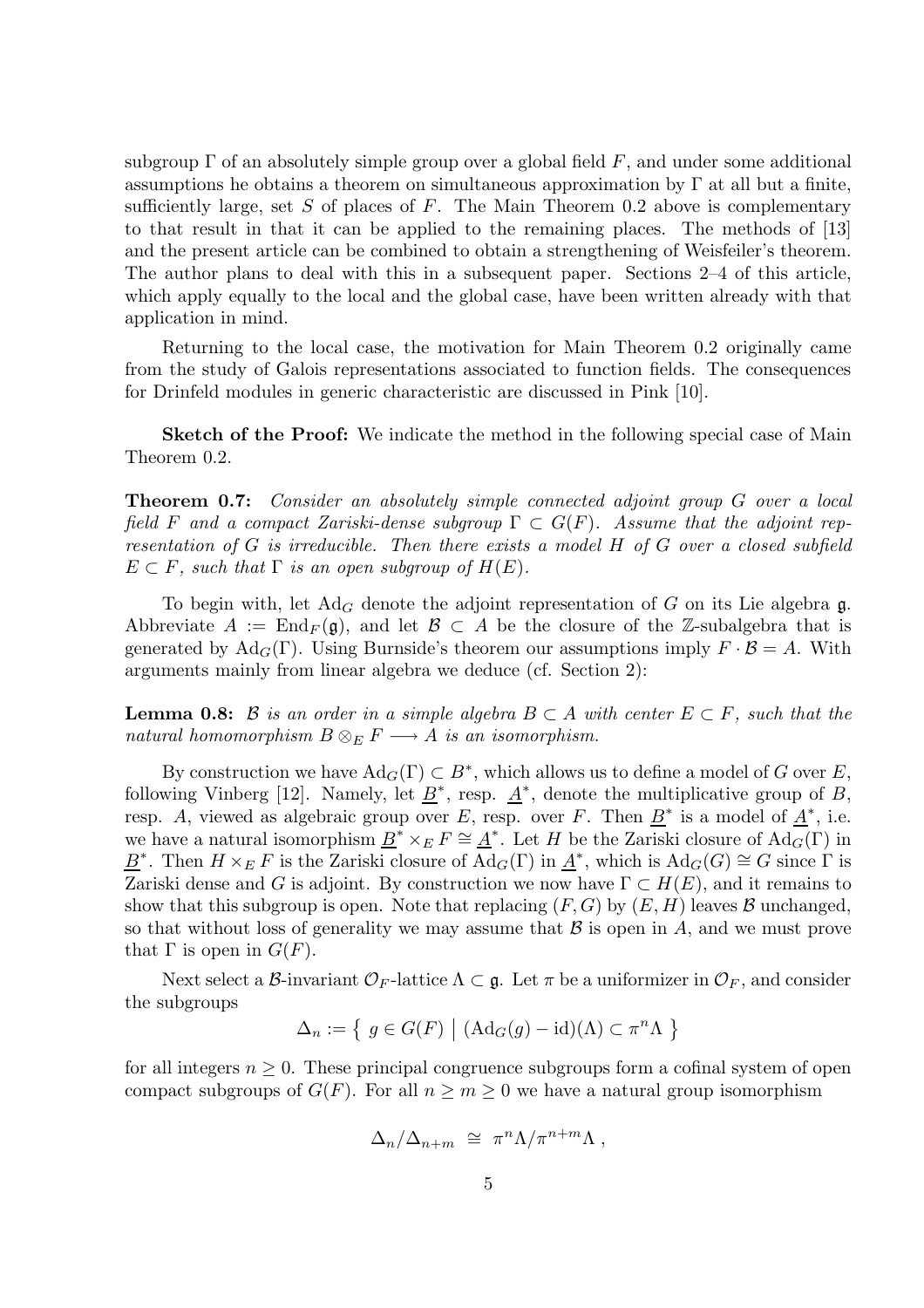obtained by truncating the logarithm and exponential series after the first order term (cf. Section 6). Put  $\Gamma_n := \Gamma \cap \Delta_n$  for all n, then by construction the subgroup

$$
\Gamma_n/\Gamma_{n+m} \ \subset \ \Delta_n/\Delta_{n+m} \ \cong \ \pi^n\Lambda/\pi^{n+m}\Lambda
$$

is invariant under  $\mathcal{B}$ . Fix an integer  $r \geq 1$  so that  $\pi^r \cdot \text{End}_{\mathcal{O}_F}(\Lambda) \subset \mathcal{B}$ , and choose  $n \geq 2r$ with  $\Gamma_n \neq \Gamma_{n+1}$ . Setting  $m := 2r$  we deduce

$$
\Gamma_n/\Gamma_{n+2r} \supset \Delta_{n+r}/\Delta_{n+2r} .
$$

In other words, we have

$$
\Gamma_{n+r}/\Gamma_{n+2r} = \Delta_{n+r}/\Delta_{n+2r} .
$$

Repeating the argument inductively with  $n + (i - 1)r$  in place of n, we find

$$
\Gamma_{n+ir}/\Gamma_{n+(i+1)r} = \Delta_{n+ir}/\Delta_{n+(i+1)r}
$$

for all  $i \geq 1$ . This implies  $\Gamma_{n+r} = \Delta_{n+r}$ , hence  $\Gamma$  is open in  $G(F)$ , thus finishing the proof of Theorem 0.7.

In the general case of Main Theorem 0.2 all remaining problems are related to inseparable isogenies which are not powers of Frobenius. As a consequence one has to juggle with congruence subgroups with respect to several groups at the same time. Other difficulties arise from the fact that the ring  $\beta$  may be smaller than an order in a model of  $\text{End}_F(\mathfrak{g})$ . For an element  $\tilde{\gamma} \in \Gamma'$  to generate many new elements under conjugation by  $\Gamma$ , one needs roughly that the logarithm of  $\tilde{\gamma}$  is sufficiently far away from the invariant proper subspaces of the Lie algebra. This can be achieved by applying a suitable inseparable isogeny, if necessary, and by raising  $\tilde{\gamma}$  to a large power to make it look more toric. For the relevant technical details see Section 7.

Outline of the Article: Section 1 summarizes a number of mostly well-known facts concerning linear algebraic groups over arbitrary fields and their adjoint representations. To make it understandable to a wider audience this paper has been written with an effort to avoid scheme-theoretic machinery as much as possible.

In Section 2 we prove some general results on the image of the group ring of  $\Gamma$  in an algebraic representation  $\rho$  of G, where F, G, and  $\Gamma$  are as above. For any semisimple representation one obtains an order in a semisimple central algebra over a suitable subring  $E_{\rho} \subset F$ . We also discuss reducible representations in a special case.

In Section 3 the results of Section 2 are applied to the semi-simplification of the adjoint representation of G. The fundamental observation here is that the adjoint representation automatically descends to any model of G over a subring, and that its behavior under isogenies can also be described. Using these facts, we find the candidate for  $(E, H, \varphi)$  in Main Theorem 0.2 and are able to characterize it as in Proposition 0.6.

The study of the adjoint representation is continued in Section 4, where we give a full qualitative characterization of the image of the augmentation ideal of the group ring of Γ. Here the difficulties arise from the fact that the adjoint representation may be far from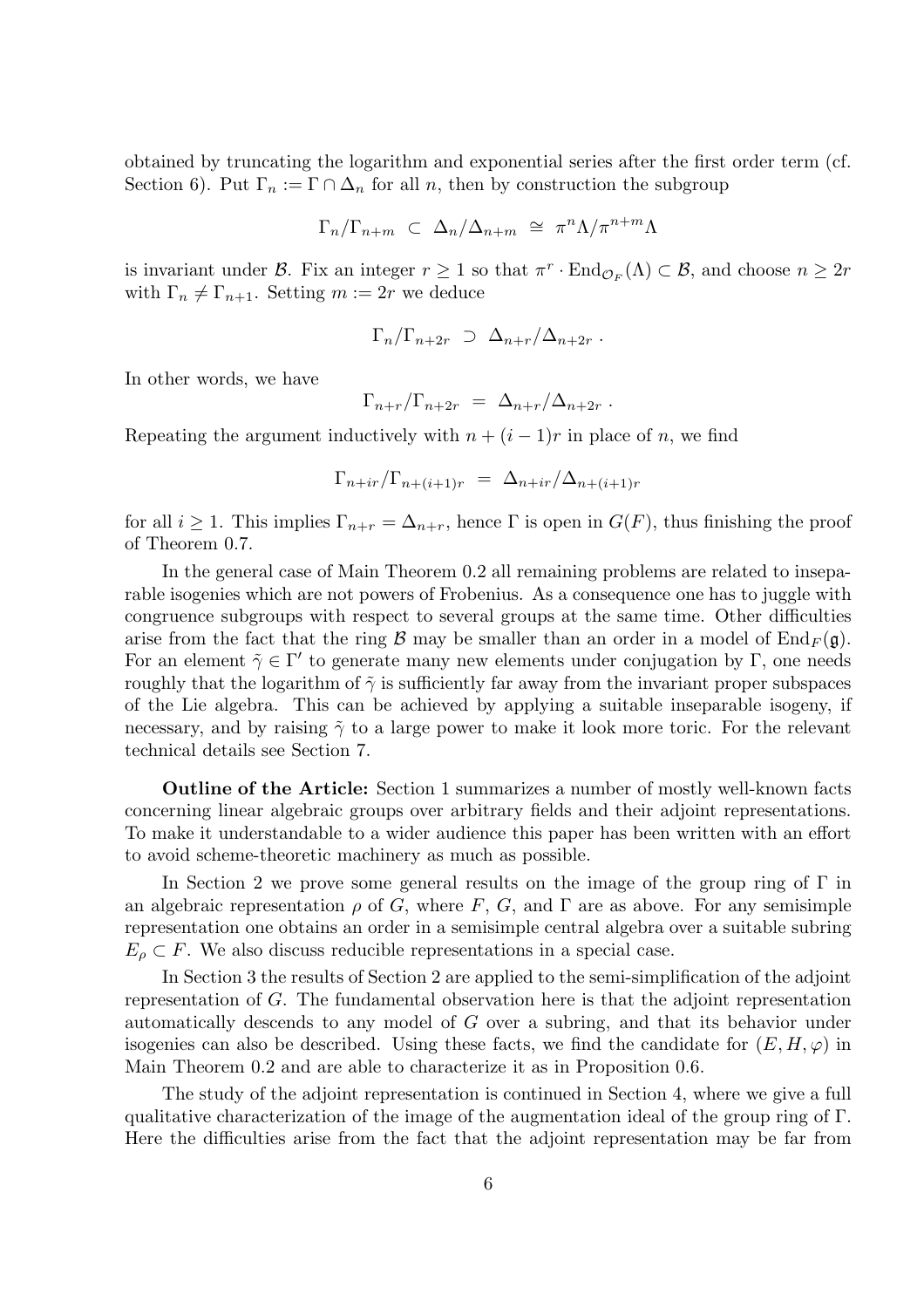semisimple in small positive characteristic. The results of this section yield a first order approximation for the action of  $\Gamma$  on small neighborhoods of the identity in  $G(F)$ , thereby finishing roughly the first half of the proof.

The next two sections set up the technical framework for working with congruence subgroups of  $G(F)$ . This concerns only the non-archimedean case; the archimedean summands of  $F$  will be dealt with by a separate argument in the last section. First, in Section 5 we choose local parameters which are compatible with the action of  $\Gamma$  and with various other maps that must be carried along. Any such choice determines a system of principal congruence subgroups. In Section 6 we discuss the linearization of certain quotients of these by means of the truncated logarithm map.

After all these preparations the proof of Main Theorem 0.2 culminates in Section 7. Having disposed of the archimedean summands of F, we must show that  $\Gamma'$  contains a suitable principal congruence subgroup. The principle here is again to start with a suitably generic element  $\tilde{\gamma} \in \Gamma'$  and to conjugate it around by  $\Gamma$ . This is the point where the results of Section 4 play a crucial role. A number of influences have to be balanced out against each other, such as the size of the action of Γ, the choice of  $\tilde{\gamma}$ , and the presence of non-standard isogenies. This makes the whole argument a relatively delicate matter. However, most of these technical details are necessary only in extreme cases.

The reader willing to avoid certain pathological cases in characteristics 2 and 3 will benefit from substantial technical simplifications throughout the article, except in Section 2. We briefly indicate these. Let us rule out the root systems of type  $B_n$ ,  $C_n$  (for  $n \geq 1$ , and  $F_4$  in characteristic 2, and type  $G_2$  in characteristic 3. Then in Section 3 any quasi-model is a model, and using the results of Section 2 one easily proves the existence and uniqueness of minimal quasi-models with  $E = E_{\alpha} \sigma$ , as in Vinberg [12]. The study in Section 4 can also be cut down significantly, but it cannot be avoided completely when the isogeny  $G \to G$  is not separable. In that section and the remaining ones all the special arguments involving the isogeny  $G \to H$  and the Frobenius isogeny can be discarded. Altogether, the amount of technical details should decrease by about a third. By contrast, the generality of allowing  $F$  to be a finite direct sum of fields introduces no difficulties.

The proofs of the results mentioned in this introduction will be given at the end of section 7.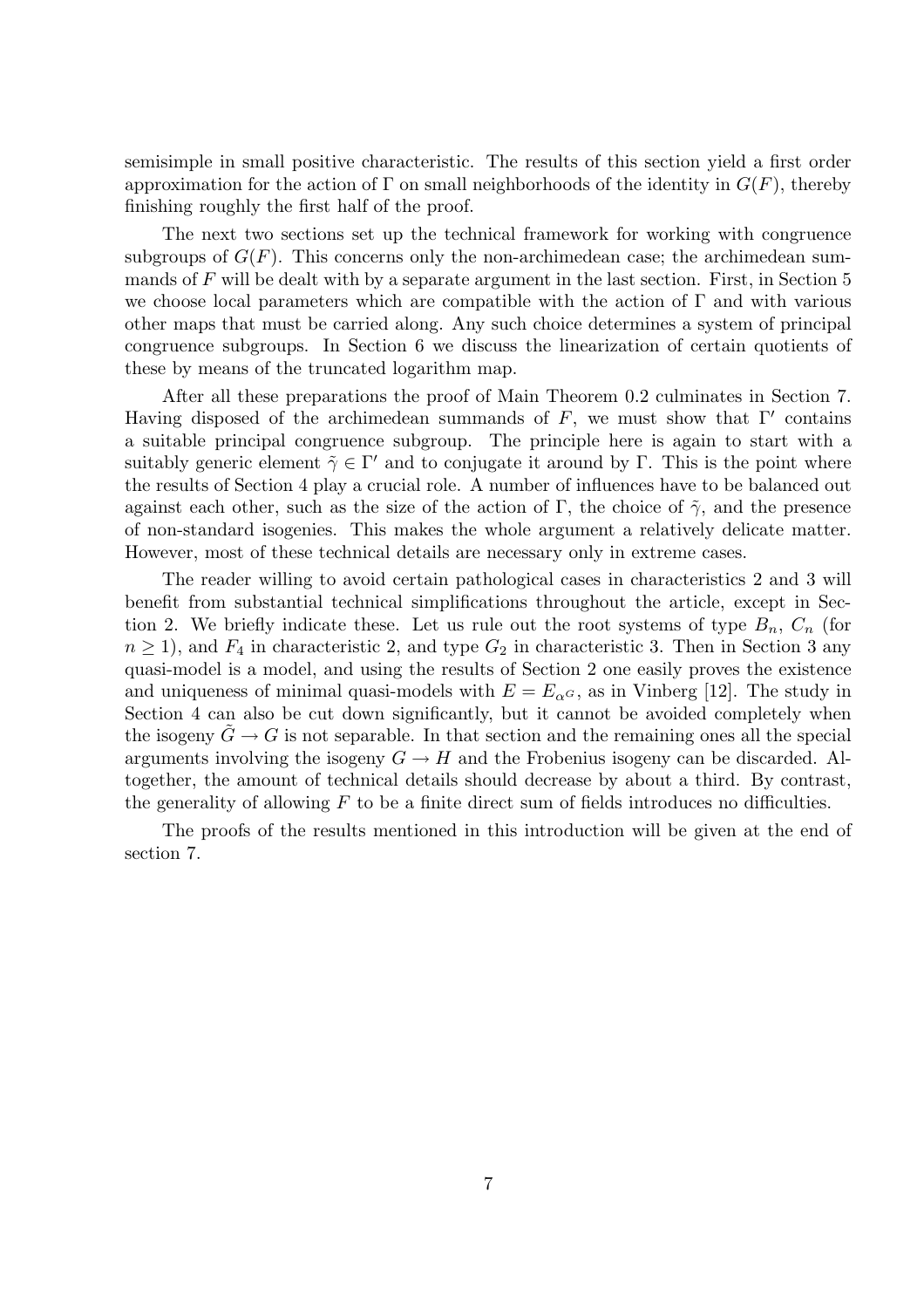#### 1. Linear Algebraic Groups: Notations and Well-Known Facts

In this section we summarize a number of mostly well-known facts concerning linear algebraic groups over an arbitrary field  $F$  and their adjoint representations. For the fundamentals of linear algebraic groups we refer to Borel [1] and Humphreys [8].

**Generalities:** For any positive integer n let  $GL_{n,F}$  denote the algebraic group over F of all invertible square matrices of size n. By a linear algebraic group over F we mean a reduced group scheme over  $F$  which is isomorphic to a Zariski closed algebraic subgroup of  $GL_{n,F}$  for some n. Important examples of linear algebraic groups are  $GL_{n,F}$  itself, in particular the multiplicative group  $\mathbb{G}_{m,F} = GL_{1,F}$ , and the additive group  $\mathbb{G}_{a,F}$ .

Throughout this article we distinguish between a linear algebraic group G over F and the group of its F-valued points  $G(F)$ . Among other things G determines the groups of F'-valued points  $G(F')$  for any overfield F' of F. Namely, realize G as the subgroup of  $\operatorname{GL}_{n,F}$  given by certain equations in the coefficients of  $n \times n$ -matrices. Then  $G(F')$ consists of those invertible  $n \times n$ -matrices over F' which satisfy the same equations, and this description is independent of the embedding  $G \hookrightarrow GL_{n,F}$ .

For any field homomorphism  $\tau : F \hookrightarrow F'$  and any linear algebraic group G over F the fiber product  $G \times_{F,\tau} F'$  in the sense of schemes defines a linear algebraic group over  $F'$ . When  $\tau$  is the inclusion of a subfield, we abbreviate this as  $G \times_F F'$ . If  $G \subset GL_{n,F}$ , this base extension is then given by the same equations as  $G$ , we only "forget" that the coefficients of these equations lie in the subfield  $F \subset F'$ .

**Representations:** For any finite dimensional  $F$ -vector space  $V$  we have the algebraic group of automorphisms  $\text{Aut}_F(V)$ . Namely, any choice of basis identifies V with a standard vector space  $F^{\oplus n}$  and  $\underline{\mathrm{Aut}}_F(V)$  with  $\mathrm{GL}_{n,F}$ . A homomorphism of algebraic groups  $\rho$ :  $G \longrightarrow \text{Aut}_F(V)$  is called a representation of G on V, and then, equivalently, V is called a G-module. The representation is called irreducible, resp. the G-module simple, if and only if  $V \neq 0$  and it possesses no G-submodule other than 0 and V itself. It is called absolutely irreducible if and only if it is irreducible and the only  $G$ -equivariant  $F$ -linear endomorphisms of  $V$  are the scalars  $F$ .

Lie Algebra: The tangent space of  $G$  at the identity element 1 is the Lie algebra Lie  $G$ . Consider the commutator morphism

$$
(1.1) \t\t\t [ , ]: G \times G \longrightarrow G, (g, h) \mapsto [g, h] := ghg^{-1}h^{-1}.
$$

Its total derivative at the identity element yields the Lie bracket [, ]: Lie  $G \times \text{Lie } G \rightarrow$ Lie  $G$ . On the other hand consider the conjugation morphism

$$
G \times G \longrightarrow G, \ (g, h) \mapsto [g, h] := ghg^{-1}.
$$

Its derivative with respect to h, taken at  $h = 1$ , defines the adjoint representation

$$
\mathrm{Ad}_G:\; G\to \underline{\mathrm{Aut}}_F(\mathrm{Lie}\,G).
$$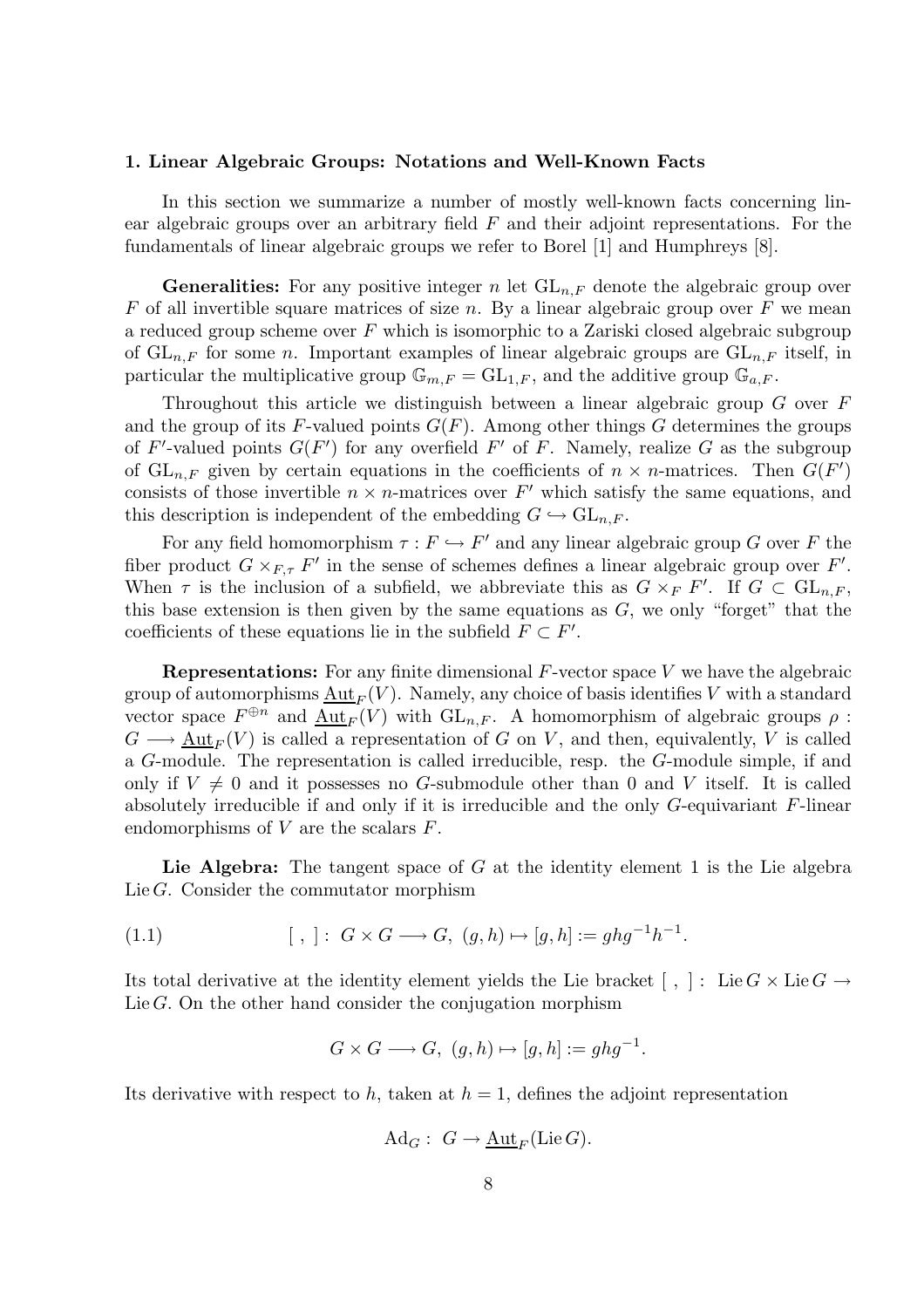**General Notions:** The radical  $\mathcal{R}(G)$  is the largest solvable connected normal algebraic subgroup of  $G$ . The group  $G$  is called semisimple if and only if its radical is trivial. The derived group  $G^{\text{der}} \subset G$  is the linear algebraic subgroup generated by the image of the commutator morphism (1.1). A connected semisimple group is called adjoint if and only if its adjoint representation is faithful. More generally, if  $G$  is connected semisimple, the image of G in the adjoint representation  $\text{Ad}_G: G \to \text{Aut}_F(\text{Lie }G)$  is called the adjoint group  $G<sup>ad</sup>$ . It is an adjoint semisimple group in its own right, although that is not entirely obvious. The notions just explained are, like many others, invariant under base extension. For instance, given G and any field extension  $F \subset F'$  we know that G is semisimple (resp. adjoint) if and only if  $G \times_F F'$  has the same property.

Central Isogenies: (Cf. Borel-Tits [3] §2.) By definition an isogeny of connected linear algebraic groups  $f: G \to H$  is a surjective homomorphism with finite kernel. It is called central if and only if the commutator morphism (1.1) of G factors through a morphism  $H \times H \to G$ . For example, for any connected semisimple group G the natural homomorphism to its adjoint group  $G \to G^{ad}$  is a central isogeny. It has the universal property that any central isogeny  $G \to H$  induces an isomorphism on the adjoint groups  $G^{\text{ad}} \longrightarrow H^{\text{ad}}$ . At the other extreme, a connected semisimple group G is called simply connected if and only if every central isogeny  $H \to G$  is an isomorphism. For every connected semisimple group  $G$  there exists a simply connected semisimple group  $G$  and a central isogeny  $\pi : \tilde{G} \longrightarrow G$ , both unique up to unique isomorphism. This is called the universal covering of  $G$ . By definition the commutator morphism of  $G$  factors through a morphism

$$
(1.2) \t\t\t\t\t [ , ]^{\sim} : G \times G \longrightarrow \tilde{G}.
$$

For any subgroup  $\Gamma \subset G(F)$  we can therefore define the generalized commutator group as the subgroup of  $\tilde{G}(F)$  generated by  $[\Gamma, \Gamma]$ <sup>∼</sup>. Its image in  $G(F)$  is, of course, the usual commutator subgroup of Γ.

It is also interesting to look at the derivative of  $[ , ]^{\sim}$  with respect to the second argument. This is a morphism

(1.3) 
$$
\widetilde{\mathrm{Ad}}_G : G \longrightarrow \underline{\mathrm{Hom}}_F(\mathrm{Lie }G, \mathrm{Lie } \tilde{G})
$$

whose target is the vector space  $\text{Hom}_F(\text{Lie }G, \text{Lie }\tilde{G})$  viewed as an affine algebraic variety over F. This morphism determines the adjoint representation of both  $G$  and  $\tilde{G}$ . For instance, we easily calculate  $\text{Ad}_G = \kappa \circ \text{Ad}_G$ , where  $\kappa$  is the morphism

(1.4) 
$$
\kappa: \underline{\text{Hom}}_F(\text{Lie }G, \text{Lie } \tilde{G}) \longrightarrow \underline{\text{End}}_F(\text{Lie }G),
$$

$$
f \mapsto d\pi \circ f + \text{id}.
$$

**Simple Groups:** A connected semisimple group over  $F$  is called simple if and only if it is nontrivial and possesses no nontrivial connected proper normal algebraic subgroup. The group G is called absolutely simple if and only if  $G \times_F F'$  is simple for every field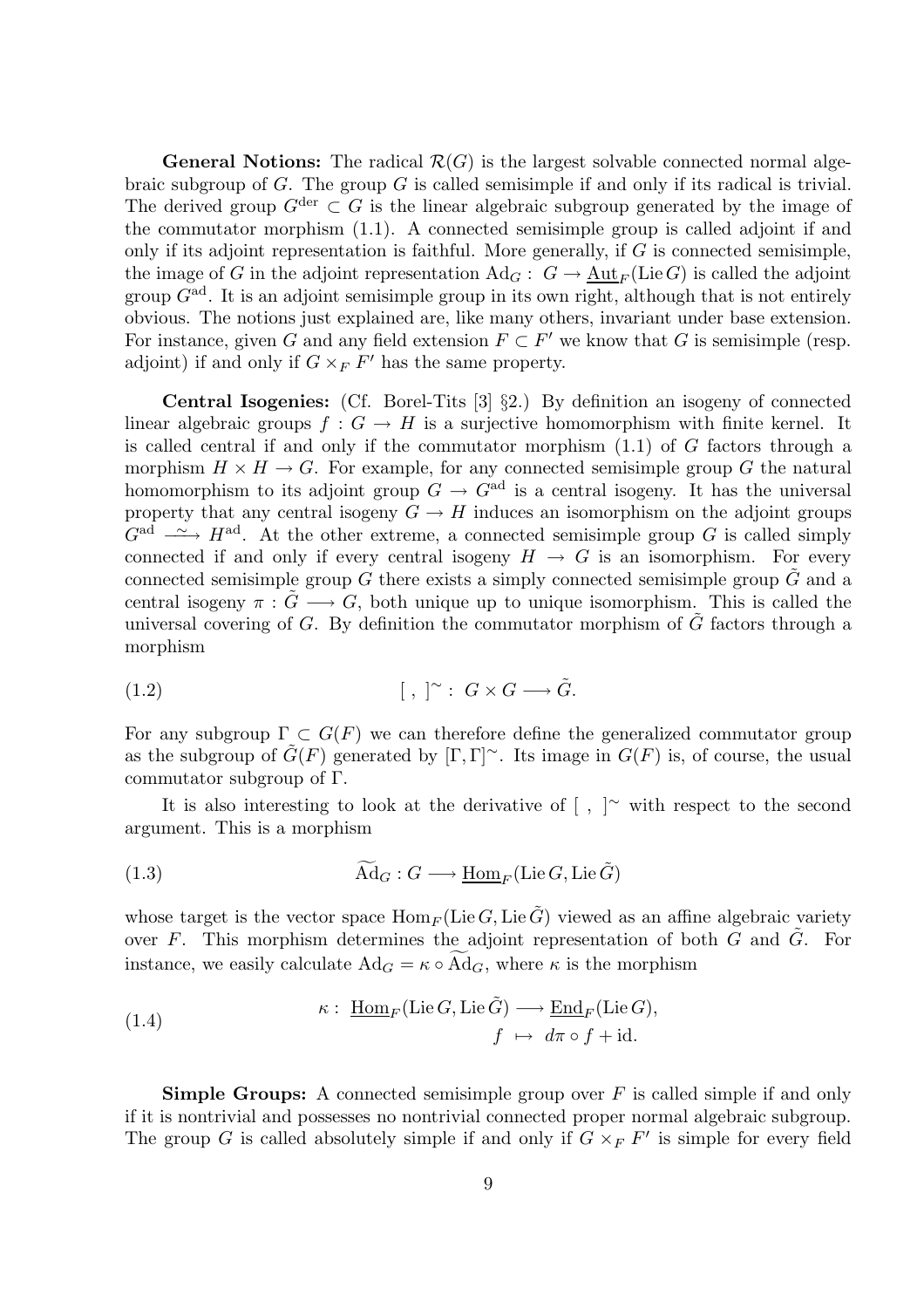extension  $F \subset F'$ . For the most part the study of connected semisimple groups reduces to that of absolutely simple groups. Namely, suppose that  $G$  is adjoint or simply connected. Then G is a direct product of simple groups, and each simple factor has the form  $\mathcal{R}_{F'/F}H$ , where  $\mathcal{R}_{F'/F}$  denotes Weil restriction from a finite separable field extension  $F \subset F'$  and H is an absolutely simple adjoint group over  $F'$ . When F is separably closed, the adjoint or simply connected semisimple groups over  $F$  are classified by their root systems. A connected semisimple group is absolutely simple if and only if its root system is irreducible. We shall abbreviate "absolutely simple connected adjoint semisimple" to "absolutely simple adjoint".

**Inseparable Isogenies:** An isogeny  $f : G \longrightarrow H$  is called separable (resp. totally inseparable) if and only if the induced inclusion of function fields  $F(H) \hookrightarrow F(G)$  is a separable (resp. totally inseparable) field extension. Equivalently,  $f$  is separable if and only if its derivative induces an isomorphism of Lie algebras, and it is totally inseparable if and only if its kernel is supported only in the identity element of G. Note that an isogeny may be both separable and totally inseparable, namely if and only if it is an isomorphism.

Every separable isogeny of connected semisimple groups is central. In the case  $char(F)$  $= 0$  every isogeny is separable and hence central. Suppose that  $p := \text{char}(F) > 0$ . Then there exist both inseparable central isogenies and non-central ones. Let  $\sigma : F \to F$  denote the Frobenius endomorphism  $x \mapsto x^p$ . For any linear algebraic group G over F and any integer  $n \geq 0$  put  $(\sigma^n)^* G := G \times_{F, \sigma^n} F$ . Then the morphism  $G \to G$ , defined by  $f \mapsto f^{p^n}$ in any coordinate f over F, factors through a unique morphism  $Frob_{p^n} : G \longrightarrow (\sigma^n)^*G$ that makes the following diagram commutative:



The morphism Frob<sub>p<sup>n</sub></sup> is a totally inseparable isogeny, called the  $n^{th}$  Frobenius isogeny.</sub> When G is connected and non-commutative, and  $n \geq 1$ , this isogeny is not central. The composite of Frobenius isogenies is again a Frobenius isogeny.

Non-standard Isogenies: In a few special cases there exist totally inseparable isogenies between connected semisimple groups which cannot be obtained from central isogenies and Frobenius isogenies. The point is that the Frobenius isogeny  $Frob<sub>p</sub>$  itself can be factored in a non-trivial way. The resulting isogenies will be called non-standard.

**Proposition 1.6:** Let G be an absolutely simple adjoint group over F. Suppose that  $p := \text{char}(F)$  is positive and that the root system  $\Phi$  of G possesses roots of different lengths whose square length ratio is equal to p. Then the Frobenius isogeny  $Frob_p$  of G factors through totally inseparable isogenies

$$
G\stackrel{\varphi}{\longrightarrow}G^{\sharp}\stackrel{\varphi^{\sharp}}{\xrightarrow{\hspace*{1cm}}} \sigma^{*}G,
$$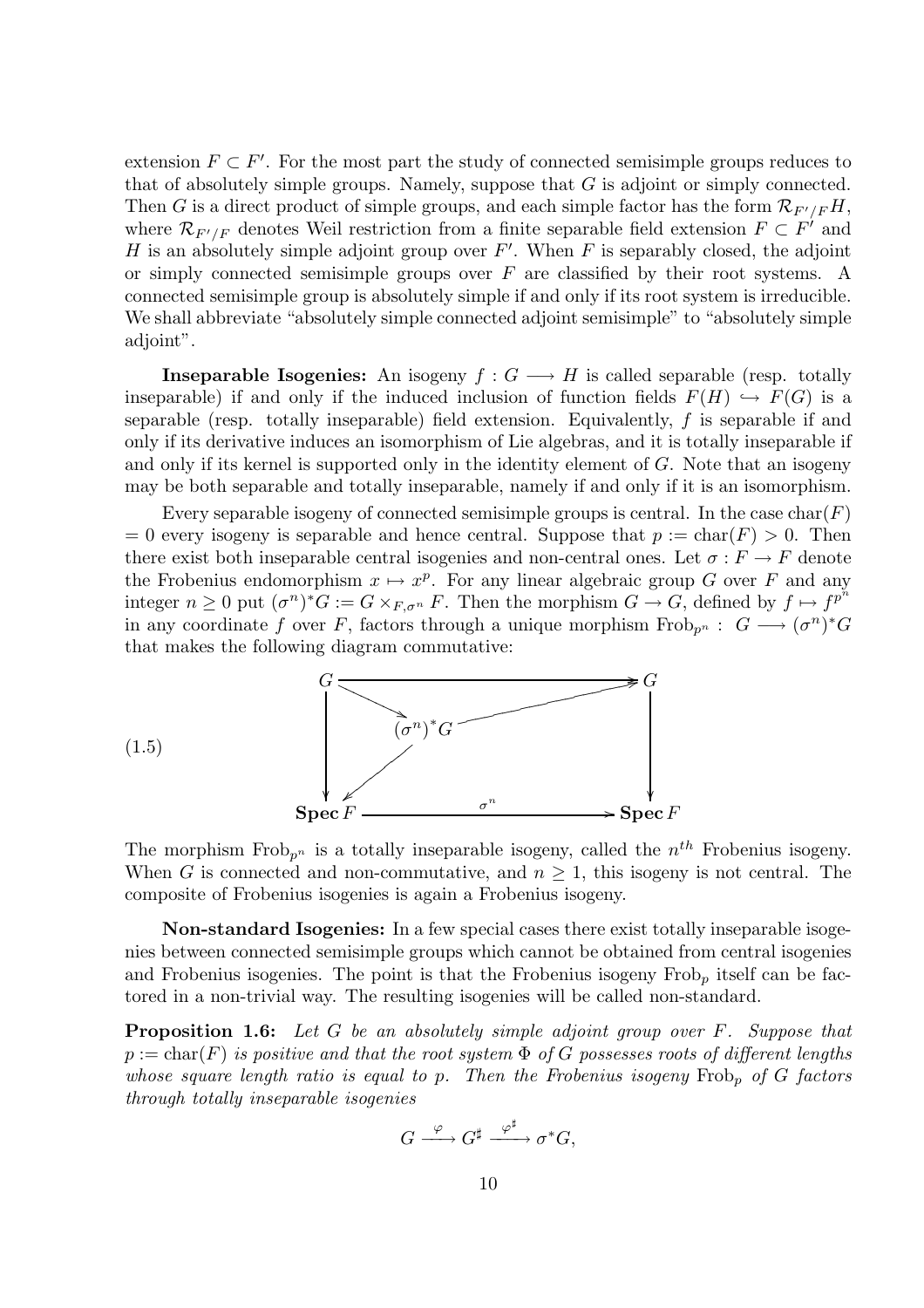such that neither  $\varphi$  nor  $\varphi^{\sharp}$  is an isomorphism. Here  $G^{\sharp}$  is another absolutely simple adjoint group over F. If  $\Phi^{\sharp}$  is its root system, the possibilities for  $(p, \Phi, \Phi^{\sharp})$  are listed in the following table.

|   | type of $\Phi$                           | type of $\Phi^{\sharp}$ |
|---|------------------------------------------|-------------------------|
|   |                                          |                         |
|   | $B_n$ $(n \geq 2)$<br>$C_n$ $(n \geq 2)$ |                         |
|   |                                          |                         |
| 3 |                                          |                         |

**Proof:** Suppose first that G splits over F, and fix a split maximal torus  $T \subset G$ . Let  $\Phi^s$ , resp.  $\Phi^{\ell}$  denote the set of short, resp. long roots in  $\Phi$ . Then  $\Phi^{\sharp} := \Phi^{\ell} \sqcup p \cdot \Phi^s$ is again a root system. Let  $T^{\sharp}$  be the quotient torus of T whose character group is the Z-module generated by  $\Phi^{\sharp}$ . Then there exists a split connected adjoint group  $G^{\sharp}$  over F with maximal torus  $T^{\sharp}$  and root system  $\Phi^{\sharp}$ . The given isogeny  $T \to T^{\sharp}$  extends to an isogeny  $\varphi: G \to G^{\sharp}$  (e.g., Takeuchi [11] Th. 5.4; the assumption that T splits is sufficient there). The construction is such that the short root spaces in Lie G are annihilated by  $d\varphi$ , while the long root spaces map isomorphically to the short root spaces in Lie  $G^{\sharp}$ .

Repeating this process with  $T^{\sharp}$  the next root system is  $p \cdot \Phi$ , so we can take  $T^{\sharp\sharp} = \sigma^* T$ and  $G^{\sharp\sharp} = \sigma^*G$ . The composite isogeny  $G \to \sigma^*G$  has zero derivative, so it factors through Frob<sub>p</sub> ([1] Ch. V Ex. 17.5 (1)). In other words we have  $\varphi^{\sharp} \circ \varphi = \psi \circ \text{Frob}_p$  for some isogeny  $\psi: \sigma^*G \longrightarrow \sigma^*G$ . By construction  $\psi$  is the identity on  $\sigma^*T$  and on the root system  $p \cdot \Phi$ . Thus it is an isomorphism ([1] Ch. V Prop. 22.4). After adjusting  $\varphi^{\sharp}$  by  $\psi^{-1}$  we have  $\varphi^{\sharp} \circ \varphi = \text{Frob}_{p}, \text{ as desired.}$ 

When G is not split over F we first apply the above arguments to a split group  $G_0$  of the same type. The Galois cocycle which twists  $G_0$  into G then can be used to twist all of  $G_0 \to G_0^{\sharp} \to \sigma^* G_0$ , thus yielding the desired assertion in general.

For an alternative construction of  $G^{\sharp}$  note that the cases listed above are precisely those where the adjoint representation of  $G$  possesses two Jordan-Hölder subquotients corresponding to the short resp. the long roots (see below). Let  $\mathfrak{k} \subset \text{Lie } G$  be the largest G-invariant subspace containing the short root spaces but not the long root spaces. This turns out to be a restricted Lie subalgebra in the sense of [1] Ch. I  $\S 3.1$ , and  $G^{\sharp}$  is nothing but the quotient of G by  $\mathfrak k$  in the sense of [1] Ch. V Prop. 17.4. (Also, for an explicit discussion of the orthogonal/symplectic case see Borel [1]  $\S 23$ .)

Classification of Isogenies: All isogenies between connected semisimple groups can be obtained from central isogenies, Frobenius isogenies, and the non-standard isogenies just discussed. We shall make this assertion precise when G is adjoint.

**Theorem 1.7:** Let  $f: G \to H$  be an isogeny between two absolutely simple adjoint groups over a field F of characteristic p.

(a) If  $p = 0$ , then f is an isomorphism.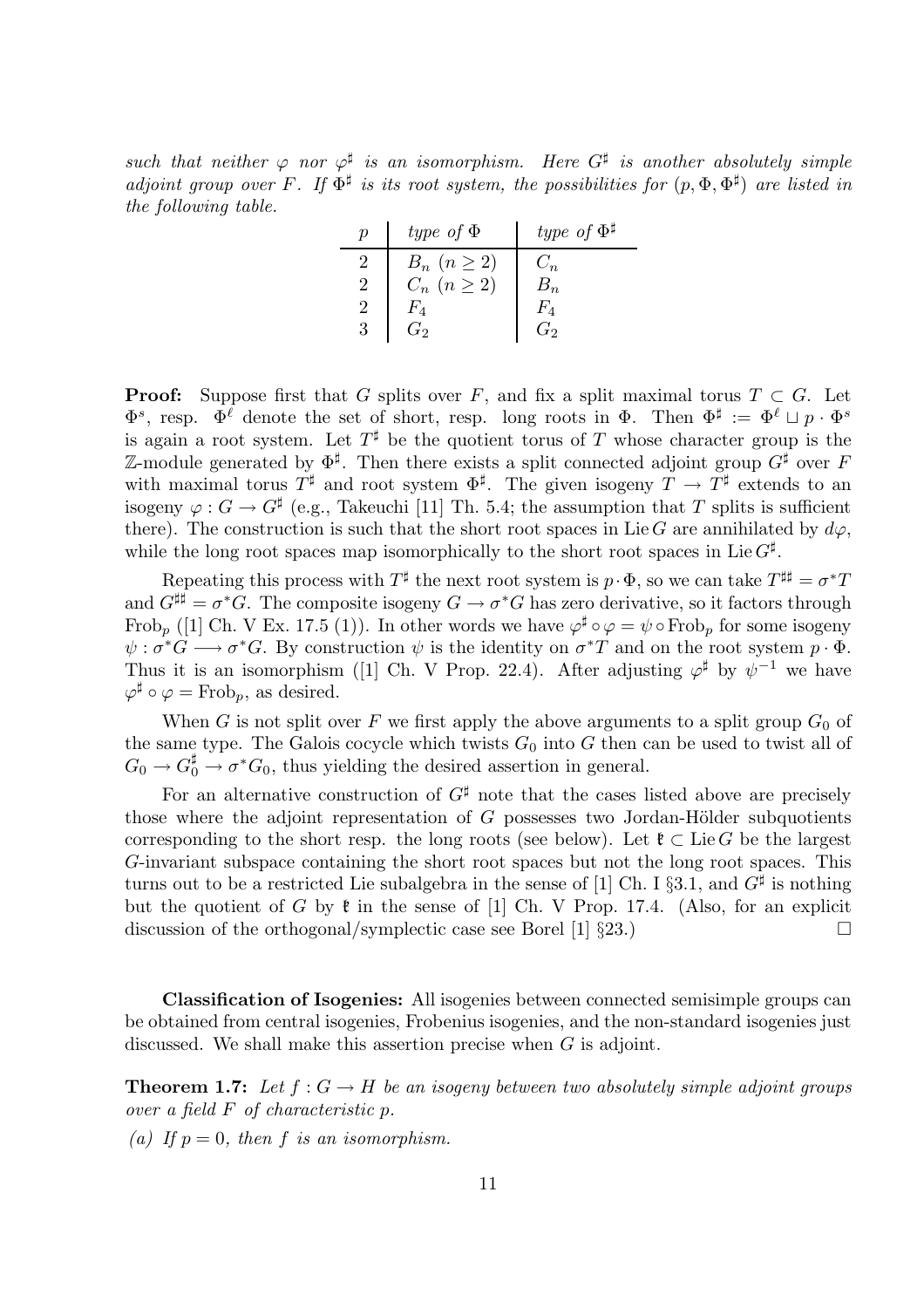- (b) Suppose that  $p > 0$  but that G possesses no non-standard isogenies. Then there exists an integer  $n \geq 0$  and an isomorphism  $\psi : (\sigma^n)^* G \longrightarrow H$  such that  $f = \psi \circ \text{Frob}_{p^n}$ . If the derivative of f is non-zero, then  $n = 0$  and f is an isomorphism.
- (c) Suppose that G possesses non-standard isogenies and hence  $p > 0$ . Then there exists an integer  $n \geq 0$  and an isogeny  $\psi : (\sigma^n)^* G \longrightarrow H$  with non-vanishing derivative such that  $f = \psi \circ \text{Frob}_{p^n}$ . Moreover, either  $\psi$  is an isomorphism or there exists an isomorphism  $\chi: (\sigma^n)^* \tilde{G}^{\sharp} \longrightarrow H$  such that  $\psi = \chi \circ \varphi$  where  $\varphi$  is the non-standard isogeny introduced in Proposition 1.6.

**Proof:** Any homomorphism factors through Frob<sub>p</sub> whenever its derivative vanishes ([1] Ch. V Ex. 17.5 (1)). By induction we can therefore reduce ourselves to the case  $df \neq 0$ . When *df* is non-zero on all root spaces, then f is central ([1] Ch. V Prop. 22.4). Since both groups are adjoint, f must then be an isomorphism, as desired. Otherwise ker(df) is a G-invariant non-zero proper subspace of  $Lie G$  containing some but not all root spaces. Thus there is a non-standard isogeny  $\varphi: G \to G^{\sharp}$ . Since H is adjoint, we easily find that ker(df) = ker(d $\varphi$ ). By [1] Ch. V Prop. 17.4 it follows that  $f = \chi \circ \varphi$  for an isogeny  $\chi: G^{\sharp} \to H$ . By construction the derivative of  $\chi$  induces an isomorphism on the short root spaces, hence an isomorphism of root systems. Thus  $\chi$  is a central isogeny ([1] Ch. V Prop. 22.4), and therefore again an isomorphism, as desired.

Let us note the following direct consequence.

**Corollary 1.8:** Consider isogenies  $G_1 \xleftarrow{\varphi_1} G \xrightarrow{\varphi_2} G_2$  between absolutely simple adjoint groups over a field F. Then one of them factors through the other, i.e.  $\varphi_1 = \psi \circ \varphi_2$  for an isogeny  $\psi: G_2 \to G_1$ , or vice versa.

For non-adjoint groups we have, by Borel-Tits [3] Props. (2.24) and (2.26):

**Proposition 1.9:** Let  $\varphi$  :  $G \to H$  be an isogeny between connected semisimple groups.

- (a) If G is simply connected, then  $\varphi$  factors uniquely as  $G \to \tilde{H} \to H$ , where  $\tilde{H}$  denotes the universal covering of H.
- (b) If H is adjoint, then  $\varphi$  factors uniquely as  $G \to G^{ad} \to H$ .

Structure of the Adjoint Representation: Consider an absolutely simple adjoint group G over a field F, with universal covering  $\tilde{G}$ . Since the commutator morphism (1.1) of  $\tilde{G}$  factors through  $G$ , so does its adjoint representation. Thus, taking derivatives, the isogeny  $G \to G$  induces a G-equivariant linear map between the associated Lie algebras  $\tilde{\mathfrak{g}} \longrightarrow \mathfrak{g}$ . We denote its kernel by  $\mathfrak{z}$ , its image by  $\bar{\mathfrak{g}}$ , and its cokernel by  $\mathfrak{z}^*$ . In short, we have the exact sequences:



It will simplify the exposition to combine  $\tilde{\mathfrak{g}}$  and  $\mathfrak{g}$  into a single representation.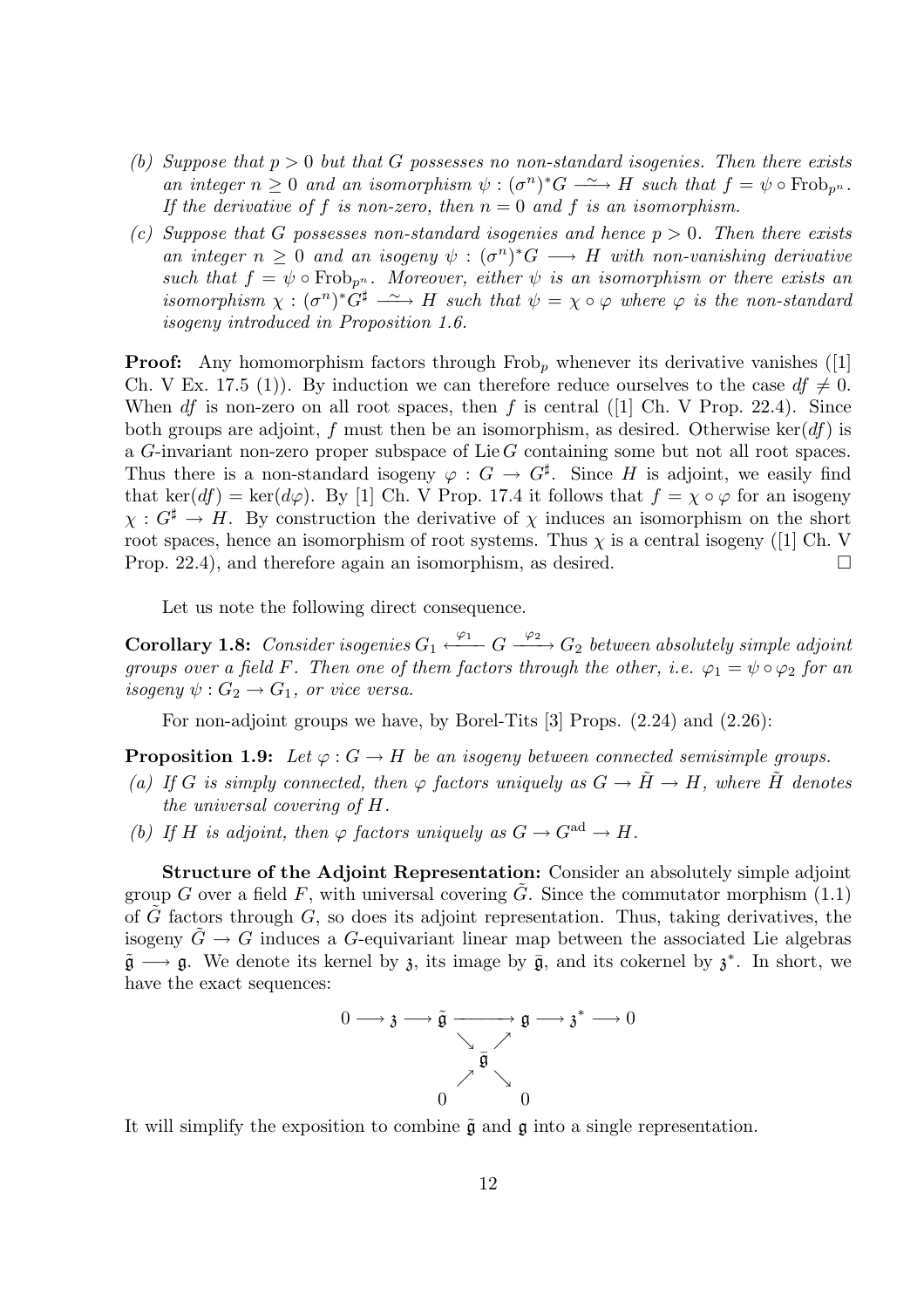**Proposition 1.10:** There exists a representation  $\hat{\rho}$  of G on an F-vector space  $\hat{\mathfrak{g}}$  lying in a commutative diagram of G-equivariant homomorphisms, in which all oblique lines are exact:



**Proof:** Put  $\hat{\mathfrak{g}} := \tilde{\mathfrak{g}} \oplus \mathfrak{z}^*$ , and let  $di : \tilde{\mathfrak{g}} \hookrightarrow \hat{\mathfrak{g}}$  be the inclusion in the first summand. Let  $d\varpi$ be the composite map  $\hat{\mathfrak{g}} = \tilde{\mathfrak{g}} \oplus \mathfrak{z}^* \to \bar{\mathfrak{g}} \oplus \mathfrak{z}^* \cong \mathfrak{g}$ , where the last step uses an arbitrary but fixed splitting of F-vector spaces  $\mathfrak{z}^* \hookrightarrow \mathfrak{g}$ . For any  $g \in G$  we set  $\hat{\rho}(g) := id + di \circ \widetilde{\text{Ad}}_G(g) \circ d\varpi$ , where  $\overline{Ad}_G$  is as in (1.3). A straightforward calculation shows that this defines a group representation. The rest is clear from the construction.

The following proposition classifies all G-submodules of  $\hat{\mathfrak{g}}$ . Let  $p := \text{char}(F)$  and  $\Phi$ denote the root system of G.

# Proposition 1.11:

- (a)  $\mathfrak z$  and  $\mathfrak z^*$  are constant representations of G of the same dimension. This common dimension is greater than zero if and only if for  $\Phi$  the index of the root lattice in the weight lattice is divisible by p. It is greater than 1 if and only if  $p = 2$  and  $\Phi$  has type  $D_n$  for some even integer n, and in that case the dimension is 2.
- (b) Suppose that G does not have non-standard isogenies. Then  $\bar{\mathfrak{g}}$  is an absolutely irreducible non-constant representation of G. Moreover, it is the unique simple Gsubmodule of  $\mathfrak g$  and the unique simple quotient G-module of  $\tilde{\mathfrak g}$ . In other words, the lattice of G-submodules of  $\hat{\mathfrak{g}}$  is given by the following graphs, where nodes correspond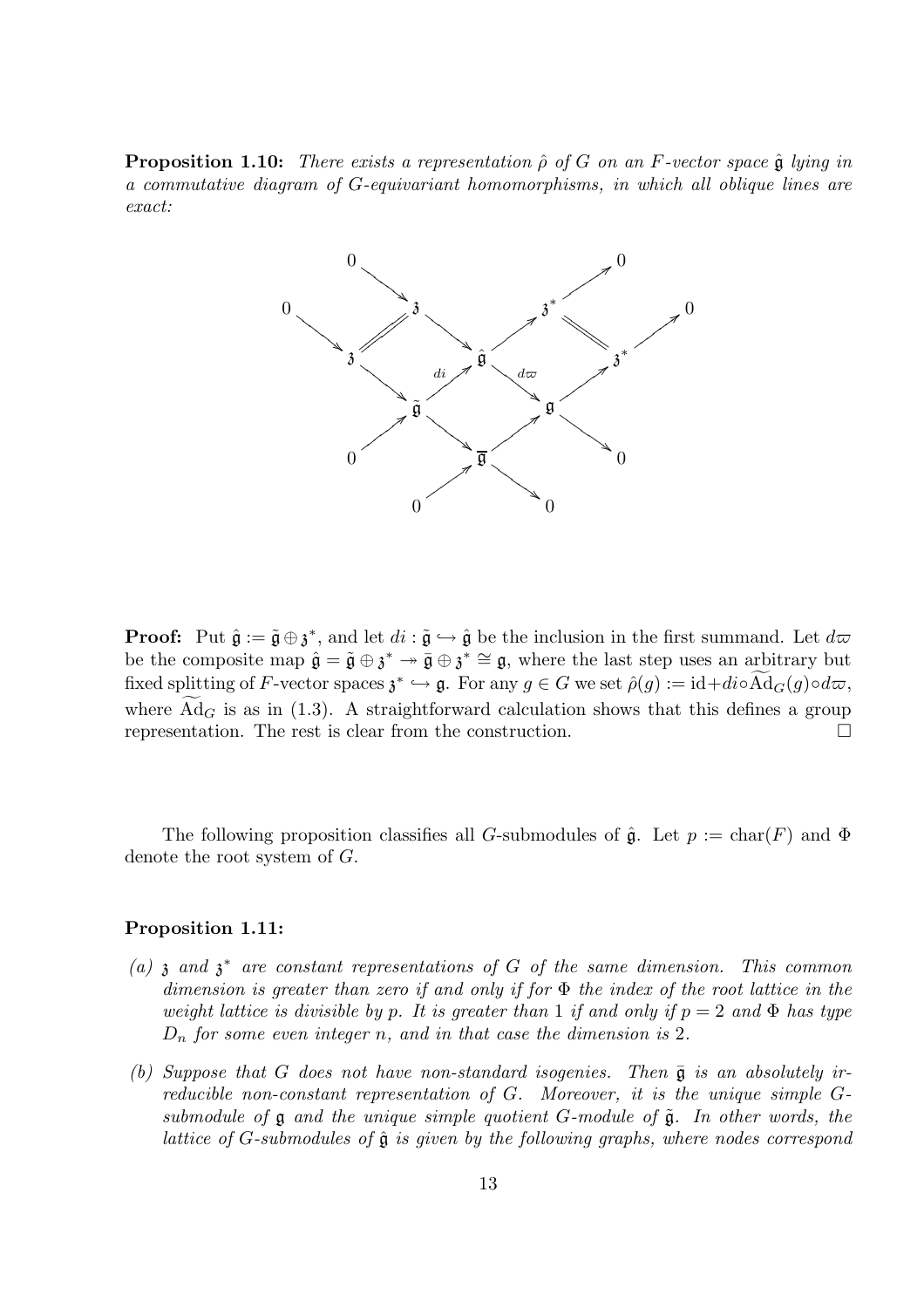to G-submodules, given in ascending order from left to right:



(c) Suppose that G possesses non-standard isogenies. Then g contains a unique simple G-submodule, denoted  $\bar{\mathfrak{g}}_s$ , and  $\tilde{\mathfrak{g}}$  has a unique simple quotient G-submodule, denoted  $\bar{\mathfrak{g}}_{\ell}$ . These two simple subquotients are pairwise inequivalent absolutely irreducible nonconstant representations of G. They are the only non-constant simple subquotients in any Jordan-Hölder series of  $\hat{\mathfrak{g}}$ . The lattice of G-submodules is given by the following graphs, depending on  $(p, type \ of \Phi)$ :



**Proof:** (a) is well-known. Most of the remaining assertions are stated and proved explicitly in Hiss [6]; see also Hogeweij [7]. The rest is easily shown by the same arguments. To give a rough sketch: Choose a maximal torus of G. First note that if a G-submodule of  $\hat{\mathfrak{g}}$  contains the root space of a root  $\alpha$ , then it contains the root spaces for the whole orbit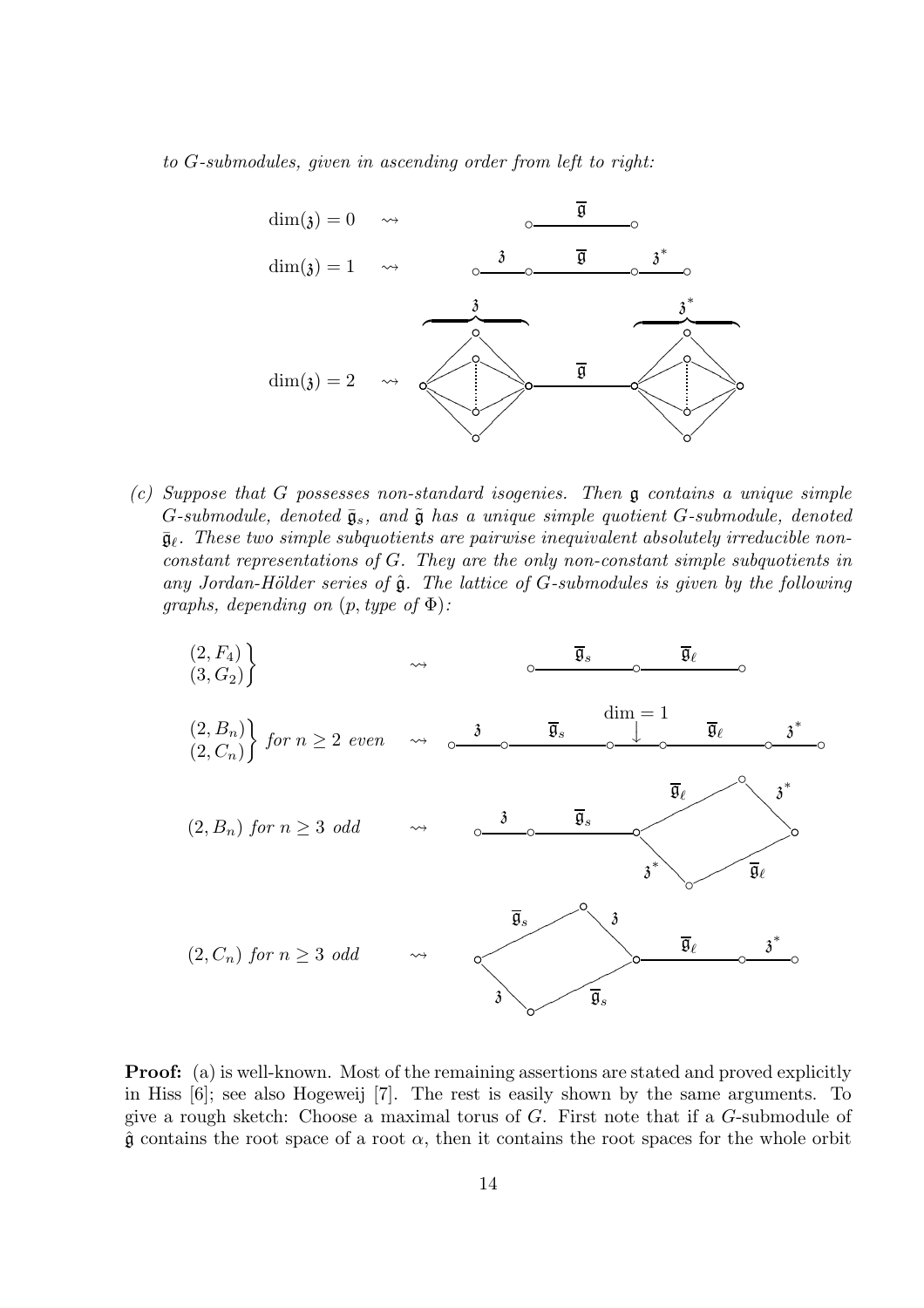of  $\alpha$  under the Weyl group. It follows that in any Jordan-Hölder series of  $\hat{\mathfrak{g}}$  there are at most two simple subquotients which possess a non-zero weight, and if there are two, then they must correspond to the set of short roots and the set of long roots, respectively. Next one uses well-known facts about Chevalley bases to determine the Lie bracket between any two root spaces. This information, plus some explicit calculation, suffices to prove that any G-submodule must be among those listed above. To see that the ones in (c) actually exist, consider the derivative  $d\varphi : \mathfrak{g} \longrightarrow \mathfrak{g}^{\sharp}$  of the non-standard isogeny  $\varphi : G \longrightarrow G^{\sharp}$ . Since  $d\varphi$  is zero on a root space if and only if that root is long, we can indeed find  $\bar{\mathfrak{g}}_s$  and  $\bar{\mathfrak{g}}_\ell$  in the kernel, resp. the image of  $d\varphi$ . The rest is again some explicit calculation.

The most interesting part of the adjoint representation is  $\bar{g}$ . We denote the representation of G on it by  $\alpha^G$ . When G possesses non-standard isogenies, the interesting simple subquotients of  $\hat{\mathfrak{g}}$  are  $\bar{\mathfrak{g}}_s$  and  $\bar{\mathfrak{g}}_\ell$ . We denote the representations of G on these spaces by  $\alpha_s^G$ and  $\alpha_{\ell}^G$ . To avoid cumbersome case distinctions we set  $\alpha_s^G := \alpha_{\ell}^G := \alpha^G$  whenever G does not possess non-standard isogenies. The rationale behind this notation is that  $\alpha_s^G$  (resp.  $\alpha_{\ell}^G$ ) is always the representation on that simple subquotient of  $\hat{\mathfrak{g}}$  which contains copies of the root spaces for all roots of smallest (resp. greatest) possible length.

When  $\varphi: G \to G^{\sharp}$  is the non-standard isogeny of Proposition 1.6 and  $\mathfrak{g}^{\sharp}$  denotes the Lie algebra of  $G^{\sharp}$ , the derivative  $d\varphi$  induces an isomorphism  $\bar{\mathfrak{g}}_{\ell} \longrightarrow \bar{\mathfrak{g}}_{s}^{\sharp}$ . It follows that  $\alpha_{\ell}^G \cong \alpha_s^{G^{\sharp}} \circ \varphi$ . Furthermore, recall that  $(G^{\sharp})^{\sharp} \cong \sigma^*G$  and hence  $\text{Lie}(G^{\sharp})^{\sharp} \cong \mathfrak{g} \otimes_{F, \sigma} F$ . Thus, by the same token, we obtain an isomorphism  $\bar{\mathfrak{g}}_k^{\sharp}$  $\frac{\sharp}{\ell} \cong \bar{\mathfrak{g}}_s \otimes_{F,\sigma} F$  and hence  $\alpha_{\ell}^{G^{\sharp}} \circ \varphi \cong$ Frob<sub>p</sub>  $\circ \alpha_s^G$ .

Image in various representations: We shall need to know the image of G in various subquotient representations of the adjoint representation. In most cases, but not all, it will be enough to have this information for the irreducible subquotients.

# Proposition 1.12:

(a) The representation  $\alpha^G$  is faithful unless  $p = 2$  and  $\Phi$  has type  $A_1$ . In that case there is a canonical isomorphism  $\alpha^{\tilde{G}}(G) \cong \sigma^* \tilde{G}$ . In short, we have:

| $(p, type \text{ of } \Phi)$ | $\alpha^G(G)$ |
|------------------------------|---------------|
| $\neq (2, A_1)$              | $\mathbf{r}$  |
| $= (2, A_1)$                 | $\sigma^*G$   |

(b) Suppose that G possesses non-standard isogenies. Then the images of G under the representations  $\alpha_s^G$  and  $\alpha_\ell^G$  are given by the following table:

| $(p, type \text{ of } \Phi)$ | $\alpha_{\rm e}^G(G)$ | $\alpha_\ell^G(G)$  |
|------------------------------|-----------------------|---------------------|
| $(2, F_4)$                   | $\mathcal{C}$         | $G^{\sharp}$        |
| $(3, G_2)$                   | G                     | $G^\sharp$          |
| $(2, B_n)$ for $n \geq 3$    | $\tilde{G}^\sharp$    | $G^{\sharp}$        |
| $(2, C_2) = (2, B_2)$        | $\tilde{G}^\sharp$    | $\sigma^*\tilde{G}$ |
| $(2, C_n)$ for $n \geq 3$    | G                     | $\sigma^*\tilde{G}$ |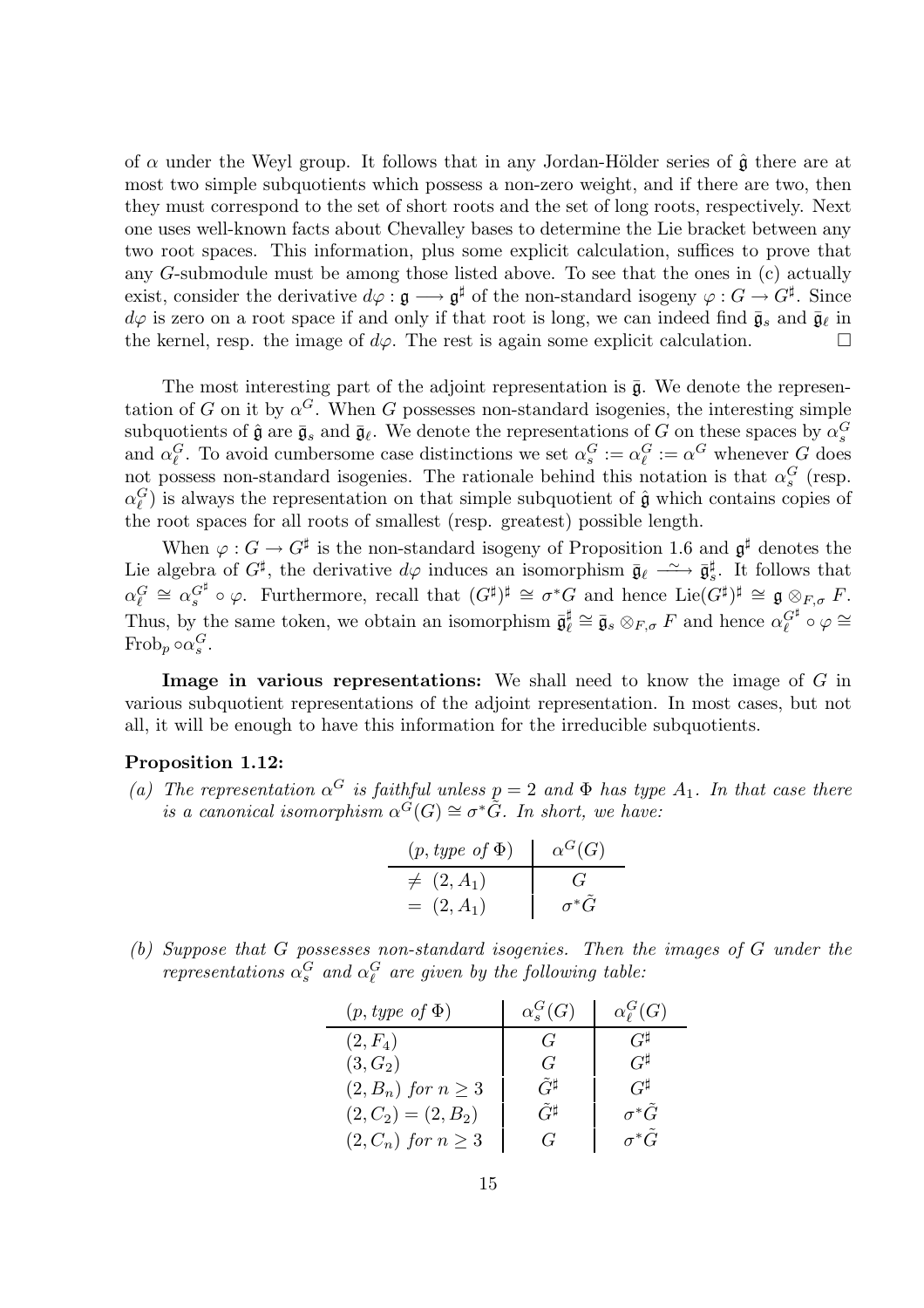- (c) The representations of G on  $\tilde{\mathfrak{g}}$  and on  $\mathfrak{g}$  are always faithful.
- (d) Suppose that  $p = 2$  and  $\Phi$  has type  $C_n$  for some  $n \geq 2$ . Let  $\varphi : G \to G^{\sharp}$  be the non-standard isogeny of Proposition 1.6, and  $\tilde{\varphi}: \tilde{G} \to \tilde{G}^{\sharp}$  the associated isogeny of their universal coverings. Let  $\mathfrak{g}_\ell := \text{im}(d\varphi)$  and  $\tilde{\mathfrak{g}}_\ell := \text{im}(d\tilde{\varphi})$ . Then the image of G in its representation on  $\tilde{\mathfrak{g}}_\ell$ , resp. on  $\mathfrak{g}_\ell$ , is  $G^\sharp$ .

Proof: (Sketch) This is straightforward to prove, using the same methods as Proposition 1.11. The main point is to look at the derivative of the given representation as a representation of the Lie algebra g, and to determine which root spaces act trivially. This follows from well-known facts about Chevalley bases as in [6]. The information thus obtained already determines the image of G up to central isogenies. The remaining information results from looking directly at the weights in the given representation. By these methods, one can easily determine the image of G in any given subquotient representation of  $\hat{\mathfrak{g}}$ .

**Terminology over Semisimple Commutative Rings:** Now suppose that  $F$  is a finite direct sum of fields  $\bigoplus_{i=1}^m F_i$ . We assume no relation between the summands  $F_i$ ; for example, they may have different characteristics. Scheme-theoretically  $\textbf{Spec}\,F$  is the disjoint union  $\coprod_{i=1}^m$  **Spec**  $F_i$ . Thus an algebraic variety X over F is a disjoint union  $\prod_{i=1}^m X_i$ , where each  $X_i$  is an algebraic variety of  $F_i$ . We say that  $X_i$  is the fiber of X over  $F_i$ . All concepts concerning algebraic varieties over a field extend to this more general setting. For example, a linear algebraic group  $G$  over  $F$  is the same as a disjoint union  $\prod_{i=1}^m G_i$  of linear algebraic groups  $G_i$  over  $F_i$ .

Usually we say that  $G$  has a certain property of algebraic groups if and only if each fiber  $G_i$  has that property. However, in order to avoid confusion in the case of properties such as "connected", "(absolutely) simple", and others, we shall often say "fiberwise connected" etc. Constructions such as the derived group, the universal covering, the adjoint group of G, and the concepts of homomorphisms and isogenies are also defined fiber by fiber.

An F-module of finite type is the same as a direct sum  $V = \bigoplus_{i=1}^{m} V_i$  of finite dimensional vector spaces  $V_i$  over  $F_i$ . A representation of G on V thus consists of a representation of each  $G_i$  on  $V_i$ . More abstractly, the algebra  $\text{End}_F(V)$  corresponds to a natural affine algebraic variety over F, denoted  $\underline{End}_F(V)$ , which has an algebra structure given by morphisms of varieties over  $F$ . Giving a representation of  $G$  on  $V$  is then the same as giving a homomorphism of linear algebraic groups  $G \longrightarrow \underline{\mathrm{Aut}}_F(V) = \underline{\mathrm{End}}_F(V)^*$ .

 $\bigoplus_{i=1}^m \text{Lie } G_i$ . When G is a fiberwise absolutely simple adjoint group we shall be interested Of particular importance is the adjoint representation  $Ad_G$  on the Lie algebra Lie  $G =$ especially in the subquotient representation  $\alpha_{\ell}^G$  of  $\text{Ad}_G$  which in every fiber is given by  $\alpha_{\ell}^{G_i}$  $\mathcal{C}^{i}$  defined above.

The group of F-valued points of G is simply  $G(F) = \prod_{i=1}^{m} G_i(F_i)$ . When G is fiberwise connected semisimple and  $\tilde{G}$  denotes its universal covering, as in (1.2) the commutator induces a morphism  $[ , ]^{\sim} : G \times G \longrightarrow \tilde{G}$ . The generalized commutator group of  $\Gamma$  is the subgroup of  $G(F)$  defined in the same way as above.

Let  $H = \coprod_{j=1}^n H_j$  be a linear algebraic group over another finite direct sum of fields  $E = \bigoplus_{j=1}^n E_j$ . A ring homomorphism  $\tau : E \to F$  is required to map the unit element of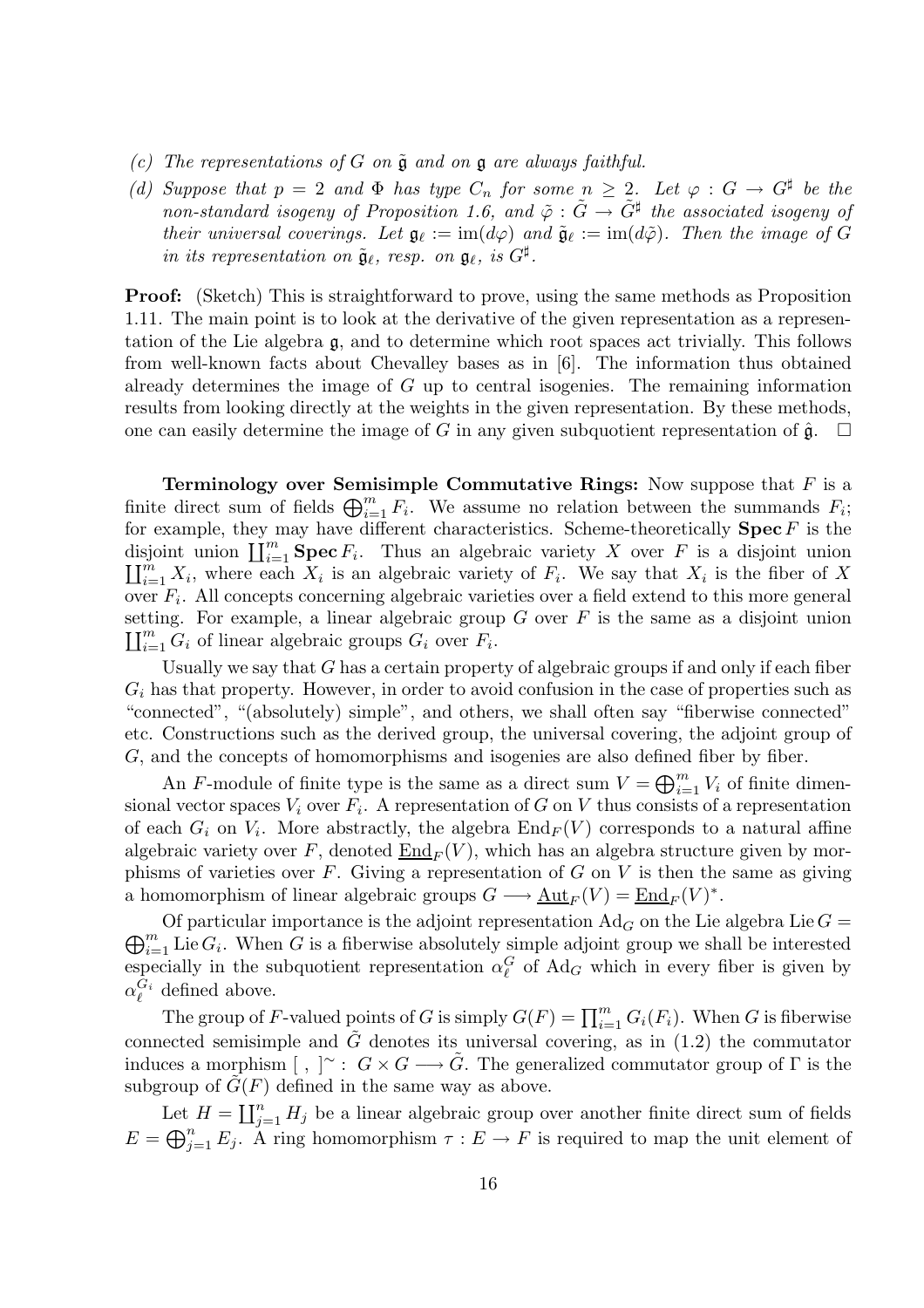E to that of F, thus making F into an E-algebra. Clearly, giving  $\tau$  is equivalent to giving a map  $\{1,\ldots,m\}\longrightarrow\{1,\ldots,n\},\ i\mapsto j(i)$  and a homomorphism  $\tau_i:E_{j(i)}\hookrightarrow F_i$  for every  $1 \leq i \leq m$ . The base extension of H is then defined as

$$
H \times_E F = \prod_{i=1}^m H_{j(i)} \times_{E_{j(i)}, \tau_i} E_i.
$$

An important example is the Frobenius isogeny. Let  $\sigma$  be the endomorphism of F which on each simple summand  $F_i$  is the identity if  $char(F_i) = 0$ , and the Frobenius map  $x \mapsto x^p$ if  $p = \text{char}(F_i) > 0$ . Then we have a canonical isogeny

(1.13) 
$$
\text{Frob}: G \longrightarrow \sigma^*G = G \times_{F, \sigma} F
$$

which is the identity in all fibers of characteristic zero, and the Frobenius isogeny in all fibers of positive characteristic.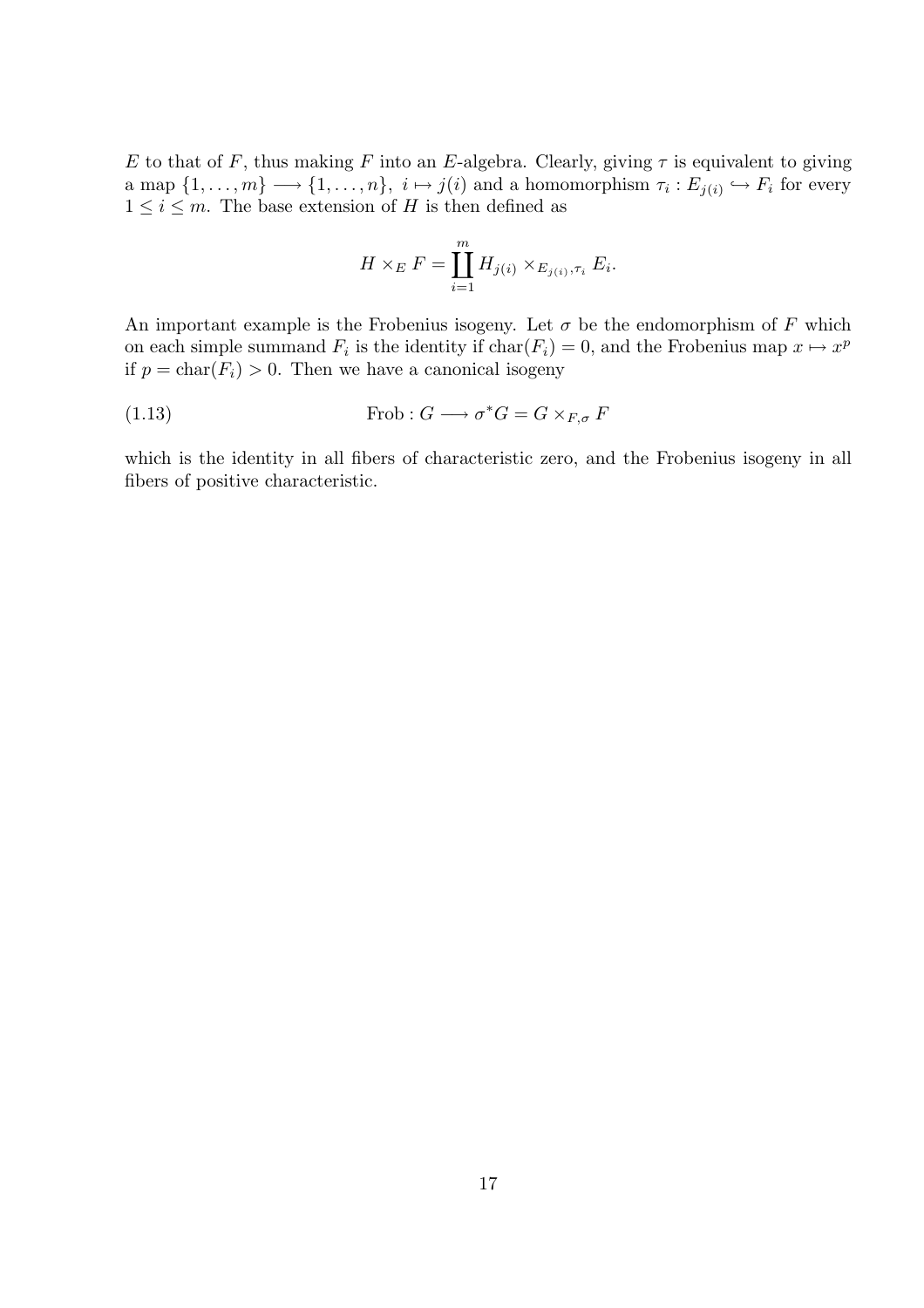#### 2. Representations and Associated Rings

Before we begin let us clarify some general terminology. All rings in this article will have a unit element and all homomorphisms of rings are required to map the unit element to the unit element. In particular, any subring of a ring must contain the unit element of the bigger ring, and the unit element must act as the identity on any module. According to Bourbaki [2]  $\S5$ , no. 1, Déf. 1, a ring A is called semisimple if and only if each left A-module is a direct sum of simple modules. It is simple if and only if it is semisimple, non-zero, and does not possess any two-sided ideals other than  $\{0\}$  and itself ([2]  $\S5$ , no. 2, Déf. 2). Any semisimple ring is a finite direct sum of simple rings  $(2)$  §5, no. 3, Th. 1). The center of a semisimple ring, and in particular any commutative semisimple ring, is therefore a finite direct sum of fields. Actually, any semisimple ring that occurs in this article will turn out to be of finite type as module over its center. In other words, we shall be dealing only with finite direct sums of finite dimensional central simple algebras over fields. However, this will not be entirely obvious from the construction.

In this section and the following ones we fix a commutative semisimple ring  $F$ , a connected linear algebraic group G over F, and a fiberwise Zariski dense subgroup  $\Gamma \subset$  $G(F)$ . As before we let  $F = \bigoplus_{i=1}^{m} F_i$  be the decomposition into simple summands, and let  $G_i$  denote the fiber of G over  $F_i$ . Throughout, we impose one of the following two conditions on  $F$  and  $\Gamma$ .

# Assumption 2.1:

- (a) Global case: Each  $F_i$  is a global field, i.e. a finite extension either of Q or of  $\mathbb{F}_p(t)$ for some prime p, and  $\Gamma$  is finitely generated.
- (b) Local case: Each  $F_i$  is a local field, and  $\Gamma$  is compact.

Most of our definitions and theorems will have essentially the same form in both cases. The main difference is that in the local case there will always be an additional topological condition.

**Definition 2.2:** Consider a representation  $\rho$  of G on an F-module V of finite type.

- (a)  $\mathcal{B}_o$  is (the closure of, in the local case) the subring of  $\text{End}_F(V)$  that is generated by  $\rho(\Gamma)$ .
- (b)  $\mathcal{J}_{\rho}$  is (the closure of, in the local case) the ideal of  $\mathcal{B}_{\rho}$  that is generated by the elements  $\rho(\gamma)$  – id for all  $\gamma \in \Gamma$ . This is called the augmentation ideal of  $\mathcal{B}_{\rho}$ .

The first main result of this section is the following.

**Theorem 2.3:** Assume that  $\rho$  is fiberwise non-constant absolutely irreducible. We identify F with the scalars in  $\text{End}_F(V)$ .

- (a) There exists a unique smallest semisimple subring  $E_o \subset F$  (closed, in the local case) such that:
	- (i) F is of finite type as module over  $E_{\rho}$ ,
	- (ii)  $B_{\rho} := E_{\rho} \cdot \mathcal{B}_{\rho}$  is semisimple with center  $E_{\rho}$ , and
	- (iii) The natural homomorphism  $B_\rho \otimes_{E_\rho} F \longrightarrow \text{End}_F(V)$  is an isomorphism.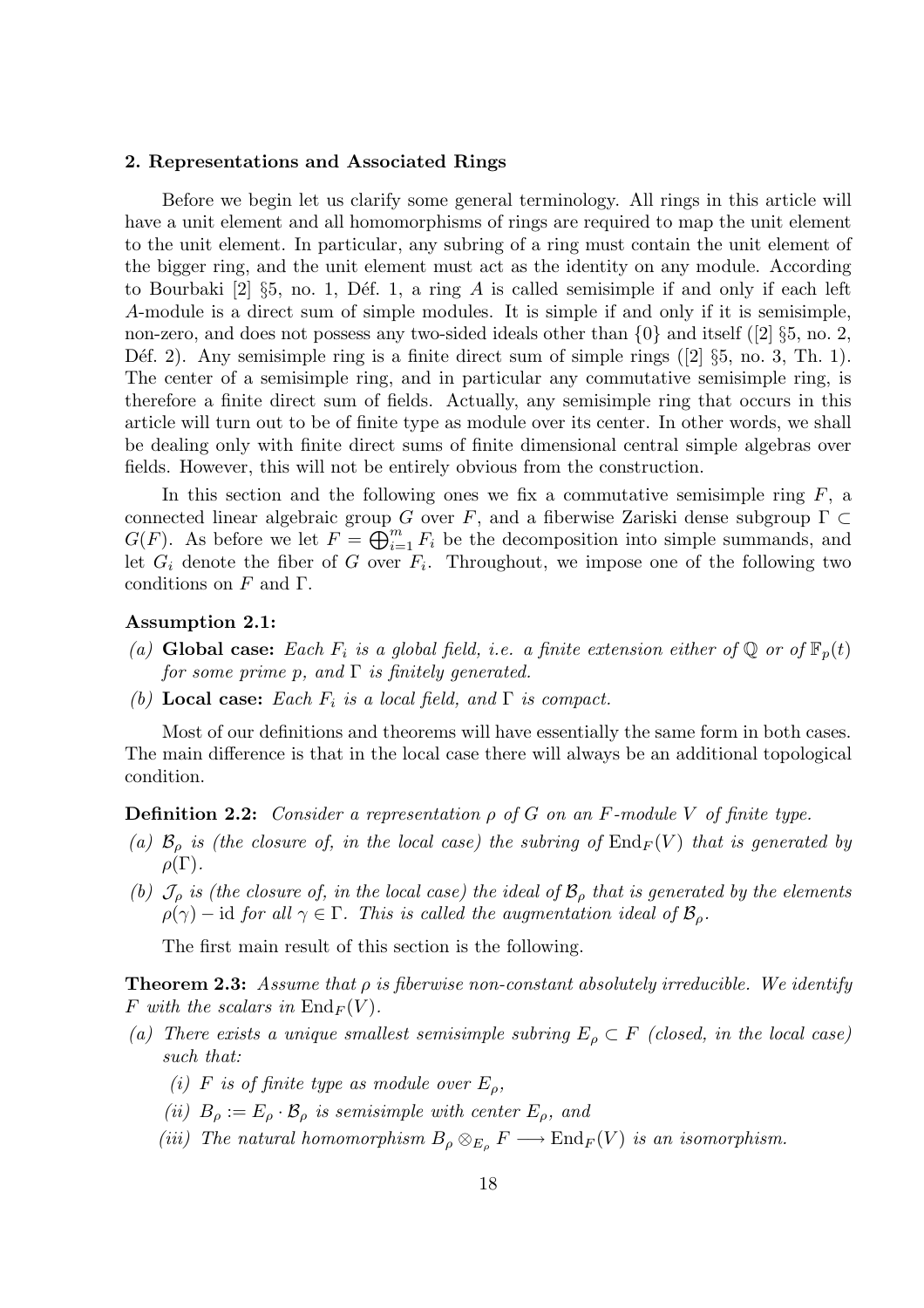- (b) Let  $\mathcal{O}_{tr(\rho)} \subset F$  be (the closure of, in the local case) the subring generated by  $tr(\rho(\Gamma))$ . Then  $E_{\rho}$  is the total ring of quotients of  $\mathcal{O}_{tr(\rho)}$ .
- (c) Let  $\mathcal{O}_{\rho} := F \cap \mathcal{B}_{\rho}$ . Then  $E_{\rho}$  is also the total ring of quotients of  $\mathcal{O}_{\rho}$ . The subring  $\mathcal{O}_{\rho} \subset E_{\rho}$  is finitely generated over  $\mathbb Z$  in the global case, and open compact in the local case. Moreover,  $\mathcal{J}_{\rho}$  and  $\mathcal{B}_{\rho}$  are finite type modules over  $\mathcal{O}_{\rho}$ , with finite index in each other.

Note that in the local case (c) implies that  $\mathcal{J}_{\rho} \subset \mathcal{B}_{\rho}$  are open compact in  $B_{\rho}$ . The proof of Theorem 2.3 will be somewhat lengthy. We begin with the following technical result on semisimple rings. Let us abbreviate  $A := \text{End}_F(V)$ .

**Theorem 2.4:** Consider a subring  $B \subset A$  (not necessarily an F-algebra) with the properties  $B \cdot F = A$  and length  $_B(V) < \infty$ . Let E denote the center of B. Then:

- (a) E is contained in the center  $F$  of  $A$ .
- (b) B is a semisimple ring.
- (c) The natural homomorphism  $B \otimes_E F \longrightarrow A$  is an isomorphism.
- (d)  $F$  is of finite type as module over  $E$ .

**Proof:** By definition E commutes with F and B, and thus with  $B \cdot F = A$ , whence (a).

For (b) we first show that V is a semisimple B-module. Let  $V = \bigoplus_{i=1}^{m} V_i$  be the decomposition according to the decomposition of  $F$  into simple summands. It suffices to show that each  $V_i$  is a semisimple B-module. Since it has finite length over B, it contains a simple B-submodule  $0 \neq W_i \subset V_i$ . Consider the submodule  $F \cdot W_i = \sum_{x \in F} xW_i$  of  $V_i$ . By definition it is stable under  $B \cdot F = A$ , hence it is equal to  $V_i$ . On the other hand, as a sum of simple modules it is semisimple  $(2)$  §3, no. 3, Prop. 7). We now know that V is a faithful semisimple B-module of finite length. By  $[2]$   $\S5$ , no. 1, Prop. 4, any ring possessing such a module is semisimple. This shows (b).

Next we prove (c). Let  $B = \bigoplus_{j=1}^n B_j$  be the decomposition into simple summands and let  $E_j$  denote the center of  $B_j$ . The inclusion  $E \hookrightarrow F$  is then described by a map  $\{1,\ldots,m\} \longrightarrow \{1,\ldots,n\},\ i\mapsto j(i)$  and a homomorphism  $\tau_i: E_{j(i)} \hookrightarrow F_i$  for every  $1 \leq i \leq m$ . Decomposing the homomorphism in (d) according to the simple summands of F, we must show that for every  $1 \leq i \leq m$  the natural homomorphism

$$
(2.5) \t\t B_{j(i)} \otimes_{E_{j(i)}} F_i \longrightarrow \text{End}_{F_i}(V_i)
$$

is an isomorphism. Since  $B \cdot F = A$ , this map is surjective, so its kernel is a proper twosided ideal. But by [2] §7, exerc. 6 (c) the ring  $B_{j(i)} \otimes_{E_{j(i)}} F_i$  possesses no nontrivial proper twosided ideals. Hence the homomorphism is also injective, and therefore is an isomorphism. This proves (c).

Finally, since each  $\text{End}_{F_i}(V_i)$  has finite dimension over  $F_i$ , the isomorphy  $(2.5)$  implies that each  $B_j$  has finite dimension over  $E_j$ . Therefore B is of finite type as E-module. Since V is of finite type over B, it is thus also of finite type over E. Using any F-linear injection  $F \hookrightarrow V$  we can now deduce the same for F. This shows (d) and thus finishes the proof of Theorem 2.4.  $\Box$ 

Next we note the following algebro-geometric version of Burnside's theorem.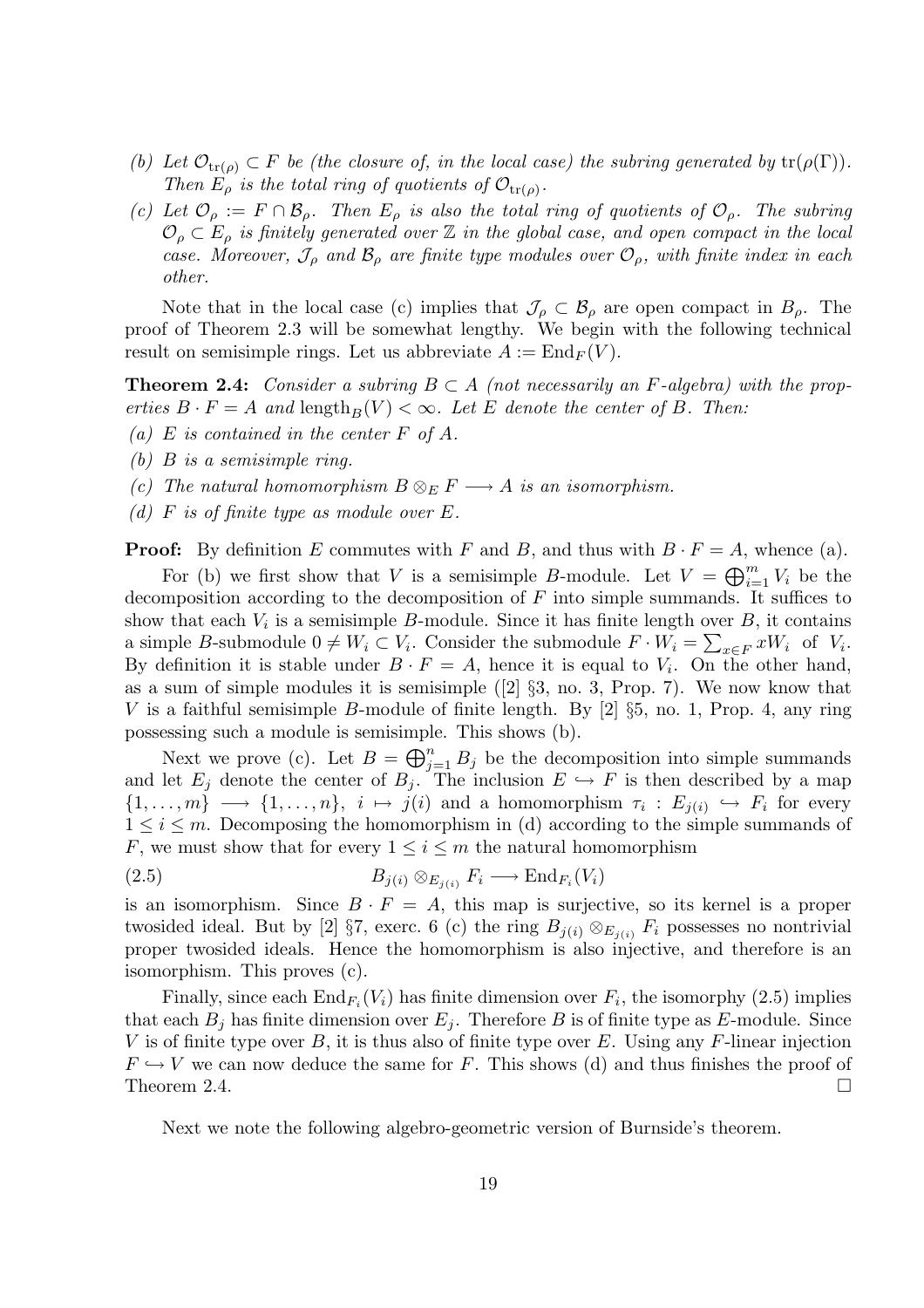Lemma 2.6: For every sufficiently large positive integer n the morphism

$$
G \times \ldots \times G \longrightarrow \underline{A} := \underline{\text{End}}_F(V), \quad (g_1, \ldots, g_n) \mapsto \sum_{j=1}^n \rho(g_j)
$$

is dominant.

**Proof:** Without loss of generality we may assume that  $F$  is a field. Let  $H$  denote the image of G in  $\underline{A}^*$ . Since  $\rho$  is nonconstant and G is connected, the Lie algebra of H is a non-zero subspace of A. Since  $\rho$  is absolutely irreducible, the action of  $(g', g) \in G \times G$  on A by  $a \mapsto \rho(g') \cdot a \cdot \rho(g^{-1})$  is also absolutely irreducible. Using the Zariski density of  $G(F)$ it follows that for every sufficiently large *n* there exist  $g_i'$  $j, g_j \in G(F)$  such that

$$
A = \sum_{j=1}^{n} \rho(g'_j) \cdot (\text{Lie } H) \cdot \rho(g_j^{-1}).
$$

Consider the morphism

$$
H \times \ldots \times H \longrightarrow \underline{A}, \quad (h_1, \ldots, h_n) \mapsto \sum_{j=1}^n \rho(g'_j) \cdot h_j \cdot \rho(g_j^{-1}).
$$

By construction its derivative at  $(id, \ldots, id)$  is surjective. Hence this morphism is dominant, and so is the morphism in the lemma.

**Proof of Theorem 2.3 (a–b):** This part of the theorem is essentially due to Vinberg. It does not really depend on Assumption 2.1 and can be proved by the direct argument of [12]. But since we shall need Theorem 2.4 for (c), we might as well use it here, too.

First note that Lemma 2.6 implies that  $tr(\mathcal{B}_{\rho}) \subset F$  is Zariski dense in the affine line  $\mathbb{A}_F^1$ . This means that the image of  $\text{tr}(\mathcal{B}_{\rho})$  and hence of  $\mathcal{O}_{\text{tr}(\rho)}$  in any simple summand  $F_i$ is infinite. From this one easily deduces that

$$
E_{\text{tr}(\rho)} := \left\{ \begin{array}{c} \frac{x}{y} \mid x, y \in \mathcal{O}_{\text{tr}(\rho)}, y \in F^* \right\} \subset F. \end{array} \right.
$$

is semisimple and F is of finite type as module over  $E_{\text{tr}(\rho)}$ .

Now consider any subring  $E_{\rho} \subset F$  satisfying the conditions in (a). From the isomorphism (a.iii) we deduce that  $tr(\mathcal{B}_{\rho}) \subset tr(E_{\rho} \cdot \mathcal{B}_{\rho}) = E_{\rho}$ , and hence  $\mathcal{O}_{tr(\rho)}$  and  $E_{tr(\rho)}$  are contained in  $E_{\rho}$ . To prove (a) and (b) it thus remains to show that  $E_{tr(\rho)}$  satisfies the conditions in (a). We already verified (a.i). This, in turn, implies that  $V$  is of finite type as module over  $B_{\text{tr}(\rho)} := E_{\text{tr}(\rho)} \cdot \mathcal{B}_{\rho}$ . On the other hand, by Burnside's theorem (see, e.g., Curtis-Reiner [4] Th. 3.32), the absolute irreducibility of  $\rho$ , and the Zariski density of Γ, we have  $B_{\text{tr}(\rho)} \cdot F = A$ . Thus, by Theorem 2.4, we deduce that  $B_{\text{tr}(\rho)}$  is semisimple and  $B_{\text{tr}(\rho)} \otimes_E F \longrightarrow A$ , where E denotes the center of  $B_{\text{tr}(\rho)}$ . From this it follows that

$$
E^{\perp} = \text{tr}(B_{\text{tr}(\rho)}) = \text{tr}(E_{\text{tr}(\rho)} \cdot \mathcal{B}_{\rho}) = E_{\text{tr}(\rho)} \cdot \text{tr}(\mathcal{B}_{\rho}) = E_{\text{tr}(\rho)}.
$$

Therefore  $E_{\text{tr}(\rho)}$  satisfies the conditions in (a), as desired.

To prove Theorem 2.3 (c) we must construct the ring  $B_{\text{tr}(\rho)}$  internally from  $\mathcal{B}_{\rho}$ , instead of just imposing the center  $E_{\text{tr}(\rho)}$  from the outside. Until the end of the proof we shall drop the subscript <sub>ρ</sub>, that is, we abbreviate  $\mathcal{B} := \mathcal{B}_{\rho}, \mathcal{J} := \mathcal{J}_{\rho}, \mathcal{O}_{tr} := \mathcal{O}_{tr(\rho)}, E := E_{tr(\rho)},$ and  $B := B_{\text{tr}(\rho)}$ .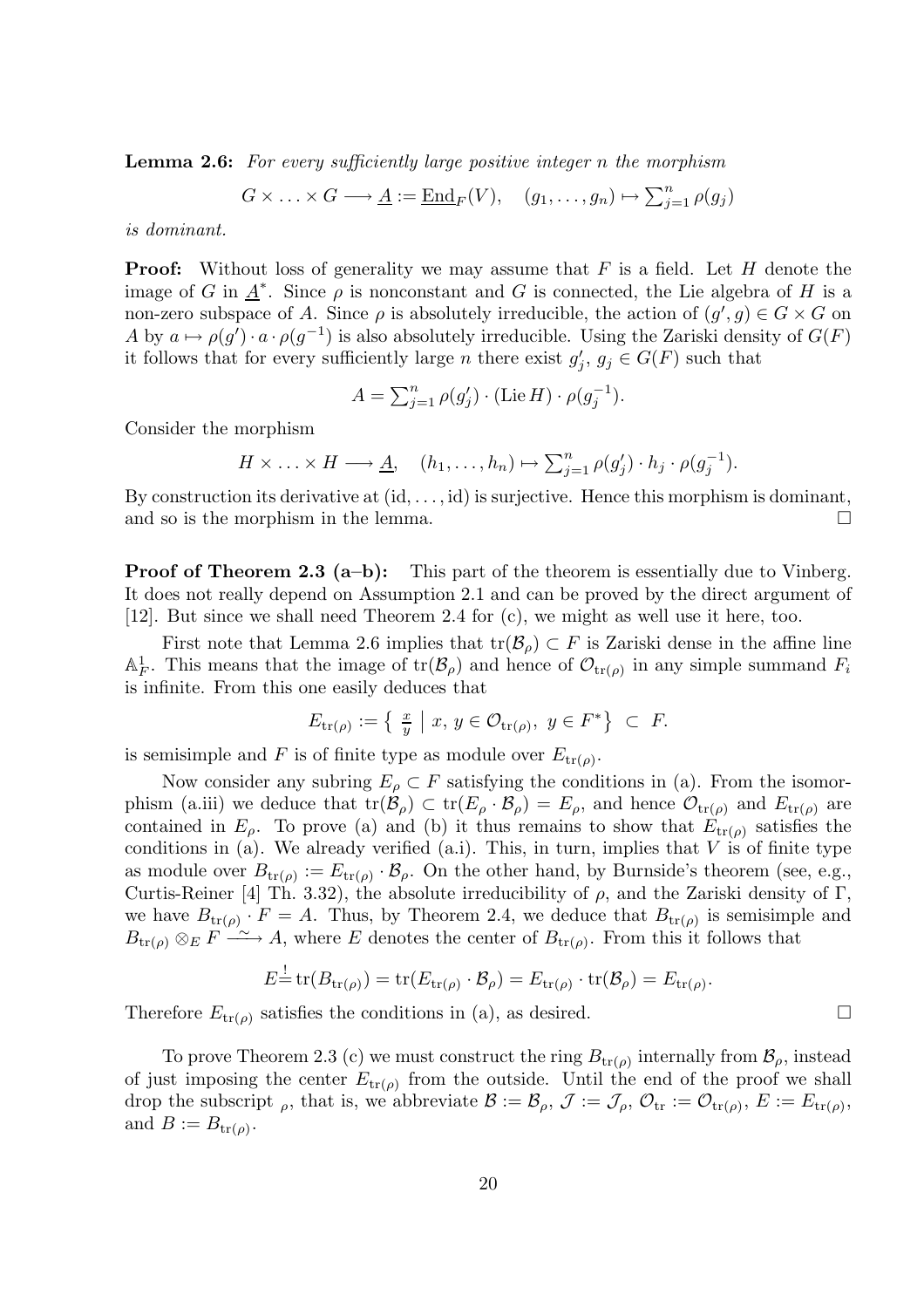**Lemma 2.7:** There exists an element  $b \in \mathcal{J}$  with the following properties:

- (a) It is regular semisimple in A.
- (b) In the global case, none of its eigenvalues lies in a finite field.
- (c) In the local case, all of its eigenvalues have norm  $< 1$ .

#### Proof: Put

$$
b := \sum_{j=1}^{n} (\rho(\gamma_j) - \mathrm{id}) \in \mathcal{J}
$$

for  $\gamma_1, \ldots, \gamma_n \in \Gamma$  and  $n \gg 0$ . By Lemma 2.6 the elements b thus obtained form a Zariski dense subset of A. Now condition (a) can be achieved simply because it forbids only a Zariski closed proper subset. The same is true for condition (b), if the eigenvalue is fixed. But any eigenvalue lies in an extension of bounded degree of some  $F_i$ . Moreover, the field of constants of any  $F_i$  of positive characteristic is itself finite. Thus any eigenvalue in a finite field lies in a finite field of bounded order. Thus there are only finitely many eigenvalues to be ruled out. Therefore condition (b) can be achieved. Finally, condition (c) is automatic if all  $\gamma_i$  lie sufficiently close to the identity of Γ.

In the following we fix the element b given by Lemma 2.7. We let  $R$  be (the closure of, in the local case) the subring of  $\text{End}_F(V)$  that is generated by b. Then

$$
K := \{ y^{-1}x \mid x \in \mathcal{R}, y \in \mathcal{R} \cap A^* \}
$$

is a commutative semisimple ring, and  $V$  is of finite type as module over  $K$ .

**Lemma 2.8:** We have  $B = K \cdot \mathcal{B} = \{y^{-1}x \mid x \in \mathcal{B}, y \in \mathcal{R} \cap A^*\}.$ 

**Proof:** By construction K is contained in B. We first show that  $K \cdot B$  is a subring. For this consider  $x \in \mathcal{B}$  and  $r \in \mathcal{R} \cap A^*$ . Note that A is of finite type as left K-module! Consider the left K-submodule of A that is generated by the elements  $xr^i$  for all  $i \in \mathbb{Z}$ . As a submodule of a module of finite type, it is itself of finite type. Suppose this submodule is generated by the elements  $xr^i$  for all  $\ell \leq i \leq k$ . Then we have  $xr^{\ell-1} \in \sum_{i=\ell}^k K \cdot xr^i$ . Multiplying by  $r^{-\ell}$  on the right hand side we deduce  $xr^{-1} \in \sum_{i=0}^{k-\ell} K \cdot xr^i \subset K \cdot \mathcal{B}$ . In this way, we have proved that  $\mathcal{B} \cdot K \subset K \cdot \mathcal{B}$ . This implies that  $K \cdot \mathcal{B}$  is a ring.

Now recall that  $F \cdot K \cdot \mathcal{B} = F \cdot \mathcal{B} = A$ , and that, by construction, V is of finite type as module over  $K \cdot \mathcal{B}$ . Thus we may apply Theorem 2.4 to this ring. If E' denotes the center of  $K \cdot \mathcal{B}$ , it follows that  $K \cdot \mathcal{B} = E' \cdot \mathcal{B}$ . The parts (a) and (b) of Theorem 2.3, which are already proved, now imply that  $E \subset E'$ . Thus we have  $B \subset K \cdot B \subset B$ , as desired.  $\square$ 

Proof of Theorem 2.3 (c): First we consider the local case, which is now rather easy. Observe that  $K \cdot \mathcal{J} = K \cdot \mathcal{B} = B$ , since  $b \in \mathcal{J}$ . By construction R is a compact open subring of K. As B is of finite type as left K-module, the left R-submodules  $\mathcal{J} \subset \mathcal{B} \subset B$ are themselves open. On the other hand  $\mathcal J$  and  $\mathcal B$  are compact, because  $\Gamma$  is compact. It follows that  $F \cap B = E \cap B$  is an open compact subring of E, that  $\mathcal{J} \subset \mathcal{B}$  are finitely generated modules over  $E \cap B$ , and that  $B/\mathcal{J}$  is finite. This proves (c) in the local case.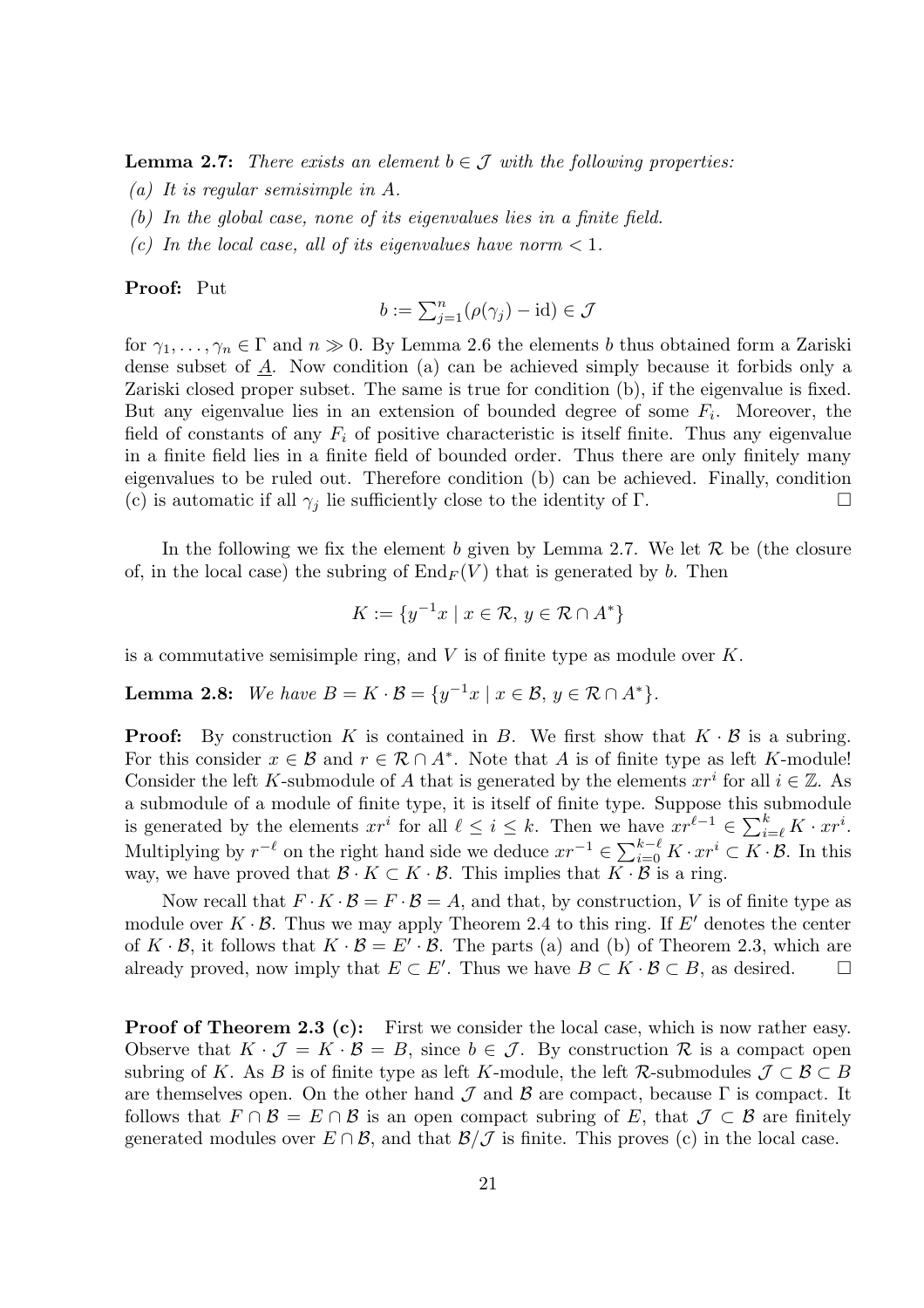In the remainder of the proof we consider the global case, which turns out to be more involved. Recall that  $\mathcal{O}_{tr}$  denotes the subring of E that is generated by  $tr(\rho(\Gamma))$ . Let C be the centralizer of b in B. This is a semisimple ring containing both K and E. Put  $\mathcal{C} := C \cap \mathcal{B}$ . Our job will be to compare the two rings  $\mathcal{C}$  and  $\mathcal{O}_{tr}$ .

#### Lemma 2.9:

- (a)  $\mathcal{O}_{\text{tr}}$  is a finitely generated Z-algebra.
- (b)  $\mathcal{O}_{tr} \cdot \mathcal{J} \subset \mathcal{O}_{tr} \cdot \mathcal{B}$  are  $\mathcal{O}_{tr}$ -modules of finite type, with finite index in each other.
- (c)  $\mathcal C$  is a finitely generated  $\mathbb Z$ -algebra.

**Proof:** Choose elements  $\gamma_1, \ldots, \gamma_n$  that generate Γ. Choose a system of generators of V over F. Then  $\mathcal{O}_{tr}$  is contained in the subring of F that is generated by the coefficients of all the  $\gamma_i^{\pm 1}$  $i^{\pm 1}$ . Of course, this ring is finitely generated. On the other hand, Assumption 2.1 implies that any subring of a finitely generated subring of  $F$  is itself finitely generated. This proves (a).

For (b) choose  $x_1, \ldots, x_n \in \mathcal{B}$  such that  $B = \sum_{i=1}^n E \cdot x_i$ . Then  $x \mapsto (\text{tr}(xx_i))_i$ defines an injective homomorphism of E-modules  $B \hookrightarrow \overline{E^{\oplus n}}$ . By construction, the image of  $\mathcal{O}_{tr} \cdot \mathcal{B}_{\rho}$  lies in  $\mathcal{O}_{tr}^{\oplus n}$ . Since  $\mathcal{O}_{tr}$  is noetherian, by (a), it follows that  $\mathcal{O}_{tr} \cdot \mathcal{J} \subset \mathcal{O}_{tr} \cdot \mathcal{B}$ themselves are finitely generated. Since  $b \in \mathcal{J} \cap K^*$ , the index must be finite. This proves (b).

From (b) we can deduce that  $\mathcal{O}_{tr} \cdot \mathcal{C}$  is finitely generated as module over  $\mathcal{O}_{tr}$ . Using (a) we find that this is a finitely generated Z-algebra. Again the same follows for the subalgebra C, thus proving (c).

In order to be able to construct sufficiently many elements of  $C$ , we need something like a projector  $B \to C$ . Note that the semisimplicity of b implies that  $B = C \oplus [b, B]$ .

**Lemma 2.10:** There exists an element  $\Pi \in \text{End}_E(B)$  with the properties:

- (a)  $\Pi|_{[b,B]} = 0$ ,
- (b)  $\Pi|_C$  is multiplication by some element  $r \in \mathcal{R} \cap K^*$ , and
- $(c) \Pi(\mathcal{B}) \subset \mathcal{C}.$

**Proof:** Recall that B is a left K-module of finite type. The map  $ad_b : x \mapsto [b, x]$  is an endomorphism of this module which is an isomorphism on  $[b, B]$ , and zero on C. Therefore there is a polynomial  $F(X) \in K[X]$  such that  $F(\text{ad}_b)$  is zero on [b, B] and the identity on C. Let  $r \in \mathcal{R} \cap K^*$  be the common denominator of the coefficients of F. Then the coefficients of  $r \cdot F(X)$  lie in R, and  $\Pi := r \cdot F(\text{ad}_b)$  has all the desired properties.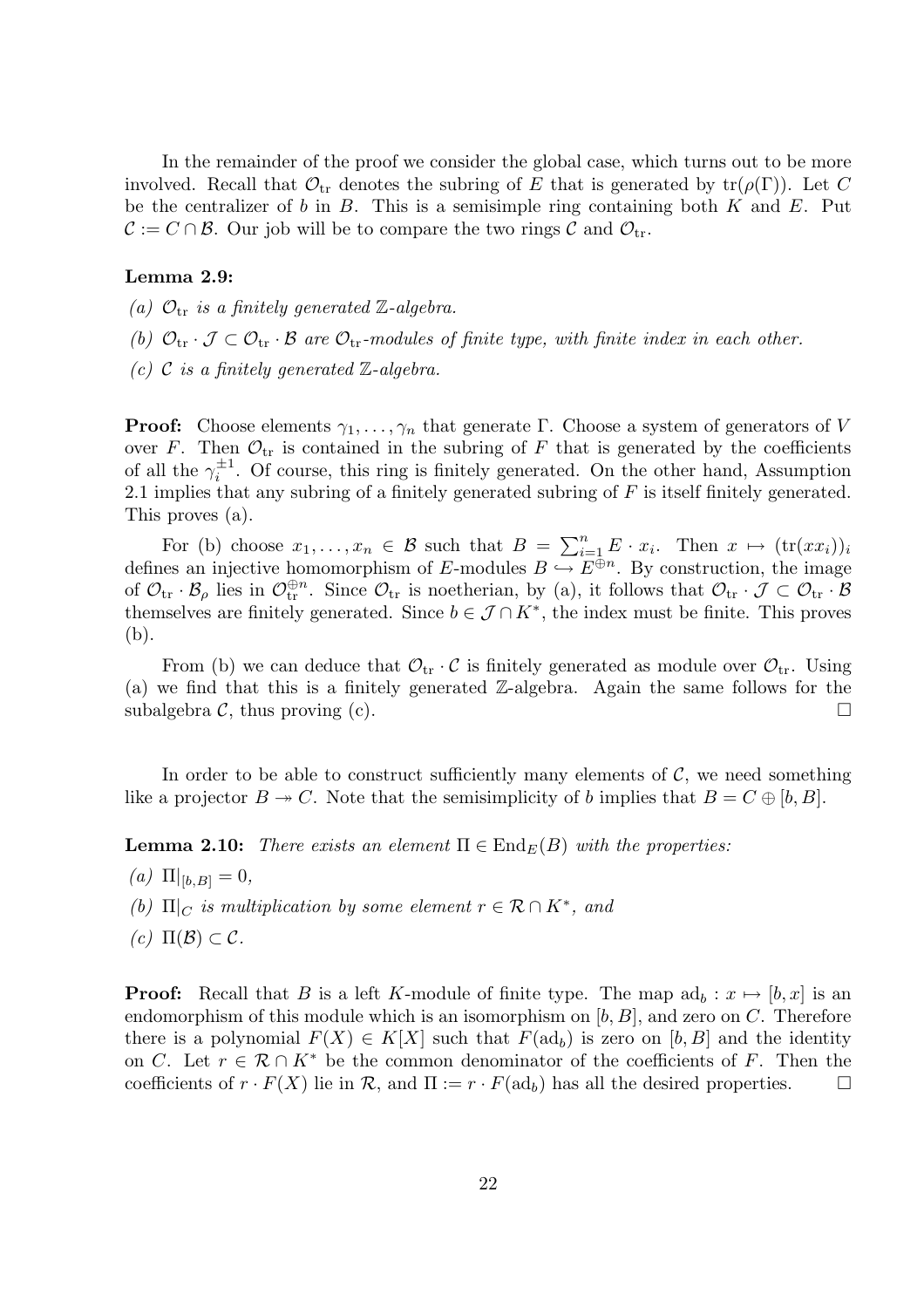**Lemma 2.11:** Consider a place w of C, lying above a non-archimedean place v of E. Suppose that  $\mathcal{O}_{tr}$  contains an element which has a pole at v. Then C contains an element which has a pole at w.

**Proof:** Assume that none of the elements in  $\Pi(\mathcal{B})$  has a pole at w. Let  $\Phi$  denote the composite map

$$
B\otimes_E E_v\xrightarrow{\Pi\otimes\mathrm{id}} C\otimes_E E_v \longrightarrow G_w\xrightarrow{\ell} E_v,
$$

where  $\ell$  is any non-zero  $E_v$ -linear form. The assumption implies that  $\Phi(\mathcal{B})$  is contained in a bounded subset of  $E_v$ . Choose elements  $x_1, \ldots, x_n \in \mathcal{B}$  such that  $B = \sum_{i=1}^n E \cdot x_i$ . Then we have an injective homomorphism of  $E_v$ -modules

$$
\Psi: B \otimes_E E_v \longrightarrow E_v^{\oplus n}, \quad x \mapsto (\Phi(xx_i))_i.
$$

By construction, the image of  $\beta$  lies in a bounded subset. Thus  $\beta$  acts faithfully on some module of finite type over the valuation ring in  $E_v$ . It follows that the trace of any element is v-adically integral, contrary to the assumption in the lemma.  $\Box$ 

Let  $\tilde{\mathcal{C}}$  denote the normalization of the ring  $\mathcal{C}$ . The preceding lemma has the following crucial consequence.

# **Lemma 2.12:** We have  $\mathcal{O}_{tr} \subset \tilde{\mathcal{C}}$ .

**Proof:** Consider any element  $x \in \mathcal{O}_{tr}$ . Since  $x \in E \subset C$ , and  $\tilde{C}$  is a Dedekind ring, it suffices to show that x has no pole at any maximal ideal of  $\mathcal{C}$ . This is guaranteed by Lemma 2.11.  $\Box$ 

Now we can finish the proof of Theorem 2.3 (c). Since  $\tilde{\mathcal{C}}/\mathcal{C}$  is finite, so is  $\mathcal{O}_{tr}/(\mathcal{O}_{tr}\cap\mathcal{C})$ . Thus the total ring of quotients of  $\mathcal{O}_{tr} \cap \mathcal{C}$  is again E. The same also follows for the (possibly larger) ring  $\mathcal{O}_{\rho} := F \cap \mathcal{B} = E \cap \mathcal{C}$ . As a subring of the finitely generated ring C (compare Lemma 2.9 (c)) it is itself finitely generated. The remainder of Theorem 2.3 (c) follows from Lemma 2.9 (b).  $\Box$ 

**Consequences of Theorem 2.3:** Let  $\tilde{\mathcal{O}}_\rho$  denote the normalization of the ring  $\mathcal{O}_\rho$  in Theorem 2.3. The arguments in the proof of Lemma 2.11 give the following characterization of  $\tilde{\cal O}_\rho.$ 

Corollary 2.13: Suppose that F is global, and consider a non-archimedean valuation v of  $E_\rho$ . Then v corresponds to a maximal ideal of  $\tilde{\mathcal{O}}_\rho$  if and only if  $\Gamma$  is v-adically bounded.

One important application of Theorem 2.3, in particular of its part (a.iii), is the construction of a natural model of  $\rho(G)$  over the subring  $E_{\rho}$ . Let  $\underline{B}_{\rho}$  denote the affine algebraic variety over  $E_{\rho}$  corresponding to  $B_{\rho}$ , with its algebra structure given by morphisms of varieties over  $E_{\rho}$ . This is a model of  $\underline{A}_{\rho}$  over  $E_{\rho}$ , i.e. we have a natural isomorphism  $\underline{B}_{\rho} \times_{E_{\rho}} F \cong \underline{A}_{\rho}.$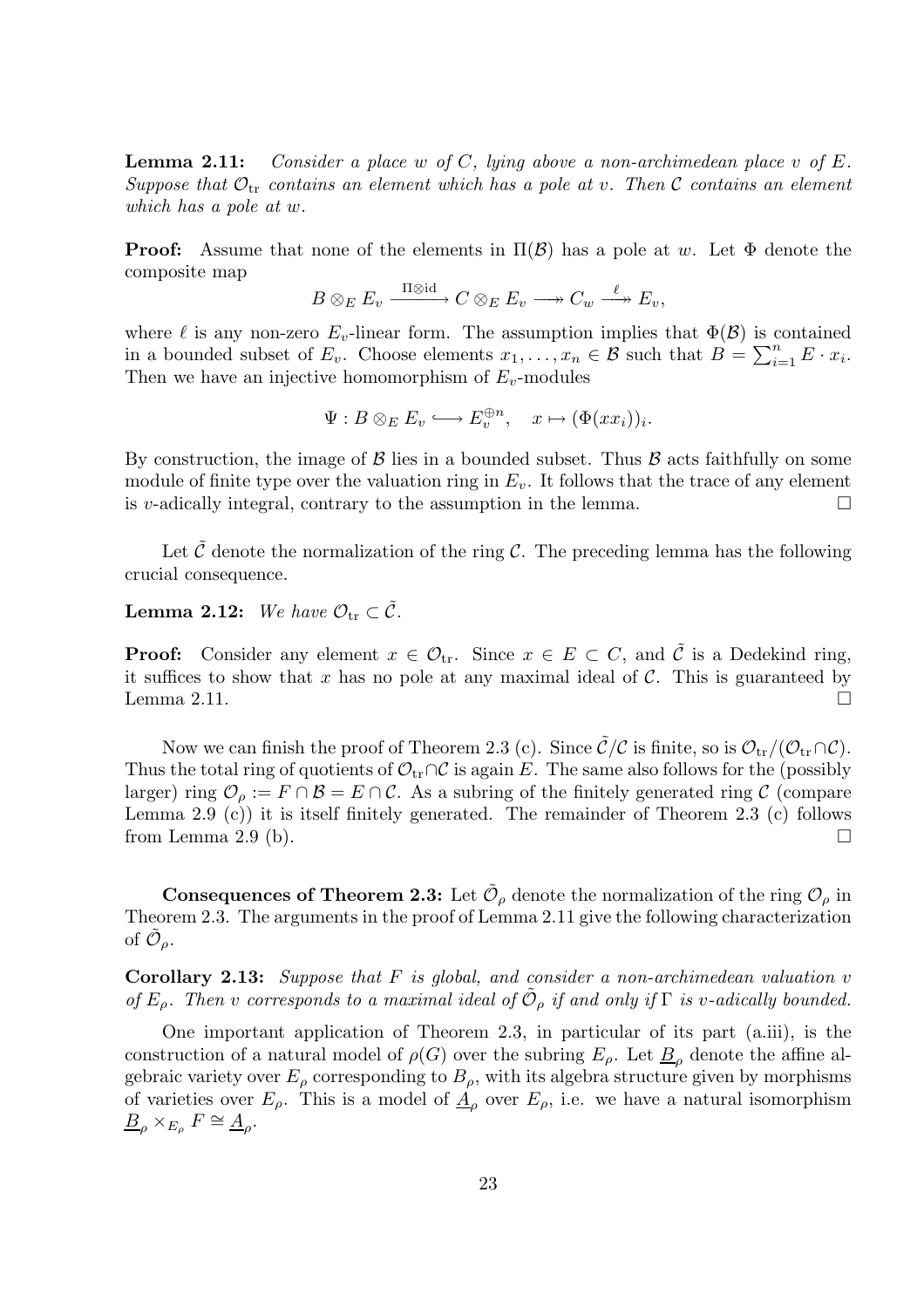Theorem 2.14: In the situation of Theorem 2.3 there is a unique algebraic subgroup  $G_{\rho} \subset \underline{B}_{\rho}^*$  $_{\rho}^{\ast}$  such that

$$
\begin{array}{ccc}\n\underline{B}_{\rho}^{*} \times_{E_{\rho}} F & \xrightarrow{\sim} & \underline{A}_{\rho}^{*} \\
\cup & & \cup & \\
G_{\rho} \times_{E_{\rho}} F & \xrightarrow{\sim} & \rho(G)\n\end{array}.
$$

Under this isomorphism  $\rho(\Gamma)$  corresponds to a subgroup of  $G_{\rho}(E_{\rho})$ .

**Proof:** By construction  $\rho(\Gamma)$  is contained in the subgroup  $B^*_{\rho} \subset A^*_{\rho}$ . Let  $G_{\rho}$  be its Zariski closure in  $B_o^*$ <sup>\*</sup><sub>ρ</sub>. Then  $G_{\rho} \times_{E_{\rho}} F$  maps isomorphically to the Zariski closure of  $\rho(\Gamma)$  in  $\underline{A}_{\rho}^{*}$ \*<br>ρ• By the Zariski density of Γ, the latter is just  $\rho(G)$ . This shows the existence of  $G_{\rho}$ , and the uniqueness is obvious.  $\Box$ 

We can also compare the rings  $E_{\rho}$  and  $\tilde{\mathcal{O}}_{\rho}$  for suitable different choices of  $\rho$ . The following special case will be enough for our purposes.

**Proposition 2.15:** Suppose that F is a field, and let  $\rho$  and  $\alpha$  be two non-constant absolutely irreducible representations of G such that  $\alpha$  occurs as subquotient of the Lie algebra of  $\rho(G)$ . Then

- (a)  $E_{\alpha} \subset E_{\alpha}$ , and
- (b)  $\tilde{\mathcal{O}}_{\alpha} \subset \tilde{\mathcal{O}}_{\rho}$ .

**Proof:** Let  $G_{\rho}$  be the model of  $\rho(G)$  over  $E_{\rho}$  that is given by Theorem 2.14. The assumptions imply that  $\alpha$  descends to a representation on a subquotient of the Lie algebra of  $G_{\rho}$ . Hence  $tr(\alpha(\Gamma)) \subset E_{\rho}$ , which implies (a). Assertion (b) follows from (a) together with Corollary 2.13.

**Reducible Representations:** Now we turn to the study of  $\mathcal{J}_{\rho}$  for reducible representations. We restrict our attention to the simplest kind of representation which is not completely reducible, namely a non-split extension of two absolutely irreducible representations. Assume that  $F$  is a field and consider a short exact sequence of finite dimensional non-zero F-vector spaces

$$
0 \to V' \to V \to V'' \to 0.
$$

Let  $\rho$  be a representation of G on V which stabilizes V'. We assume that the representations  $\rho'$ ,  $\rho''$  induced on V', V'' are absolutely irreducible, and that the sequence does not possess a G-equivariant splitting. Let  $A_{\rho}$  be the stabilizer of V' in  $\text{End}_F(V)$ . Its radical  $\text{Rad}(A_{\rho})$ consists of those endomorphisms which annihilate both  $V'$  and  $V''$ . Thus we have a canonical isomorphism  $\text{Rad}(A_{\rho}) \cong \text{Hom}_F(V'', V')$ . Clearly, the subring  $\mathcal{B}_{\rho}$  of Definition 2.2 is contained in  $A_{\rho}$ .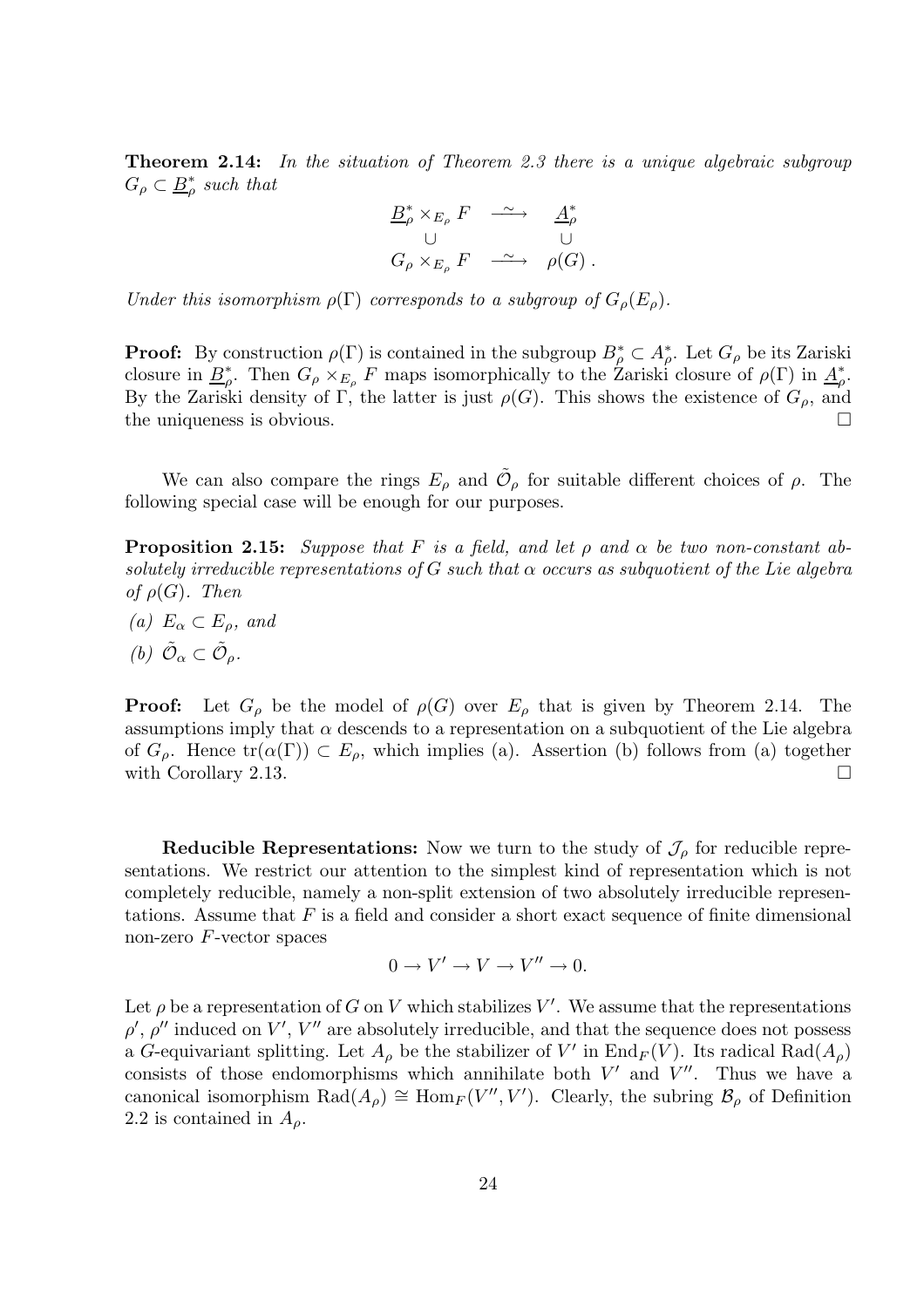**Theorem 2.16:** Suppose that  $\rho' \ncong \rho''$ . Then we have

 $F \cdot (\text{Rad}(A_{\rho}) \cap \mathcal{J}_{\rho}) = \text{Rad}(A_{\rho}).$ 

Furthermore set

$$
\mathcal{O} := \begin{cases} \mathcal{O}_{\rho'} := F \cap \mathcal{B}_{\rho'} & \text{if } \rho'' \text{ is constant,} \\ \mathcal{O}_{\rho''} := F \cap \mathcal{B}_{\rho''} & \text{if } \rho' \text{ is constant,} \\ \mathcal{O}_{\rho'} \cdot \mathcal{O}_{\rho''} & \text{if both } \rho' \text{ and } \rho'' \text{ are non-constant.} \end{cases}
$$

Then  $\text{Rad}(A_{\rho}) \cap \mathcal{J}_{\rho}$  is a  $\mathcal{O}\text{-module of finite type.}$ 

**Proof:** If  $F \cdot (\text{Rad}(A_{\rho}) \cap \mathcal{J}_{\rho})$  is non-zero, we study it as a module under left and right multiplication by  $\mathcal{B}_{\rho} \cdot F$ . Note that the left action factors through the surjection  $\mathcal{B}_{\rho} \cdot F \rightarrow$  $\mathcal{B}_{\rho'} \cdot F$ . The latter ring is equal to  $\text{End}_F(V')$ . Indeed, this is obvious when  $\rho'$  is the constant representation of dimension 1, otherwise it is just the assertion of Theorem 2.3 (a.iii). Thus  $F \cdot (\text{Rad}(A_{\rho}) \cap \mathcal{J}_{\rho})$  is a non-zero submodule of  $\text{Rad}(A_{\rho})$  under the left action of  $\text{End}_F(V')$ . By symmetry, it is also invariant under the right action of  $\text{End}_F(V'')$ . Since  $Rad(A_{\rho})$  is irreducible under the combination of these two actions, the equality follows.

Let us now assume that  $\text{Rad}(A_{\rho}) \cap \mathcal{J}_{\rho} = 0$ , and let  $\rho^{\text{ss}} := \rho' \oplus \rho''$  denote the semisimplification of  $\rho$ .

**Lemma 2.17:** There exists an element in  $\mathcal{J}_{\rho^{ss}}$  which acts as a scalar on V' and as a  $differential scalar on V''.$ 

**Proof:** If  $\rho''$  is a constant representation, then  $\rho'$  is non-constant and we have  $\mathcal{J}_{\rho^{ss}} \longrightarrow$  $\mathcal{J}_{\rho'}$ . By Theorem 2.3 (c) there exists a non-zero element in  $F \cap \mathcal{J}_{\rho'}$ . Then its lift to  $\mathcal{J}_{\rho^{ss}}$ has all the desired properties. When  $\rho'$  is constant, the result follows by symmetry.

When both  $\rho'$  and  $\rho''$  are non-constant, we can view  $\rho^{ss}$  as a nowhere constant absolutely irreducible representation over  $F \oplus F$ . Then by Theorem 2.3 (c) we can find the desired element unless  $E_{\rho^{ss}} \subset F \oplus F$  is contained in the diagonal. Suppose that this happens. Then  $E_{\rho^{\text{ss}}}$  is a subfield of F and  $B_{\rho^{\text{ss}}}$  is a simple algebra which maps isomorphically to both  $B_{\rho'}$  and  $B_{\rho''}$ . Thus V' and V'' are isomorphic simple modules over  $B_{\rho^{ss}} \otimes_{E_{\rho^{ss}}} F$ . It follows that  $\rho'$  and  $\rho''$  are equivalent F-linear representations of Γ. Since Γ is Zariski dense in G, they are also equivalent as representations of G, contrary to the assumption.  $\Box$ 

Continuing the proof of Theorem 2.16, we choose an element as in Lemma 2.17 and lift it to an element  $e \in \mathcal{J}_{\rho}$ . By construction the commutator  $[e, \mathcal{B}_{\rho}]$  is contained in  $\text{Rad}(A_{\rho})\cap \mathcal{J}_{\rho}$ . Since this group was assumed to vanish, it follows that e commutes with  $\mathcal{B}_{\rho}$ . Thus it commutes with  $\Gamma$  and, by Zariski density, with G. This implies that the eigenspace decomposition of V under  $e$  is  $G$ -invariant, i.e. that the extension splits, contrary to the assumption.

Concerning the rest of the theorem, it is clear that  $\text{Rad}(A_{\rho}) \cap \mathcal{J}_{\rho}$  is an  $\mathcal{O}\text{-module}$ . By Theorem 2.3 (c) and the construction of  $\mathcal O$  both  $\mathcal O \cdot \mathcal B_{\rho'}$  and  $\mathcal O \cdot \mathcal B_{\rho''}$  are finitely generated O-modules. From the finite generation of  $\mathcal{B}_{\rho}$  as a ring we find that  $\mathcal{O} \cdot \mathcal{B}_{\rho}$  is also finitely generated as module over  $\mathcal{O}$ . Thus the same holds for the submodule  $\text{Rad}(A_{\rho}) \cap \mathcal{J}_{\rho}$ , as  $\qquad \qquad \Box$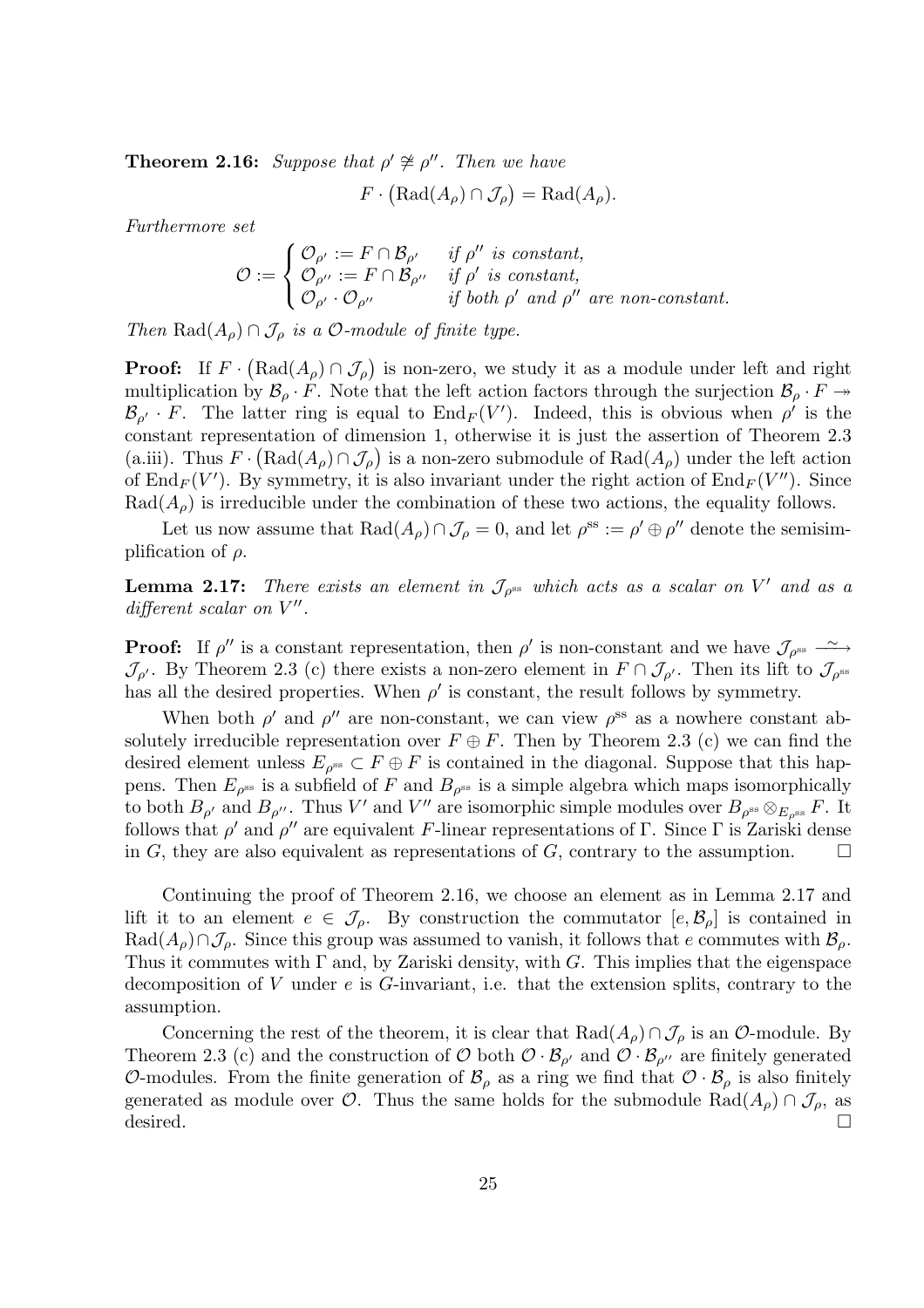# 3. Minimal Quasi-Models of Semisimple Groups

Let F, G, and  $\Gamma$  be as in the preceding section. From now on we assume that G is fiberwise absolutely simple adjoint. The main question in this section is how far we can reduce the structure constants of G to semisimple subrings  $E \subset F$  in such a way that  $\Gamma$ consists of E-rational points. The main tool for this will be the study of the action of  $\Gamma$ in the adjoint representation of G. The results obtained in the process will also lay the groundwork for later sections. In order to deal adequately with the effects of non-standard isogenies, it is best to modify the usual concept of a model of G over a subring.

**Definition 3.1:** A weak quasi-model of  $(F, G, \Gamma)$  is a triple  $(E, H, \varphi)$  where

- (a) E is a semisimple subring of F such that F is of finite type as module over  $E$  (and which is closed in the local case),
- (b) H is a fiberwise absolutely simple adjoint group over E, and
- (c)  $\varphi$  is an isogeny  $H \times_E F \longrightarrow G$ , such that
- (d)  $\Gamma$  is contained in the subgroup  $\varphi(H(E)) \subset G(F)$ .

**Definition 3.2:** A quasi-model of  $(F, G, \Gamma)$  is a weak quasi-model  $(E, H, \varphi)$  of  $(F, G, \Gamma)$ for which the derivative of  $\varphi$  vanishes nowhere.

Note that a quasi-model is very close to being a model over a subring in the usual sense. Indeed, if the fibers of  $G$  do not possess non-standard isogenies, then it follows from Theorem 1.7 that  $\varphi$  in Definition 3.2 is an isomorphism.

Note also that in these definitions the isogeny  $\varphi$  is totally inseparable, because H is adjoint. Therefore the homomorphism  $H(E) \hookrightarrow G(F)$  is injective. Thus for any (weak) quasi-model the group  $\Gamma$  is in bijection with the fiberwise Zariski dense subgroup  $\varphi^{-1}(\Gamma) \subset H(E)$ . We are in a recursive situation since the triple  $(E, H, \varphi^{-1}(\Gamma))$  satisfies the same assumptions as  $(F, G, \Gamma)$ . For example, if  $(E', H', \varphi')$  is a weak quasi-model of  $(E, H, \varphi^{-1}(\Gamma))$ , then clearly  $(E', H', \varphi \circ \varphi')$  is a weak quasi-model of  $(F, G, \Gamma)$ . One should be aware that the composite in this sense of two quasi-models is in general only a weak quasi-model. This is one of the reasons for dealing with the latter at all. On the other hand, every weak quasi-model gives rise to a quasi-model, as follows.

**Proposition 3.3:** For any weak quasi-model  $(E, H, \varphi)$  of  $(F, G, \Gamma)$  there exists a ring endomorphism  $\tau : F \longrightarrow F$ , which on each simple summand  $F_i$  is either the identity or a power of Frobenius, and a quasi-model  $(E_1, H_1, \varphi_1)$  of  $(F, G, \Gamma)$ , such that  $E_1 = \tau(E)$ . Clearly, if  $\tau$  is an isomorphism, then  $(E, H, \varphi)$  is already a quasi-model of  $(F, G, \Gamma)$ .

**Proof:** Consider a simple summand  $F_i$ . If  $p := \text{char}(F_i)$  is zero, then  $d\varphi$  is already nonzero over  $F_i$ , and we can put  $\tau|_{F_i} = id$ . Otherwise we know from Theorem 1.7 that over  $F_i$  the isogeny  $\varphi$  is the composite of a Frobenius Frob<sub>p<sup>n<sub>i</sub></sub> for some  $n_i \geq 0$  and an isogeny</sub></sup> with non-vanishing derivative. In that case we let  $\tau|_{F_i}$  be the  $n_i^{\text{th}}$  Frobenius map  $x \mapsto x^{p^{n_i}}$ for all  $x \in F_i$ . Then by construction  $\varphi$  is the composite of two isogenies

$$
H \times_E F \xrightarrow{\psi} \tau^*(H \times_E F) \xrightarrow{\varphi_1} G,
$$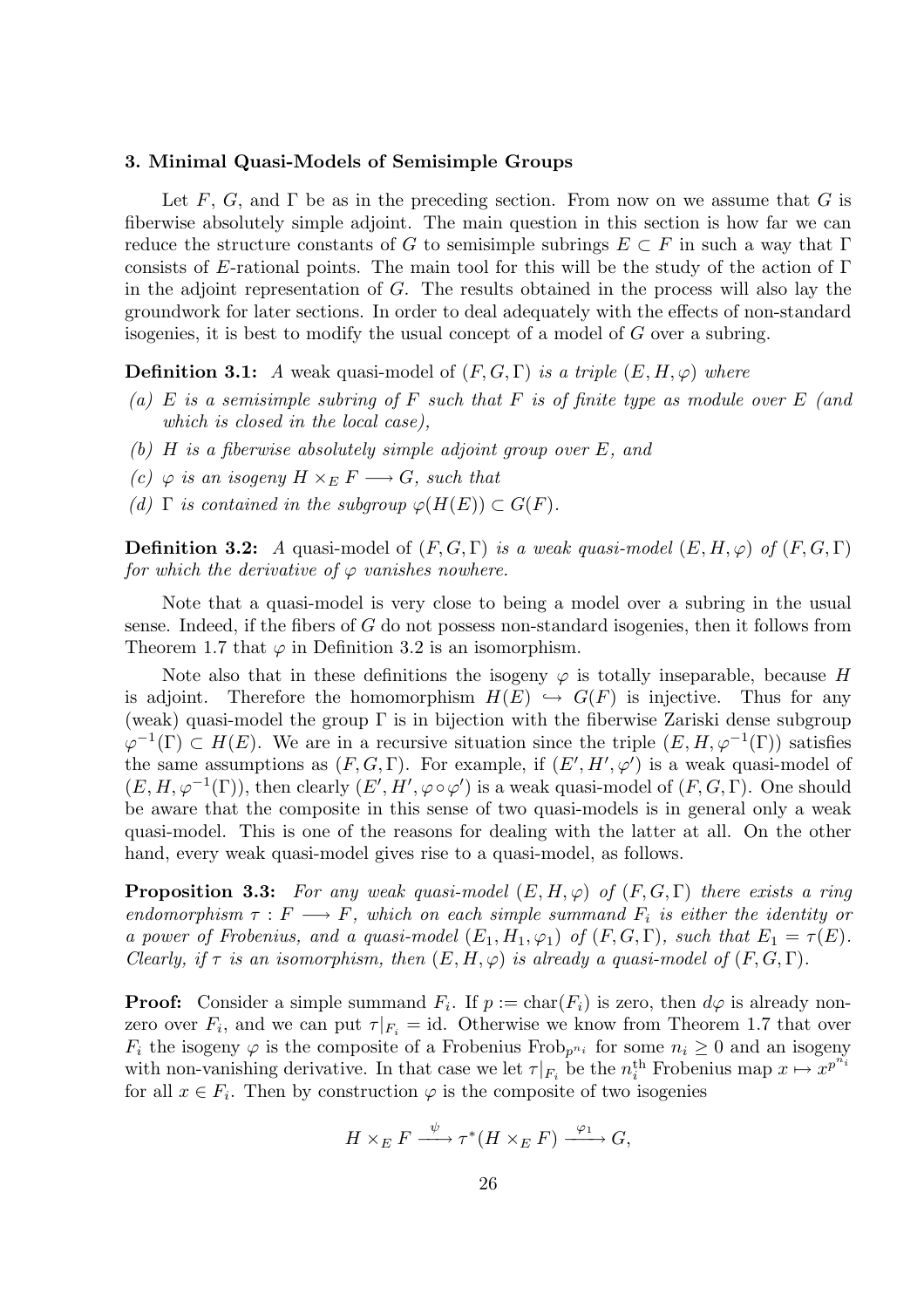where  $\psi$  is in each fiber either an isomorphism or a power of Frobenius, and where  $d\varphi_1$ vanishes nowhere. By construction we get an isomorphism  $E \rightharpoonup \tau(E) =: E_1 \subset F$ . Let  $H_1$  denote the group over  $E_1$  corresponding to H via this isomorphism. Then we have

$$
\tau^*(H \times_E F) = (H \times_E F) \times_{F,\tau} F = H \times_{E,\tau} F = H_1 \times_{E_1} F.
$$

It is now clear from the construction that  $(E_1, H_1, \varphi_1)$  is a quasi-model of  $(F, G, \Gamma)$ .  $\Box$ 

The problem of how far the structure constants of G can be reduced is phrased in the following definitions (compare Definition 0.1).

**Definition 3.4:** We say that  $(F, G, \Gamma)$  is minimal if and only if, for every weak quasi-model  $(E, H, \varphi)$  of  $(F, G, \Gamma)$ , we have  $E = F$  and  $\varphi$  is an isomorphism.

It is easy to show, though not obvious, that replacing the words "weak quasi-model" by "quasi-model" in Definition 3.4 yields an equivalent definition. Since we shall not make use of this fact, we leave out its proof.

**Definition 3.5:** A (weak) quasi-model  $(E, H, \varphi)$  of  $(F, G, \Gamma)$  is called minimal if and only if  $(E, H, \varphi^{-1}(\Gamma))$  is minimal in its own right.

Note that this definition is phrased only as a relative minimality condition, not as a universal property vis-à-vis all (weak) quasi-models. (It would have been possible, but awkward, to do so). Thus both the existence and the uniqueness of minimal quasi-models are by no means obvious.

**Theorem 3.6:** (a) There exists a minimal quasi-model  $(E, H, \varphi)$  of  $(F, G, \Gamma)$ . (b) The subring  $E \subset F$  in (a) is unique, and H and  $\varphi$  are determined up to unique isomorphism.

**Proof of Theorem 3.6 (a):** We begin by showing that the subring  $E$  in a quasi-model cannot become arbitrarily small.

**Lemma 3.7:** The number length<sub>E</sub>(F) is finite and bounded independently of the quasimodel  $(E, H, \varphi)$  of  $(F, G, \Gamma)$ .

**Proof:** Consider the representation  $\alpha_{\ell}^H$  of H defined in Section 1. Then there exists a linear representation  $\rho$  of G such that  $\alpha_{\ell}^H \otimes_E F = \rho \circ \varphi$ . Indeed, consider any simple summand  $F_i$  of F. If  $\varphi$  is an isomorphism over  $F_i$ , then the corresponding direct summand of  $\rho$  is just  $\alpha_{\ell}^{G_i}$  $\mathcal{C}_i$ . Otherwise, the summand is  $\alpha_s^{G_i}$ . This gives the desired representation  $\rho$ , and since there are only finitely many fibers  $G_i$  it also shows that the number of possibilities for the isomorphy class of  $\rho$  is finite.

Let  $E_{\rho} \subset F$  denote the subring associated to  $\rho$  by Theorem 2.3 (a). Recall that F has finite length as module over  $E_{\rho}$ . On the other hand we can apply the same constructions to  $(E, F, \varphi^{-1}(\Gamma))$  and the representation  $\alpha_{\ell}^H$ , yielding a subring  $E_{\alpha_{\ell}^H} \subset E$ . Since the two representations and compact subgroups correspond to each other, we have  $E_{\alpha_i^H} = E_{\rho}$ ,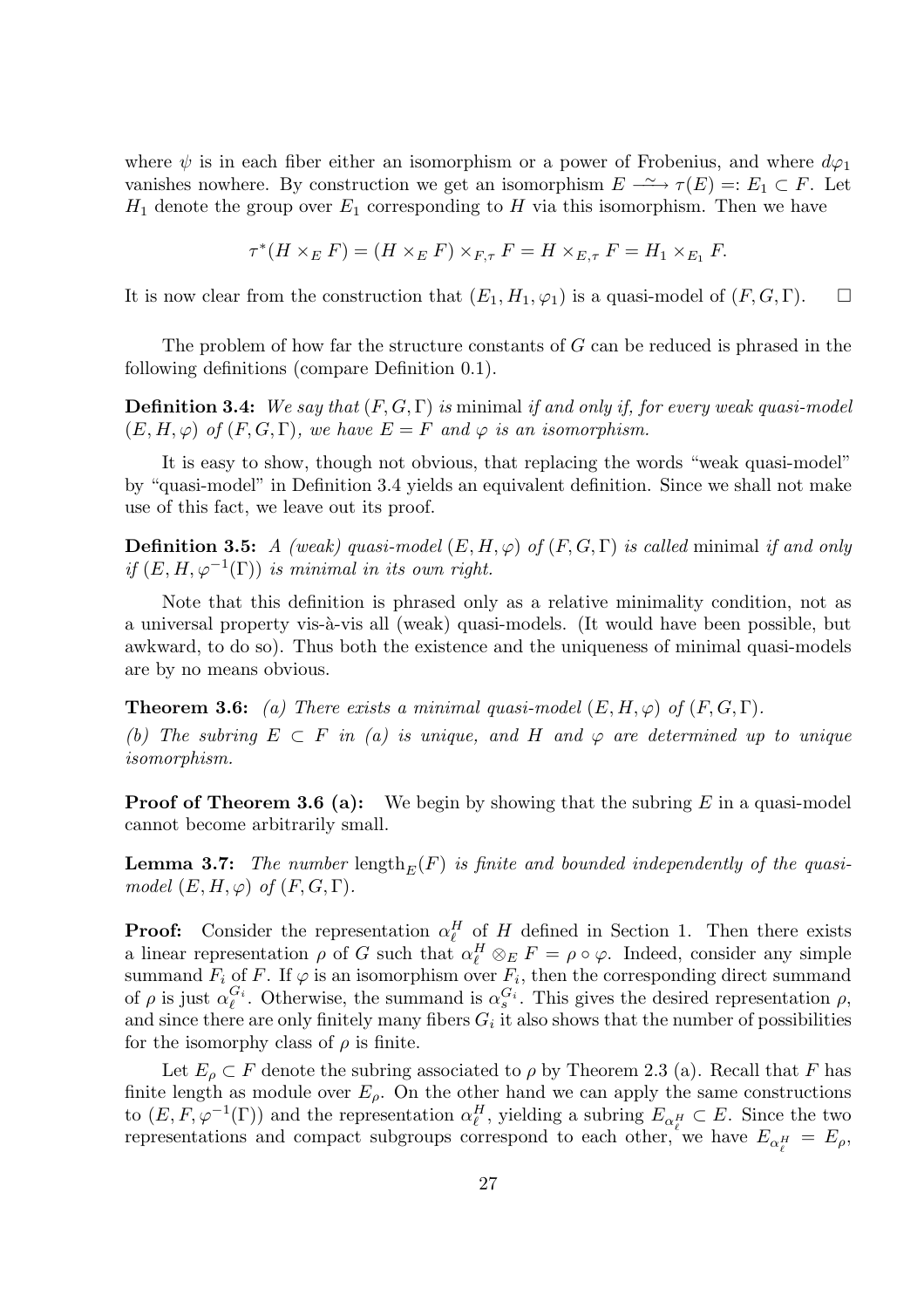and hence  $E_{\rho} \subset E$ . As there are only finitely many possibilities for  $E_{\rho}$ , we deduce that length<sub>E</sub>(F) is bounded universally for all quasi-models of  $(F, G, \Gamma)$ .

Continuing with the proof of (a), we now choose a subring  $E_0 \subset F$  such that there exists a quasi-model of  $(F, G, \Gamma)$  of the form  $(E_0, H_0, \varphi_0)$  and such that  $\text{length}_{E_0}(F)$  is as large as possible. Afterwards among the quasi-models of the form  $(E_0, H_0, \varphi_0)$  we select one for which the number of simple summands of F where  $\varphi_0$  is not an isomorphism is as large as possible. I claim that this is a minimal quasi-model.

To show this consider any weak quasi-model  $(E, H, \varphi)$  of  $(E_0, H_0, \varphi_0^{-1}(\Gamma))$ . Then the composite  $(E, H, \varphi_0 \circ \varphi)$  is again a weak quasi-model. Applying Proposition 3.3 to this triple we obtain a ring endomorphism  $\tau : F \longrightarrow F$  and a quasi-model  $(E_1, H_1, \varphi_1)$  of  $(F, G, \Gamma)$  such that  $E_1 = \tau(E)$ . Then we have

$$
length_{E_0}(F) \leq length_E(F) = length_{\tau(E)}(\tau(F)) \leq length_{E_1}(F).
$$

Since  $E_0$  was chosen such that  $\text{length}_{E_0}(F)$  is maximal among all quasi-models, these inequalities are in fact equalities. This implies  $E = E_0$  and that  $\tau$  is an isomorphism. From Proposition 3.3 it follows that  $(E, H, \varphi_0 \circ \varphi)$  is already a quasi-model of  $(F, G, \Gamma)$ . Suppose that  $\varphi$  fails to be an isomorphism over some simple summand  $F_i$  of F. By the classification of inseparable isogenies in Theorem 1.7 and the fact that the derivative of  $\varphi_0 \circ \varphi$  vanishes nowhere the map  $\varphi_0$  must be an isomorphism over  $F_i$ . Thus the number of simple summands of F where  $\varphi_0 \circ \varphi$  is not an isomorphism is strictly greater than for  $\varphi_0$ , contradicting the choice of  $(E_0, H_0, \varphi_0)$ . Summarizing, we have proved that for any weak quasi-model  $(E, H, \varphi)$  of  $(E_0, H_0, \varphi_0^{-1}(\Gamma))$  we have  $E_0 = E$  and  $\varphi$  is an isomorphism. In other words  $(E_0, H_0, \varphi_0^{-1}(\Gamma))$  is minimal, and hence  $(E_0, H_0, \varphi_0)$  is a minimal quasi-model of  $(F, G, \Gamma)$ , as desired. This proves the existence part (a) of Theorem 3.6.

The proof of the uniqueness part (b) is deferred to the end of this section. The intervening results do not depend on it. Let us only note the following consequence of uniqueness.

Corollary 3.8: Consider a normal subgroup  $\Gamma' \subset \Gamma$  which is also fiberwise Zariski dense in G. If  $(F, G, \Gamma)$  is minimal, then so is  $(F, G, \Gamma')$ .

**Proof:** Consider any minimal quasi-model  $(E, H, \varphi)$  of  $(F, G, \Gamma')$ . For any  $\gamma \in \Gamma$  let  $\text{int}(\gamma)$ be the automorphism  $g \mapsto \gamma g \gamma^{-1}$  of G. Then  $(E, H, \text{int}(\gamma) \circ \varphi)$  is another minimal quasimodel of  $(F, G, \Gamma')$ . By Theorem 3.6 (b) there exists an automorphism  $\iota_{\gamma}$  of H, defined over E, such that  $\text{int}(\gamma) \circ \varphi = \varphi \circ \iota_{\gamma}$ . Since  $\varphi$  induces an isomorphism between the groups of outer automorphisms of H and G, we find that  $\iota_{\gamma}$  is an inner automorphism. As H is adjoint, it follows that  $\iota_{\gamma} = \text{int}(\delta)$  for some  $\delta \in H(E)$ . It follows that  $\gamma = \varphi(\delta) \in \varphi(H(E)),$ that is,  $(E, H, \varphi)$  is a quasi-model of  $(F, G, \Gamma)$ . By minimality of the latter, we have  $E = F$ and  $\varphi$  is an isomorphism. Thus  $(F, G, \Gamma') \cong (E, H, \varphi^{-1}(\Gamma'))$  is minimal, as desired.  $\square$ 

In the rest of this section we analyze the minimal case. We begin with an easy but useful projection property. Consider a direct summand  $F'$  of  $F$ ; we do not assume that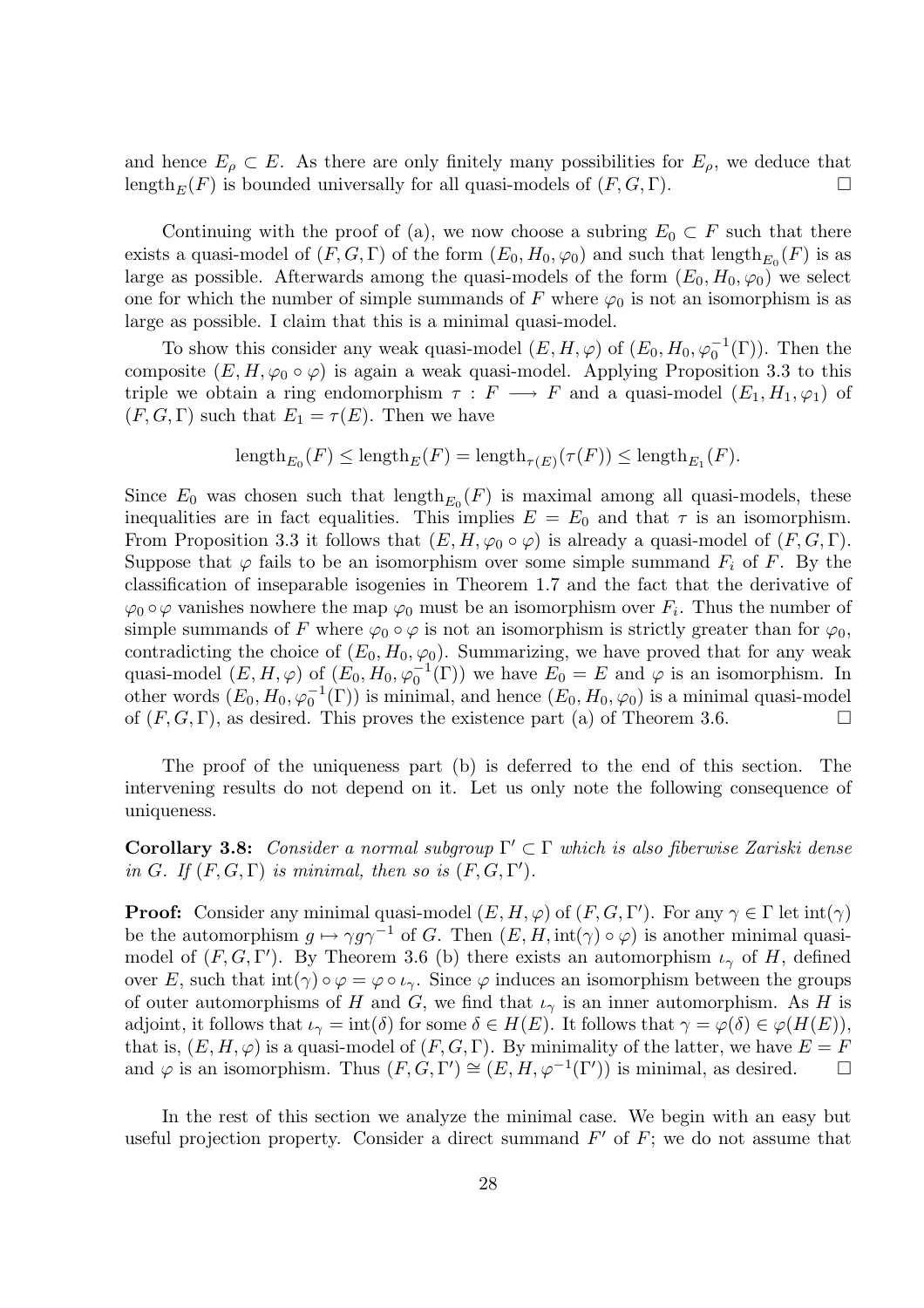F' is simple. Let G' be the part of G that lies over F', and let Γ' denote the image of Γ under the projection map  $G(F) \longrightarrow G'(F')$ . Then the triple  $(F', G', \Gamma')$  satisfies the same assumptions as  $(F, G, \Gamma)$ . We say that it is obtained by projection to the summand  $F'$ .

**Proposition 3.9:** If  $(F, G, \Gamma)$  is minimal, then so is  $(F', G', \Gamma')$ .

**Proof:** From any weak quasi-model  $(E', H', \varphi')$  of  $(F', G', \Gamma')$  we can construct a weak quasi-model of  $(F, G, \Gamma)$ , as follows. Write  $F = F' \oplus F''$  and put  $E := E' \oplus F''$ . Let H be the linear algebraic group over E which coincides with  $H'$  over  $E'$  and with G over F''. Let  $\varphi: H \times_E F \longrightarrow G$  be the isogeny which coincides with  $\varphi'$  over F' and with the identity over F''. Clearly  $(E, H, \varphi)$  is a weak quasi-model of  $(F, G, \Gamma)$ . By the minimality of  $(F, G, \Gamma)$  we have  $E = F$  and  $\varphi$  is an isomorphism. This implies that  $E' = F'$  and  $\varphi'$  is an isomorphism. Hence  $(F', G', \Gamma')$  is minimal, as desired.

Next we study the rings  $E_{\rho}$  defined in the preceding section for various fiberwise absolutely irreducible representations  $\rho$  obtained from the adjoint representation. First, we look at a single irreducible subquotient.

**Proposition 3.10:** Suppose that  $(F, G, \Gamma)$  is minimal and that F is a field. Let  $\rho$  be a non-constant absolutely irreducible representation of G which occurs as subquotient of the adjoint representation of G. Then  $E_{\rho} = F$  unless

- $\bullet$  char( $F$ ) = 2,
- the root system of G has type  $C_n$  for some  $n \geq 1$ , and
- $\rho$  is equivalent to the representation  $\alpha_{\ell}^G$  defined in Section 1.

In that case  $E_{\rho}$  is either equal to F or to  $F^2 := \{x^2 \mid x \in F\}.$ 

**Proof:** From Theorem 2.14 we have a model  $G_{\rho}$  of  $\rho(G)$  over  $E_{\rho}$ , such that  $\rho(\Gamma)$  corresponds to a subgroup of  $G_{\rho}(E_{\rho})$ . When  $\rho$  is faithful, we obtain a quasi-model of  $(F, G, \Gamma)$ of the form  $(E_{\rho}, G_{\rho}, \ldots)$ . In that case the minimality assumption implies  $E_{\rho} = F$ , and we are done. In the general case we have to argue more indirectly.

**Lemma 3.11:** Suppose that F is separable over  $E_{\rho}$ . Then there exists an algebraic group H over  $E_{\rho}$  and an isomorphism  $\varphi: H \times_{E_{\rho}} F \longrightarrow G$  such that  $\Gamma \subset \varphi(H(E_{\rho}))$ .

**Proof:** Let H be the Zariski closure of  $\Gamma \subset G(F) = (\mathcal{R}_{F/E_o}G)(E)$  inside  $\mathcal{R}_{F/E_o}G$ . By the universal property of the Weil restriction the inclusion  $H \hookrightarrow \mathcal{R}_{F/E_{\rho}}G$  corresponds to a homomorphism  $\varphi: H \times_{E_{\rho}} F \longrightarrow G$ . The condition on  $\Gamma$  being clear by construction, it remains to prove that  $\varphi$  is an isomorphism. Let  $\bar{E}_{\rho}$  denote a separable closure of  $E_{\rho}$ . Since F is a finite separable extension of  $E_{\rho}$ , we have

$$
\left(\mathcal{R}_{F/E_{\rho}}G\right)\times_{E_{\rho}}\bar{E}_{\rho}\cong\prod_{\tau}G\times_{F,\tau}\bar{E}_{\rho}
$$

where  $\tau$  runs through  $\text{Hom}_{E_{\rho}}(F,\bar{E}_{\rho})$ . In particular  $\mathcal{R}_{F/E_{\rho}}G$  is a connected semisimple group and the natural homomorphism

$$
\mathcal{R}_{F/E_{\rho}}G \longrightarrow \mathcal{R}_{F/E_{\rho}}\rho(G) \cong \mathcal{R}_{F/E_{\rho}}(G_{\rho} \times_{E_{\rho}} F)
$$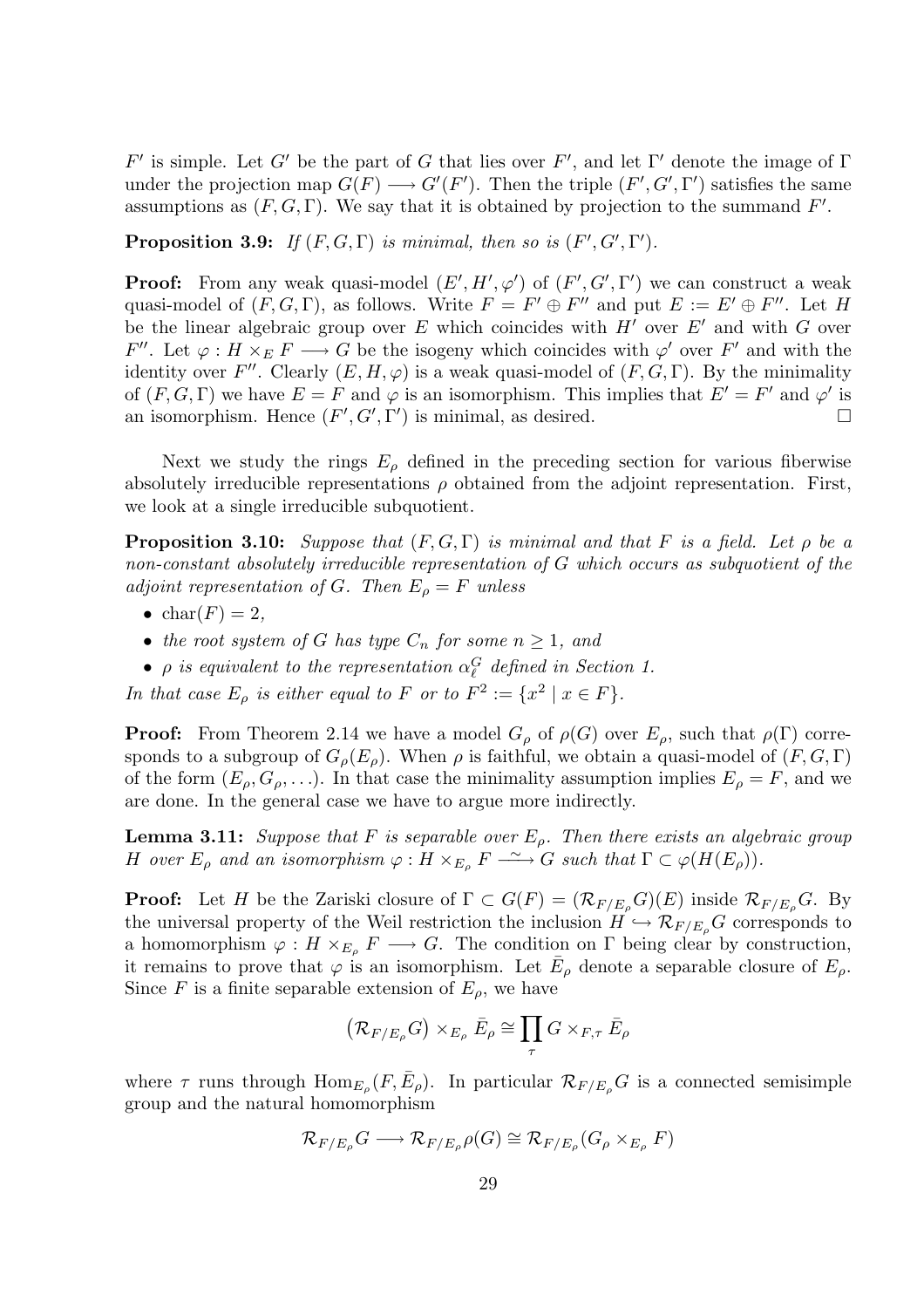is a totally inseparable isogeny. By construction the image of H is the subgroup  $G_{\rho} \subset$  $\mathcal{R}_{F/E_{\rho}}(G_{\rho} \times_{E_{\rho}} F)$ . It follows that the map  $H \longrightarrow G_{\rho}$  is a totally inseparable isogeny and hence H is an absolutely simple connected semisimple group. It also follows that  $\varphi$  is an isogeny. To show that it is an isomorphism note that we have a closed immersion

$$
H\times_{E_{\rho}}\bar{E}_{\rho}\hookrightarrow\prod_{\tau}G\times_{F,\tau}\bar{E}_{\rho}.
$$

The projection to each factor is an isogeny. By Corollary 1.8 one of these isogenies dominates all the others. Since the total map is a monomorphism, one of these isogenies must be an isomorphism. But then each of them is an isomorphism, and hence  $\varphi$  is one, as desired.  $\Box$ 

In the case of Lemma 3.11 the triple  $(E_o, H, \varphi)$  is a quasi-model of  $(F, G, \Gamma)$ , so the minimality assumption implies  $E_{\rho} = F$ , as desired.

**Lemma 3.12:** Suppose that F is not separable over  $E_{\rho}$ . Set  $\sigma : x \mapsto x^p$  denote the Frobenius endomorphism of F, where  $p := char(F)$ . Then there exists an absolutely simple adjoint group H over  $E := \{x \in F \mid x^p \in E_\rho\}$  and a commutative diagram of isogenies

$$
\begin{array}{ccc}\nH \times_E F & \xrightarrow{\varphi} & G \\
\text{Frob}_p \downarrow & & \downarrow \\
\sigma^* H \times_E F & \xrightarrow{\sim} & \rho(G)^{\text{ad}}\n\end{array}
$$

such that  $\Gamma \subset \varphi(H(E)).$ 

**Proof:** Recall from Assumption 2.1 that  $F$  is either a global or a local field. Since  $F$  is not separable over  $E_{\rho}$ , it follows that  $\sigma^{-1}$  induces an isomorphism  $E_{\rho} \longrightarrow E$ . Defining

$$
H:=(\sigma^{-1})^*G^{\mathrm{ad}}_\rho:=G^{\mathrm{ad}}_\rho\times_{E_\rho,\sigma^{-1}}E,
$$

we have a canonical isomorphism

$$
\sigma^* H = H \times_{E,\sigma} E \cong G_{\rho}^{\rm ad} \times_{E_{\rho},\rm id} E,
$$

and every  $E_{\rho}$ -valued point of  $G_{\rho}^{\text{ad}}$  lifts under Frob<sub>p</sub> to an E-valued point of H. By Proposition 1.12 and Theorem 1.7 the Frobenius isogeny of G factors through  $\rho(G)^{ad}$ . Consider the composite isogeny

$$
H \times_{E,\sigma} F \cong G_{\rho}^{\mathrm{ad}} \times_{E_{\rho},\mathrm{id}} F \xrightarrow{\sim} \rho(G)^{\mathrm{ad}} \longrightarrow \sigma^*G = G \times_{F,\sigma} F.
$$

Identifying F through  $\sigma^{-1}$  with its inseparable extension F' of degree p, this corresponds to an isogeny  $\varphi: H \times_{E,\mathrm{id}} F' \longrightarrow G \times_{F,\mathrm{id}} F'$  defined over  $F'$ . By construction  $\Gamma$  is contained in the image of  $H(E)$ . Thus  $\varphi$  maps a Zariski dense subgroup of  $H(F)$  to  $G(F)$ . It follows that  $\varphi$  is already defined over F, and we are done.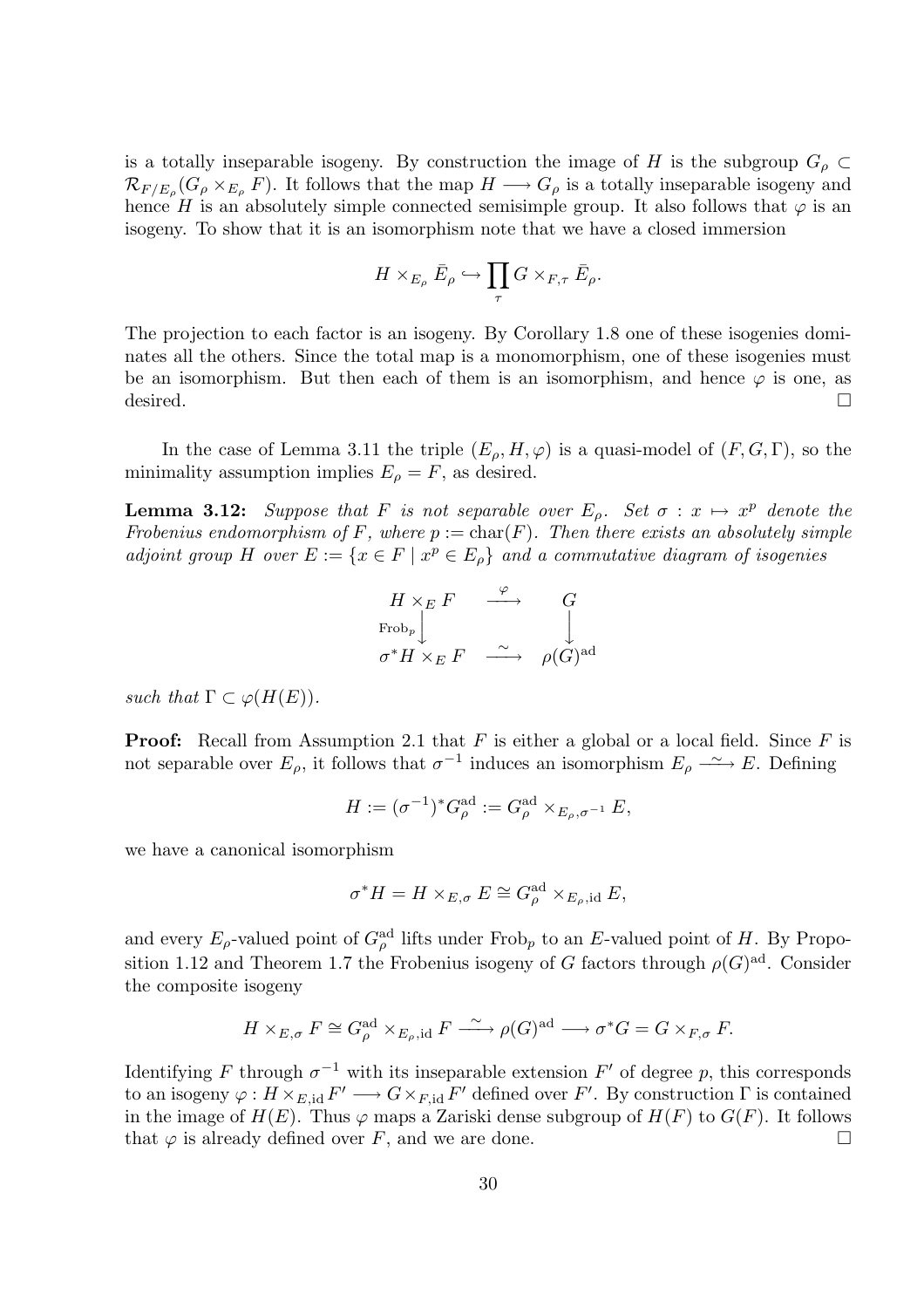In the case of Lemma 3.12 the triple  $(E, H, \varphi)$  is a weak quasi-model of  $(F, G, \Gamma)$ . From the minimality assumption we conclude that  $E = F$  and that  $\varphi$  is an isomorphism. This means first of all that  $E_{\rho} = F^p$ . On the other hand we deduce that  $\rho(G)^{ad} = \sigma^* G$ , which by Proposition 1.12 occurs if and only if  $p = 2$ , the root system of G has type  $C_n$ for some  $n \ge 1$ , and  $\rho \cong \alpha_{\ell}^G$ . This finishes the proof of Proposition 3.10.

Next we compare two irreducible subquotients of the adjoint representation of G.

**Proposition 3.13:** Suppose that F is a direct sum of two fields  $F_1 \oplus F_2$  and that the projection to each summand  $(F_i,G_i,\mathrm{pr}_i(\Gamma))$  is minimal. For each  $i$  let  $\rho_i$  be a non-constant absolutely irreducible representation of  $G_i$  which occurs as subquotient of the adjoint representation of  $G_i$ . Put  $\rho := \rho_1 \oplus \rho_2$  as representation of G over F. Then we have either

- (a)  $E_{\rho} = E_{\rho_1} \oplus E_{\rho_2}$ , or
- (b) there exists a quasi-model  $(E, H, \varphi)$  of  $(F, G, \Gamma)$  such that E is a field,  $\varphi$  is an isomorphism, and  $\rho = \rho_0 \circ \varphi$  for a representation  $\rho_0$  of H.

**Proof:** By construction  $E_{\rho}$  is a subring of F whose image in each  $F_i$  is equal to  $E_{\rho_i}$ . Thus if  $E_\rho$  is not a field, we have the case (a). Let us assume that  $E_\rho$  is a field; we must then prove (b). Note that the projection maps induce isomorphisms  $\pi_i : E_\rho \longrightarrow E_{\rho_i}$ , and by Proposition 3.10 the latter is equal to  $F_i$  or  $F_i^2$ . Also recall that by Theorem 2.14 we have an algebraic group  $G_{\rho}$  over  $E_{\rho}$  and an isomorphism

$$
G_{\rho} \times_{E_{\rho}} F \xrightarrow{\sim} \rho(G)
$$

under which  $\rho(\Gamma)$  corresponds to a subgroup of  $G_{\rho}(E_{\rho})$ . For each fiber this amounts to an isomorphism

$$
G_{\rho} \times_{E_{\rho}, \pi_i} F_i \xrightarrow{\sim} \rho_i(G_i).
$$

First suppose that  $F_1 \stackrel{\sim}{\longleftarrow} E_\rho \stackrel{\sim}{\longrightarrow} F_2$ . Then the literal analogue of Lemma 3.11 shows everything except that  $\rho$  descends to H. But this last assertion follows at once from the fact that by construction  $\rho$  comes from a representation of  $G_{\rho}$  and that the isogeny  $G \longrightarrow \rho(G)$  descends to an isogeny  $H \longrightarrow G_{\rho}$ .

Next consider the case that  $F_1^2 \leftrightarrow F_2^2$ . This time the literal analogue of Lemma 3.12 shows everything except that  $\rho$  descends to H. But now we know that  $\rho_i \cong \alpha_{\ell}^{G_i}$  $\mathcal{G}_i$  for both  $i = 1, 2$ , so  $\rho$  descends to  $\rho_0 := \alpha_{\ell}^H$ , as desired.

Finally we treat the case  $F_1 \stackrel{\sim}{\longleftarrow} F_\rho \stackrel{\sim}{\longrightarrow} F_2^2$  (the fourth case then follows by symmetry). As in the proof of Lemma 3.12 we have an isomorphism

$$
G_{\rho}^{\text{ad}} \times_{E_{\rho}, \sigma^{-1} \circ \pi_2} F_2 \xrightarrow{\sim} G_2.
$$

Since  $\pi_1 : E_\rho \to F_1$  is an isomorphism, we deduce an isogeny

$$
G_1 \times_{F_1, \sigma^{-1} \circ \pi_2 \circ \pi_1^{-1}} F_2
$$
  
\n
$$
\rho_1^{\text{ad}} \downarrow
$$
  
\n
$$
\rho_1(G_1)^{\text{ad}} \times_{F_1, \sigma^{-1} \circ \pi_2 \circ \pi_1^{-1}} F_2 \stackrel{\sim}{\longleftarrow} G_{\rho}^{\text{ad}} \times_{E_{\rho}, \sigma^{-1} \circ \pi_2} F_2 \stackrel{\sim}{\longrightarrow} G_2.
$$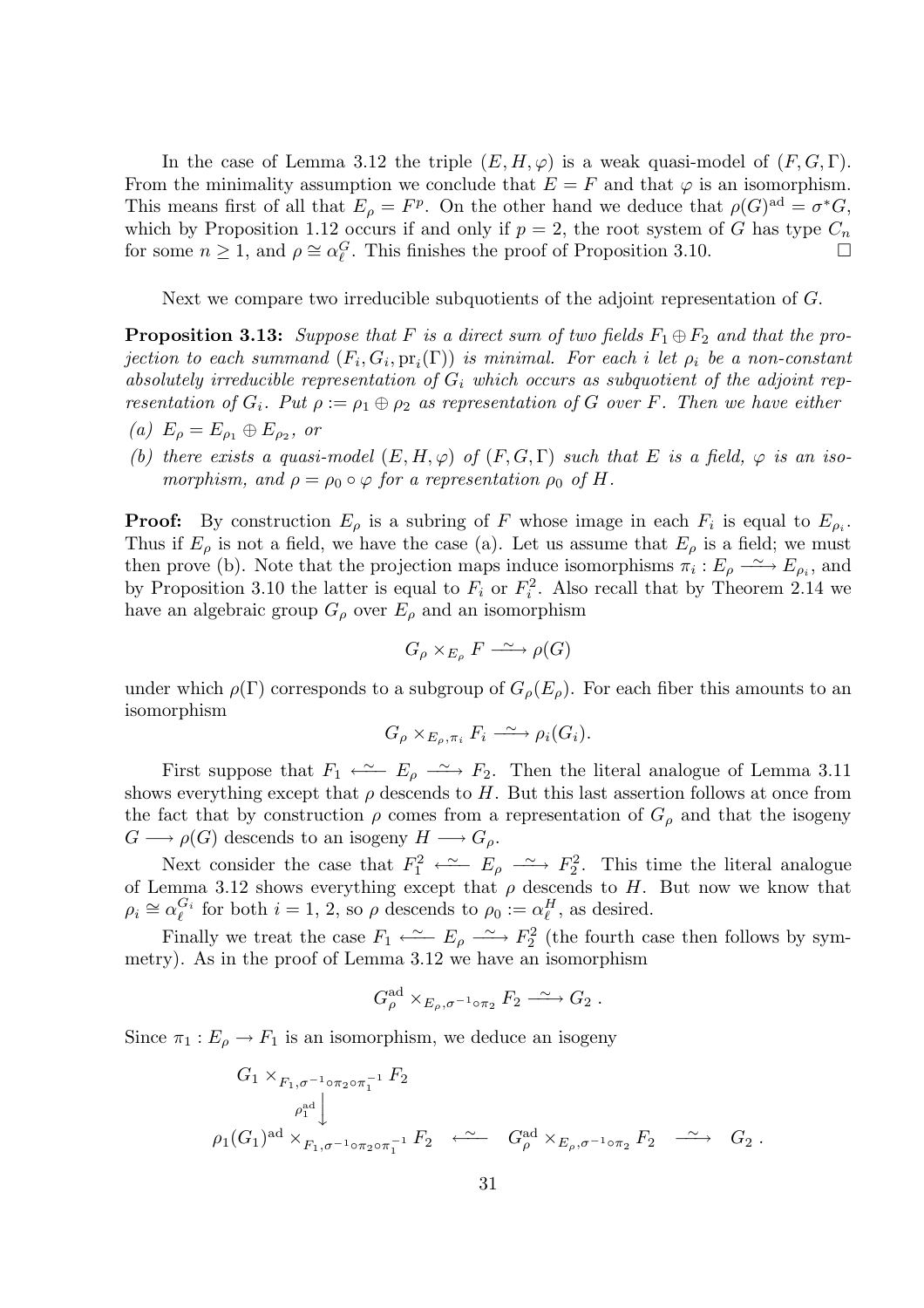By construction this isogeny maps  $pr_1(\Gamma)$  to  $pr_2(\Gamma)$ , so it is part of a quasi-model of  $(F_2, G_2, pr_2(\Gamma))$ . By the minimality assumption it must therefore be an isomorphism. On the other hand, by Section 1 the group  $\rho_2(G_2)$  is not adjoint, so neither is  $G_\rho$ , nor  $\rho_1(G_1)$ . Since  $G_2$  is adjoint, the isogeny cannot be an isomorphism. This contradiction finishes the  $\Box$ 

It is now easy to look at the irreducible subquotients of the adjoint representation of G altogether. Recall that some fibers may have two different interesting irreducible subquotients.

Proposition 3.14: Consider the algebra

$$
F':=\bigoplus_{i=1}^m\left\{\begin{matrix}F_i\oplus F_i&\textit{if }G_i\textit{ possesses non-standard isogenies,}\\F_i&\textit{if }G_i\textit{ does not possess non-standard isogenies}\end{matrix}\right.
$$

over  $F = \bigoplus_{i=1}^m F_i$ , and the representation of  $G \times_F F'$ 

$$
\rho := \bigoplus_{i=1}^m \begin{cases} \alpha_s^{G_i} \oplus \alpha_\ell^{G_i} & \text{if } G_i \text{ possesses non-standard isogenies,} \\ \alpha^{G_i} & \text{if } G_i \text{ does not possess non-standard isogenies.} \end{cases}
$$

Suppose that  $(F, G, \Gamma)$  is minimal. Then

$$
E_{\rho} = \bigoplus_{i=1}^{m} \begin{cases} E_{\alpha_s^{G_i}} \oplus E_{\alpha_\ell^{G_i}} & \text{if } G_i \text{ possesses non-standard isogenies,} \\ E_{\alpha^{G_i}} & \text{if } G_i \text{ does not possess non-standard isogenies.} \end{cases}
$$

**Proof:** By Theorem 2.3 (a) the ring  $E_{\rho}$  is a finite direct sum of fields, and we must show that the decompositions into simple summands of  $E_{\rho}$  and  $F'$  correspond to each other. Suppose not. Then there is a simple summand  $E_{\rho,0}$  of  $E_{\rho}$  which is not contained in a simple summand of F'. Select two simple summands of F' such that  $E_{\rho,0}$  injects into each of them. There are two cases, in each of which we shall establish a contradiction.

Suppose first that these two simple summands of  $F'$  lie above two different simple summands  $F_i$ ,  $F_j$  of F. By projecting everything to  $F_i \oplus F_j$  and applying Proposition 3.9 we may assume without loss of generality that  $F = F_1 \oplus F_2$ . Now Proposition 3.13 (b) yields a quasi-model of  $(F, G, \Gamma)$  which contradicts the minimality assumption.

Suppose that the two simple summands of  $F'$  lie above the same simple summand  $F_i$  of F. By projecting everything to  $F_i$  and applying Proposition 3.9 we may assume without loss of generality that F is a field. Then  $(F', G \times_F F', \Gamma)$  together with  $\rho$  satisfy the conditions of Proposition 3.13. If  $(E, H, \varphi)$  is the quasi-model and  $\rho_0$  the representation provided by Proposition 3.13 (b), we find that by construction  $\rho_0$  is equivalent to both  $\alpha_s^H$ and  $\alpha_{\ell}^H$ . Since these two representations are inequivalent, we have reached a contradiction.  $\Box$ 

The preceding results now make it easy to prove the uniqueness of minimal quasimodels.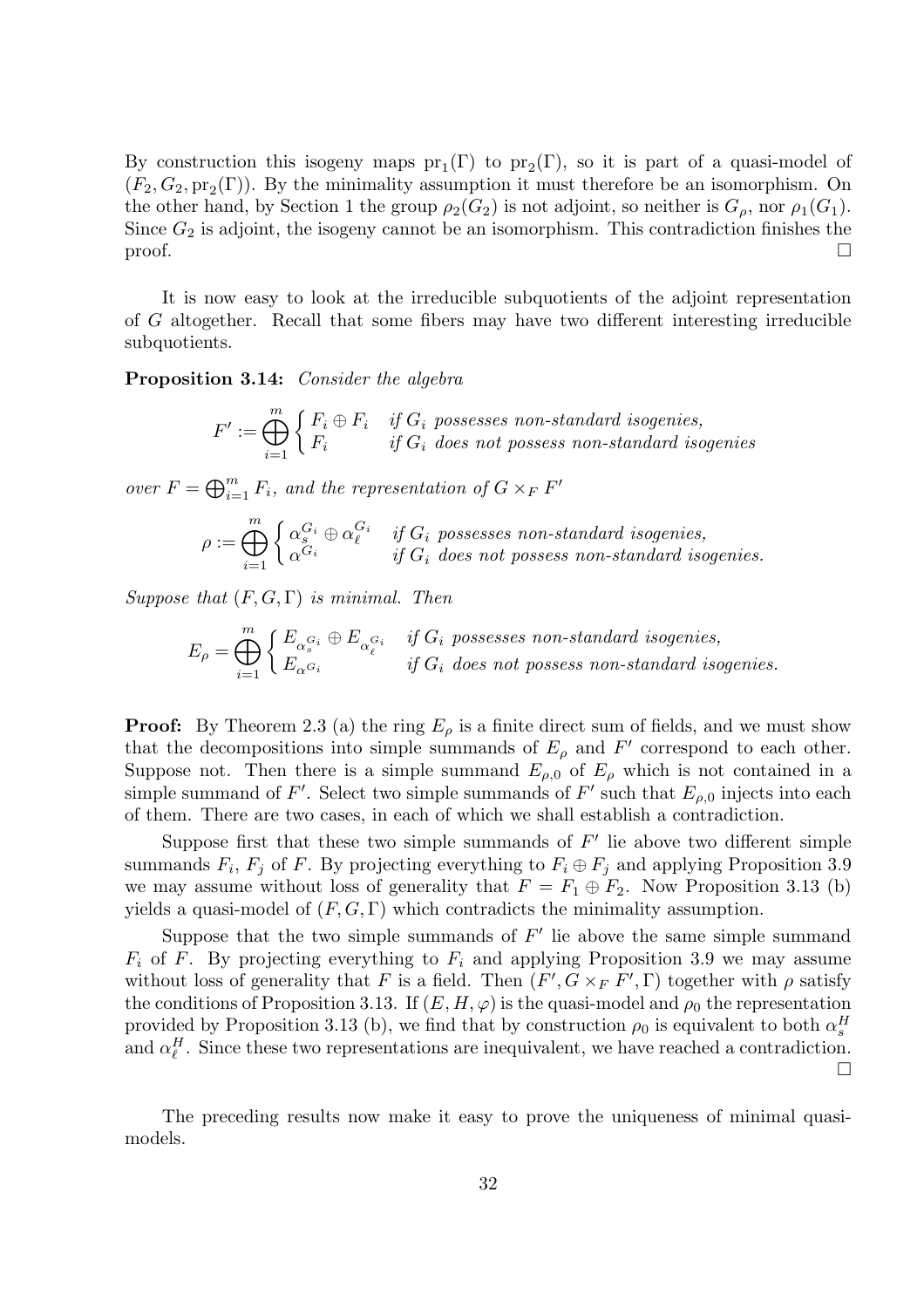**Proof of Theorem 3.6 (b):** Consider two minimal quasi-models  $(E_1, H_1, \varphi_1)$  and  $(E_2, H_2, \varphi_2)$  of  $(F, G, \Gamma)$ . We must prove that  $E_1 = E_2$  and that there exists a unique isomorphism  $\psi : H_1 \longrightarrow H_2$ , defined over E, such that  $\varphi_1 = \varphi_2 \circ \psi$ . In fact, the uniqueness of  $\psi$  is obvious once it exists.

Let us first assume that F is a field. Then for each  $\mu = 1, 2$  the representation  $\alpha_s^G$  descends to the representation  $\rho_\mu = \alpha_s^{H_\mu}$  or  $= \alpha_\ell^{H_\mu}$  $\iota_{\ell}^{H_{\mu}}$  of  $H_{\mu}$ . Put  $\rho := \rho_1 \oplus \rho_2$  as representation of  $H_1 \sqcup H_2$  over  $E_1 \oplus E_2$ . Then the triple  $(E_1 \oplus E_2, H_1 \sqcup H_2, (\varphi_1 \times \varphi_2)^{-1}(\Gamma))$ together with  $\rho$  satisfies the assumptions of Proposition 3.13. By construction, we have  $E_{\rho} \subset \text{diag}(F) \subset F \oplus F$ . Thus we must have the case (b) of Proposition 3.13, i.e. there is a quasi-model  $(E, H, \varphi)$  of  $(E_1 \oplus E_2, H_1 \sqcup H_2, (\varphi_1 \times \varphi_2)^{-1}(\Gamma))$  such that E is a field and  $\rho$  descends to a representation of H. By projection to each summand and the minimality assumption the induced maps  $E \hookrightarrow E_{\mu}$  and  $H \times_E E_{\mu} \longrightarrow H_{\mu}$  must be isomorphisms. In particular,  $(E, H, \varphi^{-1}(\varphi_1 \times \varphi_2)^{-1}(\Gamma))$  itself is minimal, which by Proposition 3.10 implies that  $E_{\rho}$  is equal to E or to  $E^2$ . Since  $E_{\rho}$  is contained in the diagonal diag(F), it follows easily that  $E \subset diag(F)$  as well. This shows that  $E_1 = E_2$  and that the two maps  $E \rightharpoonup E_{\mu}$  are the same. The isomorphism  $\psi$  is obtained from the two isomorphisms  $H \times_E E_\mu \longrightarrow H_\mu.$ 

Now we consider the general case. From Proposition 3.9 and the field case just proved we deduce that the images of  $E_1$ ,  $E_2$  in any given simple summand  $F_i$  of F are equal, and that  $\varphi_1$  is an isomorphism over  $F_i$  if and only if  $\varphi_2$  has that property. This implies that there is a subquotient representation  $\rho$  of the adjoint representation of G such that  $\rho \circ \varphi_{\mu} \cong \alpha_{\ell}^{H_{\mu}} \otimes_{E_{\mu}} F$  for both  $\mu = 1, 2$ . From Proposition 3.14 it follows that each  $E_{\mu}$ is totally inseparable over  $E_{\rho}$ . Since both  $E_{\mu}$  have the same image in each  $F_i$ , one easily deduces that  $E_1 = E_2$ . Finally, the isomorphism  $\psi$  is constructed by combining the given isomorphisms for all simple summands of  $E_1 = E_2$ .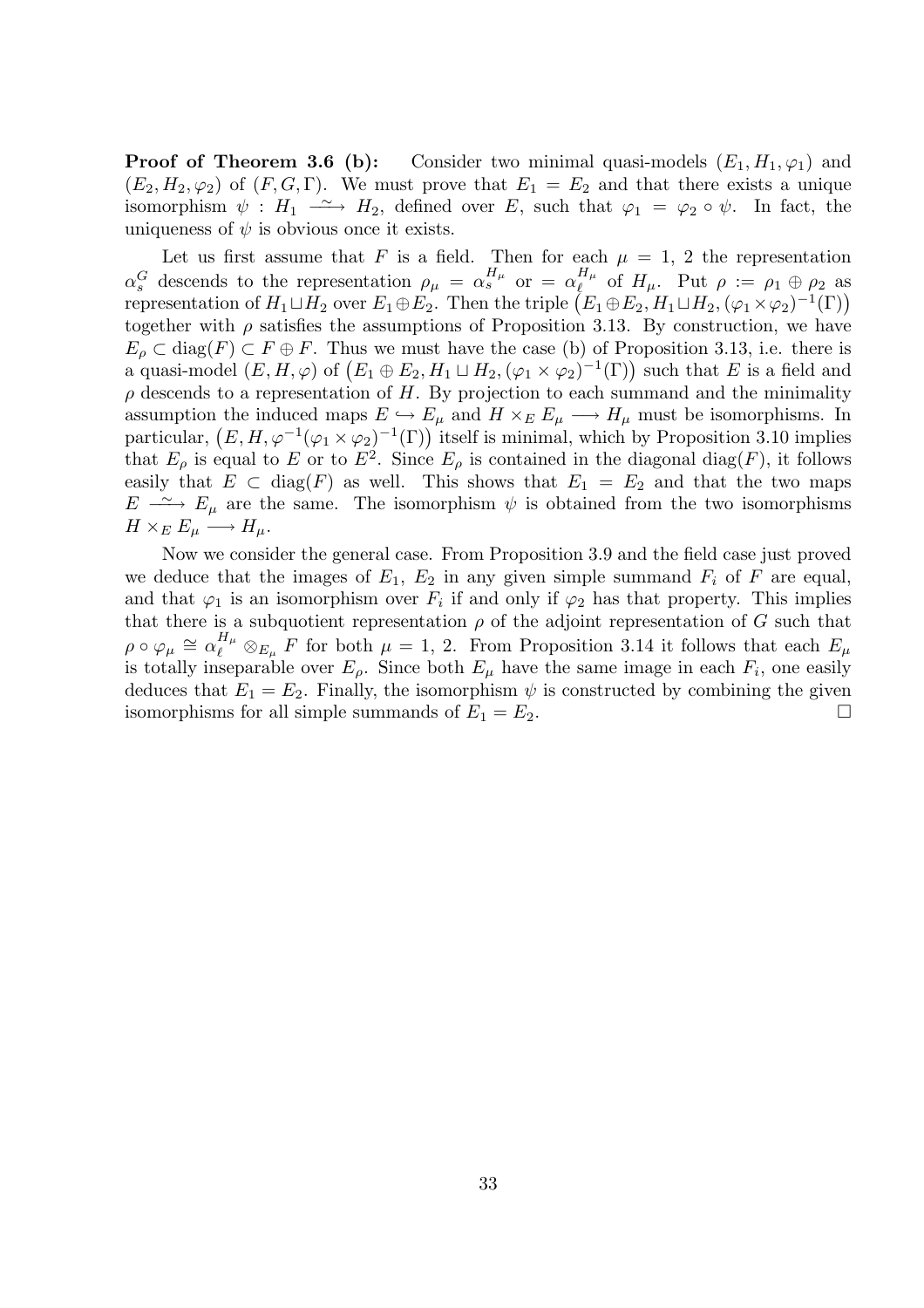#### 4. The Augmentation Ideal in the Adjoint Representation

We keep the notations and assumptions of the preceding section. The aim of this section is to give a full qualitative characterization of the augmentation ideal  $\mathcal{J}_{\rho}$  defined in Definition 2.2 (b), where  $\rho$  is the adjoint representation of one of several groups related to G. Here we assume that  $(F, G, \Gamma)$  is minimal. From Proposition 3.14, together with Theorem 2.3, we already have the best possible result for the semisimplification of the adjoint representation. Thus the problem will be to characterize certain nilpotent elements in  $\mathcal{J}_o$ .

To set up the framework, we fix another fiberwise absolutely simple adjoint group H over F and an isogeny  $\varphi: G \to H$  with nowhere vanishing derivative. Let G and H denote their universal coverings. Then we have a commutative diagram of isogenies

(4.1) 
$$
\begin{array}{ccc}\n\tilde{G} & \stackrel{\tilde{\varphi}}{\longrightarrow} & \tilde{H} \\
\pi & & \downarrow \omega \\
G & \stackrel{\varphi}{\longrightarrow} & H \ .\n\end{array}
$$

Recall from Proposition 1.10 that the Lie algebras  $\tilde{\mathfrak{g}} := \text{Lie } \tilde{G}$  and  $\mathfrak{g} := \text{Lie } G$  fit together to a single representation  $\hat{\mathfrak{g}}$ . Let  $\hat{\mathfrak{h}}$  be the analogous representation combining  $\mathfrak{h} := \text{Lie } H$ and  $\mathfrak{h} := \text{Lie } H$ . Then we have a commutative diagram

$$
\begin{array}{ccc}\n\tilde{\mathfrak{g}} & \xrightarrow{d\tilde{\varphi}} & \tilde{\mathfrak{h}} \\
\downarrow & & \downarrow \\
\hat{\mathfrak{g}} & & \hat{\mathfrak{h}} \\
d\varpi\downarrow & & \downarrow \\
\mathfrak{g} & \xrightarrow{d\varphi} & \mathfrak{h} \n\end{array}
$$

Let  $\hat{\rho}$  denote the representation of G on  $\hat{\mathfrak{h}}$ . Let  $\sigma : F \to F$  and Frob :  $G \to \sigma^*G$  be as in (1.13). When  $\varphi$  is not an isomorphism, a certain part of the representation  $\hat{\rho}$  factors through Frob.

Proposition 4.2: There is a natural commutative diagram with exact rows

$$
\begin{array}{ccccccc}\n0 & \longrightarrow & \operatorname{im}(d\tilde{\varphi}) & \longrightarrow & \tilde{\mathfrak{h}} & \longrightarrow & \ker(d\tilde{\varphi}) \otimes_{F,\sigma} F & \longrightarrow & 0 \\
0 & \longrightarrow & \operatorname{im}(d\tilde{\varphi}) & \longrightarrow & \hat{\mathfrak{h}} & \longrightarrow & \ker(d\varphi \circ d\varpi) \otimes_{F,\sigma} F & \longrightarrow & 0 \\
0 & \longrightarrow & \operatorname{im}(d\varphi) & \longrightarrow & \hat{\mathfrak{h}} & \longrightarrow & \ker(d\varphi) \otimes_{F,\sigma} F & \longrightarrow & 0 \,.\n\end{array}
$$

Proof: In the first and the third line, the horizontal maps on the right hand side are the derivatives of the homomorphisms  $\tilde{H} \longrightarrow \sigma^* \tilde{G}$  and  $H \longrightarrow \sigma^* G$ , taking into account the natural isomorphisms Lie  $\sigma^*G\cong(\text{Lie}\,G)\otimes_{F,\sigma}F$  and Lie  $\sigma^*\tilde{G}\cong(\text{Lie}\,\tilde{G})\otimes_{F,\sigma}F$ . The exactness follows, for instance, by a straightforward case-by-case analysis using the information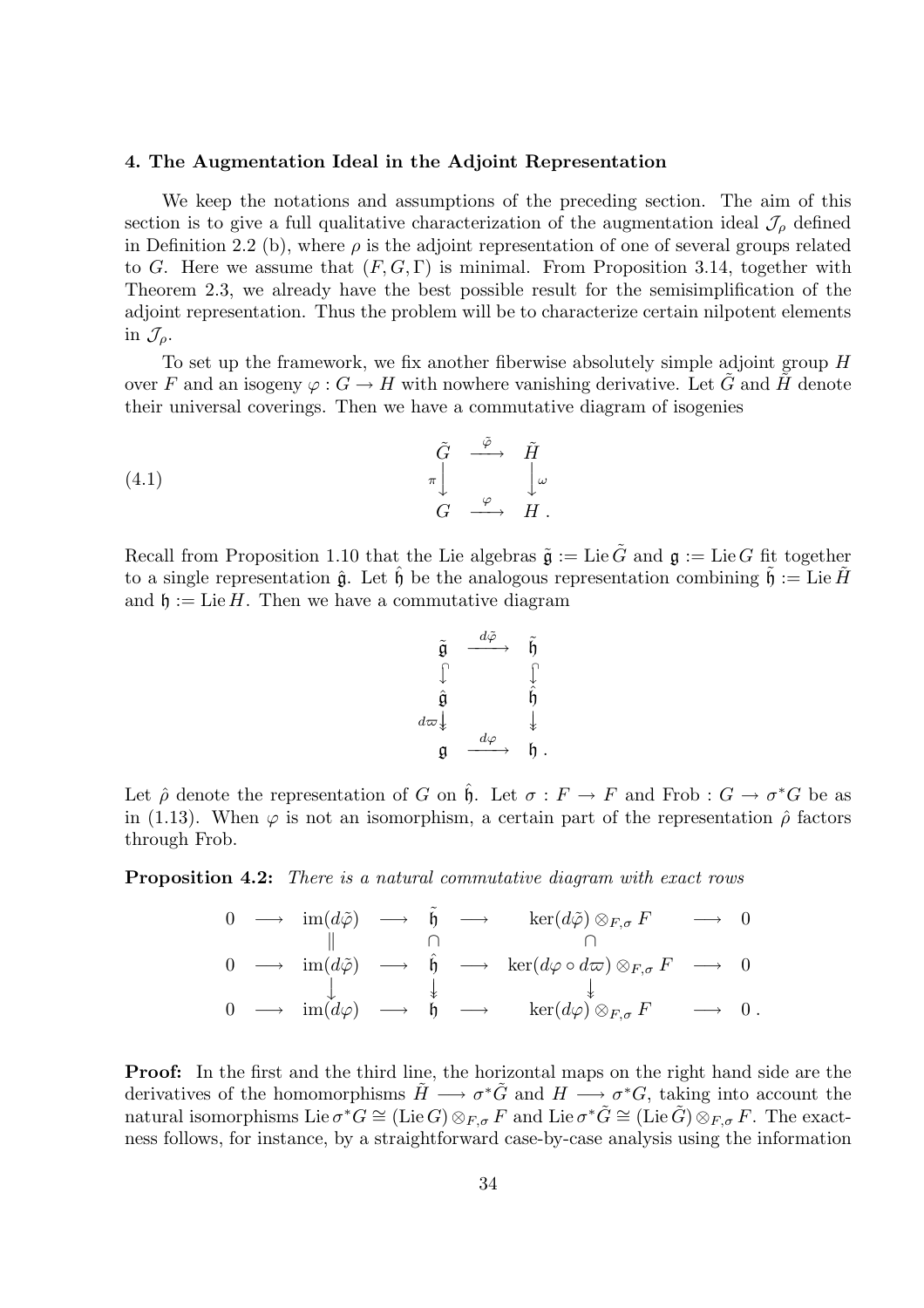in Proposition 1.11. The same remarks apply to the second line. For instance, one shows that the term on the left of the second line is the smallest submodule of  $\mathfrak h$  which contains the subquotient  $\bar{\mathfrak{g}}_{\ell}$  if  $\varphi$  is an isomorphism, and the subquotient  $\bar{\mathfrak{g}}_s$  otherwise. One also checks easily that the quotient injects into  $\hat{\mathfrak{g}} \otimes_{F,\sigma} F$ . The rest is left to the reader.  $\Box$ 

The following definition collects all the qualitative information about the augmentation ideal  $\mathcal{J}_{\hat{\rho}}$  that is available so far. As before we write  $G_i$  for the fiber of G over  $F_i$ . Let  $\bar{\mathfrak{g}}_i$ ,  $\bar{\mathfrak{g}}_{i,s}$ , and  $\bar{\mathfrak{g}}_{i,\ell}$  be the representation spaces of  $\alpha^{G_i}$ ,  $\alpha_s^{G_i}$ , and  $\alpha_{\ell}^{G_i}$  $\mathcal{C}^{i}$ , respectively.

**Definition 4.3:** Let  $J_{\hat{\rho}}$  be the set of all  $x \in$  End<sub>F</sub>( $\hat{\mathfrak{h}}$ ) satisfying the following conditions:

- (a) x maps each G-invariant F-submodule of  $\hat{\mathfrak{h}}$  into itself,
- (b) x annihilates each G-invariant F-subquotient of  $\hat{\mathfrak{h}}$  on which G acts trivially,
- (c) x maps the subspace ker( $d\varphi \circ d\varpi$ )  $\otimes_{F,\sigma} \sigma(F)$  of ker( $d\varphi \circ d\varpi$ )  $\otimes_{F,\sigma} F$  into itself, and
- (d) for each simple summand  $F_i$  with  $char(F_i) = 2$  and for which the root system of  $G_i$ has type  $C_n$  for some  $n \ge 1$ , the endomorphism of  $\bar{\mathfrak{g}}_{i,\ell}$  induced by x lies in  $B_{\alpha_\ell^{G_i}}$ .

Recall that  $(F, G, \Gamma)$  is assumed to be minimal. Therefore, taking into account Proposition 3.10, this definition shows that  $J_{\hat{\rho}}$  is a  $\sigma(F)$ -module. Clearly, we have  $\mathcal{J}_{\hat{\rho}} \subset J_{\hat{\rho}}$ . The main result of this section is the following theorem.

**Theorem 4.4:** There is a subring  $\mathcal{O}' \subset F$  with the following properties:

- (a)  $\mathcal{O}'$  is finitely generated in the global case, resp. open compact in the local case,
- (b) the total ring of quotients of  $\mathcal{O}'$  is F,
- (c)  $\mathcal{J}_{\hat{\rho}}$  is a module of finite type over  $\sigma(\mathcal{O}')$ , and
- (d)  $\sigma(F) \cdot \mathcal{J}_{\hat{\rho}} = J_{\hat{\rho}}$ .

In the local case the theorem is equivalent to saying that  $\mathcal{J}_{\hat{\rho}}$  is open compact in  $J_{\hat{\rho}}$ .

**Proof:** First we show (a–c). Let  $\text{Rad}(J_{\hat{\rho}})$  denote the radical of  $J_{\hat{\rho}}$ , that is the kernel of the action of  $J_{\hat{\rho}}$  in the semisimplification  $\hat{\rho}^{ss}$  of  $\hat{\rho}$ . Let  $\mathcal{O}_{\alpha_{\ell}^H}$  be as in Theorem 2.3, and let  $\hat{\mathcal{O}}$  be its normalization in F. From Proposition 2.15 we see that for each non-constant irreducible subquotient  $\rho'$  of  $\hat{\rho}$ , defined over a simple summand  $F_i$  of  $F$ , the image of  $\tilde{\mathcal{O}}$  in  $F_i$  is of finite type as module over  $\mathcal{O}_{\rho'}$ . Therefore there is a subring  $\mathcal{O}' \subset \tilde{\mathcal{O}}$  of finite index such that  $\mathcal{J}_{\hat{\rho}}$  modulo  $\text{Rad}(J_{\hat{\rho}})$  is a  $\sigma(\mathcal{O}')$ -module. By Theorem 2.3 (c) this module is of finite type. In the proof of (d) below we shall show that

(4.5) 
$$
\sigma(F) \cdot \left( \text{Rad}(J_{\hat{\rho}})^n \cap \mathcal{J}_{\hat{\rho}} \right) = \text{Rad}(J_{\hat{\rho}})^n
$$

for all  $n \geq 0$ . On the successive quotients  $\text{Rad}(J_{\hat{\rho}})^n / \text{Rad}(J_{\hat{\rho}})^{n+1}$  the left and right action of  $J_{\hat{\rho}}$  factors through  $J_{\hat{\rho}}$  Rad $(J_{\hat{\rho}})$ . Therefore by downward induction on n we easily deduce that  $\text{Rad}(J_{\hat{\rho}})^n \cap \mathcal{J}_{\hat{\rho}}$  is a  $\sigma(\mathcal{O}')$ -module for all n, provided that  $\mathcal{O}'$  is made a little smaller at each step when necessary. The fact that this module is finitely generated is proved just as in Theorem 2.16. This shows assertions  $(a-c)$  modulo Equation  $(4.5)$ .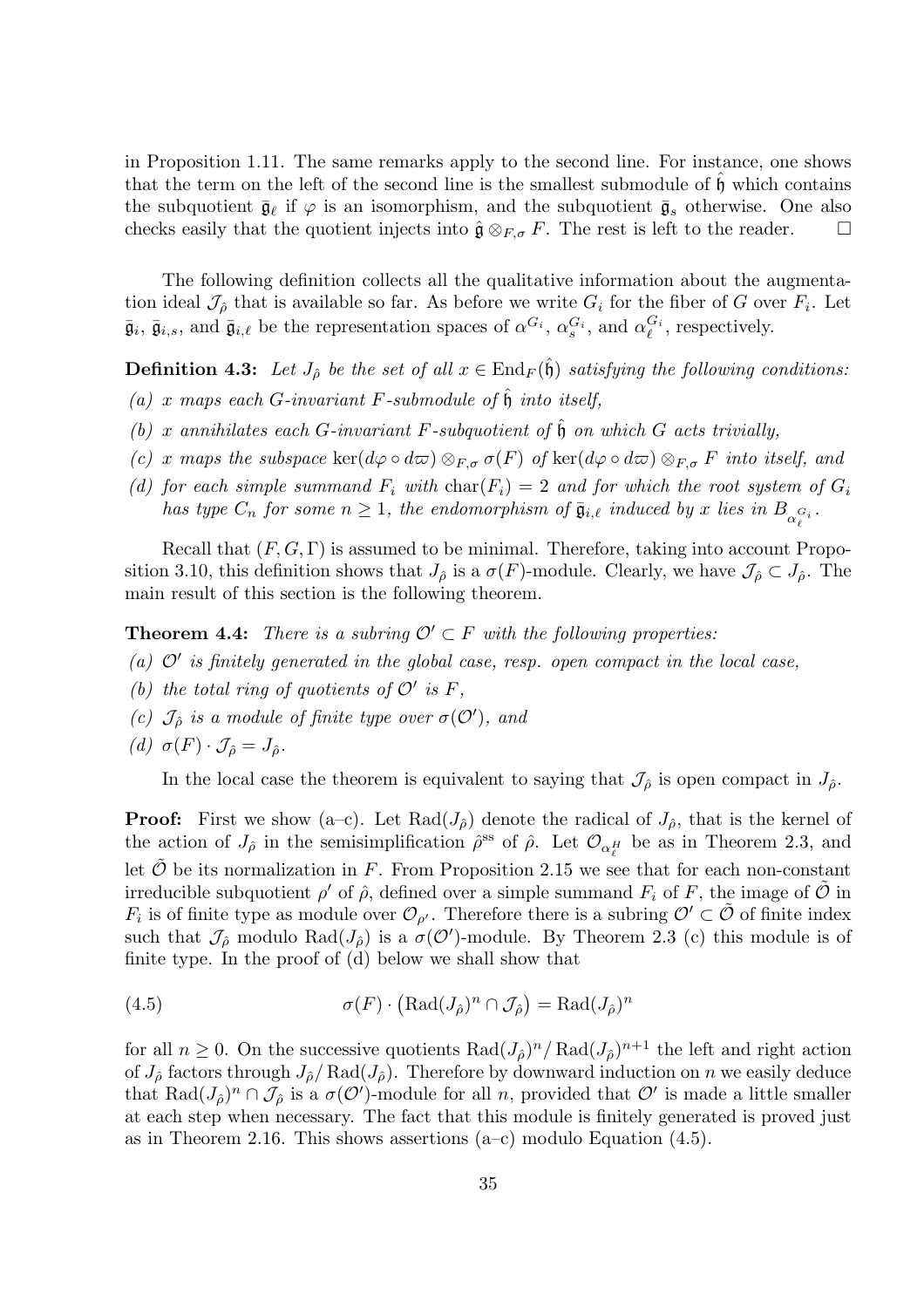Coming to the proof of (d), we first show that

(4.6) 
$$
\sigma(F) \cdot \mathcal{J}_{\hat{\rho}} \equiv J_{\hat{\rho}} \mod \operatorname{dl}(\mathrm{Rad}(J_{\hat{\rho}})).
$$

This assertion concerns only the representation  $\hat{\rho}^{\text{ss}}$ . By Definition 4.3 (b) we may discard all those simple subquotients on which  $G$  acts trivially. The remaining simple subquotients are precisely those listed in Proposition 3.14, except for the fact that the subquotients  $\bar{\mathfrak{g}}_{i,s}$ that do not occur in  $\text{im}(d\tilde{\varphi})$  are replaced by their pullback via Frobenius  $\bar{\mathfrak{g}}_{i,s} \otimes_{F_i,\sigma} F_i$ . This fact is accounted for by Definition 4.3 (c). Moreover, Definition 4.3 (d) takes care of the symplectic case of Proposition 3.10. Thus the equation (4.6) follows from Theorem 2.3 and Proposition 3.14.

Next we reduce everything to an equation modulo the square of the radical. Suppose that we know

(4.7) 
$$
\sigma(F) \cdot (\text{Rad}(J_{\hat{\rho}}) \cap \mathcal{J}_{\hat{\rho}}) \equiv \text{Rad}(J_{\hat{\rho}}) \text{ modulo } \text{Rad}(J_{\hat{\rho}})^2.
$$

By induction on  $n$  we find that

$$
\sigma(F) \cdot (\text{Rad}(J_{\hat{\rho}})^n \cap \mathcal{J}_{\hat{\rho}}) \equiv \text{Rad}(J_{\hat{\rho}})^n \mod \text{Rad}(J_{\hat{\rho}})^{n+1}
$$

for all  $n > 1$ . By (4.6) the same holds for  $n = 0$ . Thus by downward induction on n we deduce (4.5) for all n. For  $n = 0$  this is just the assertion of Theorem 4.4 (d).

It remains to prove Equation  $(4.7)$ . For this we first look at all subquotients of  $\mathfrak h$ which are non-trivial extensions of two irreducible representations. The precise form of the result will depend on where in  $\not\!$  this subquotient occurs. The following result will cover all cases.

**Lemma 4.8:** Let  $0 \to V' \to V \to V'' \to 0$  be a non-trivial extension of G-modules where  $V'$  and  $V''$  are absolutely irreducible. Assume that one of the following two conditions holds:

(a) V is a subquotient of  $\hat{\mathfrak{h}}$  but not of  $\ker(d\varphi \circ d\varpi) \otimes_{F,\sigma} F$ .

(b) V is a subquotient of ker( $d\varphi \circ d\varpi$ ).

Let  $\rho$  denote the representation of G on V, and  $A_{\rho}$  the stabilizer of V' in  $\text{End}_F(V)$ . Then

$$
\sigma(F) \cdot (\text{Rad}(A_{\rho}) \cap \mathcal{J}_{\rho}) = \text{Rad}(A_{\rho}).
$$

**Proof of Equation (4.7):** Here I advise the gentle reader to view the representation as written in terms of block matrices adapted to a Jordan-Hölder series of  $\mathfrak{h}$ . The part over each  $F_i$  has length at most 5, so that scribbling a few small matrices can be of great help in visualizing the argument. First, we see at once that  $\text{Rad}(J_{\hat{\rho}})/\text{Rad}(J_{\hat{\rho}})^2$  is a direct sum of its images on various subquotients which are extensions of length 2. Consider the decomposition of  $\text{Rad}(J_{\hat{\rho}})/\text{Rad}(J_{\hat{\rho}})^2$  into isotypic components under the simultaneous left and right action of  $J_{\hat{\rho}}/\text{Rad}(J_{\hat{\rho}})$ . By (4.6) it suffices to prove that  $\sigma(F) \cdot (\text{Rad}(J_{\hat{\rho}}) \cap \mathcal{J}_{\hat{\rho}})$ surjects onto each isotypic component.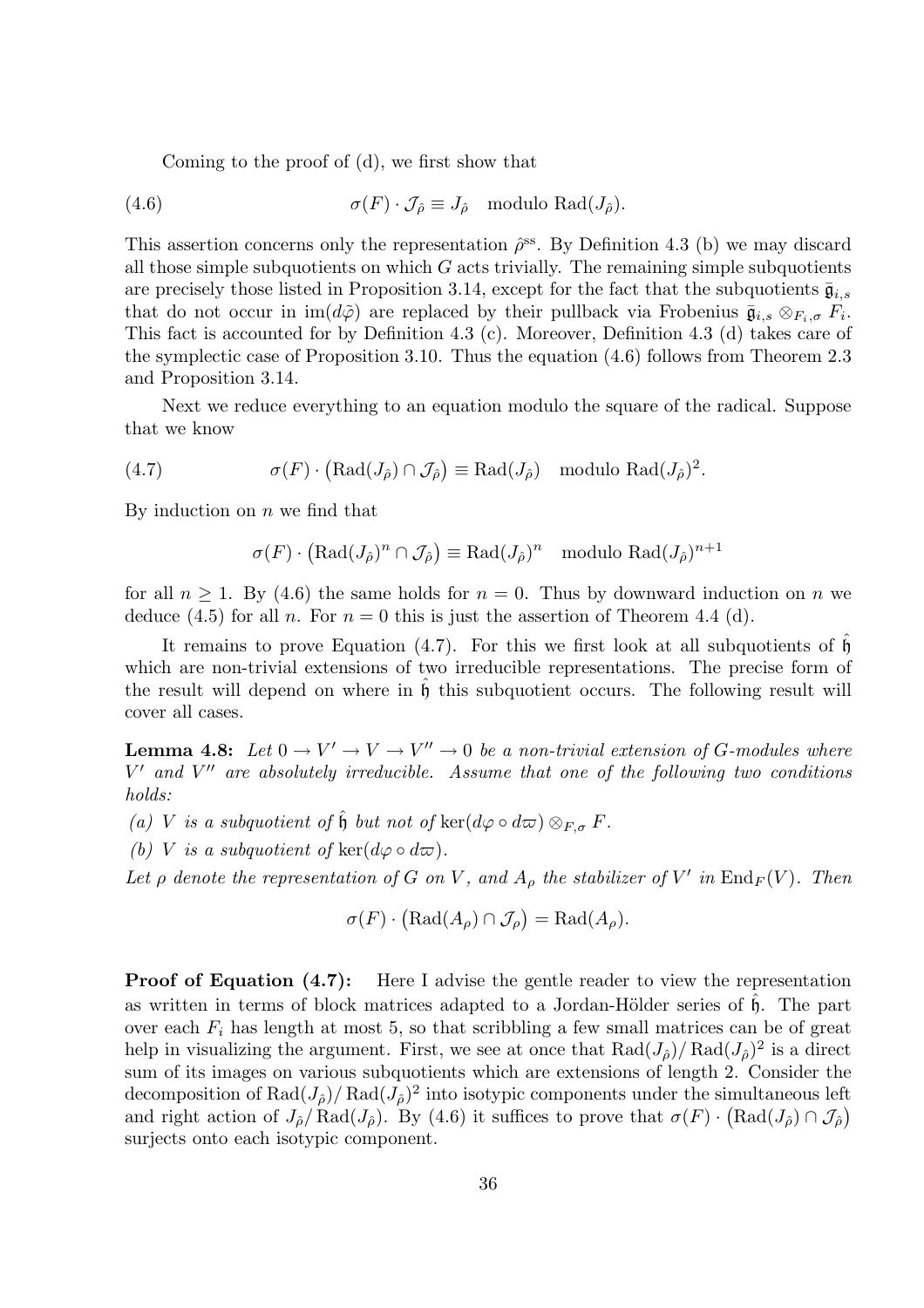If the isotypic component arises from exactly one subquotient of  $\hat{\mathfrak{h}}$  of length 2, the surjectivity follows directly from Lemma 4.8. Indeed, this is obvious in the case of Lemma 4.8 (a); and in the case (b) the only difference is that one has to apply an extra tensor product  $\otimes_{F,\sigma} F$ .

Suppose that the isotypic component comes from more than one extension of length 2. By the list in Proposition 1.11 this happens only for a fiber with  $char(F_i) = 2$  and where the root system of  $G_i$  has type  $D_n$  for some even integer n. In that case we are looking at an extension of  $\bar{\mathfrak{g}}_i$  with two copies of the trivial representation of dimension 1. Since that extension does not split even partially, the surjectivity again follows from Lemma 4.8. This proves Equation  $(4.7)$  modulo Lemma 4.8.

**Proof of Lemma 4.8:** Since the extension is non-trivial, both  $V'$  and  $V''$  must be vector spaces over the same simple summand of F. After projecting to that summand and using Proposition 3.9 we may suppose without loss of generality that F is a field. Let  $\rho'$ ,  $\rho''$ denote the representation of G on V', resp.  $V''$ . Since the extension is non-trivial and G is semisimple, at least one of  $\rho'$ ,  $\rho''$  is a non-constant representation. As every non-constant irreducible subquotient occurs only once in  $\hat{\mathfrak{h}}$  or  $\hat{\mathfrak{g}}$ , we deduce that  $\rho' \not\cong \rho''$ . From Theorem 2.16 we now obtain that

(4.9) 
$$
F \cdot (\text{Rad}(A_{\rho}) \cap \mathcal{J}_{\rho}) = \text{Rad}(A_{\rho}).
$$

We need the same equation with F replaced by  $\sigma(F)$ . Recall that  $\text{Rad}(A_{\rho})\cap \mathcal{J}_{\rho}$  is a module over the ring O defined in Theorem 2.16. Thus, if  $Quot(\mathcal{O}) = F$ , we have  $\sigma(F) \cdot \mathcal{O} =$ F, which directly implies the desired strengthening of (4.9). Thus in the remainder of the proof we assume that  $\text{Quot}(\mathcal{O}) \neq F$ . Then each of  $E_{\rho'}$  and  $E_{\rho''}$  (defined whenever the corresponding representation  $\rho'$  resp.  $\rho''$  is non-constant) is a proper subfield of F. By classifying the possible cases, the following sublemma extracts some useful common features.

**Sublemma 4.10:** If  $Quot(\mathcal{O}) \neq F$ , we must have:

- $(a)$  char $(F) = 2$ ,
- (b)  $\mathrm{Quot}(\mathcal{O}) = \sigma(F)$ ,
- (c) the group  $\rho(G)$  is adjoint, and
- (d) the representation  $\rho$  does not factor through Frobenius.

**Proof:** Suppose first that  $\rho'$  is constant. Since ker $(d\varphi \circ d\varpi)$  does not have a non-zero constant representation as a quotient, we must be in the case (b) of Lemma 4.8. Thus  $\rho''$ is a non-constant subquotient of  $\hat{\mathfrak{g}}$ . Since  $E_{\rho''} \neq F$ , we must be in the symplectic case of Proposition 3.10, with  $\rho'' \cong \alpha_{\ell}^G$  and  $E_{\rho''} = \sigma(F)$ . If rank $(G) = 1$ , the second diagram in Proposition 1.11 (b) shows that  $V \cong \tilde{\mathfrak{g}}$ . Then  $\rho$  is faithful, by Proposition 1.12 (c), and all the desired assertions are proved. If  $rank(G) > 1$ , the relevant diagram in Proposition 1.11 (c) shows that  $V \cong \tilde{\mathfrak{g}}_{\ell}$  and hence  $\rho(G) \cong G^{\sharp}$  in the notation of Proposition 1.12 (d). Again all assertions are proved in this case.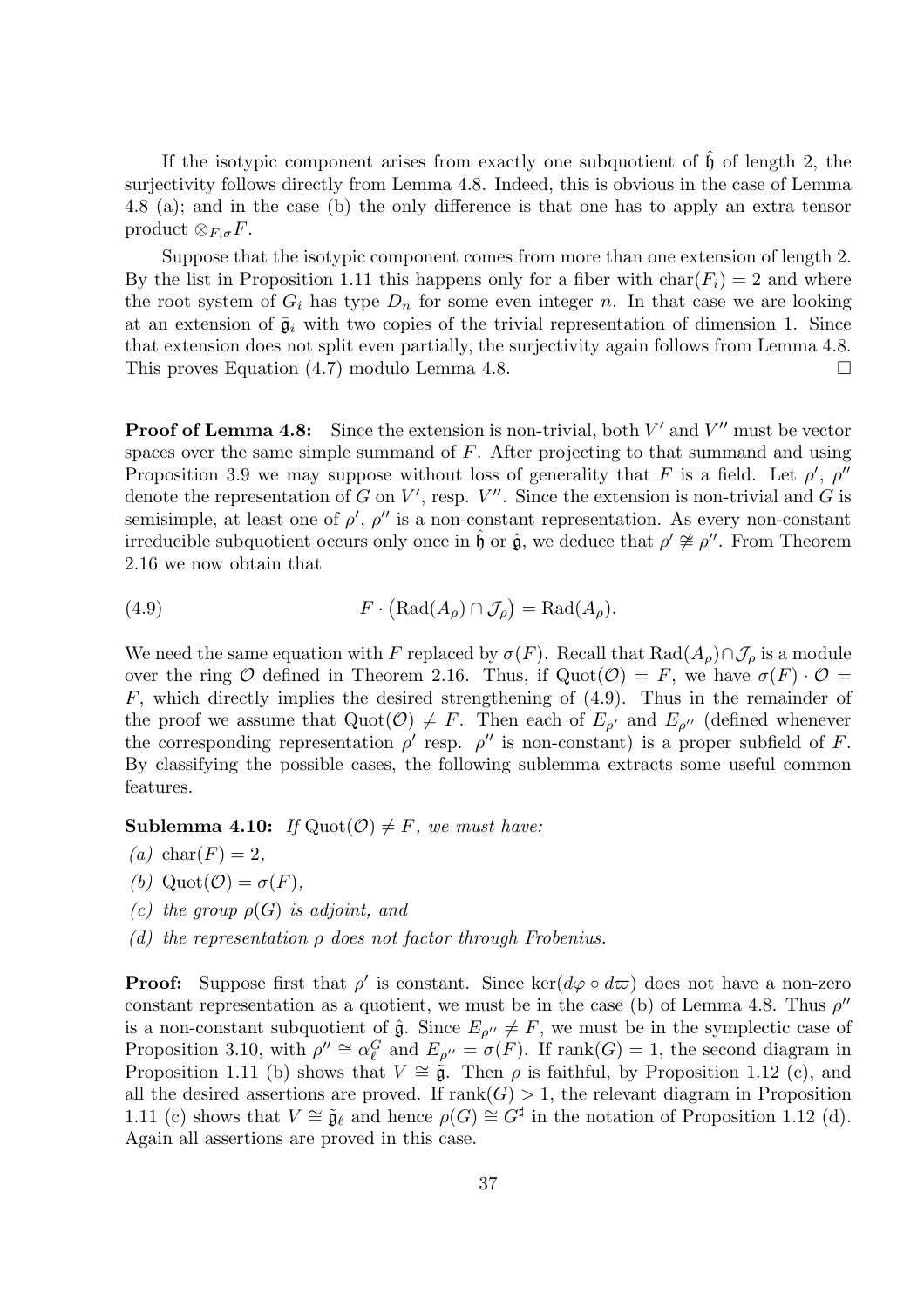Suppose that  $\rho'$  is non-constant. In each of the cases of Lemma 4.8 this must be a subquotient of  $\hat{g}$ . Therefore we are again in the symplectic case of Proposition 3.10; this time with  $\rho' \cong \alpha_{\ell}^G$  and  $E_{\rho'} = \sigma(F)$ . If rank $(G) = 1$ , as above we find  $V \cong \mathfrak{g}$  and that  $\rho$  is faithful, whence the lemma. Otherwise the relevant diagrams in Proposition 1.11 (c) leave two cases. If  $\rho''$  is constant, then  $V \cong \mathfrak{g}_{\ell}$  and hence again  $\rho(G) \cong G^{\sharp}$  in the notation of Proposition 1.12 (d). If  $\rho''$  is non-constant, then  $\varphi$  must be a non-standard isogeny and  $V \cong \bar{\mathfrak{h}}$ . By Proposition 1.12 (a) the representation of H on  $\bar{\mathfrak{h}}$  is faithful, so that again we obtain  $\rho(G) \cong G^{\sharp}$ . Thus the sublemma is proved in all cases.

The rest of the proof of Lemma 4.8 follows the same principle as that of Proposition 3.10. Namely, assuming that Lemma 4.8 is false we shall construct a quasi-model of  $(F, G, \Gamma)$  which violates the minimality condition. The method for constructing a model over a subring follows that of Theorem 2.14, except that now the ring is no longer semisimple.

**Sublemma 4.11:** Suppose that the assertion of Lemma 4.8 is false. Set  $B_\rho := \sigma(F) \cdot B_\rho \subset$  $A_{\rho}$ . Then the canonical homomorphism  $B_{\rho} \otimes_{\sigma(F)} F \longrightarrow A_{\rho}$  is an isomorphism.

**Proof:** First we look at the semisimplification of  $A_\rho$ . Since  $\rho'$  and  $\rho''$  are not equivalent, the image of  $B_\rho$  in  $A_\rho$  Rad $(A_\rho)$  is isomorphic to the direct sum of its images in  $\text{End}_F(V')$ and in  $\text{End}_F(V'')$ . From Sublemma 4.10 (b) we already know that this image is a model of  $A_{\rho}/\text{Rad}(A_{\rho})$  over  $\sigma(F)$ . This is seen directly when  $\rho'$  resp.  $\rho''$  is constant; otherwise we use Theorem 2.3 (a.iii).

Next choose an element  $e \in \mathcal{B}_{\rho}$  which acts as two different scalars on V' and V". Decomposing  $A_{\rho}$  under left and right multiplication by e we easily find that

$$
\operatorname{Rad}(B_{\rho}) := \operatorname{Rad}(A_{\rho}) \cap B_{\rho} = \sigma(F) \cdot (\operatorname{Rad}(A_{\rho}) \cap \mathcal{J}_{\rho}).
$$

To finish the proof it thus suffices to show that the homomorphism

(4.12) 
$$
\operatorname{Rad}(B_{\rho}) \otimes_{\sigma(F)} F \longrightarrow \operatorname{Rad}(A_{\rho})
$$

is an isomorphism. We know already that it is surjective. Let  $S \subset \text{End}_F(\text{Rad}(A_\rho))$ denote the  $\sigma(F)$ -subalgebra generated by left and right multiplication by all elements of  $B_\rho$ . Since  $F \cdot B_\rho \to A_\rho/Rad(A_\rho)$ , we easily find that  $F \cdot S = \text{End}_F(\text{Rad}(A_\rho))$ . It follows that Rad( $A_{\rho}$ ) is an S-module of length at most 2. Now by construction Rad( $B_{\rho}$ ) is a non-zero S-submodule, and by assumption it is a proper submodule. This implies that length<sub>S</sub>(Rad( $B<sub>o</sub>$ )) = 1 and length<sub>S</sub>(Rad( $A<sub>o</sub>$ )) = 2. Finally, from Sublemma 4.10 (a) we infer that  $\dim_{\sigma(F)}(F) = 2$ . This shows that the homomorphism (4.12) is a surjective homomorphism between two S-modules of length 2. Therefore it is an isomorphism, as desired.  $\square$ 

To finish the proof of Lemma 4.8 let us assume that the assertion is false. Then both preceding sublemmas apply. Note that by construction we have  $\rho(\Gamma) \subset B_{\rho}^*$ . Therefore we can argue as in Theorem 2.14, obtaining a linear algebraic group  $G_{\rho}$  over  $\sigma(F)$  and an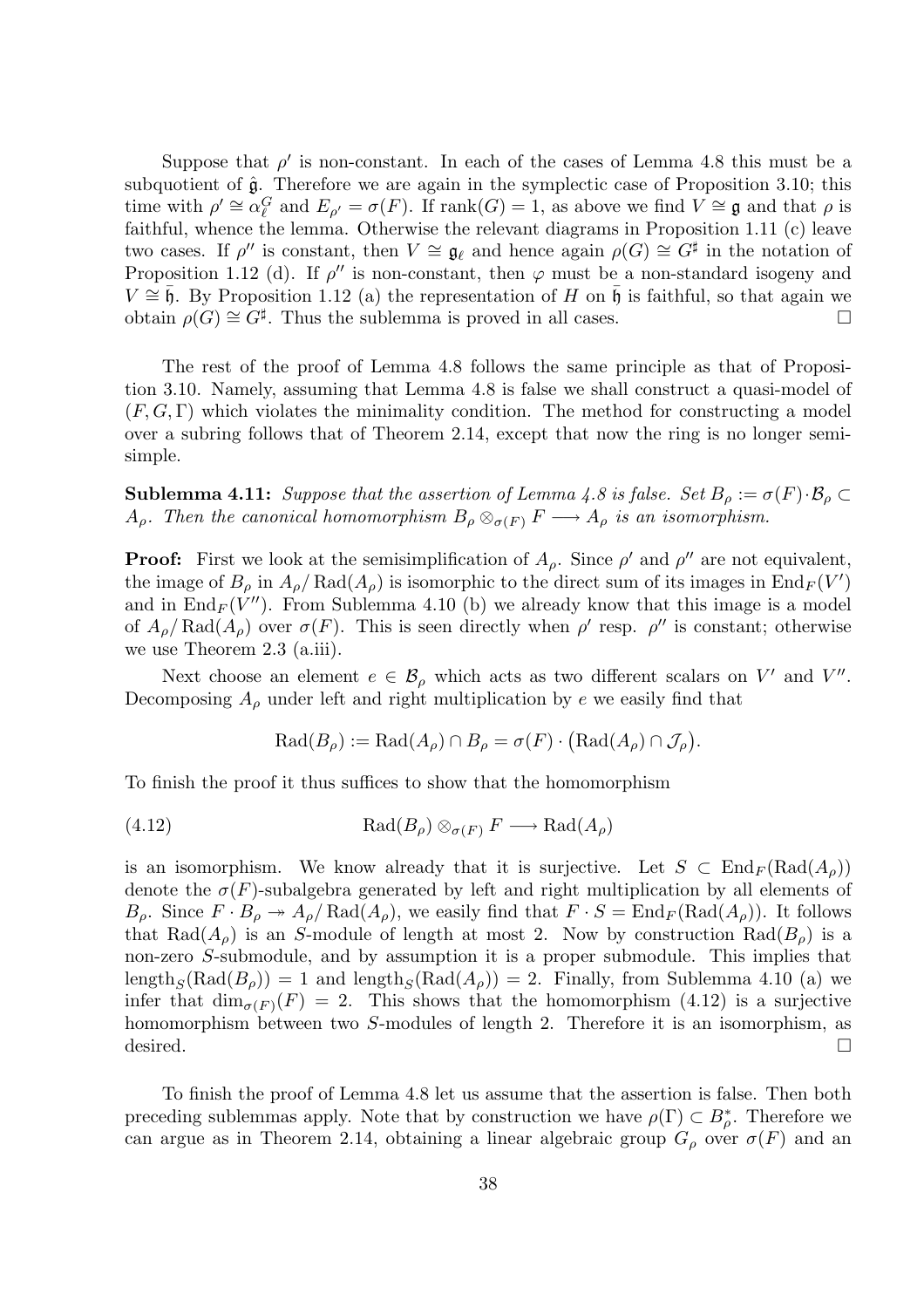isomorphism  $G_{\rho} \times_{\sigma(F)} F \longrightarrow \rho(G)$  such that  $\rho(\Gamma)$  corresponds to a subgroup of  $G_{\rho}(\sigma(F))$ . By Sublemma 4.10 the group  $G_{\rho}$  is adjoint, and the Frobenius isogeny of G factors through an isogeny  $\rho(G) \longrightarrow \sigma^*G$  which is not an isomorphism. Thus, following the procedure of Lemma 3.12, we obtain a quasi-model  $(F, G_{\rho} \times_{\sigma(F), \sigma^{-1}} F, \ldots)$  of  $(F, G, \Gamma)$  in which the isogeny is not an isomorphism. This contradicts the minimality of  $(F, G, \Gamma)$ . This finishes the proof of Lemma 4.8 and thus of Theorem 4.4.

Consequences of Theorem 4.4: We formulate two special results that will be needed later on. To fix notations, let  $\tau$  be the endomorphism of F which on each simple summand  $F_i$  is the identity if  $\varphi$  is an isomorphism over  $F_i$ , and equal to the Frobenius endomorphism  $\sigma$  otherwise. Clearly the first and the last line in Proposition 4.2 remains exact when  $\sigma$  is replaced by  $\tau$ . Define  $\tau(F)$ -submodules  $W \subset \mathfrak{h}$  and  $W \subset \mathfrak{h}$  so that the following diagrams have exact rows:

(4.13)  
\n
$$
\begin{array}{ccccccc}\n & 0 & \longrightarrow & \text{im}(d\tilde{\varphi}) & \longrightarrow & \tilde{\mathfrak{h}} & \longrightarrow & \text{ker}(d\tilde{\varphi}) \otimes_{F,\tau} F & \longrightarrow & 0 \\
 & & \parallel & & \cup & & \cup & \\
0 & \longrightarrow & \text{im}(d\tilde{\varphi}) & \longrightarrow & \tilde{W} & \longrightarrow & \text{ker}(d\tilde{\varphi}) \otimes_{F,\tau} \tau(F) & \longrightarrow & 0 \\
0 & \longrightarrow & \text{im}(d\varphi) & \longrightarrow & \mathfrak{h} & \longrightarrow & \text{ker}(d\varphi) \otimes_{F,\tau} F & \longrightarrow & 0 \\
 & & \parallel & & \cup & & \cup & \\
0 & \longrightarrow & \text{im}(d\varphi) & \longrightarrow & W & \longrightarrow & \text{ker}(d\varphi) \otimes_{F,\tau} \tau(F) & \longrightarrow & 0 \,.\n\end{array}
$$

The homomorphism  $d\omega$  induces a map  $\tilde{W} \to W$ , and  $J_{\hat{\rho}}$  can be interpreted as a  $\tau(F)$ submodule of  $\text{Hom}_{\tau(F)}(W, \tilde{W})$ . In the following, we let  $\mathcal{O}' \subset F$  be the subring given by Theorem 4.4. By a  $\tau(\mathcal{O}')$ -lattice in a  $\tau(F)$ -module of finite type we mean a finitely generated  $\tau(\mathcal{O}')$ -submodule which generates the total space over  $\tau(F)$ . In the same sense, the main content of Theorem 4.4 is that  $\mathcal{J}_{\hat{\rho}}$  is a  $\sigma(\mathcal{O}')$ -lattice in  $J_{\hat{\rho}}$ .

For the first special result we consider the quotient module  $\tilde{\mathfrak{h}} \to \tilde{\mathfrak{h}}_\ell$  given by Proposition 1.11, and let  $\bar{W}_{\ell}$  denote the image of  $\tilde{W}$  in  $\bar{\mathfrak{h}}_{\ell}$ . Let  $\tilde{\rho}$  denote the representation of G on  $\tilde{\mathfrak{h}}$ .

**Lemma 4.15:** Let  $J_{\tilde{\rho}}$  be the image of  $J_{\hat{\rho}}$  in  $\text{End}_F(\tilde{\mathfrak{h}})$ . Then we have  $(\text{Hom}_{\tau(F)}(\bar{W}_{\ell}, \tilde{W}) \cap J_{\tilde{\rho}}) \cdot \tau(F) = \text{Hom}_{\tau(F)}(\bar{W}_{\ell}, \tilde{W}).$ 

**Proof:** Since everything decomposes according to the simple summands of  $F$ , we may assume that F is a field. Suppose first that  $\varphi$  is an isomorphism. Then by construction we have  $\tilde{W} = \tilde{\mathfrak{h}} = \tilde{\mathfrak{g}}$  and  $\bar{W}_{\ell} = \bar{\mathfrak{g}}_{\ell} = \bar{\mathfrak{g}}_{\ell}$ , and the latter is the unique irreducible quotient module of the former. Going through Definition 4.3, we find that  $\text{Hom}_{\tau(F)}(\bar{W}_{\ell}, \tilde{W}) \subset J_{\tilde{\rho}},$ except in the symplectic case of Definition 4.3 (d). In that case, the weaker statement of the lemma still follows, using the equality  $B_{\alpha_{\ell}^G} \cdot F = \text{End}_F(\bar{\mathfrak{g}}_{\ell})$  of Theorem 2.3 (a.iii).

If  $\varphi$  is not an isomorphism, we have  $\tau = \sigma$  and  $\bar{W}_\ell \cong \bar{\mathfrak{g}}_s \otimes_{F,\sigma} \sigma(F)$ . Going through Definition 4.3 it is straightforward to see that  $\text{Hom}_{\sigma(F)}(\bar{W}_{\ell}, \tilde{W}) \subset J_{\tilde{\rho}}$ . This proves Lemma  $4.15.$ 

Since the image of  $\mathcal{J}_{\hat{\rho}}$  in End<sub>F</sub>( $\tilde{W}$ ) is just  $\mathcal{J}_{\tilde{\rho}}$ , from Theorem 4.4 we now immediately obtain: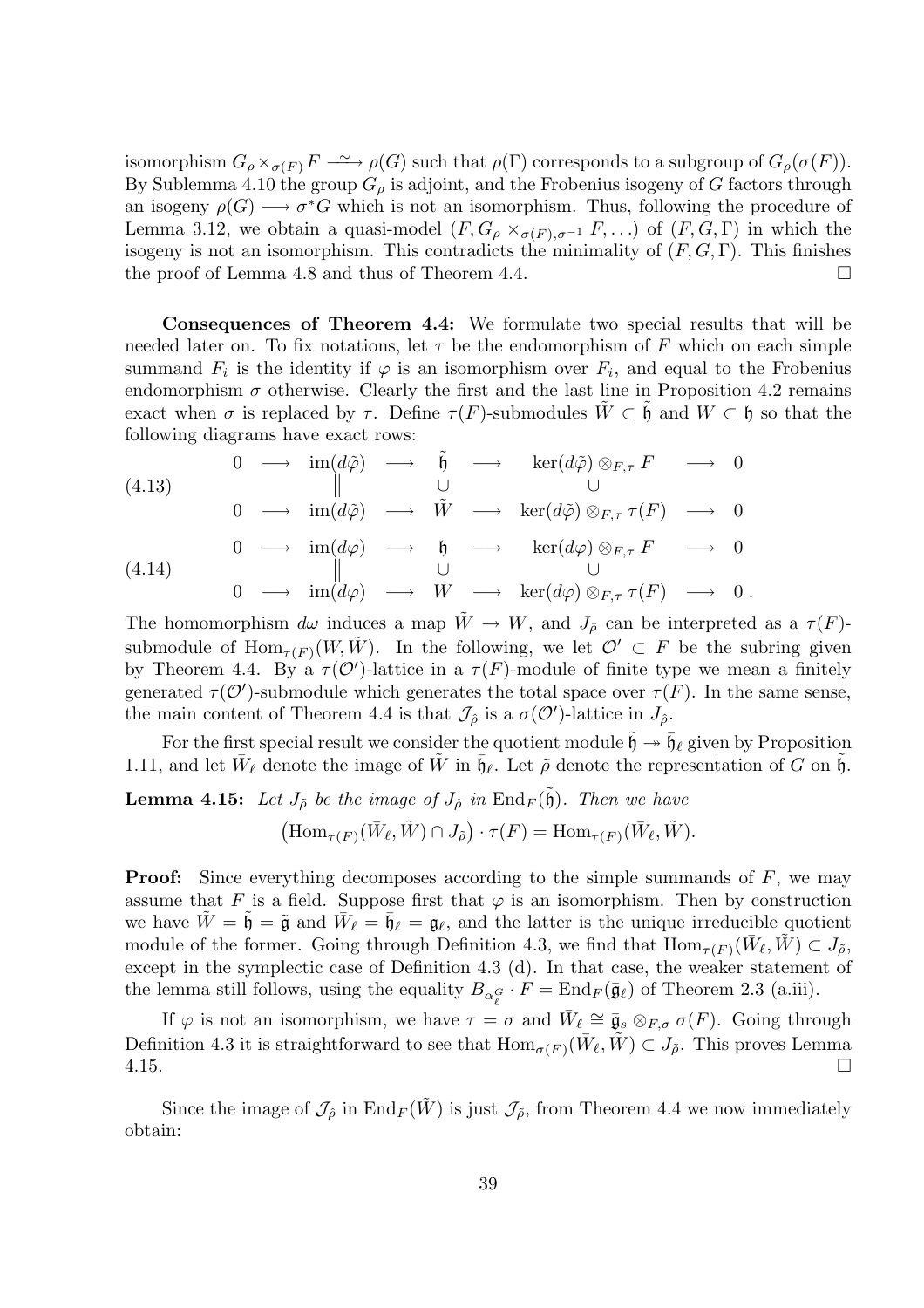**Corollary 4.16:**  $\text{Hom}_{\tau(F)}(\bar{W}_{\ell}, \tilde{W}) \cap \mathcal{J}_{\tilde{\rho}}$  generates a  $\tau(\mathcal{O}')$ -lattice in  $\text{Hom}_{\tau(F)}(\bar{W}_{\ell}, \tilde{W})$ .

The second corollary concerns the following quotient module of h. It suffices to define it fiber by fiber, so let us suppose that  $F$  is a field. Then, in the notation of Proposition 1.11, we set

(4.17) 
$$
\mathfrak{h}_{\ell t} := \begin{cases} \mathfrak{z}^* & \text{if char}(F) = 2 \text{ and the root system of } H \\ \text{has type } C_n \text{ for some } n \geq 1; \text{ otherwise:} \\ d\psi(\mathfrak{h}) & \text{if } H \text{ has a non-standard isogeny } \psi : H \to H^{\sharp}, \\ \mathfrak{h} & \text{if it does not.} \end{cases}
$$

Here the index  $\ell$  stands for "long roots" and the index  $\ell$  for "torus". The reason is this: Recall that the weight 0 subspace of h comes from a maximal torus. Let  $\theta : \mathfrak{h} \to \mathfrak{h}_{\ell t}$ denote the canonical projection. If H does not have non-standard isogenies, then  $\mathfrak{h}_{\ell t}$  is the smallest quotient module of  $\mathfrak h$  such that the weight 0 subspace still injects into  $\mathfrak h_{\ell t}$ . If H has a non-standard isogeny  $\psi: H \to H^{\sharp}$ , then  $\mathfrak{h}_{\ell t}$  is the smallest quotient module of  $d\psi(\mathfrak{h})$ such that the weight 0 subspace of  $d\psi(\mathfrak{h})$  injects into  $\mathfrak{h}_{\ell t}$ . This property will be important later on.

Let  $W_{\ell t}$  be the image of W in  $\mathfrak{h}_{\ell t}$ .

Lemma 4.18: We have

$$
\operatorname{Hom}_{\tau(F)}(W_{\ell t}, \tilde{W}) \subset J_{\hat{\rho}}.
$$

Proof: This is proved in the same way as Lemma 4.15, by going through Definition 4.3 and the cases of Proposition 1.11.

Using Theorem 4.4 we deduce:

**Corollary 4.19:**  $\mathcal{J}_{\hat{\rho}}$  contains a  $\tau(\mathcal{O}')$ -lattice in  $\text{Hom}_{\tau(F)}(W_{\ell t}, \tilde{W})$ .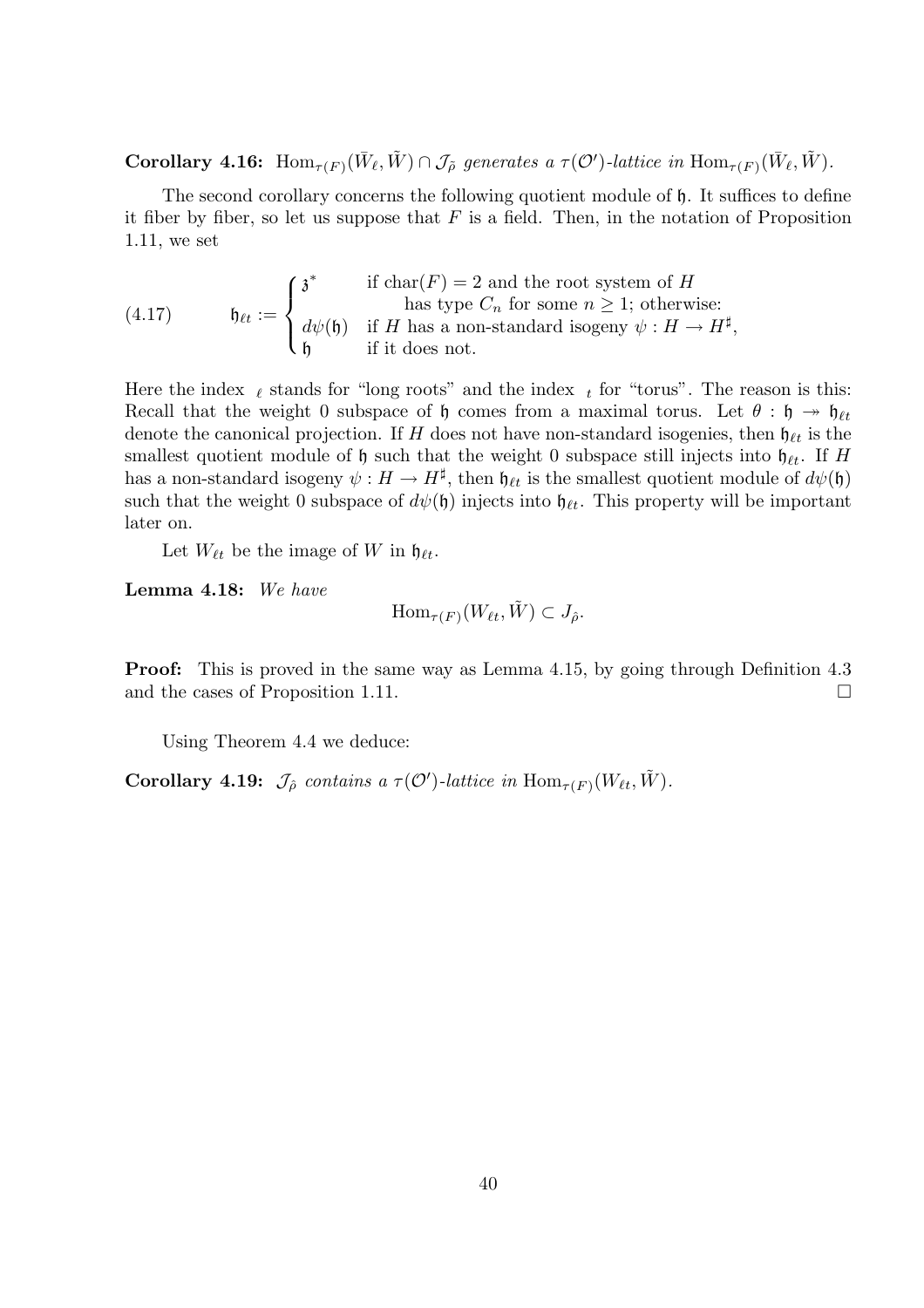# 5. Local Parameters

In this section and the next two we consider the local case. We also assume that F is non-archimedean, i.e. it is a finite direct sum of non-archimedean local fields. Let G be a linear algebraic group over  $F$ . The aim of this section is to set up the framework for studying the profinite structure of congruence subgroups of  $G(F)$ . In order to speak of principal congruence subgroups we must choose local parameters of  $G$  at the identity section. We shall also discuss homomorphisms and commutator maps between various groups, which requires that the choices of local parameters are compatible with each other in a certain sense. The present section is devoted to finding such local parameters for the groups  $G, G$ , etc. that were discussed in the preceding section. Our arguments will be kept at a rather elementary level, avoiding Bruhat-Tits theory, and all of them work essentially fiber-by-fiber over  $F$ .

Let us denote the identity section of G by 1. Let  $\hat{\mathcal{O}}_{G,1}$  denote the completion of the affine ring of G with respect to the ideal defining the identity section. If  $G_i$  denotes the fiber of G over a simple summand  $F_i$ , then  $\hat{\mathcal{O}}_{G,1}$  is just the direct sum of the completed local rings  $\hat{\mathcal{O}}_{G_i,1}$  of the individual fibers. Moreover we have  $\hat{\mathcal{O}}_{G_i,1} \cong F_i[[x_{i,1},\ldots,x_{i,n_i}]]$ for any system  $x_{i,1}, \ldots, x_{i,n_i}$  of local parameters of  $G_i$  at 1. Note that the morphism  $d: G \times_F G \longrightarrow G$ ,  $(g, h) \mapsto gh^{-1}$  induces an F-algebra homomorphism

(5.1) 
$$
d^* : \hat{\mathcal{O}}_{G,1} \longrightarrow \hat{\mathcal{O}}_{G,1} \hat{\otimes}_F \hat{\mathcal{O}}_{G,1},
$$

where  $\hat{\otimes}_F$  denotes the completed tensor product. The image of any  $x_{i,j}$  is then a power series in the variables  $x_{i,k} \otimes 1$  and  $1 \otimes x_{i,k}$  for all  $1 \leq k \leq n_i$ .

Let  $\mathcal O$  be the maximal compact subring of  $F$ . This is, of course, just the direct sum of the valuation rings  $\mathcal{O}_i \subset F_i$ . We are interested in local parameters for which the above power series have coefficients in  $\mathcal{O}$ . Giving such local parameters amounts essentially to giving a structure of G over  $\mathcal O$  in a very small neighborhood of the identity. The most natural terminology for this is that of formal schemes (cf. Hartshorne [5] Ch. II §9). The reader should not feel deterred by our use of formal schemes, since we shall need only their most elementary properties and the arguments below will consist only of easy manipulations of power series.

**Definition 5.2:** A smooth formal model (over O) of G is a formal scheme  $\mathcal{G} = \mathbf{Spf} \mathcal{R}$ where R is an O-subalgebra of  $\mathcal{O}_{G,1}$  such that

- (a) there exists a system  $x_{i,1},...,x_{i,n_i}$  of local parameters of each  $G_i$  at 1 such that  $\mathcal{R} =$  $\bigoplus_{i=1}^m \mathcal{O}_i[[x_{i,1},\ldots,x_{i,n_i}]]$ , and
- (b) the homomorphism  $d^*$  induces a homomorphism  $\mathcal{R} \longrightarrow \mathcal{R} \hat{\otimes}_{\mathcal{O}} \mathcal{R}$ . In other words, the morphism d corresponds to a morphism of formal schemes  $\mathcal{G} \times_{\mathcal{O}} \mathcal{G} \longrightarrow \mathcal{G}$ , which makes  $\mathcal G$  into a smooth formal group scheme over  $\mathcal O$ .

Consider a smooth formal model G over  $\mathcal O$  of G. The Lie algebra of G is the relative tangent space at the identity element. Clearly, in terms of the local parameters of Definition 5.2 (a) we have

$$
\operatorname{Lie} \mathcal{G} \,=\, \bigoplus_{i=1}^m \bigoplus_{j=1}^{n_i} \, \mathcal{O}_i \cdot \Big( \frac{\partial}{\partial x_{i,j}} \Big|_1 \Big).
$$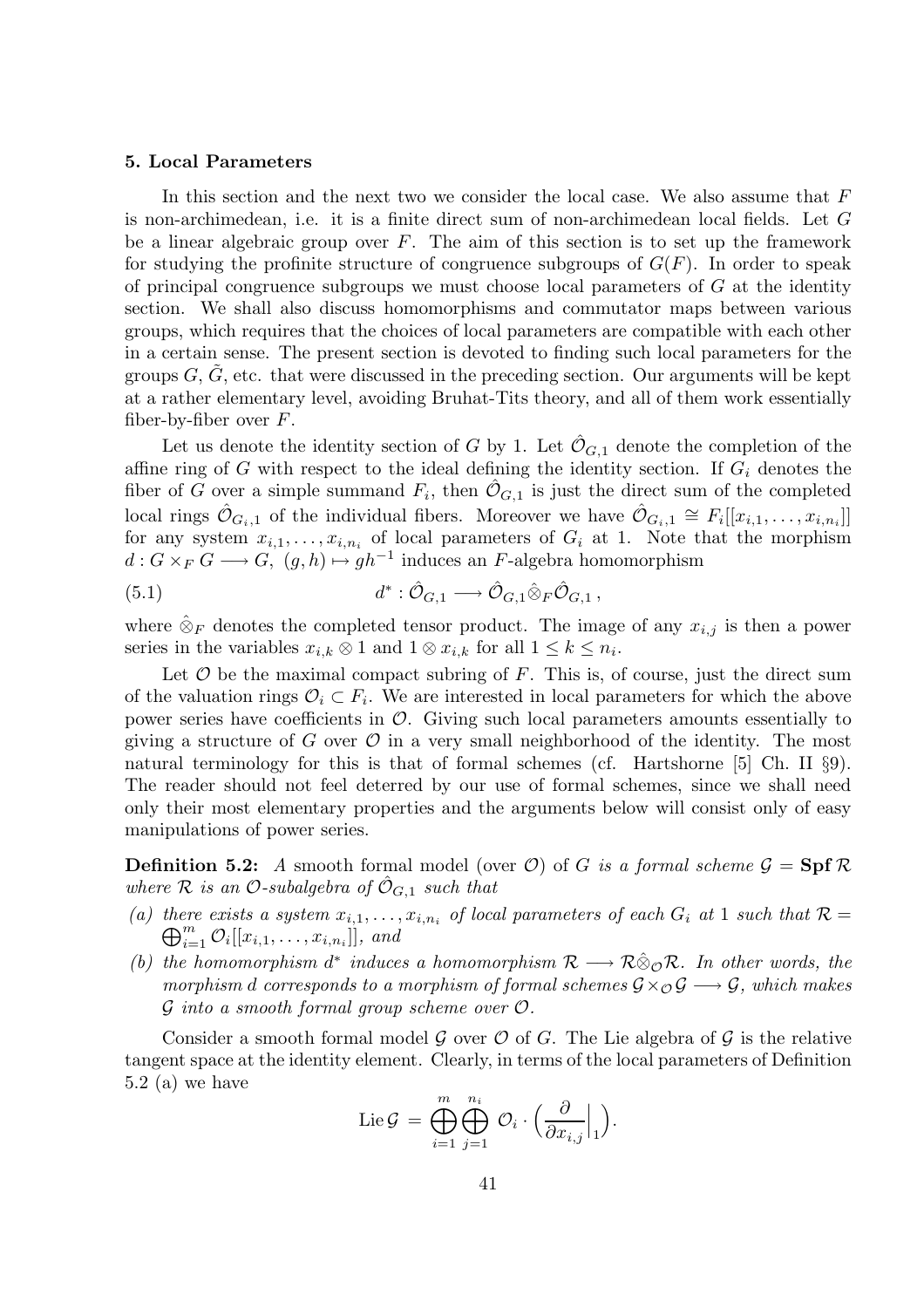This is an O-lattice in Lie G, that is, a finitely generated O-submodule with  $F \cdot (\text{Lie } \mathcal{G}) =$ Lie G.

Let  $\varphi: G \to H$  be a homomorphism of linear algebraic groups over F. If we are given smooth formal models  $\mathcal{G} = \mathbf{Spf} \mathcal{R}$  of G and  $\mathcal{H} = \mathbf{Spf} \mathcal{S}$  of H, then  $\varphi$  induces a homomorphism of formal group schemes  $\mathcal{G} \to \mathcal{H}$  if and only if its transpose  $\varphi^* : \hat{\mathcal{O}}_{H,1} \longrightarrow$  $\hat{\mathcal{O}}_{G,1}$  induces an algebra homomorphism  $\mathcal{S} \to \mathcal{R}$ . Looking at the derivative we find that a necessary condition for this is that  $d\varphi$  maps the lattice Lie G to the lattice Lie H. The induced homomorphism  $\mathcal{G} \to \mathcal{H}$  will be denoted again by  $\varphi$ , whenever it exists.

Let us take up the situation of Section 3. Thus  $G$  is now a fiberwise absolutely simple adjoint group over F, and  $\Gamma$  is a fiberwise Zariski dense compact subgroup of  $G(F)$ . Let  $\pi: G \to G$  denote the universal covering of G.

**Proposition 5.3:** There exist smooth formal models  $\mathcal G$  of  $G$  and  $\tilde{\mathcal G}$  of  $\tilde{G}$  such that (a)  $\pi$  extends to a homomorphism  $\tilde{G} \rightarrow G$ , and

(b) for every  $\gamma \in \Gamma$  the morphism  $[\gamma, \;]^{\sim} : G \to \tilde{G}$  of (1.2) extends to a morphism  $\mathcal{G} \to \tilde{\mathcal{G}}$ .

Note that, as a consequence, the morphism  $\pi \circ [\gamma, \gamma]$ <sup>~</sup> extends to a morphism  $\mathcal{G} \to \mathcal{G}$ , and hence the conjugation action of  $\Gamma$  on G extends to an action on G. Likewise  $[\gamma, ]^{\sim} \circ \pi$ defines an extension of the conjugation action on  $\tilde{G}$  to  $\tilde{G}$ .

**Proof:** There are several aspects to take care of. First we observe that all fibers over F can be considered separately. Thus, for the purposes of this proof we may and do suppose that F is a field. We use the following "Ansatz": Fix local parameters  $\xi_1, \ldots, \xi_n$  of G, and local parameters  $\tilde{\xi}_1,\ldots,\tilde{\xi}_n$  of  $\tilde{G}$ . Fix a uniformizing element  $t \in \mathcal{O}$ , and put  $x_i := t^{-N} \xi_i$ and  $\tilde{x}_i := t^{-N} \tilde{\xi}_i$  for all i and some integer N. Let

$$
\tilde{\mathcal{G}} := \mathbf{Spf} \, \mathcal{O}[[\tilde{x}_1, \dots, \tilde{x}_n]],
$$
  

$$
\mathcal{G} := \mathbf{Spf} \, \mathcal{O}[[x_1, \dots, x_n]].
$$

We shall show that  $\tilde{\mathcal{G}}$  and  $\mathcal{G}$  have all the desired properties, provided that the  $\xi_i$  and  $\tilde{\xi}_i$ satisfy certain conditions that are detailed below, and that  $N$  is sufficiently large. We shall also show that the conditions on the  $\xi_i$  and  $\xi_i$  can indeed be met. Consider the O-lattices

$$
\begin{array}{l} \Lambda=\ \bigoplus\limits_{i=1}^n\ \mathcal{O}\cdot\Big(\frac{\partial}{\partial\xi_i}\Big|_1\Big)\subset\operatorname{Lie} G,\\ \\ \tilde\Lambda=\ \bigoplus\limits_{i=1}^n\ \mathcal{O}\cdot\Big(\frac{\partial}{\partial\tilde\xi_i}\Big|_1\Big)\subset\operatorname{Lie} \tilde G. \end{array}
$$

If  $\tilde{G}$  and  $G$  are smooth formal models, we clearly have Lie  $\tilde{G} = t^N \tilde{\Lambda}$  and Lie  $G = t^N \Lambda$ .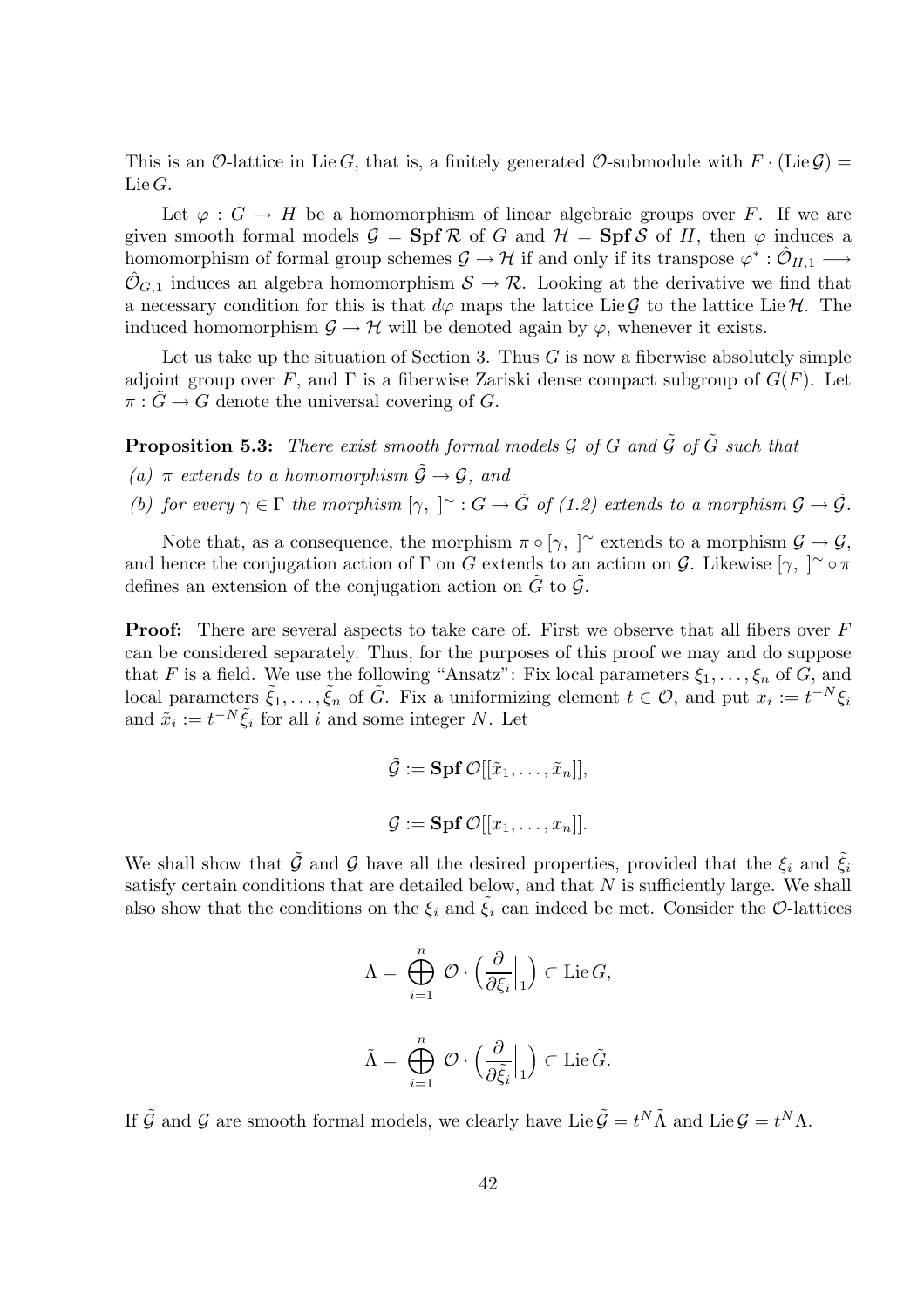**Lemma 5.4:** For any  $N \gg 0$ , both  $\tilde{G}$  and  $G$  are smooth formal models of  $\tilde{G}$  resp. of  $G$ .

**Proof:** We concentrate on  $\mathcal{G}$ , the proof for  $\tilde{\mathcal{G}}$  being exactly the same. Consider the homomorphism  $(5.1)$ 

$$
d^*: F[[\xi_1,\ldots,\xi_n]] \longrightarrow F[[\xi_1 \otimes 1,\ldots,\xi_n \otimes 1; 1 \otimes \xi_1,\ldots,1 \otimes \xi_n]].
$$

Since the  $\xi_i$  are algebraic functions on G, and  $d^*$  comes from an algebraic morphism, the image of  $\xi_i$  is a power series  $f_i$  which is the expansion of an algebraic function. It is known that the coefficients of such a power series are bounded by a linear function of the total degree. For a precise formulation let us write a monomial in the form  $\xi^j \otimes \xi^{\underline{k}}$  with multi-indices  $\underline{j}$  and  $\underline{k}$ . This term has total degree  $|\underline{j} + \underline{k}|$ , where  $|\ ]$  denotes the sum over all entries in a multi-index. Then there exists an integer  $M \geq 0$  such that for all i, j, and <u>k</u> the coefficient of  $\xi^j \otimes \xi^k$  in  $f_i$  has t-adic valuation  $\geq -M \cdot (\vert j+k \vert + 1)$ . Rewriting everything in terms of the variables  $x_i$ , we obtain

$$
d^*x_i = t^{-N} \cdot f_i(t^N x_1 \otimes 1, \dots, 1 \otimes t^N x_n).
$$

Here the coefficient of  $\underline{x}^{\underline{j}} \otimes \underline{x}^{\underline{k}}$  has t-adic valuation

$$
\geq N \cdot (|j + \underline{k}| - 1) - M \cdot (|j + \underline{k}| + 1).
$$

Taking  $N \geq 3M$ , this is

$$
\geq M \cdot \left(3 \cdot \left(\left|\underline{j} + \underline{k}\right| - 1\right) - \left(\left|\underline{j} + \underline{k}\right| + 1\right)\right)
$$

$$
= M \cdot \left(2 \cdot \left|\underline{j} + \underline{k}\right| - 4\right)
$$

$$
\geq 0
$$

provided that  $|j + k| \ge 2$ . Thus for all  $N \gg 0$ , the coefficients of all terms of total degree  $\geq 2$  lie in O. On the other hand the group axioms imply that

 $f_i(\xi_1 \otimes 1, \ldots, 1 \otimes \xi_n) \equiv \xi_i \otimes 1 - 1 \otimes \xi_i \mod \text{terms of degree } \geq 2.$ 

It follows that

 $d^*x_i \equiv x_i \otimes 1 - 1 \otimes x_i$  modulo terms of degree  $\geq 2$ .

Thus all coefficients lie in  $\mathcal{O}$ , as desired.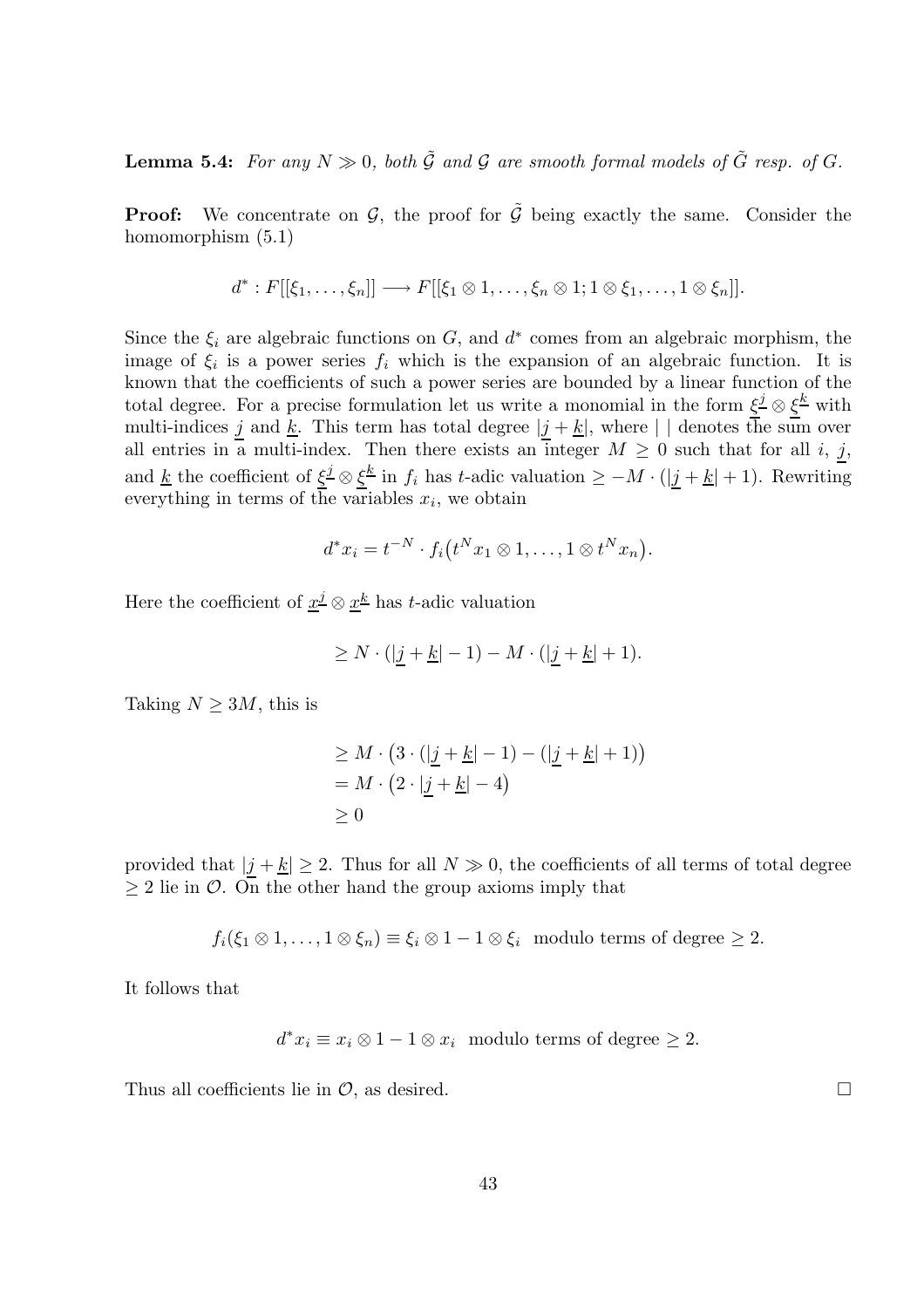**Lemma 5.5:** Suppose that  $d\pi$ : Lie  $\tilde{G} \to$  Lie G maps  $\tilde{\Lambda}$  to  $\Lambda$ . Then for any  $N \gg 0$  the isogeny  $\pi$  extends to a homomorphism  $\tilde{G} \rightarrow G$ .

**Proof:** Consider the image of  $\xi_i$  under the homomorphism

$$
\pi^*: F[[\xi_1,\ldots,\xi_n]] \longrightarrow F[[\tilde{\xi}_1,\ldots,\tilde{\xi}_n]].
$$

This is a power series  $g_i$  which is the expansion of an algebraic function of the  $\tilde{\xi}_j$ . The image of  $x_i$  is then

$$
\pi^* x_i = t^{-N} \cdot g_i(t^N \tilde{x}_1, \dots, t^N \tilde{x}_n).
$$

The same argument as in the proof of Lemma 5.4 shows that for this series the coefficients of all terms of total degree  $> 2$  lie in  $\mathcal{O}$ , whenever N is sufficiently large. On the other hand, the coefficients of the linear terms are the same as those on the Lie algebra. Since we already know that Lie  $\tilde{G} = t^N \tilde{\Lambda}$  and Lie  $G = t^N \Lambda$ , these coefficients lie in  $\tilde{\mathcal{O}}$  if and only if  $d\pi(\Lambda) \subset \Lambda$ .

Next recall that the derivative of  $[\gamma, \ ]^{\sim} : G \to \tilde{G}$  is the homomorphism  $\widetilde{Ad}_G(\gamma) :$ Lie  $G \longrightarrow$  Lie G of (1.3). A necessary condition for Proposition 5.3 (b) is that this homomorphism maps  $\Lambda$  to  $\Lambda$ .

**Lemma 5.6:** Suppose that  $\widetilde{Ad}_G(\Gamma)(\Lambda) \subset \widetilde{\Lambda} \subset (d\pi)^{-1}(\Lambda)$ . Then for any given  $N \gg 0$ , the morphisms  $[\gamma, \ ]^{\sim}$  extend to morphisms  $\mathcal{G} \to \tilde{\mathcal{G}}$  for all  $\gamma \in \Gamma$ .

**Proof:** If we had to deal with only finitely many elements  $\gamma \in \Gamma$ , we could proceed directly as in the proof of Lemma 5.5. But in order to account for all of Γ at once we must replace Γ by something larger which has the structure of an algebraic variety over O.

Working first over F, recall from (1.3) and (1.4) that  $\text{Ad}_G = \kappa \circ \text{Ad}_G$ . Since  $\text{Ad}_G(G) \subset$  $\frac{\text{Aut}_F(\text{Lie }G)}{\text{Aut}_F(\text{Lie }G)}$ , this shows that  $\text{Ad}_G(G)$  is contained in the open subvariety

$$
U := \kappa^{-1}(\underline{\operatorname{Aut}}_F(\operatorname{Lie} G)) \subset \underline{\operatorname{Hom}}_F(\operatorname{Lie} G, \operatorname{Lie} \tilde{G}).
$$

In fact,  $\overline{Ad}_G$  must be a closed embedding  $G \hookrightarrow U$ , because  $\overline{Ad}_G$  is one. Summarizing, we have a commutative diagram

$$
G \xrightarrow{\mathbf{Ad}_G} U \subset \underline{\text{Hom}}_F(\text{Lie }G, \text{Lie } \tilde{G})
$$

$$
\xrightarrow{\kappa} \underline{\downarrow}_{\mathbf{Aut}_F(\text{Lie }G)} \subset \underline{\text{End}}_F(\text{Lie }G).
$$

Next, we repeat these constructions over  $\mathcal{O}$ , using the chosen lattices. For a start,  $\underline{\text{Hom}}_{\mathcal{O}}(\Lambda, \Lambda)$  is an affine scheme over *O* whose generic fiber is  $\underline{\text{Hom}}_F(\text{Lie }G, \text{Lie }G)$ . The assumption of Lemma 5.5 (a) implies that  $\kappa$  extends to a morphism  $\underline{Hom}_{\mathcal{O}}(\Lambda, \tilde{\Lambda}) \longrightarrow$  $\underline{\mathrm{End}}_{\mathcal{O}}(\Lambda)$ . Consider the affine open subscheme  $\mathcal{U} := \kappa^{-1}(\underline{\mathrm{Aut}}_{\mathcal{O}}(\Lambda)) \subset \underline{\mathrm{Hom}}_{\mathcal{O}}(\Lambda, \widetilde{\Lambda})$ , and let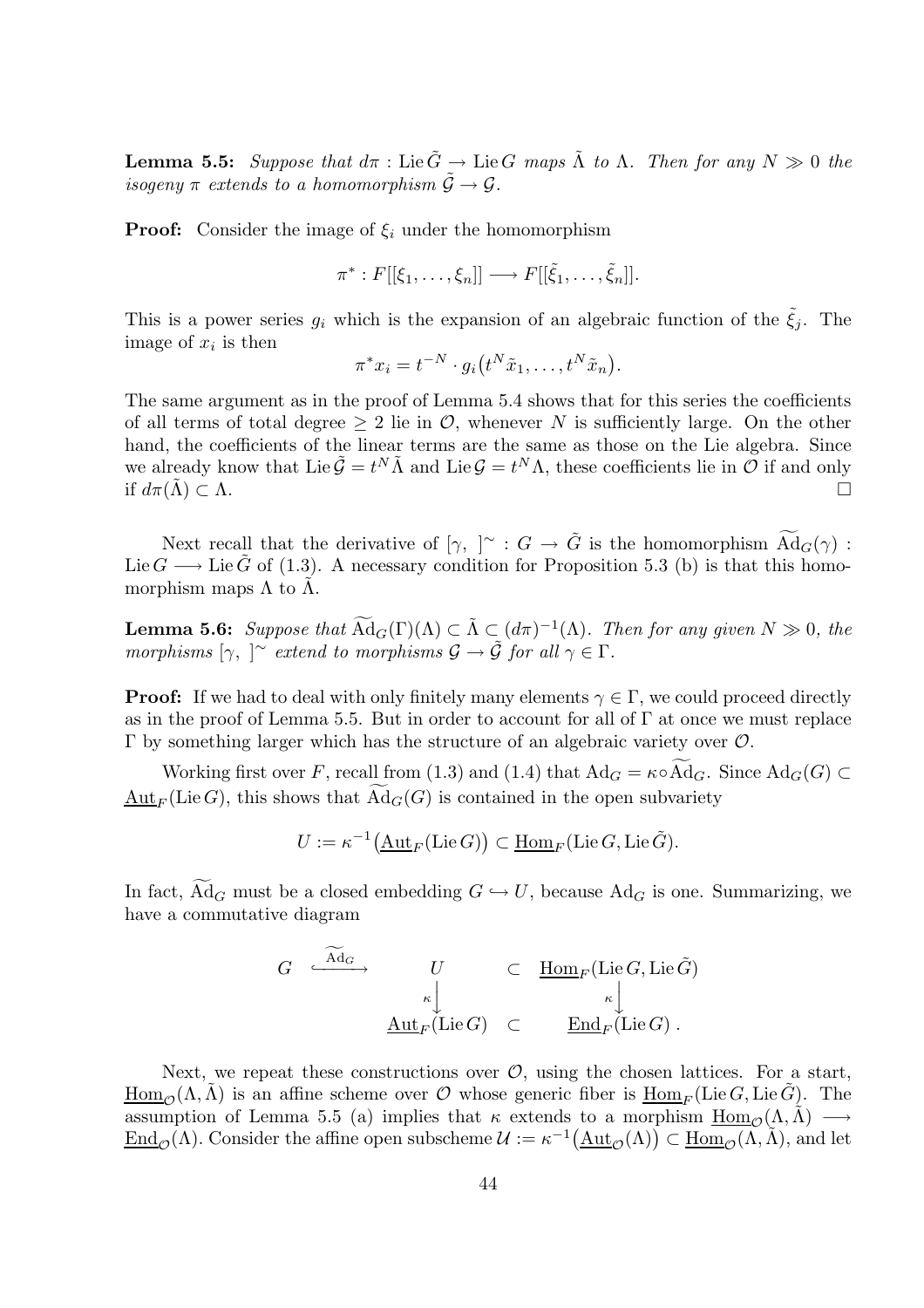H be the Zariski closure of  $\widetilde{Ad}_G(G)$  in U. This is an affine scheme over  $\mathcal{O}$ , say  $\mathcal{H} = \textbf{Spec}\,\mathcal{B}$ for an  $\mathcal{O}\text{-algebra }\mathcal{B}$ . Summarizing, we have another commutative diagram

$$
\mathcal{H} \quad \subset \quad \mathcal{U} \quad \subset \quad \underline{\underline{\mathrm{Hom}}}_{\mathcal{O}}(\Lambda, \tilde{\Lambda})
$$
\n
$$
\begin{array}{ccc}\n\kappa \downarrow & \kappa \downarrow \\
\underline{\mathrm{Aut}}_{\mathcal{O}}(\Lambda) & \subset & \underline{\mathrm{End}}_{\mathcal{O}}(\Lambda)\n\end{array}.
$$

These constructions imply that  $\text{Ad}_G(\Gamma) \subset \mathcal{H}(\mathcal{O})$ . Indeed, the assumption in Lemma 5.6 shows that  $\widetilde{Ad}_G(\gamma)$  is an  $\mathcal{O}\text{-valued point}$  of  $\underline{Hom}_{\mathcal{O}}(\Lambda, \tilde{\Lambda})$ . Therefore  $Ad_G(\gamma)$  stabilizes A. Since the same holds for  $\gamma^{-1}$  in place of  $\gamma$ , it follows that Ad<sub>*G*</sub>( $\gamma$ ) ∈ Aut<sub>*O*</sub>( $Λ$ ), and hence  $\text{Ad}_G(\gamma) \in \mathcal{U}(\mathcal{O})$ . By the definition of H this point already lies in  $\mathcal{H}(\mathcal{O})$ , as desired.

Recall that, by construction,  $\widetilde{Ad}_G$  induces an isomorphism  $G \longrightarrow \mathcal{H} \times_{\mathcal{O}} F$ . In other words H is a model of G over  $\mathcal O$ . Since we have  $\text{Ad}_G(\Gamma) \subset \mathcal H(\mathcal O)$ , to prove the lemma it suffices to show that the generalized commutator morphism  $[~,~]^{\sim}$  :  $G\times_F G\longrightarrow \tilde{G}$  extends to a morphism  $\mathcal{H} \times_{\mathcal{O}} \mathcal{G} \longrightarrow \tilde{\mathcal{G}}$  whenever N is sufficiently large.

With this setup we can now proceed as above. The generalized commutator morphism corresponds to an F-algebra homomorphism

$$
F[[\tilde{\xi}_1,\ldots,\tilde{\xi}_n]]\longrightarrow (F\cdot\mathcal{B})[[\xi_1,\ldots,\xi_n]].
$$

The image of  $\tilde{\xi}_i$  is a power series in  $\mathcal{B} \otimes_{\mathcal{O}} (F[[\xi_1,\ldots,\xi_n]])$  which represents an algebraic function. Thus, writing the image of  $\tilde{x}_i$  as a power series in the  $x_i$ , the same argument as in the proof of Lemma 5.4 shows that the coefficients of all terms of total degree  $\geq 2$  lie in  $\mathcal{O}$ , whenever  $N \gg 0$ . For the linear terms it suffices to look at the Lie algebras. Here the integrality follows from

$$
\mathcal{H} \subset \underline{\text{Hom}}_{\mathcal{O}}(\Lambda, \tilde{\Lambda})
$$
  
= 
$$
\underline{\text{Hom}}_{\mathcal{O}}(t^N \Lambda, t^N \tilde{\Lambda})
$$
  
= 
$$
\underline{\text{Hom}}_{\mathcal{O}}(\text{Lie } \tilde{\mathcal{G}}),
$$
  
as desired.

To finish the proof of Proposition 5.3 we must show that the local parameters  $\xi_i$  and  $\tilde{\xi}_i$  can be chosen in such a way that the conditions of Lemma 5.5 and Lemma 5.6 are satisfied. Since these conditions depend only on  $\Lambda$  and  $\Lambda$ , we may first select these lattices. Clearly the local parameters can then be chosen accordingly. Thus it remains to prove the following lemma.

**Lemma 5.7:** There exist  $\mathcal{O}\text{-}lattices \Lambda \subset \text{Lie }G$  and  $\tilde{\Lambda} \subset \text{Lie }G$ , such that

$$
\widetilde{\mathrm{Ad}}_G(\Gamma)(\Lambda) \ \subset \ \widetilde{\Lambda} \ \subset \ (d\pi)^{-1}(\Lambda).
$$

**Proof:** Take any  $\text{Ad}_G(\Gamma)$ -stable lattice  $\Lambda \subset \text{Lie } G$ . Then we have  $\widetilde{\text{Ad}}_G(\Gamma)(\Lambda) \subset (d\pi)^{-1}(\Lambda)$ , and any lattice  $\Lambda$  lying between these two submodules does the job. This finishes the proof of Proposition 5.3.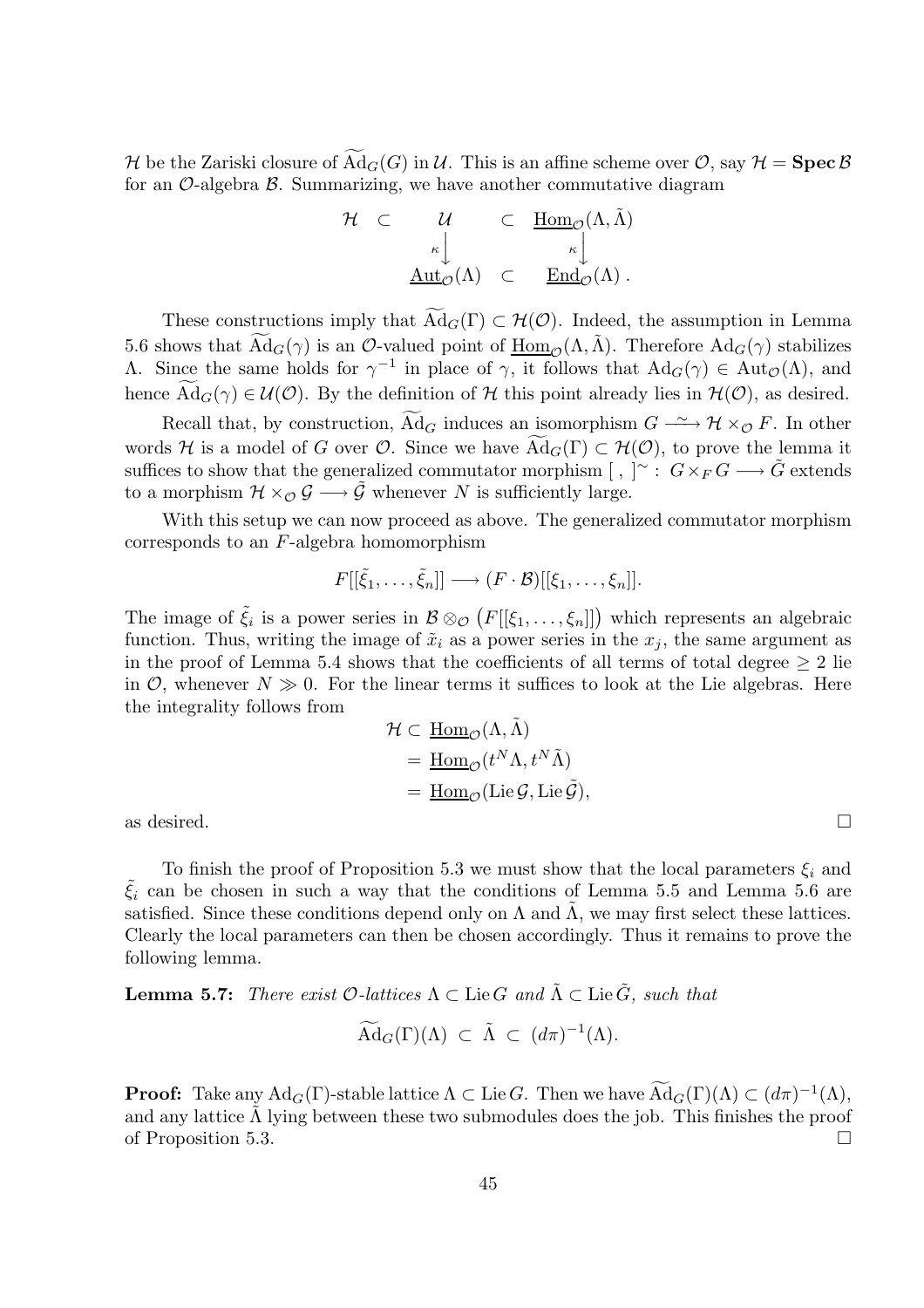Generalization: We shall need to generalize these results by taking into account a further isogeny. Let  $\varphi : G \to H$ ,  $\tilde{H}$ , etc. be as in (4.1). As in (4.13) ff. let  $\tau$ be the endomorphism of F which on each simple summand  $F_i$  is the identity if  $\varphi$  is an isomorphism over  $F_i$ , and equal to the Frobenius endomorphism  $\sigma$  otherwise. Consider the isogeny  $G \to \tau^*G$  which is the identity over  $F_i$  if  $\varphi$  is an isomorphism over  $F_i$ , and the Frobenius isogeny otherwise. By Theorem 1.7 this isogeny factors through  $\varphi$ , and the same holds for the universal coverings. Thus we can enlarge the diagram  $(4.1)$  to a commutative diagram of isogenies

(5.8) 
$$
\begin{array}{ccc}\n\tilde{G} & \stackrel{\tilde{\varphi}}{\longrightarrow} & \tilde{H} & \stackrel{\tilde{\psi}}{\longrightarrow} & \tau^*\tilde{G} \\
\pi \downarrow & & \omega \downarrow & & \downarrow \tau^*\pi \\
G & \stackrel{\varphi}{\longrightarrow} & H & \stackrel{\psi}{\longrightarrow} & \tau^*G \ .\end{array}
$$

The desired generalization of Proposition 5.3 goes as follows.

**Proposition 5.9:** There exist smooth formal models  $\mathcal{G}, \tilde{\mathcal{G}}, \mathcal{H}, \tilde{\mathcal{H}}$  of  $G, \tilde{G}, H, \tilde{H}$ , such that

(a) the morphisms  $\pi, \omega, \psi$ , and  $\tilde{\psi}$  extend to homomorphisms in the following commutative diagram

$$
\begin{array}{ccc}\n\tilde{\mathcal{G}} & \tilde{\mathcal{H}} & \stackrel{\tilde{\psi}}{\longrightarrow} & \tau^*\tilde{\mathcal{G}} \\
\pi \downarrow & & \omega \downarrow & & \downarrow \tau^*\pi \\
\mathcal{G} & \mathcal{H} & \stackrel{\psi}{\longrightarrow} & \tau^*\mathcal{G} \;,\n\end{array}
$$

- (b) the derivatives  $d\psi : \text{Lie } \mathcal{H} \longrightarrow \text{Lie}(\tau^* \mathcal{G})$  and  $d\tilde{\psi} : \text{Lie } \tilde{\mathcal{H}} \longrightarrow \text{Lie}(\tau^* \tilde{\mathcal{G}})$  have  $\mathcal{O}$ -torsion free cokernel, and
- (c) for every  $\gamma \in \Gamma$  the morphisms  $[\gamma, \;]^\sim : G \to \tilde{G}$  and  $H \to \tilde{H}$  extend to morphisms  $\mathcal{G} \rightarrow \tilde{\mathcal{G}}$  and  $\mathcal{H} \rightarrow \tilde{\mathcal{H}}$ .

**Proof:** As in the proof of Proposition 5.3 we may assume that F is a field. When  $\varphi$  is an isomorphism, we take  $\mathcal G$  and  $\tilde{\mathcal G}$  as in Proposition 5.3, and choose the corresponding smooth formal models for H and  $\hat{\mathcal{H}}$ . Then there is nothing new to prove. So let us assume that  $\varphi$ is not an isomorphism, in which case  $p := \text{char}(F)$  is positive and  $\tau = \sigma$ . As before, the important point is to choose suitable lattices in the Lie algebras of all groups in question.

**Lemma 5.10:** There exist  $\mathcal{O}\text{-}lattices \Lambda \subset \text{Lie }G$ ,  $\tilde{\Lambda} \subset \text{Lie }G$ ,  $\tilde{\Lambda} \subset \text{Lie }H$ , and  $\tilde{\mathcal{M}} \subset \text{Lie }H$ , such that

(a) the derivatives of  $\pi$ ,  $\omega$ ,  $\psi$ , and  $\tilde{\psi}$  induce homomorphisms

$$
\begin{array}{ccc}\n\tilde{\Lambda} & \tilde{\mathrm{M}} & \xrightarrow{d\tilde{\psi}} & \tau^*\tilde{\Lambda} & = & \tilde{\Lambda} \otimes_{\mathcal{O},\tau} \mathcal{O} \\
d\pi & & d\omega & \downarrow & \downarrow \tau^*(d\pi) \\
\Lambda & \mathrm{M} & \xrightarrow{d\psi} & \tau^*\Lambda & = & \Lambda \otimes_{\mathcal{O},\tau} \mathcal{O}\n\end{array},
$$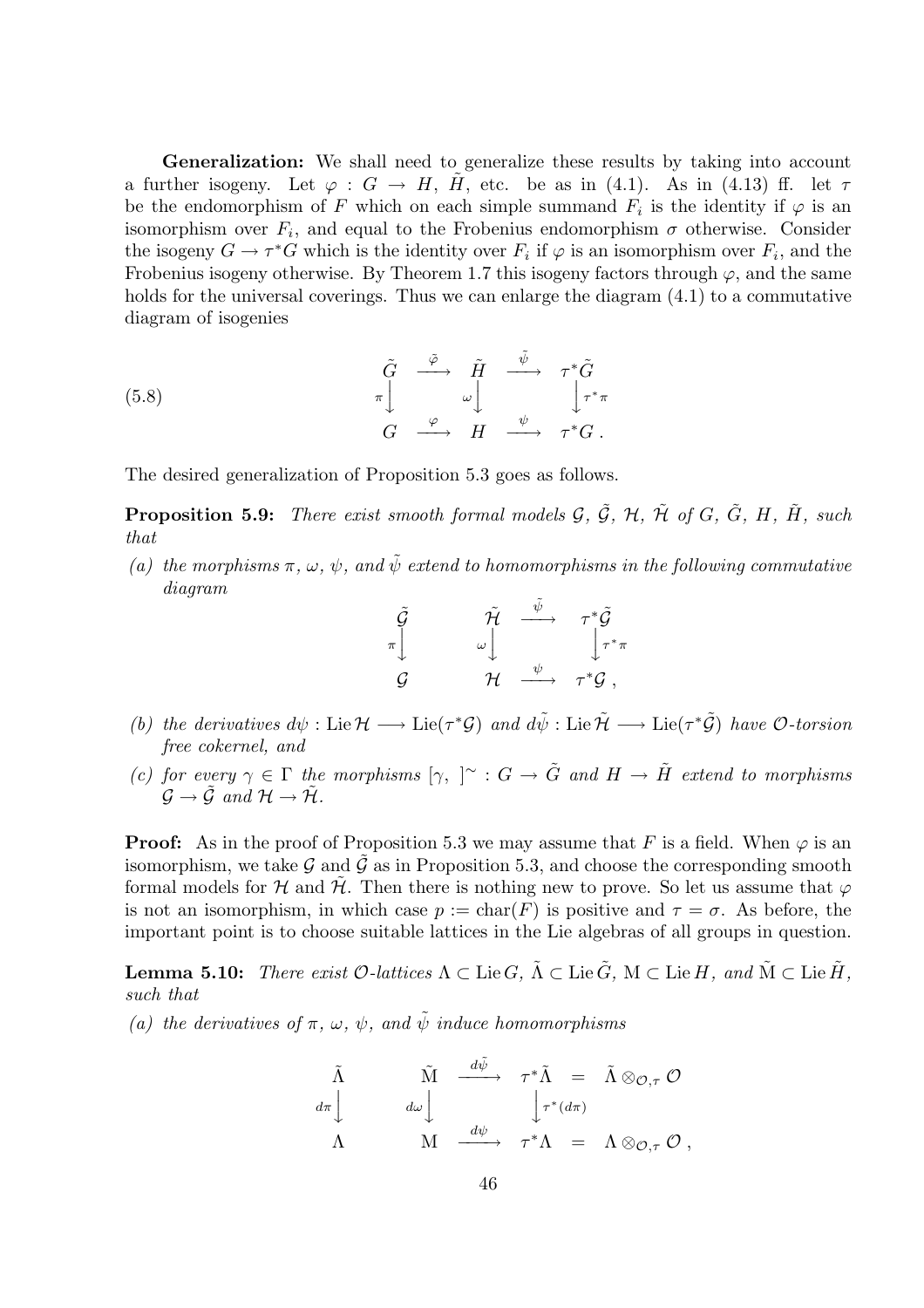- (b) the cokernels of the maps  $d\tilde{\psi}$  and  $d\psi$  in (a) are *O*-torsion free, and
- (c)  $\widetilde{Ad}_G(\Gamma)(\Lambda) \subset \widetilde{\Lambda}$  and  $\widetilde{Ad}_H(\varphi(\Gamma))(M) \subset \widetilde{M}$ .

**Proof:** The lattices must be chosen inside the F-vector spaces

$$
\begin{array}{ccc}\n\text{Lie } \tilde{G} & \text{Lie } \tilde{H} & \xrightarrow{d\tilde{\psi}} & \tau^*(\text{Lie } \tilde{G}) = & (\text{Lie } \tilde{G}) \otimes_{F,\tau} F \\
\downarrow d\pi & \downarrow d\omega & \downarrow \qquad & \downarrow \tau^*(d\pi) \\
\text{Lie } G & \text{Lie } H & \xrightarrow{d\psi} & \tau^*(\text{Lie } G) = & (\text{Lie } G) \otimes_{F,\tau} F .\n\end{array}
$$

Take any Ad<sub>G</sub>(Γ)-stable lattice  $\Lambda \subset \text{Lie } G$ . Next choose an  $\widetilde{\text{Ad}}_H(\varphi(\Gamma))$ -stable lattice  $M \subset (d\psi)^{-1}(\tau^*\Lambda)$ . As in Lemma 5.7 we can then find a lattice

$$
\widetilde{\mathrm{Ad}}_H(\varphi(\Gamma))(M) \ \subset \ \widetilde{M} \ \subset \ (d\omega)^{-1}(M).
$$

We easily calculate that

$$
(d\tilde{\psi})(\tilde{\mathbf{M}}) + \widetilde{\mathbf{A}} \mathbf{d}_G(\Gamma)(\Lambda) \ \subset \ (d\pi)^{-1}(\Lambda),
$$

so that we can also find a lattice  $\tilde{\Lambda}$  between these two submodules. The lattices thus constructed satisfy all conditions except possibly (b). Consider an integer  $r > 0$  such that t<sup>r</sup> annihilates the O-torsion of both  $(\tau^*\Lambda)/d\psi(\mathbf{M})$  and  $(\tau^*\tilde{\Lambda})/d\tilde{\psi}(\tilde{\mathbf{M}})$ . Then after replacing M by  $(d\psi)^{-1}(\tau^*\Lambda) \cap t^{-r}M$  and  $\tilde{M}$  by  $(d\tilde{\psi})^{-1}(\tau^*\tilde{\Lambda}) \cap t^{-r}\tilde{M}$  one easily checks that all conditions hold.

The construction of smooth formal models now follows the same Ansatz as in the proof of Proposition 5.3. We choose local parameters  $\xi_1, \ldots, \xi_n$  of G such that

$$
\Lambda = \bigoplus_{i=1}^n \mathcal{O} \cdot \left( \frac{\partial}{\partial \xi_i} \Big|_1 \right) \subset \text{Lie } G,
$$

and local parameters  $\tilde{\xi}_i$ ,  $\eta_i$ ,  $\tilde{\eta}_i$  of  $\tilde{G}$ , H,  $\tilde{H}$  respectively, which satisfy the analogous relation vis-à-vis the lattices  $\tilde{\Lambda}$ , M, and  $\tilde{\M}$ . Next we put  $x_i := t^{-N} \xi_i$ ,  $\tilde{x}_i := t^{-N} \tilde{\xi}_i$ ,  $y_i := t^{-pN} \eta_i$ , and  $\tilde{y}_i := t^{-p} \tilde{\eta}_i$ . Note that the new parameters have a different scaling factor! Finally, we let

 $\tilde{\mathcal{G}} := \mathbf{Spf}\,\mathcal{O}[[\tilde{x}_1, \ldots, \tilde{x}_n]],$  $\mathcal{G} := \textbf{Spf } \mathcal{O}[[x_1, \ldots, x_n]],$  $\tilde{\mathcal{H}} := \mathbf{Spf}\,\mathcal{O}[[\tilde{y}_1,\ldots,\tilde{y}_n]],$  $\mathcal{H} := \mathbf{Spf}\,\mathcal{O}[[y_1,\ldots,y_n]].$ 

Then the proof of Proposition 5.3 already shows everything except the assertions concerning the extensions of  $\psi$  and  $\psi$ . We discuss  $\psi$ , the proof for  $\psi$  being exactly the same. The transpose of  $\psi$  is a homomorphism

$$
\psi^*: F[[\xi_1,\ldots,\xi_n]] \otimes_{F,\tau} F \longrightarrow F[[\eta_1,\ldots,\eta_n]].
$$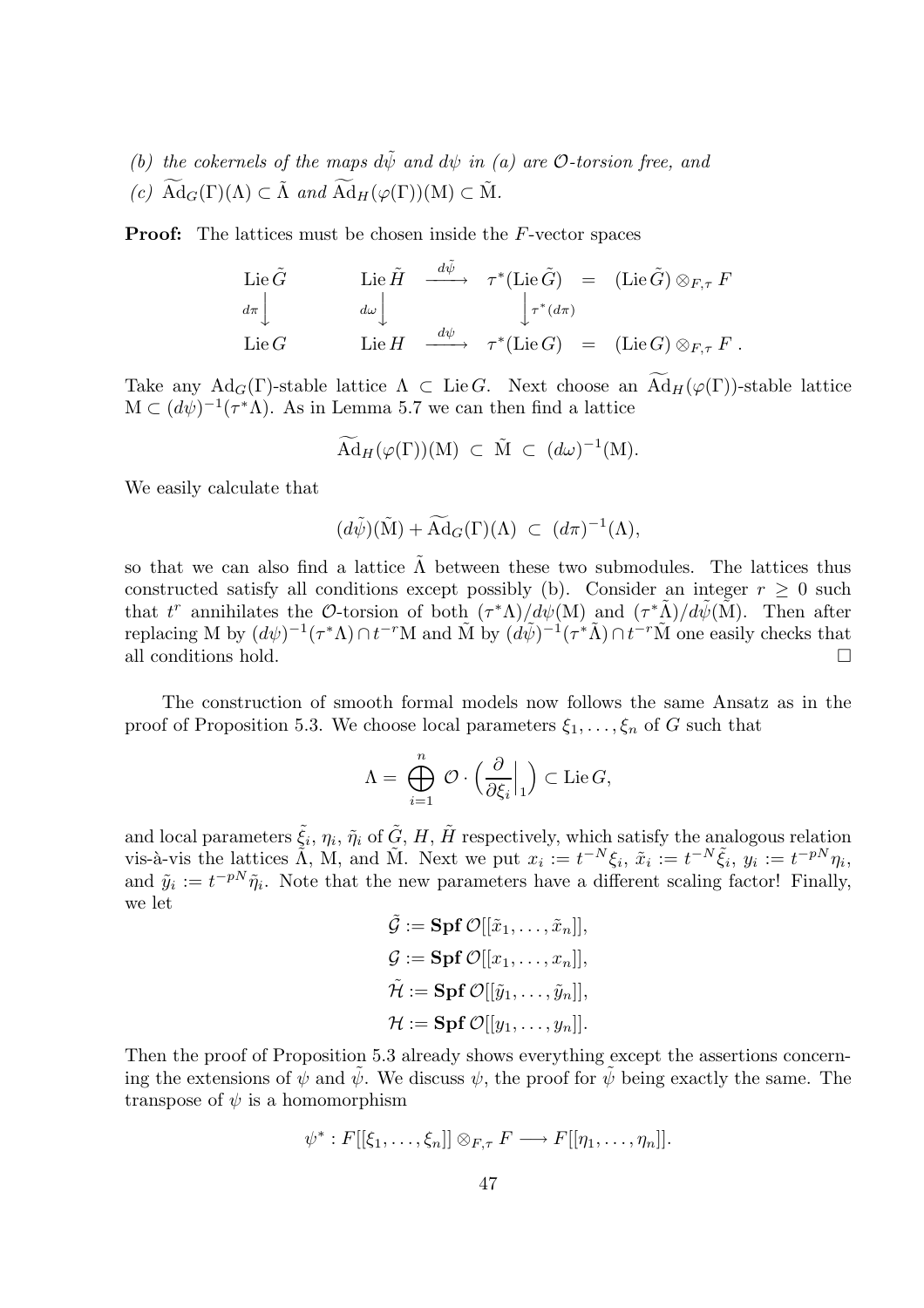If the image of  $\xi_i \otimes 1$  is the power series  $h_i$ , the image of  $x_i \otimes 1 = (t^{-N} \xi_i) \otimes 1 = \xi_i \otimes t^{-pN}$ is equal to

$$
\psi^*(x_i \otimes 1) = t^{-pN} \cdot h_i(t^{pN}y_1, \dots, t^{pN}y_n).
$$

The same argument as in the proof of Lemma 5.4 shows that for this series the coefficients of all terms of total degree  $> 2$  lie in  $\mathcal{O}$ , whenever N is sufficiently large. For the linear terms we look at the Lie algebras, which turn out to be Lie  $\mathcal{H} = t^{pN}M$  and Lie  $\tau^*\mathcal{G} =$  $\tau^*(\text{Lie } \mathcal{G}) = \tau^*(t^N \Lambda) = t^{pN} \cdot \tau^* \Lambda$ . Now Lemma 5.10 (a) and (b) implies that  $d\psi$  induces a homomomorphism Lie  $\mathcal{H} \longrightarrow$  Lie  $\tau^* \mathcal{G}$  with  $\mathcal{O}$ -torsion free cokernel. In particular the linear coefficients are in  $\mathcal{O}$ , proving Proposition 5.9 (a). At the same time this shows (b), and we are done.  $\Box$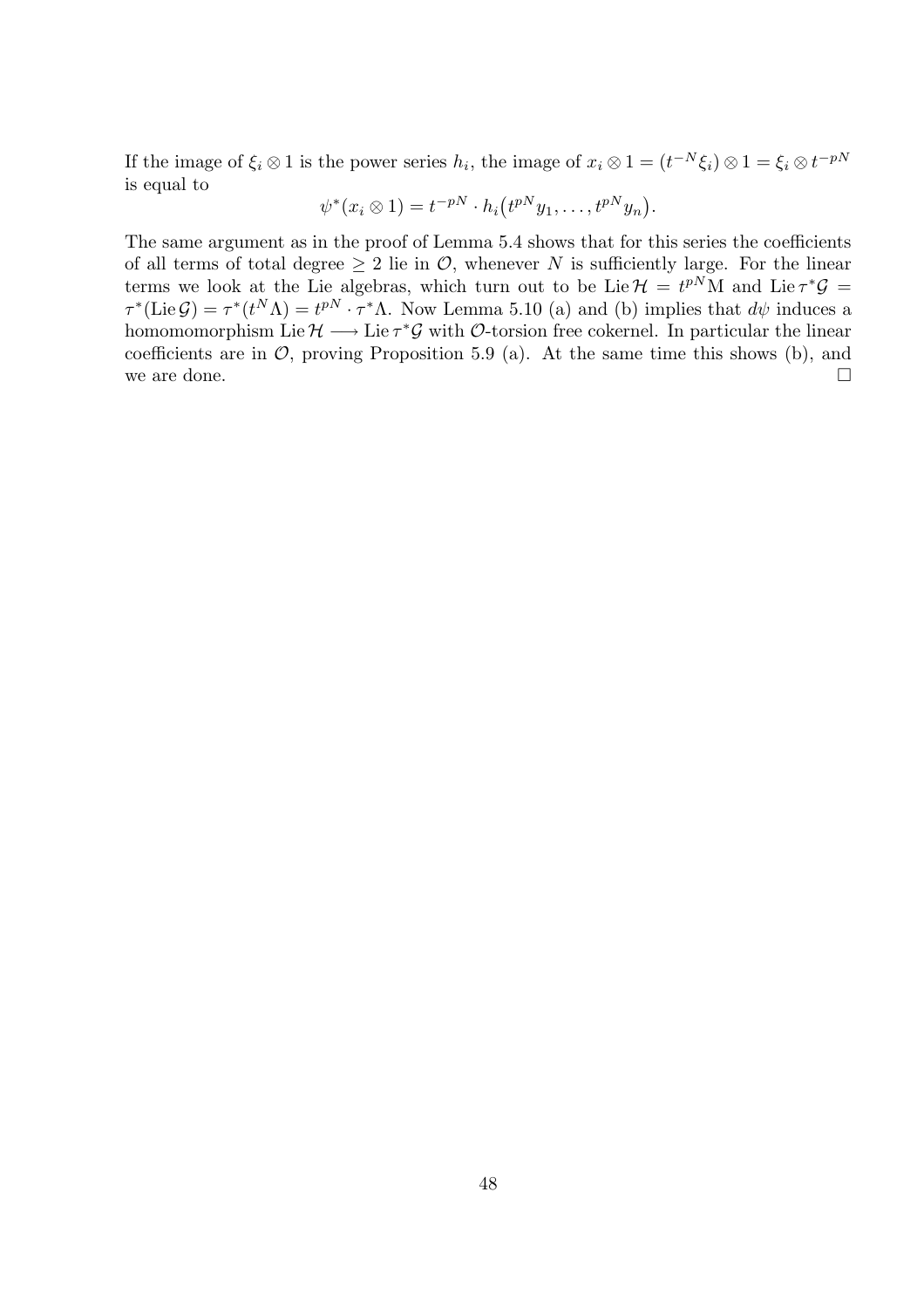# 6. Principal Congruence Subgroups and the Truncated Logarithm Map

Let  $\mathcal{O} \subset F$  be as in the preceding section, that is, F is a non-archimedean local commutative semisimple ring and  $\mathcal O$  is its maximal compact subring. Consider a linear algebraic group G over F, and fix a smooth formal model  $\mathcal G$  over  $\mathcal O$  of G. This determines a collection of principal congruence subgroups of  $G(F)$ . In this section we discuss the linearization of certain quotients of these by means of a truncated logarithm map. Recall that in characteristic zero the logarithm and the exponential series allow us to go back and forth between a Lie group and its Lie algebra. But in arbitrary characteristic we can use only the terms of degree  $\leq 1$  in these series. This is why we obtain natural isomorphisms only between suitable subquotients. The definition and the properties of these isomorphisms are rather straightforward. We first discuss these things for an arbitrary group G. Later on we specialize to the situation of the preceding sections.

Let m denote the radical of  $\mathcal{O}$ , that is the direct sum of the maximal ideals  $\mathfrak{m}_i$  of the local rings  $\mathcal{O}_i$ .

**Definition 6.1:** For any open ideal  $a \subset \mathfrak{m}$  we set

$$
\mathcal{G}(\mathfrak{a}) := \ker \big(\mathcal{G}(\mathcal{O}) \longrightarrow \mathcal{G}(\mathcal{O}/\mathfrak{a})\big).
$$

In other words, this is the set of those points in  $\mathcal{G}(\mathcal{O})$  on which all local parameters have values in  $\mathfrak{a}$ . It is a normal subgroup of  $\mathcal{G}(\mathcal{O})$  and open in  $G(F)$ . When  $\mathfrak{a}$  runs through a cofinal system of open ideals, then  $\mathcal{G}(\mathfrak{a})$  runs through a cofinal system of neighborhoods of the identity. These groups are called principal congruence subgroups. The following proposition introduces the truncated logarithm map.

#### Proposition 6.2:

(a) For any open ideals  $\mathfrak{a}^2 \subset \mathfrak{b} \subset \mathfrak{a} \subset \mathfrak{m}$  there exists a canonical group isomorphism

$$
\log_{\mathfrak{a}/\mathfrak{b}}:\ \mathcal{G}(\mathfrak{a})/\mathcal{G}(\mathfrak{b})\longrightarrow (\mathrm{Lie}\,\mathcal{G})\otimes_{\mathcal{O}}(\mathfrak{a}/\mathfrak{b})\ .
$$

(b) For any open ideals  $\mathfrak{a}^2 \subset \mathfrak{b} \subset \mathfrak{a} \subset \mathfrak{m}$  and  $\mathfrak{a'}^2 \subset \mathfrak{b'} \subset \mathfrak{a'} \subset \mathfrak{m}$  such that  $\mathfrak{b'} \subset \mathfrak{b}$  and  $a' \subset a$ , the following diagram commutes, where the vertical maps are the obvious ones:

$$
\begin{array}{ccc}\nG(\mathfrak{a}')/\mathcal{G}(\mathfrak{b}') & \xrightarrow{\log_{\mathfrak{a}'/\mathfrak{b}'}} & (\mathrm{Lie}\,\mathcal{G})\otimes_{\mathcal{O}}(\mathfrak{a}'/\mathfrak{b}') \\
\downarrow & & \downarrow \\
\mathcal{G}(\mathfrak{a})/\mathcal{G}(\mathfrak{b}) & \xrightarrow{\log_{\mathfrak{a}/\mathfrak{b}}} & (\mathrm{Lie}\,\mathcal{G})\otimes_{\mathcal{O}}(\mathfrak{a}/\mathfrak{b})\n\end{array}.
$$

(c) Let H be a smooth formal model over  $\mathcal O$  of another linear algebraic group H. Consider a morphism  $\varphi : \mathcal{G} \to \mathcal{H}$ , which may or may not be a group homomorphism. Then the following diagram commutes:

$$
\begin{array}{ccc}\n[g] & \in & \mathcal{G}(\mathfrak{a})/\mathcal{G}(\mathfrak{b}) & \xrightarrow{\log_{\mathfrak{a}/\mathfrak{b}}} & (\mathrm{Lie}\,\mathcal{G})\otimes_{\mathcal{O}}(\mathfrak{a}/\mathfrak{b}) \\
\downarrow & & [\varphi] \downarrow & & \downarrow_{d\varphi\otimes\mathrm{id}} \\
[\varphi(g)] & \in & \mathcal{H}(\mathfrak{a})/\mathcal{H}(\mathfrak{b}) & \xrightarrow{\log_{\mathfrak{a}/\mathfrak{b}}} & (\mathrm{Lie}\,\mathcal{H})\otimes_{\mathcal{O}}(\mathfrak{a}/\mathfrak{b})\ .\end{array}
$$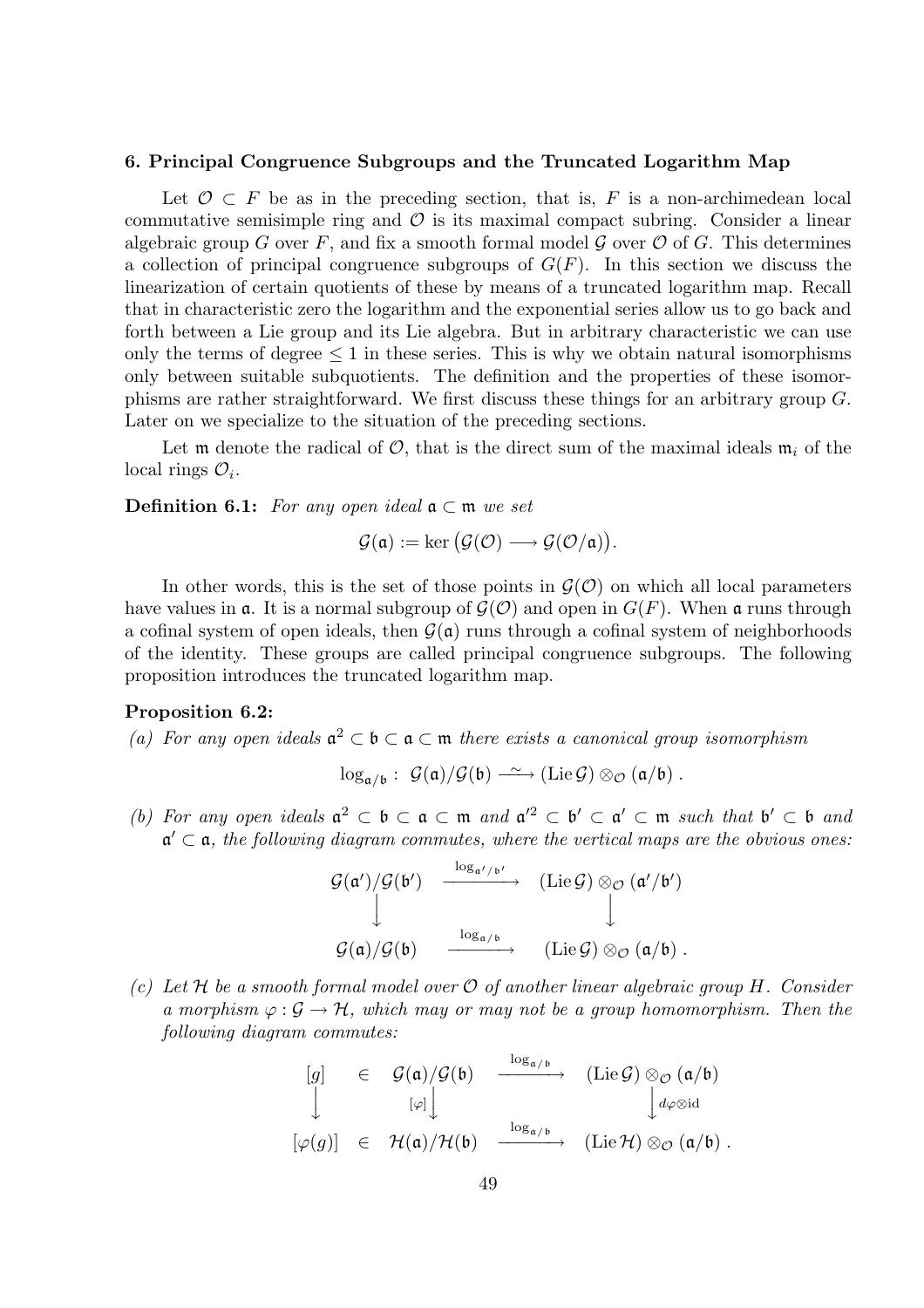**Proof:** We may decompose everything according to the simple summands of F. Thus without loss of generality we may assume that  $F$  is a field. Then any choice of local parameters  $x_1, \ldots, x_n$  of G determines a homeomorphism

$$
\mathcal{G}(\mathfrak{a}) \xrightarrow{\sim} \mathfrak{a}^{\oplus n}, \ g \mapsto (x_1(g), \dots, x_n(g)).
$$

Consider the map

$$
\mathcal{G}(\mathfrak{a}) \longrightarrow (\text{Lie}\,\mathcal{G}) \otimes_{\mathcal{O}} (\mathfrak{a}/\mathfrak{b}),
$$

$$
g \mapsto \sum_{i=1}^{n} \left(\frac{\partial}{\partial x_{i}} \Big|_{1}\right) \otimes [x_{i}(g)].
$$

Since the group structure of  $\mathcal G$  is given by power series with coefficients in  $\mathcal O$ , all terms of degree  $\geq 2$  are subsumed in  $\mathfrak{a}^2 \subset \mathfrak{b}$ . Therefore this is a group homomorphism. Clearly it is surjective with kernel  $\mathcal{G}(\mathfrak{b})$ , so it induces the desired isomorphism in (a). If we compare this map with that defined by another system of local parameters, the terms of degree  $> 2$  again appear only in b. Thus one easily calculates that the map is independent of the choice of the  $x_i$ . This proves (a). A similar calculation proves (c). Finally, part (b) is obvious from the construction.

Next we discuss the behavior of truncated logarithm maps under Frobenius isogenies. Let  $\tau$  be an endomorphism of F which on each  $F_i$  is either the identity or the Frobenius endomorphism (provided that  $char(F_i) > 0$ ). Consider the isogeny  $\Phi : G \to \tau^*G$  which over each  $F_i$  is the identity or the Frobenius isogeny depending on whether  $\tau$  is an isomorphism over  $F_i$  or not. Clearly  $\Phi$  extends to a homomorphism  $\mathcal{G} \to \tau^* \mathcal{G}$ , by the same definition as in (1.5).

#### Proposition 6.3:

(a) Consider an open ideal  $\mathfrak{a}' \subset \mathfrak{m}$  and set  $\mathfrak{a} := \tau(\mathfrak{a}')\mathcal{O}$ . Then  $\Phi$  induces an isomorphism

$$
\mathcal{G}(\mathfrak{a}') \longrightarrow \Phi(G(F)) \cap (\tau^*\mathcal{G})(\mathfrak{a}) .
$$

(b) Consider open ideals  $\mathfrak{a}^2 \subset \mathfrak{b}' \subset \mathfrak{a}' \subset \mathfrak{m}$  and set  $\mathfrak{a} := \tau(\mathfrak{a}')\mathcal{O}$  and  $\mathfrak{b} := \tau(\mathfrak{b}')\mathcal{O}$ . Then the following diagram commutes

$$
\begin{array}{ccc}\nG(\mathfrak{a}')/G(\mathfrak{b}') & \xrightarrow{\log_{\mathfrak{a}'/\mathfrak{b}'}} & (\mathrm{Lie}\,\mathcal{G}) \otimes_{\mathcal{O}} (\mathfrak{a}'/\mathfrak{b}') \\
\downarrow^{\mathfrak{b}} \downarrow^{\mathfrak{d}} & \downarrow^{\mathfrak{d}} \otimes_{\tau} \\
\Phi(G(F)) \cap (\tau^* \mathcal{G})(\mathfrak{a}) & \xrightarrow{\sim} & (\mathrm{Lie}\,\mathcal{G}) \otimes_{\mathcal{O},\tau} (\tau(\mathfrak{a}')/\tau(\mathfrak{b}')) \\
\uparrow^{\mathfrak{b}}(\mathcal{G}(F)) \cap (\tau^* \mathcal{G})(\mathfrak{b}) & \xrightarrow{\log_{\mathfrak{a}/\mathfrak{b}}} & \cap \\
(\tau^* \mathcal{G})(\mathfrak{a})/(\tau^* \mathcal{G})(\mathfrak{b}) & \xrightarrow{\log_{\mathfrak{a}/\mathfrak{b}}} & (\mathrm{Lie}\,\tau^* \mathcal{G}) \otimes_{\mathcal{O}} (\mathfrak{a}/\mathfrak{b}) .\n\end{array}
$$

**Proof:** As in Proposition 6.2 this is an easy calculation in terms of explicit local parameters.

 $\Box$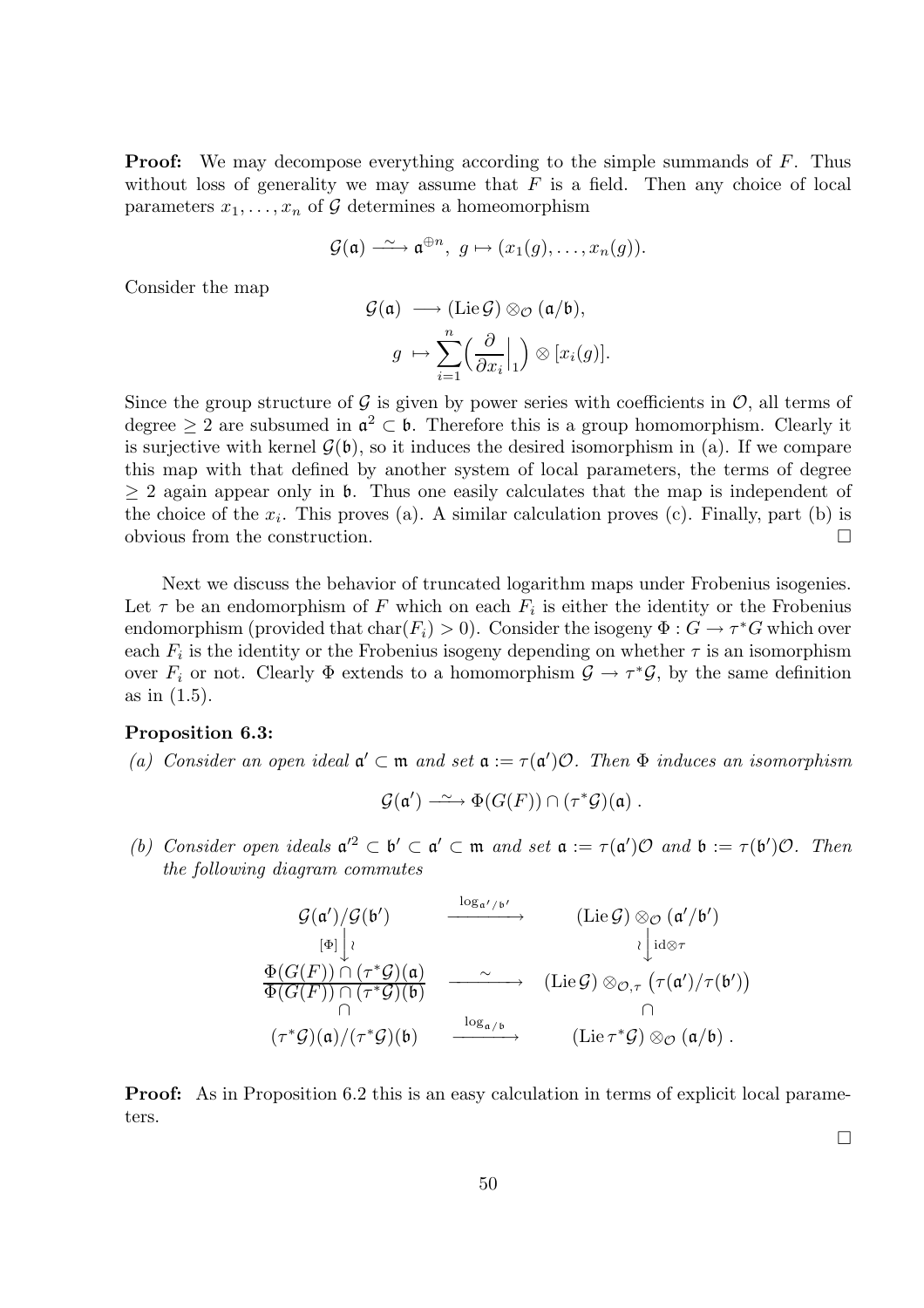Let us now take up the situation of Proposition 5.9. By Proposition 6.2 we have for all open ideals  $\mathfrak{a}^2 \subset \mathfrak{b} \subset \mathfrak{a} \subset \mathfrak{m}$  a commutative diagram

(6.4)  
\n
$$
\begin{array}{ccc}\n\widetilde{\mathcal{H}}(\mathfrak{a})/\widetilde{\mathcal{H}}(\mathfrak{b}) & \xrightarrow{\log_{\mathfrak{a}/\mathfrak{b}}} & (\mathrm{Lie}\,\widetilde{\mathcal{H}}) \otimes_{\mathcal{O}} (\mathfrak{a}/\mathfrak{b}) \\
\downarrow^{\omega} & & \downarrow^{\omega} \\
\mathcal{H}(\mathfrak{a})/\mathcal{H}(\mathfrak{b}) & \xrightarrow{\log_{\mathfrak{a}/\mathfrak{b}}} & (\mathrm{Lie}\,\mathcal{H}) \otimes_{\mathcal{O}} (\mathfrak{a}/\mathfrak{b}) .\n\end{array}
$$

Moreover, the action of any  $\gamma \in \Gamma$  yields a commutative diagram

(6.5)  
\n
$$
\tilde{\mathcal{H}}(\mathfrak{a})/\tilde{\mathcal{H}}(\mathfrak{b}) \xrightarrow{\log_{\mathfrak{a}/\mathfrak{b}}} (\mathrm{Lie}\,\tilde{\mathcal{H}}) \otimes_{\mathcal{O}} (\mathfrak{a}/\mathfrak{b})
$$
\n
$$
[(\varphi(\gamma), \; ]^{\sim}] \bigcap_{\log_{\mathfrak{a}/\mathfrak{b}}} \qquad \qquad [\widetilde{\mathrm{Ad}}_{H}(\varphi(\gamma)) \atop \longrightarrow (\mathrm{Lie}\,\mathcal{H}) \otimes_{\mathcal{O}} (\mathfrak{a}/\mathfrak{b}).
$$

Next we want to get a hold on the subquotients of  $\varphi(G(F))$  determined by the congruence subgroups of  $\mathcal{H}(\mathcal{O})$ . Let  $W \subset \mathfrak{h}$  and  $W \subset \mathfrak{h}$  be as in (4.13) and (4.14). Then  $\tilde{\Lambda} := \tilde{W} \cap (\text{Lie } \tilde{\mathcal{H}})$  and  $\Lambda := W \cap (\text{Lie } \mathcal{H})$  are  $\tau(\mathcal{O})$ -lattices in  $\tilde{W}$  resp. in W.

**Proposition 6.6:** Consider open ideals  $\mathfrak{a}'^2 \subset \mathfrak{b}' \subset \mathfrak{a}' \subset \mathfrak{m}$  and set  $\mathfrak{a} := \tau(\mathfrak{a}')\mathcal{O}$  and  $\mathfrak{b} := \tau(\mathfrak{b}')\mathcal{O}$ . Then we have commutative diagrams

$$
\begin{array}{ccc}\n\tilde{\mathcal{H}}(\mathfrak{a})/\tilde{\mathcal{H}}(\mathfrak{b}) & \xrightarrow{\log_{\mathfrak{a}/\mathfrak{b}}} & (\mathrm{Lie}\,\tilde{\mathcal{H}})\otimes_{\mathcal{O}}(\mathfrak{a}/\mathfrak{b})\\ \n\tilde{\varphi}(\tilde{G}(F))\cap \tilde{\mathcal{H}}(\mathfrak{a}) & \xrightarrow{\tilde{\Lambda}} & \tilde{\Lambda}\otimes_{\tau(\mathcal{O})}(\tau(\mathfrak{a}')/\tau(\mathfrak{b}'))\\ \n\tilde{\varphi}(\tilde{G}(F))\cap \tilde{\mathcal{H}}(\mathfrak{b}) & \xrightarrow{\tilde{\Lambda}} & \tilde{\Lambda}\otimes_{\tau(\mathcal{O})}(\tau(\mathfrak{a}')/\tau(\mathfrak{b}'))\n\end{array}
$$

and

$$
\begin{array}{ccc}\n\mathcal{H}(\mathfrak{a})/\mathcal{H}(\mathfrak{b}) & \xrightarrow{\log_{\mathfrak{a}/\mathfrak{b}}} & (\mathrm{Lie}\,\mathcal{H})\otimes_{\mathcal{O}}(\mathfrak{a}/\mathfrak{b}) \\
\downarrow^{\mathcal{O}} & \cup & \cup \\
\varphi(G(F))\cap\mathcal{H}(\mathfrak{a}) & \xrightarrow{\Lambda}\otimes_{\tau(\mathcal{O})}(\tau(\mathfrak{a}')/\tau(\mathfrak{b}'))\n\end{array}.
$$

**Proof:** The proof is the same for both diagrams. Let us do the second one. Using Proposition 6.3 we obtain a commutative diagram

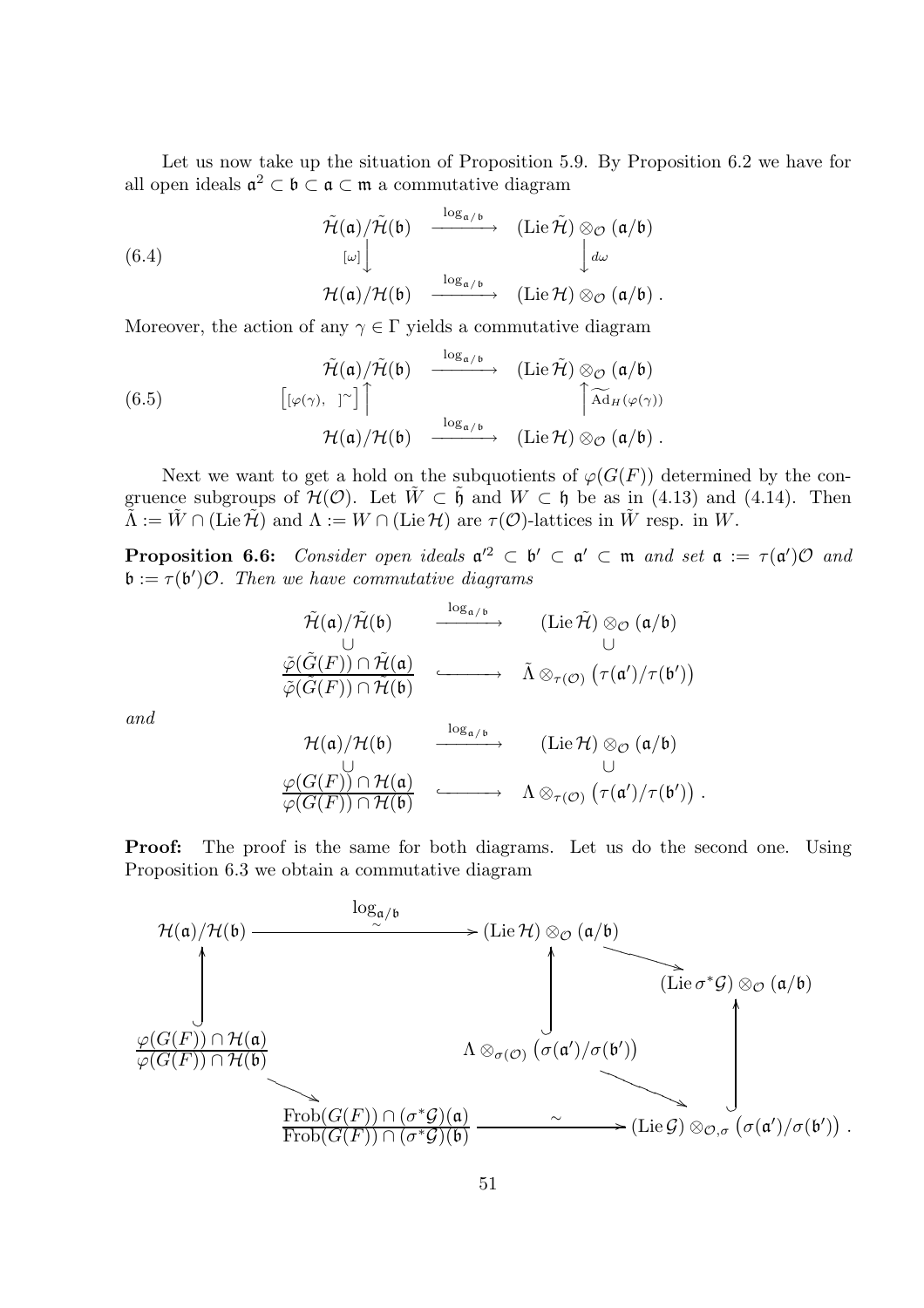Here the condition in Proposition 5.9 (b) implies that the four objects on the right hand side form a cartesian subdiagram. Thus we obtain the desired factorization. The map is injective because  $\log_{\mathfrak{a}/\mathfrak{b}}$  is an isomorphism.

Now consider a closed subgroup  $\tilde{\Gamma} \subset \tilde{G}(F)$ . To analyze the subquotients of  $\tilde{\Gamma}$  induced by the filtration of  $\tilde{H}(F)$  by principal congruence subgroups we make the following definition.

**Definition 6.7:** Consider open ideals  $\mathfrak{b}' \subset \mathfrak{a}'$  and  $\mathfrak{b} \subset \mathfrak{a}$  as in Proposition 6.6. We say that condition  $\text{Full}_{\mathfrak{a}'/\mathfrak{b}'}$  holds if and only if

$$
\log_{\mathfrak{a}/\mathfrak{b}}\Big(\frac{\tilde{\varphi}(\tilde{\Gamma})\cap \mathcal{H}(\mathfrak{a})}{\tilde{\varphi}(\tilde{\Gamma})\cap \mathcal{H}(\mathfrak{b})}\Big)=\tilde{\Lambda}\otimes_{\tau(\mathcal{O})}\big(\tau(\mathfrak{a}')/\tau(\mathfrak{b}')\big)\;.
$$

From Proposition 6.6 we deduce the following openness criterion.

Corollary 6.8: Consider a cofinal system of open ideals  $\mathfrak{m} \supset \mathfrak{a}'_0 \supset \mathfrak{a}'_1 \supset \dots$  satisfying  $\mathfrak{a}'_{n+1} \supset \mathfrak{a}'_n$ n <sup>2</sup> for all  $n \geq 0$ . Set  $\mathfrak{a}_0 := \tau(\mathfrak{a}_0')$  $C_0$ ) $O.$  Suppose that  $\text{Full}_{\mathfrak{a}'_n/\mathfrak{a}'_{n+1}}$  holds for all  $n \geq 0$ . Then

$$
\tilde{\varphi}(\tilde{G}(F)) \cap \tilde{\mathcal{H}}(\mathfrak{a}_0) \subset \tilde{\varphi}(\tilde{\Gamma}).
$$

In particular,  $\tilde{\Gamma}$  is open in  $G(F)$ .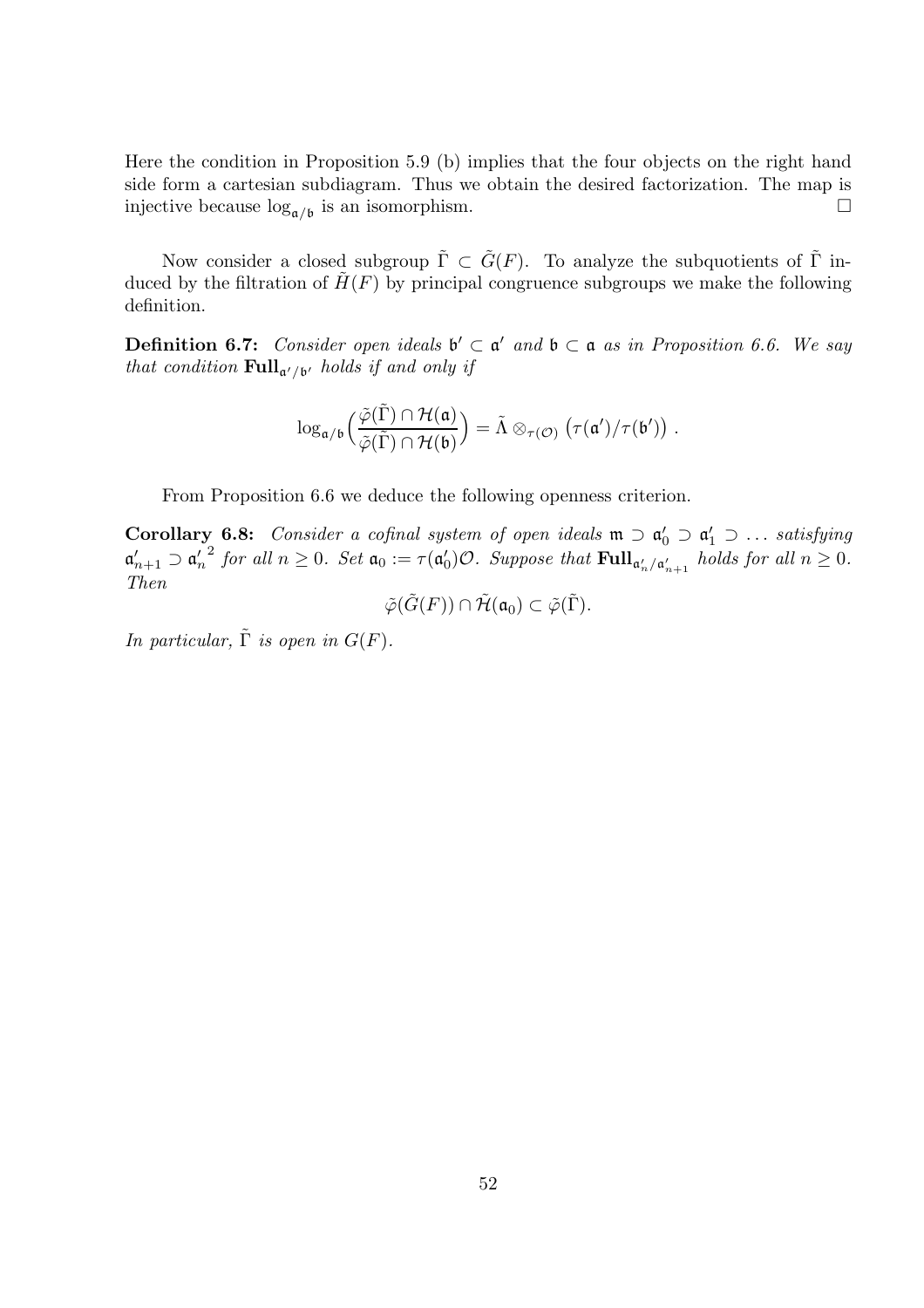# 7. The Main Theorem

Let  $(F, G, \Gamma)$  be as in Section 3. We consider the local case, i.e. we make Assumption 2.1 (b). The aim of this section is to relate the concept of minimality of Definition 3.4 with that of topological openness. We begin with the easy part. Let  $\pi : \tilde{G} \to G$  be the universal covering of G, and let  $\Gamma' \subset \tilde{G}(F)$  denote the closure of the generalized commutator group of Γ.

**Proposition 7.1:** If  $\Gamma'$  is open in  $\tilde{G}(F)$ , then  $(F, G, \Gamma)$  is minimal.

**Proof:** Consider any weak quasi-model  $(E, H, \varphi)$  of  $(F, G, \Gamma)$ , and let  $\tilde{\varphi} : \tilde{H} \times_E F \longrightarrow \tilde{G}$ be the isogeny of universal coverings induced by  $\varphi$ . Applying the universal property of the Weil restriction to  $\tilde{\varphi}$  we obtain a homomorphism  $\varphi' : H \to \mathcal{R}_{F/E} \tilde{G}$  of algebraic groups over  $E$ . Taking  $E$ -valued points our assumption implies that the image of the map  $\tilde{H}(E) \to (\mathcal{R}_{F/E}\tilde{G})(E) = \tilde{G}(F)$  is open. This can only happen when the morphism  $\varphi'$  is a local isomorphism at some point of  $H(E)$ . Therefore we must have  $E = F$  and that  $\varphi$ itself is an isomorphism.

The converse can be phrased in slightly greater generality.

**Main Theorem 7.2:** Suppose that  $(F, G, \Gamma)$  is minimal. Consider any compact subgroup  $\Gamma \subset G(F)$  which is fiberwise Zariski dense and normalized by  $\Gamma$ . Then  $\Gamma$  is open in  $G(F)$ .

**Corollary 7.3:** Suppose that  $(F, G, \Gamma)$  is minimal. Then  $\Gamma'$  is an open subgroup of  $\tilde{G}(F)$ .

The proof of the Main Theorem will cover the rest of this section. Throughout we shall assume that  $(F, G, \Gamma)$  is minimal. We begin with a few reduction steps.

**Proposition 7.4:** Suppose that each simple summand  $F_i$  of F is archimedean. Then

(a)  $F_i = \mathbb{R}$  for all i,

(b)  $\tilde{\Gamma} = \tilde{G}(F)$ , and

(c)  $\tilde{\Gamma}$  is connected.

**Proof:** Suppose first that F is a field. As  $\tilde{\Gamma}$  is compact, it is contained in a compact real form of  $\tilde{G}$ . By the minimality assumption it follows that  $F = \mathbb{R}$ . Next, by a theorem of Weyl (cf. [9] Ch. 4, Th. 2.1) any compact subgroup of  $GL_n(\mathbb{R})$  is the group of R-valued points of an algebraic subgroup. Thus the Zariski density of  $\Gamma$  implies that  $\Gamma = \tilde{G}(F)$ . Observe also that, since  $\tilde{G}$  is connected, the identity component  $\tilde{G}(F)^\circ$  is still Zariski dense. Again by Weyl's theorem it follows that  $\tilde{G}(F)^\circ = \tilde{G}(F)$ . This proves the proposition when  $F$  is a field.

In the general case the projection property Proposition 3.9 proves both (a) and that the map  $\tilde{\Gamma} \longrightarrow \tilde{G}_i(F_i)$  is surjective for every i. Look at the map to the adjoint group  $\tilde{\Gamma} \longrightarrow \tilde{G}(F) = \prod_{i=1}^{m} G_i(F_i)$ . It is known that each  $G_i(F_i)$  is a simple group. Thus the map can fail to be surjective only if the image in  $G_i(F_i) \times G_i(F_j)$  is the graph of an isomorphism  $G_i(F_i) \cong G_i(F_i)$  for suitable  $i \neq j$ . Again by Weyl's theorem this isomorphism must be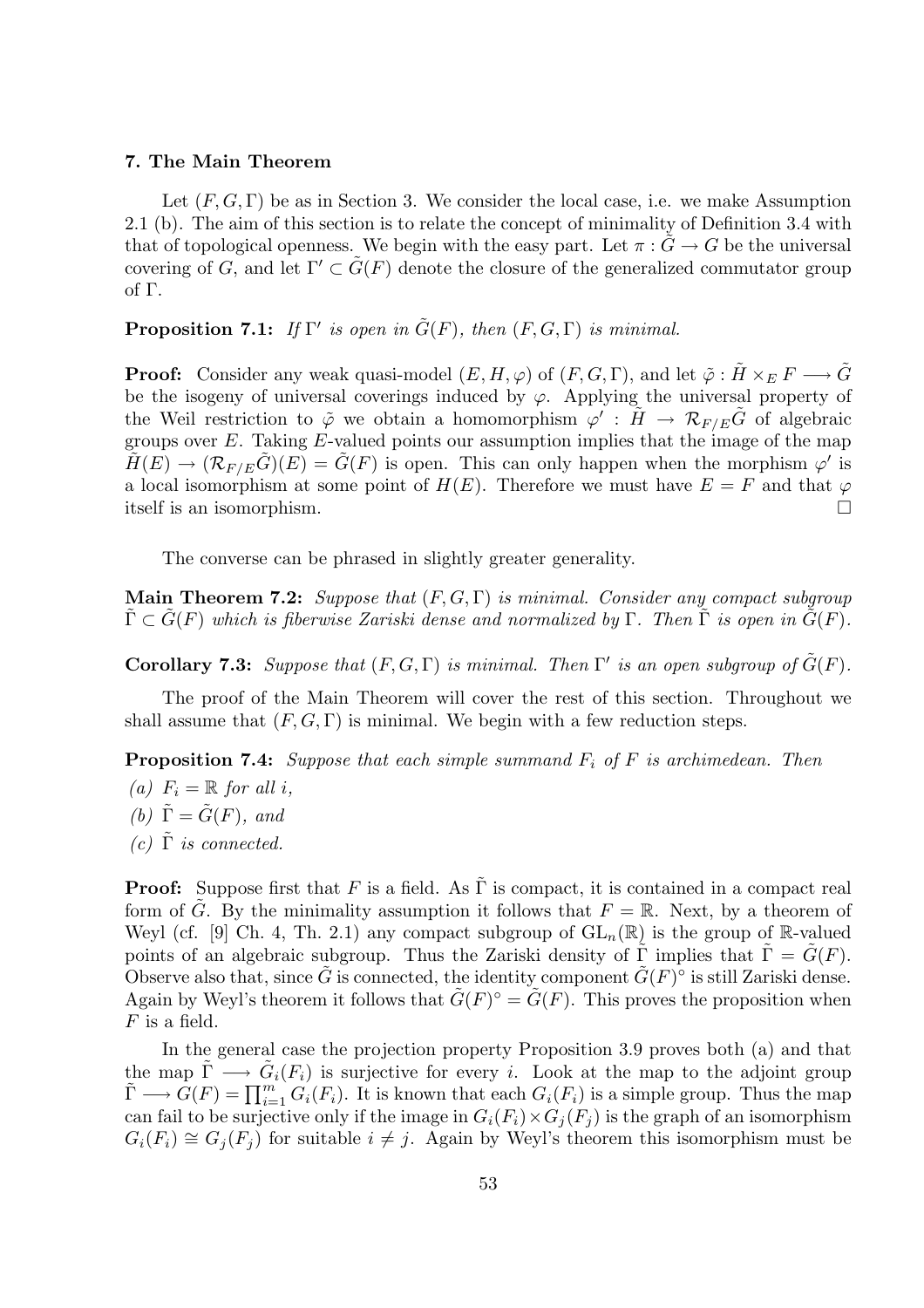algebraic, contradicting the minimality condition. Thus the total map is surjective. Going back to  $\tilde{G}(F)$  by generalized commutators, we find that  $\tilde{\Gamma} = \tilde{G}(F)$ , proving (b). At last, (c) now follows from the field case together with  $(b)$ .

**Lemma 7.5:** To prove Main Theorem 7.2 it suffices to consider the case when all  $F_i$  are non-archimedean with the same residue characteristic.

**Proof:** Let  $p_1, \ldots, p_n$  be the pairwise distinct residue characterics occurring in F. Write  $F = \bigoplus_{\nu=0}^n F_{(\nu)}$ , where  $F_{(\nu)}$  contains all non-archimedean summands with residue characteristic  $p_{\nu}$  if  $\nu > 0$ , resp. all archimedean summands if  $\nu = 0$ . Let  $\tilde{G}_{(\nu)}$  be the part of  $\tilde{G}$ that lies over  $F_{(\nu)}$ , and  $\tilde{\Gamma}_{(\nu)}$  the image of  $\tilde{\Gamma}$  in  $\tilde{G}_{(\nu)}(F_{(\nu)})$ . It is enough to prove that the image of the map

(7.6) 
$$
\tilde{\Gamma} \longrightarrow \prod_{\nu=0}^{n} \tilde{\Gamma}_{(\nu)}
$$

is open. For this first note that  $\tilde{\Gamma}_{(0)}$  is connected, by Proposition 7.4 (c). Therefore any open subgroup of  $\tilde{\Gamma}$  surjects onto  $\tilde{\Gamma}_{(0)}$ . By the compactness of  $\tilde{\Gamma}$  it follows that the identity component  $\tilde{\Gamma}^{\circ}$  surjects onto  $\tilde{\Gamma}_{(0)}$ . Since  $\tilde{\Gamma}_{(\nu)}$  is totally disconnected for all  $\nu > 0$ , the identity component  $\tilde{\Gamma}_{(0)}$  lies only in the archimedean summand. This shows already that  $\tilde{\Gamma}$  is the direct product of  $\tilde{\Gamma}_{(0)}$  with some closed subgroup  $\tilde{\Gamma}_{(>0)} \subset \prod_{\nu=1}^n \tilde{\Gamma}_{(\nu)}$ . On the other hand, observe that we are allowed to replace  $\tilde{\Gamma}$  by arbitrarily small open subgroups. Thus after shrinking it we may assume that its image  $\tilde{\Gamma}_{(\nu)}$  is a pro- $p_{\nu}$ -group for every  $\nu > 0$ . As the  $p_{\nu}$  are pairwise distinct, the map (7.6) is then bijective.

In the rest of the proof, we assume that all  $F_i$  are non-archimedean with the same residue characteristic p. Sooner or later we have to begin constructing elements of  $\Gamma$ . The only possible starting point is to choose some sufficiently generic element. We cannot do essentially better than taking  $\tilde{\gamma} \in \Gamma$  regular semisimple and sufficiently close to the identity. The last point will be made precise below; apart from that, such an element will be fixed throughout the rest of this section.

Let us first outline the remaining arguments. Let  $\mathfrak{m} \subset \mathcal{O} \subset F$  be as in the preceding section. Suppose we are given suitable local parameters for  $\tilde{G}$ , that is, a smooth formal model  $\hat{G}$  over  $\hat{O}$ . Then  $\tilde{\gamma}$  lies in a unique smallest principal congruence subgroup  $\hat{G}(\mathfrak{a})$ . By the truncated logarithm map of Proposition 6.2 it will correspond to a primitive element  $\log(\tilde{\gamma}) \in (\mathrm{Lie}\,\tilde{\mathcal{G}}) \otimes_{\mathcal{O}} (\mathfrak{a}/\mathfrak{a}^2)$ . Under favorable circumstances, the action of  $\Gamma$  generates many new elements from  $\log(\tilde{\gamma})$ . If

(7.7) 
$$
(\mathrm{Lie}\,\tilde{\mathcal{G}})\otimes_{\mathcal{O}}(\mathfrak{b}/\mathfrak{a}^2)\subset \mathrm{Ad}_{\tilde{G}}(\Gamma)\cdot \log(\tilde{\gamma})
$$

for some open ideal  $\mathfrak{a}^2 \subset \mathfrak{b} \subset \mathfrak{a}$ , it follows that elements of  $\tilde{\Gamma}$  fill out the whole quotient group  $\tilde{\mathcal{G}}(\mathfrak{b})/\tilde{\mathcal{G}}(\mathfrak{a}^2)$ . If we can show that  $\mathfrak{b}/\mathfrak{a}^2$  is not too small, we can use the same method to prove inductively that  $\tilde{\Gamma}$  fills out the quotient groups  $\tilde{\mathcal{G}}(\mathfrak{a}_n)/\tilde{\mathcal{G}}(\mathfrak{a}_{n+1})$  for a cofinal system of open ideals  $\mathfrak{a}_1 \supset \mathfrak{a}_2 \supset \ldots$  Then it follows that  $\Gamma$  contains  $\mathcal{G}(\mathfrak{a}_1)$ , and we are done.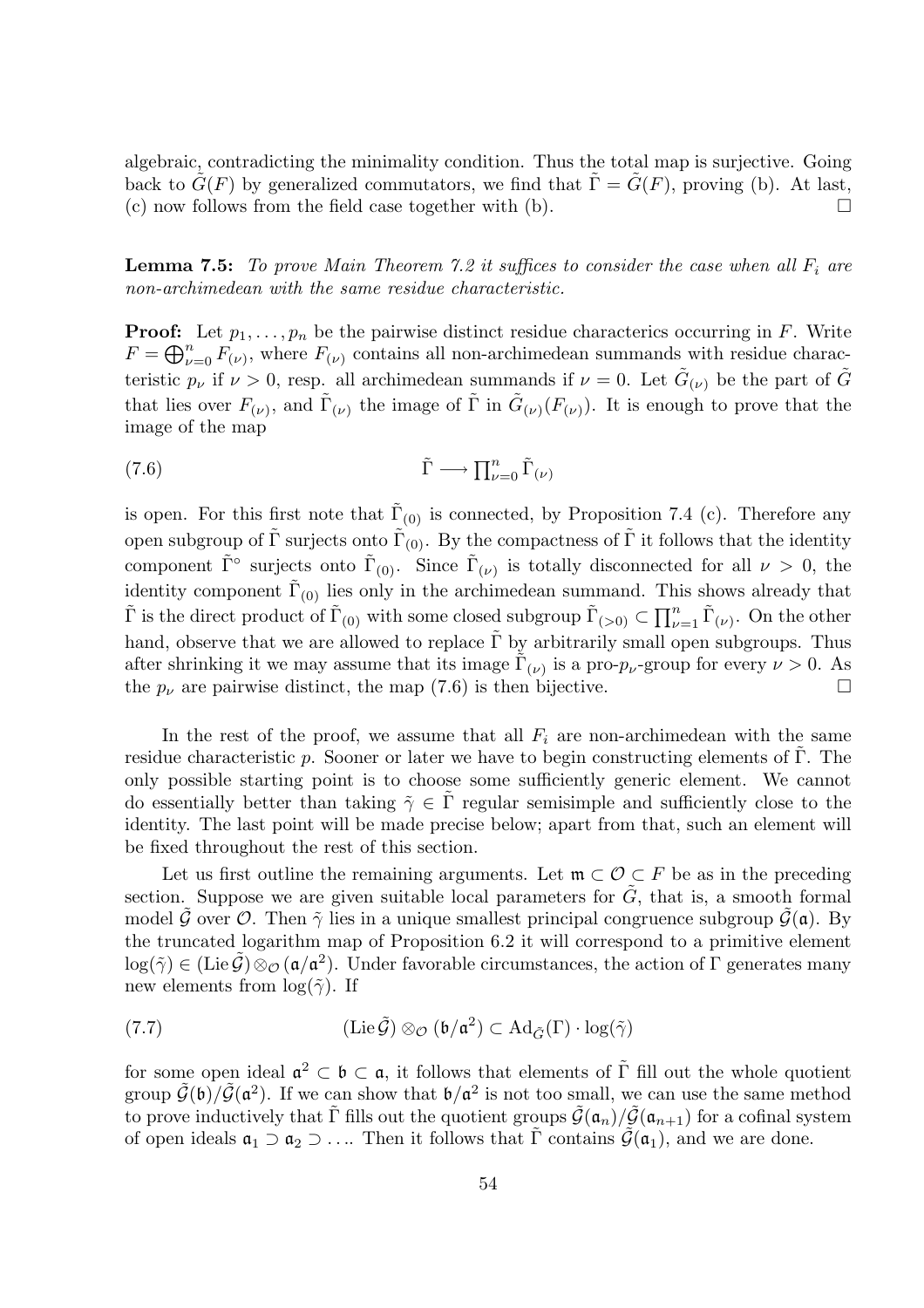The problem with this Ansatz is that the action of  $\Gamma$  on Lie  $\tilde{G}$  may be too small. If  $\Gamma$ does not act irreducibly on Lie $\tilde{G}$ , and  $log(\tilde{\gamma})$  lies too close to a proper invariant subspace, then the subgroup (7.7) will be too small. The only possible remedy regarding  $\tilde{\gamma}$  is to replace it by some large power  $\tilde{\gamma}^{p^n}$ , hoping that its position is then under better control. But in the fibers of  $\tilde{G}$  which possess non-standard isogenies that prescription is not always enough. It may be necessary to alter the whole system of principal congruence subgroups and logarithm maps. This can be achieved by choosing an isogeny  $\tilde{\varphi}$  :  $\tilde{G} \to \tilde{H}$  and working inside H. If the choice of  $\tilde{\varphi}$  is adapted to the given element  $\tilde{\gamma}$ , all obstacles will be removed.

The right choices are made as follows. Set  $s := \pi(\tilde{\gamma}) \in G(F)$ . This element is regular semisimple, so the identity component of its centralizer is a maximal torus  $S \subset G$ . Let  $\Phi_i$ be the root system of a fiber  $G_i$  with respect to S. Fix a valuation  $v_i$  on  $F_i$  and extend it to an algebraic closure  $\bar{F}_i$ . For each  $\alpha \in \Phi_i$  we are interested in the eigenvalue  $\alpha(s) \in \bar{F}_i$ . By choosing  $\tilde{\gamma}$  close to the identity, we can make  $v_i(\alpha(s) - 1)$  arbitrarily large. In particular we may, and do, assume that

$$
v_i(\alpha(s) - 1) > \begin{cases} 0 & \text{if char}(F_i) = p, \\ v_i(p) & \text{if char}(F_i) = 0, \end{cases}
$$

for all i and  $\alpha$ . This assumption guarantees that

(7.8) 
$$
v_i(\alpha(s^{p^n})-1)=\begin{cases}p^n\cdot v_i(\alpha(s)-1) & \text{if char}(F_i)=p,\\n\cdot v_i(p)+v_i(\alpha(s)-1) & \text{if char}(F_i)=0.\end{cases}
$$

We shall not need any further condition on s. Later on we shall see that the "position of  $log(s^{p^n})$ " depends mainly on the values (7.8), when *n* is large.

Next we must choose suitable  $\varphi : G \to H$ , H, etc. as in (4.1). For any choice  $T := \varphi(S)$  is a maximal torus of H containing  $t := \varphi(s)$ . Let  $H_i$  denote the fiber of H over  $F_i$ , and let  $\Psi_i$  be the root system of  $H_i$  with respect to T. When  $H_i$  possesses non-standard isogenies, let  $\Psi_i^{\bullet} \subset \Psi_i$  denote the set of short roots for  $\bullet = s$ , resp. long roots for  $\bullet = s$ , and put

$$
v_i^{\bullet} := \min\bigl\{v_i(\alpha(t) - 1) \mid \alpha \in \Psi_i^{\bullet}\bigr\}.
$$

**Lemma 7.9:** Given  $\tilde{\gamma}$  as above, the choice of H and  $\varphi : G \to H$  can be made such that  $v_i^{\ell} < 2 \cdot v_i^s$  for all fibers  $H_i$  which possess non-standard isogenies.

**Proof:** If  $G_i$  does not have non-standard isogenies, there is nothing to prove. Otherwise let  $\Phi_i^{\bullet} \subset \Phi_i$  denote the set of short roots for  $\bullet = s$ , resp. long roots for  $\bullet = s$ , and set

$$
u_i^{\bullet} := \min \bigl\{ v_i(\alpha(s) - 1) \bigm| \alpha \in \Phi_i^{\bullet} \bigr\}.
$$

If  $u_i^{\ell} < 2 \cdot u_i^s$ , we can take  $H_i = G_i$  and  $\varphi = id$ . Otherwise we are forced to take the non-standard isogeny  $\varphi: G_i \longrightarrow G_i^{\sharp} =: H_i$ . Recall from Proposition 1.6 that then  $\Psi_i^s = \Phi_i^{\ell}$ and  $\Psi_i^{\ell} = p \cdot \Phi_i^s$ . Taking into account the fact that  $char(F_i) = p$  in this non-standard case, we deduce that  $v_i^s = u_i^\ell$  and  $v_i^\ell = p \cdot u_i^s$ . Therefore

$$
v_i^\ell=p\cdot u_i^s\leq \frac{p}{2}\cdot u_i^\ell=\frac{p}{2}\cdot v_i^s<2\cdot v_i^s,
$$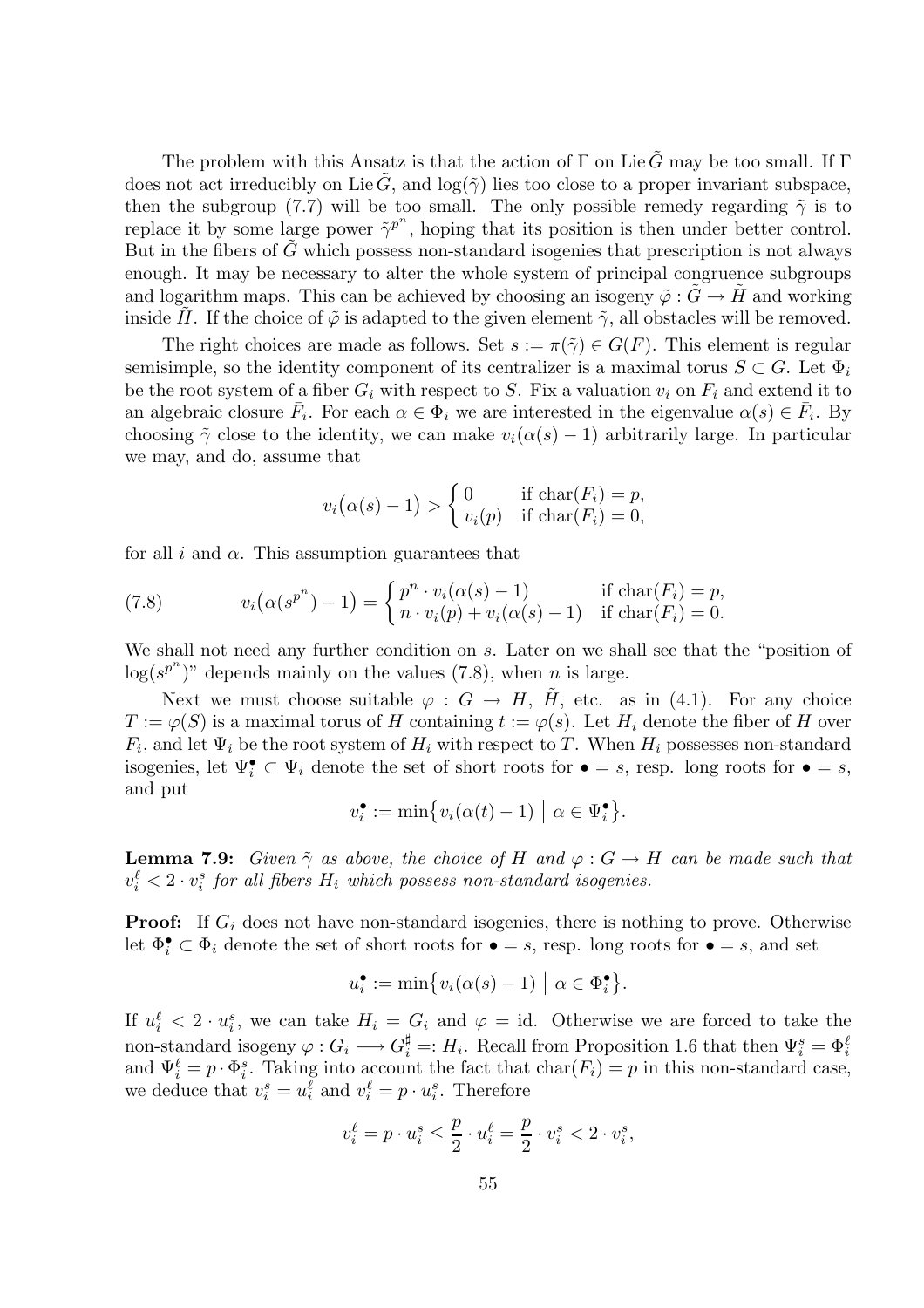since  $p \leq 3 < 4$  whenever there is a non-standard isogeny. This proves the lemma.

In the rest of the proof  $\varphi : G \to H$  etc. will be fixed, subject to the condition in Lemma 7.9. Let  $\mathcal O$  be the maximal compact subring of F. We fix  $\tau : F \to F$  and smooth formal models  $\mathcal{G}, \tilde{\mathcal{G}}, \mathcal{H}, \text{ and } \tilde{\mathcal{H}}$  as in Proposition 5.9. For each  $n \geq 0$  let  $\mathfrak{a}'_n \subset \mathcal{O}$  be the smallest ideal such that  $t^{p^n} \in \mathcal{H}(\mathfrak{a}_n)$ , where  $\mathfrak{a}_n := \tau(\mathfrak{a}'_n)$  $n'_n$ ) $\mathcal{O}$ . As *n* goes to infinity,  $\mathfrak{a}'_n$  $n \text{ runs}$ through a cofinal system of open ideals. Let  $W \subset \mathfrak{h}$  be as in (4.14), and consider the  $\tau(\mathcal{O})$ -lattice  $\Lambda := W \cap (\text{Lie } \mathcal{H})$  as in Proposition 6.6. Then

(7.10) 
$$
\log_{\mathfrak{a}_n/\mathfrak{a}_n^2}(t^{p^n}) \in \Lambda \otimes_{\tau(\mathcal{O})} (\tau(\mathfrak{a}'_n)/\tau(\mathfrak{a}'_n^2)).
$$

Let  $\theta : \mathfrak{h} \to \mathfrak{h}_{\ell t}$  be as in (4.17). Then  $\Lambda_{\ell t} := \theta(\Lambda)$  is a lattice in  $W_{\ell t} := \theta(W)$ . It is possible that  $\theta(\log_{\mathfrak{a}_n/\mathfrak{a}_n^2}(t^{p^n}))$  is more divisible than the element (7.10). But not too much! Namely, let  $\mathfrak{b}'_n$  be the smallest ideal satisfying  $\mathfrak{a}'_n$  $n_n^{\prime 2} \subset \mathfrak{b}'_n \subset \mathfrak{a}'_n$  such that

(7.11) 
$$
\theta\bigl(\log_{\mathfrak{a}_n/\mathfrak{a}_n^2}(t^{p^n})\bigr) \in \Lambda_{\ell t} \otimes_{\tau(\mathcal{O})} \bigl(\tau(\mathfrak{b}'_n)/\tau(\mathfrak{a}'_n^2)\bigr),
$$

and let  $\mathfrak{b}_n := \tau(\mathfrak{b}'_n)$  $_n^{\prime})$ O.

**Lemma 7.12:** Fix any open ideal  $\mathfrak{c}' \subset \mathcal{O}$ . Then  $\mathfrak{a}'_r$  $\frac{n}{n}^2 \subset \mathfrak{b}_n' \mathfrak{c}'$  for all  $n \gg 0$ .

**Proof:** All fibers over F can be considered separately, hence we may assume that F is a field. For the duration of this proof we shall drop the index  $_i$  in  $\Psi_i$ , etc. In the case char(F) = 0 the adjoint representation of H is irreducible, so that  $W_{\ell t} = W$  and  $\Lambda_{\ell t} = \Lambda$ . Therefore we have  $\mathfrak{b}'_n = \mathfrak{a}'_n$ he, which is enough since this ideal goes to 0 as  $n \to \infty$ . So we may assume that  $char(F) = p$ .

Let  $\tilde{F} \subset \overline{F}$  be the finite extension of F that is generated by the eigenvalues  $\alpha(t)$  for all roots  $\alpha \in \Psi$ . Let  $\tilde{\mathcal{O}}$  be the normalization of  $\mathcal{O}$  in  $\tilde{F}$ . We want to replace everything by its base extension to  $\mathcal O$ . For instance, Lie H is replaced by Lie( $\mathcal H \times_{\mathcal O} \mathcal O$ ) = (Lie H)  $\otimes_{\mathcal O} \mathcal O$ , and so on. We find easily that the ideals  $\mathfrak{a}'_n \tilde{\mathcal{O}}$  resp.  $\mathfrak{b}'_n \tilde{\mathcal{O}}$  have the analogous defining property as  $\mathfrak{a}'_n$  and  $\mathfrak{b}'_n$ . Since we shall not use the minimality assumption in this proof, we may now assume that  $\tilde{F} = F$ . In other words T splits over F.

Choose a basis  $\Delta = {\alpha_1, ..., \alpha_r}$  of  $\Psi$ . Then we have  $T = \text{Spec } F[\alpha_i^{\pm 1}]$  $_{i}^{\pm 1}|_{i=1}^{r}],$  and  $\mathcal{T} := \text{Spf } \mathcal{O}[[d^{-1}(\alpha_i-1)|_{i=1}^r]]$  is a smooth formal model of T for any given  $0 \neq d \in \mathcal{O}$ . As in Lemma 5.5 we find that the inclusion  $T \hookrightarrow H$  extends to a homomorphism  $\mathcal{T} \to \mathcal{H}$ whenever d is sufficiently small. Now let  $\mathfrak{d} \subset \mathfrak{m}$  be the ideal generated by the elements  $\alpha(t) - 1$  for all  $\alpha \in \Psi$ . As  $\Delta$  is a basis of  $\Psi$ , this is the same as the ideal generated by the elements  $\alpha_i(t) - 1$  for  $1 \leq i \leq r$ . Thus for all  $n \gg 0$  we have  $t^{p^n} \in \mathcal{T}(d^{-1} \mathfrak{d}^{p^n}) \subset \mathcal{H}(d^{-1} \mathfrak{d}^{p^n})$ . Since  $t^{p^n} \notin \mathcal{H}(\tau(\mathfrak{m})\mathfrak{a}_n)$  by the definition of  $\mathfrak{a}_n$ , we deduce that  $\tau(\mathfrak{m})\mathfrak{a}_n \subset d^{-1} \mathfrak{d}^{p^n}$  for all  $n \gg 0$ .

For  $\mathfrak{b}_n$  we need a relation in the other direction. Suppose first that H does not have non-standard isogenies. Then  $\theta$  induces an injective map Lie  $T \hookrightarrow \mathfrak{h}_{\ell t}$ , and hence Lie  $\mathcal{T} \hookrightarrow \Lambda_{\ell t}$ . Choose an element  $0 \neq e \in \mathcal{O}$  which annihilates the torsion of  $\Lambda_{\ell t}/$  Lie T. Then (7.11) implies

$$
e\cdot \log_{\mathfrak{a}_n/\mathfrak{a}_n^2}(t^{p^n})\in \operatorname{Lie} \mathcal{T}\otimes_{\mathcal{O}}(\mathfrak{b}_n/\mathfrak{a}_n^2),
$$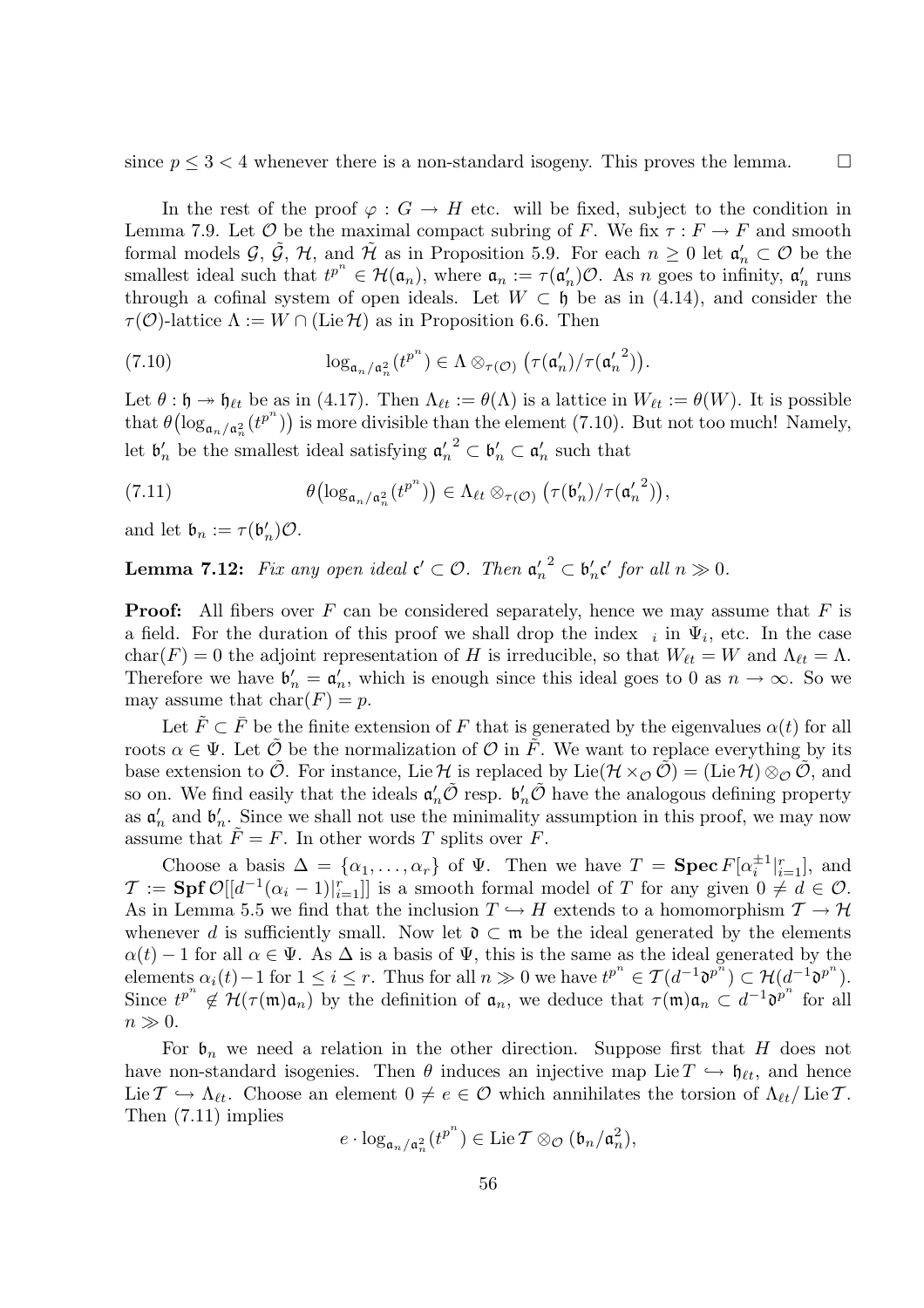where now the logarithm is taken in T. This means that  $t^{p^n} \in \mathcal{T}(e^{-1}\mathfrak{b}_n)$ . By the definition of T we obtain the relation  $d^{-1}$  $\mathfrak{d}^{p^n} \subset e^{-1} \mathfrak{b}_n$ . Altogether we now have the inclusions  $\tau(\mathfrak{m})\mathfrak{a}_n \subset d^{-1}\mathfrak{d}^{p^n} \subset e^{-1}\mathfrak{b}_n \subset e^{-1}\mathfrak{a}_n$ . This means that  $\mathfrak{b}_n$  differs from  $\mathfrak{a}_n$  only by a bounded amount. Since  $a_n$  goes to 0 as  $n \to \infty$ , the desired assertion follows.

In the presence of non-standard isogenies a slightly modified argument applies. Let  $\psi: H \to H^{\sharp}$  be the isogeny of Proposition 1.6, and set  $T^{\sharp} := \psi(T)$ . By the definition of  $\mathfrak{h}_{\ell t}$ , the image of Lie T in Lie  $T^{\sharp}$  injects into  $\mathfrak{h}_{\ell t}$ . Repeating the above argument with the logarithm of  $\psi(t)^{p^n} \in T^{\sharp} \subset H^{\sharp}$ , we find that  $d^{-1} \mathfrak{d}_\ell^{p^n} \subset e^{-1} \mathfrak{b}_n$  for all  $n \gg 0$ , where  $0 \neq e \in \mathcal{O}$  is fixed and  $\mathfrak{d}_{\ell} \subset \mathfrak{m}$  is the ideal generated by the elements  $\alpha(\psi(t)) - 1$  for all roots  $\alpha$  of  $H^{\sharp}$ . Now recall from Proposition 1.6 that the short roots of  $H^{\sharp}$  are in one-to-one correspondence with the long roots of  $H$ . Since every root in a root system is an integral linear combination of short roots, we find that  $\mathfrak{d}_{\ell}$  is the ideal generated by  $\alpha(t) - 1$  for all long roots  $\alpha$  of H. Likewise,  $\mathfrak d$  is the ideal generated by  $\alpha(t) - 1$  for all short roots of H. Thus from the choice in Lemma 7.9 we deduce that  $\mathfrak{d}^2 \subsetneq \mathfrak{d}_{\ell}$ . Altogether we find, in terms of fractional ideals, that

$$
\frac{\mathfrak{a}_n^2}{\mathfrak{b}_n} \ \subset \ \frac{(\tau(\mathfrak{m})^{-1} d^{-1} \mathfrak{d}^{p^n})^2}{ed^{-1} \mathfrak{d}_{\ell}^{p^n}} \ = \ \frac{1}{ed\tau(\mathfrak{m})^2} \cdot \Big(\frac{\mathfrak{d}^2}{\mathfrak{d}_{\ell}}\Big)^{p^n},
$$

for all  $n \gg 0$ , where the right hand side goes to 0 as  $n \to \infty$ . This finishes the proof of Lemma 7.12.  $\Box$ 

To prove Main Theorem 7.2 it now remains to combine all the information collected so far. Let  $\tilde{W} \subset \tilde{W}$  be as in (4.13), and consider the  $\tau(\mathcal{O})$ -lattice  $\tilde{\Lambda} := \tilde{W} \cap (\text{Lie } \tilde{\mathcal{H}})$  as in Proposition 6.6. The following two lemmas do not depend on each other.

**Lemma 7.13:** For any open ideal  $\mathfrak{d}' \subset \mathcal{O}$  there exists an open ideal  $\mathfrak{a}' \subset \mathfrak{d}'$  such that condition  $\text{Full}_{\mathfrak{a}'/\mathfrak{a}'\mathfrak{d}'}$  of Definition 6.7 holds.

**Proof:** By Corollary 4.19 there exists an open ideal  $\mathfrak{c}' \subset \mathcal{O}$  such that

$$
\mathrm{Hom}_{\tau(\mathcal{O})}(\Lambda_{\ell t}, \mathfrak{c}\tilde{\Lambda}) \subset \mathcal{J}_{\hat{\rho}},
$$

where  $\mathfrak{c} := \tau(\mathfrak{c}')\mathcal{O}$ . Thus from the definition of  $\mathfrak{b}'_n$  we obtain

$$
\begin{aligned} \mathfrak{c} \cdot \left( \tilde{\Lambda} \otimes_{\tau(\mathcal{O})} \left( \tau(\mathfrak{b}'_n) / \tau({\mathfrak{a}'_n}^2) \right) \right) &= \text{Hom}_{\tau(\mathcal{O})}(\Lambda_{\ell t}, \mathfrak{c}\tilde{\Lambda}) \cdot \log_{\mathfrak{a}_n/\mathfrak{a}_n^2} (t^{p^n}) \\ &\subset \mathcal{J}_{\hat{\rho}} \cdot \log_{\mathfrak{a}_n/\mathfrak{a}_n^2} (t^{p^n}) \\ &\subset \tilde{\Lambda} \otimes_{\tau(\mathcal{O})} \left( \tau(\mathfrak{a}'_n) / \tau(\mathfrak{a}'_n^2) \right) \end{aligned}
$$

for all  $n \geq 0$ . By Lemma 7.12 we may choose  $n \gg 0$  such that  $\mathfrak{a}'_n$  $\frac{1}{n}$ <sup>2</sup>  $\subset$   $\mathfrak{b}'_n$ **c'** $\mathfrak{d}'$ . Using (6.5) we find that

$$
\tilde{\Lambda} \otimes_{\tau(\mathcal{O})} \big( \tau(\mathfrak{b}'_n \mathfrak{c}')/\tau({\mathfrak{a}'_n}^2) \big) \subset \log_{\mathfrak{a}_n/\mathfrak{a}_n^2} \Big( \frac{\tilde{\varphi}(\tilde{\Gamma}) \cap \mathcal{H}(\mathfrak{a}_n)}{\tilde{\varphi}(\tilde{\Gamma}) \cap \mathcal{H}(\mathfrak{a}_n^2)} \Big).
$$

Now Proposition 6.6 implies condition  $\text{Full}_{\mathfrak{b}'_n \mathfrak{c}'/\mathfrak{a}'_n}$ <sup>2</sup>. Setting  $\mathfrak{a}' := \mathfrak{b}'_n$  $n'$ , the lemma follows.  $\Box$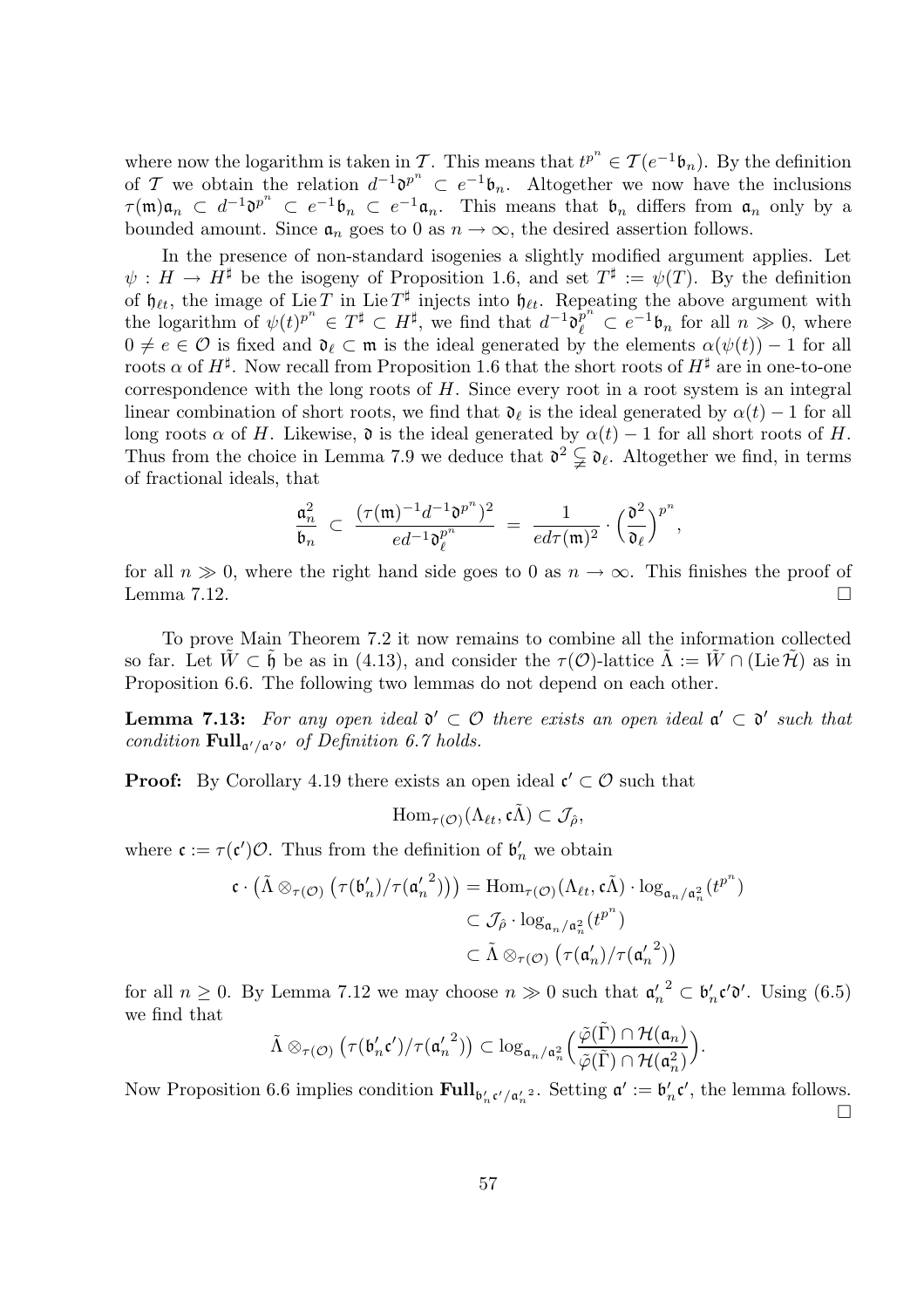**Lemma 7.14:** For any open ideal  $\mathfrak{c}' \subset \mathfrak{m}$  there exists an integer  $\ell \geq 1$  such that, for any open ideal  $\mathfrak{a}' \subset {\mathfrak{c}'}^{\ell+1}$ , the condition  $\text{Full}_{\mathfrak{a}'/\mathfrak{a}'\mathfrak{c}'}^{\ell}$  implies  $\text{Full}_{\mathfrak{a}'\mathfrak{c}'/\mathfrak{a}'\mathfrak{c}'}^{\ell+1}$ .

**Proof:** Let  $\bar{\Lambda}_{\ell}$  be the image of  $\tilde{\Lambda}$  in  $\bar{W}_{\ell}$ . This is a  $\tau(\mathcal{O})$ -lattice. Let  $\mathfrak{c} := \tau(\mathfrak{c}')\mathcal{O}$ . Since  $c' \subset \mathfrak{m}$ , Corollary 4.16 implies that

(7.15) 
$$
\text{Hom}_{\tau(\mathcal{O})}(\bar{\Lambda}_{\ell}, \mathfrak{e}^{\ell}\tilde{\Lambda}) \subset (\text{Hom}_{\tau(\mathcal{O})}(\bar{\Lambda}_{\ell}, \mathfrak{e}\tilde{\Lambda}) \cap \mathcal{J}_{\tilde{\rho}}) \cdot \tau(\mathcal{O})
$$

for any large enough integer  $\ell \geq 1$ . We shall prove that any such choice of  $\ell$  does the job. Consider any open ideal  $\mathfrak{a}'$  as in the lemma, and set  $\mathfrak{a} := \tau(\mathfrak{a}')\mathcal{O}$ . Then we have a commutative diagram with exact columns:

$$
\log_{\mathfrak{ac}^{\ell}/\mathfrak{ac}^{\ell+1}}\left(\frac{\tilde{\varphi}(\tilde{\Gamma}) \cap \mathcal{H}(\mathfrak{ac}^{\ell})}{\tilde{\varphi}(\tilde{\Gamma}) \cap \mathcal{H}(\mathfrak{ac}^{\ell+1})}\right) \subset \tilde{\Lambda} \otimes_{\tau(\mathcal{O})} \left(\tau(\mathfrak{a}' \mathfrak{c}'^{\ell}) / \tau(\mathfrak{a}' \mathfrak{c}'^{\ell+1})\right)
$$
\n
$$
\log_{\mathfrak{a}/\mathfrak{ac}^{\ell+1}}\left(\frac{\tilde{\varphi}(\tilde{\Gamma}) \cap \mathcal{H}(\mathfrak{a})}{\tilde{\varphi}(\tilde{\Gamma}) \cap \mathcal{H}(\mathfrak{ac}^{\ell+1})}\right) \subset \tilde{\Lambda} \otimes_{\tau(\mathcal{O})} \left(\tau(\mathfrak{a}') / \tau(\mathfrak{a}' \mathfrak{c}'^{\ell+1})\right)
$$
\n
$$
\log_{\mathfrak{a}/\mathfrak{ac}^{\ell}}\left(\frac{\tilde{\varphi}(\tilde{\Gamma}) \cap \mathcal{H}(\mathfrak{a})}{\tilde{\varphi}(\tilde{\Gamma}) \cap \mathcal{H}(\mathfrak{ac}^{\ell})}\right) = \tilde{\Lambda} \otimes_{\tau(\mathcal{O})} \left(\tau(\mathfrak{a}') / \tau(\mathfrak{a}' \mathfrak{c}'^{\ell})\right)
$$
\n
$$
\downarrow
$$
\n
$$
\begin{array}{ccc}\n\log_{\mathfrak{a}/\mathfrak{ac}^{\ell}}\left(\frac{\tilde{\varphi}(\tilde{\Gamma}) \cap \mathcal{H}(\mathfrak{a})}{\tilde{\varphi}(\tilde{\Gamma}) \cap \mathcal{H}(\mathfrak{ac}^{\ell})}\right) & = & \tilde{\Lambda} \otimes_{\tau(\mathcal{O})} \left(\tau(\mathfrak{a}') / \tau(\mathfrak{a}' \mathfrak{c}'^{\ell})\right)\n\end{array}
$$

Note that  $\text{Hom}_{\tau(\mathcal{O})}(\bar{\Lambda}_{\ell}, \tilde{\Lambda}) \cap \mathcal{J}_{\tilde{\rho}}$  annihilates the term on the upper right of Diagram (7.16). Therefore we have

$$
\tilde{\Lambda} \otimes_{\tau(\mathcal{O})} (\tau(\mathfrak{a}' \mathfrak{c'}^{\ell}) / \tau(\mathfrak{a}' \mathfrak{c'}^{\ell+1}))
$$
\n=  $\text{Hom}_{\tau(\mathcal{O})} (\bar{\Lambda}_{\ell}, \mathfrak{c}^{\ell} \tilde{\Lambda}) \cdot (\tilde{\Lambda} \otimes_{\tau(\mathcal{O})} (\tau(\mathfrak{a}') / \tau(\mathfrak{a}' \mathfrak{c'}^{\ell+1})))$ \n  
\n
$$
\stackrel{(7.15)}{\subset} (\text{Hom}_{\tau(\mathcal{O})} (\bar{\Lambda}_{\ell}, \mathfrak{c} \tilde{\Lambda}) \cap \mathcal{J}_{\tilde{\rho}}) \cdot \tau(\mathcal{O}) \cdot (\tilde{\Lambda} \otimes_{\tau(\mathcal{O})} (\tau(\mathfrak{a}') / \tau(\mathfrak{a}' \mathfrak{c'}^{\ell+1})))
$$
\n=  $(\text{Hom}_{\tau(\mathcal{O})} (\bar{\Lambda}_{\ell}, \mathfrak{c} \tilde{\Lambda}) \cap \mathcal{J}_{\tilde{\rho}}) \cdot (\tilde{\Lambda} \otimes_{\tau(\mathcal{O})} (\tau(\mathfrak{a}') / \tau(\mathfrak{a}' \mathfrak{c'}^{\ell+1})))$ \n
$$
\stackrel{!}{=} (\text{Hom}_{\tau(\mathcal{O})} (\bar{\Lambda}_{\ell}, \mathfrak{c} \tilde{\Lambda}) \cap \mathcal{J}_{\tilde{\rho}}) \cdot \log_{\mathfrak{a}/\mathfrak{a} \mathfrak{c}^{\ell+1}} \left( \frac{\tilde{\varphi}(\tilde{\Gamma}) \cap \mathcal{H}(\mathfrak{a})}{\tilde{\varphi}(\tilde{\Gamma}) \cap \mathcal{H}(\mathfrak{a} \mathfrak{c}^{\ell+1})} \right)
$$
\n
$$
\subset \log_{\mathfrak{a}/\mathfrak{a} \mathfrak{c}^{\ell+1}} \left( \frac{\tilde{\varphi}(\tilde{\Gamma}) \cap \mathcal{H}(\mathfrak{a})}{\tilde{\varphi}(\tilde{\Gamma}) \cap \mathcal{H}(\mathfrak{a} \mathfrak{c}^{\ell+1})} \right).
$$

It follows that the first inclusion in Diagram (7.16) is in fact an equality. By the 5-Lemma the same holds for the middle inclusion. In other word, the condition  $\text{Full}_{\mathfrak{a}'/\mathfrak{a}'\mathfrak{c}'^{\ell+1}}$  holds. This directly implies the desired condition  $\text{Full}_{\mathfrak{a}'c'/\mathfrak{a}'c}$  $\frac{1}{\ell+1}$ .

To finish the proof of Main Theorem 7.2, take any open ideal  $\mathfrak{c}' \subset \mathfrak{m}$  and let  $\ell \geq 1$ be as in Lemma 7.14. By Lemma 7.13 there exists an open ideal  $\mathfrak{a}' \subset {\mathfrak{c}'}^{\ell+1}$  such that the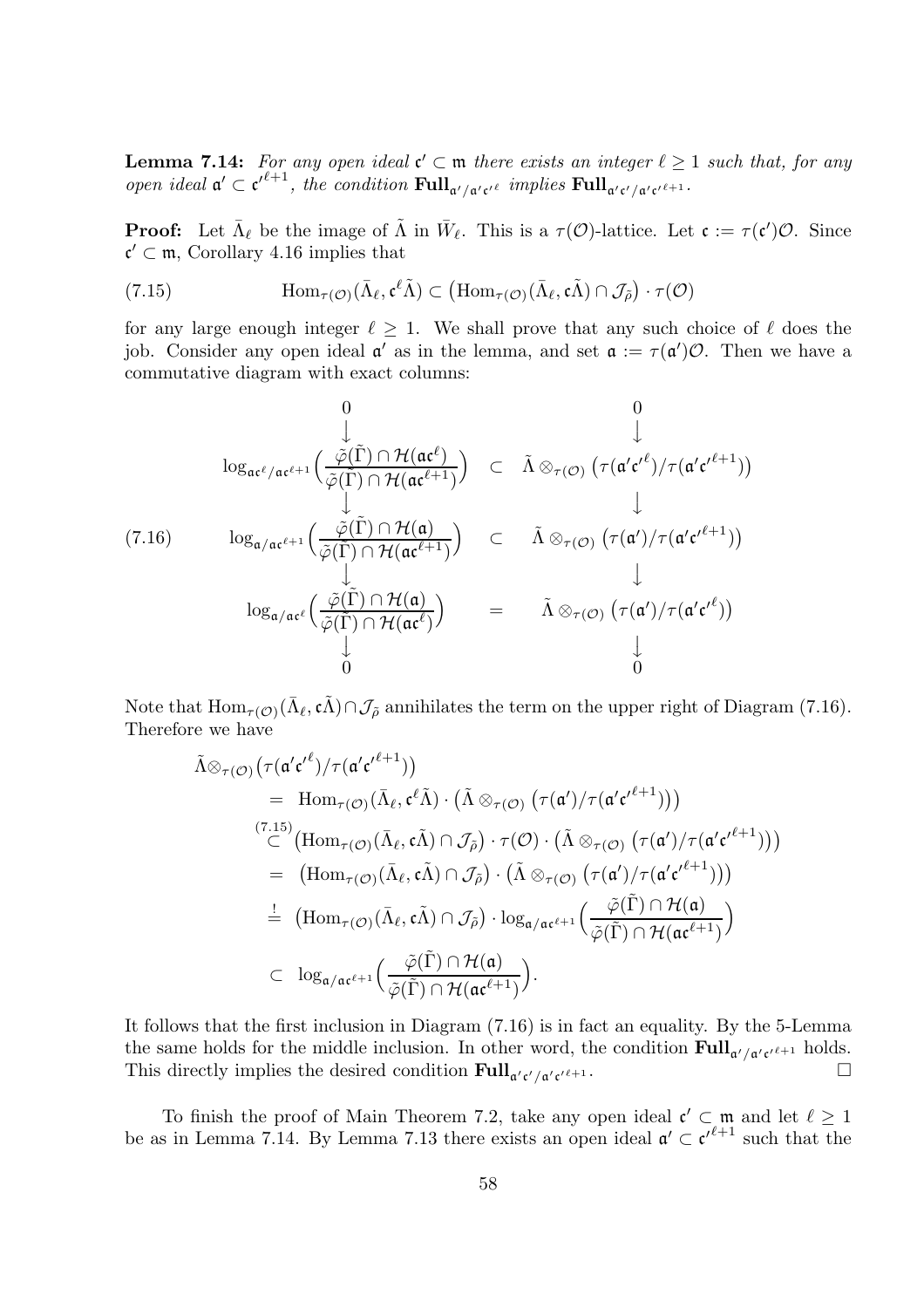condition  $\text{Full}_{\mathfrak{a}'/\mathfrak{a}'\mathfrak{c}'}^{\ell+1}$  holds. In particular, condition  $\text{Full}_{\mathfrak{a}'/\mathfrak{a}'\mathfrak{c}'}^{\ell}$  is true. By induction on  $n \geq 0$ , using Lemma 7.14, we find that condition  $\text{Full}_{\mathfrak{a}'\mathfrak{c}'^n/\mathfrak{a}'\mathfrak{c}'^{n+\ell}}$  holds for all  $n \geq 0$ . In particular we know that  $\text{Full}_{\mathfrak{a}' \mathfrak{c}'^n/\mathfrak{a}' \mathfrak{c}'^{n+1}}$  is true for all  $n \geq 0$ . From Corollary 6.8 it follows that  $\tilde{\Gamma}$  is open in  $G(F)$ , as desired. This finishes the proof of Main Theorem 7.2.

**Proof of Main Theorem 0.2:** In the situation of Main Theorem 0.2, let  $(E, H, \varphi)$ be a quasi-model of  $(F, G, \Gamma)$  in the sense of Definition 3.1. Let  $H \to H$  be the universal covering of H, and  $\tilde{\varphi}$  :  $\tilde{H} \times_E F \longrightarrow \tilde{G}$  the lift of  $\varphi$ . Let  $\Gamma' \subset \tilde{G}(F)$  be the closure of the generalized commutator group of Γ. Then  $\tilde{\varphi}^{-1}(\Gamma')$  is the closure of the generalized commutator group of  $\varphi^{-1}(\Gamma)$ . By Proposition 7.1 and Corollary 7.3 this subgroup is open in  $H(E)$  if and only if  $(E, H, \varphi)$  is minimal in the sense of Definition 3.5. The existence and uniqueness of such  $(E, H, \varphi)$  is guaranteed by Theorem 3.6. This proves Main Theorem  $0.2.$ 

Proof of Corollary 0.3: For each  $i = 1, 2$  let  $\Gamma'_i$  be the closure of the commutator group of  $\tilde{\Gamma}_i$ , and  $G_i$  the adjoint group of  $\tilde{G}_i$ . Let  $\Gamma \subset G_1(F_1) \times G_2(F_2)$  be the image of the graph of the isomorphism f. Then the closure  $\Gamma'$  of the generalized commutator group of  $\Gamma$  is just the graph of the isomorphism  $\Gamma'_1 \stackrel{\sim}{\longrightarrow} \Gamma'_2$  $'_{2}$  induced by f. Let  $(E, H, \varphi)$ be a minimal quasi-model of  $(F_1 \oplus F_2, G_1 \sqcup G_2, \Gamma)$ . By Corollary 7.3 the group  $\Gamma'$  is an open subgroup of  $\tilde{\varphi}(\tilde{H}(E))$ . Thus the map  $\tilde{H}(E) \longrightarrow \tilde{G}_i(F_i)$  is a local isomorphism for each  $i = 1, 2$ . It follows that both  $E \to F_i$  and  $\tilde{H} \to \tilde{G}_i$  are isomorphisms. This yields the desired isomorphism in Corollary 0.3. Its uniqueness follows from the uniqueness of minimal quasi-models.

**Proof of Corollary 0.4:** As in the introduction write  $G$  as a direct product of Weil restrictions  $\prod_{i=1}^m {\cal R}_{F_i/F}G_i$ , where each  $G_i$  is an absolutely simple adjoint group over a finite separable extension  $F_i$  of F. Let G' be the algebraic group over  $F' := \bigoplus_{i=1}^m F_i$  whose fiber over each  $F_i$  is  $G_i$ . We can then view  $\Gamma$  as a subgroup of  $G'(F')$  and apply Main Theorem 0.2 to  $(F', G', \Gamma)$ . Let  $(E', H', \varphi')$  be the resulting quasi-model. As E' is a finite direct sum of local fields of the same characteristic and the same residue characteristic, we can identify each simple summand with a finite separable extension of a fixed local field E. The Weil restriction  $H := \mathcal{R}_{E'/E} H'$  is then a connected adjoint group over E, and its universal covering  $\tilde{H}$  is the Weil restriction of the universal covering  $\tilde{H}'$  of  $H'$ . By Main Theorem 0.2 (a) the closure of the commutator subgroup of  $\Gamma$  is isomorphic to the image of some open compact subgroup of  $\tilde{H}'(E') \cong \tilde{H}(E)$ , as desired.

**Proof of Proposition 0.6:** We must show that the characterizations are correct for a minimal quasi-model of  $(F, G, \Gamma)$ . In the situation of Proposition 0.6 (a) suppose first that  $\rho$  is in the image of  $d\varphi$  : (Lie H)  $\otimes_E F \longrightarrow$  Lie G. Then the assertion follows from Proposition 3.10. Otherwise  $\varphi$  is not an isomorphism, so  $p := \text{char}(F)$  is equal to 2 or 3, and  $\rho$  corresponds to the representation Frob<sub>p</sub>  $\circ \alpha_s^H$ . Now Proposition 3.10 implies that  $E_{\alpha_{s}^{H}} = E$ , hence  $E_{\rho} = \{x^{p} | x \in E\}$ , as desired.